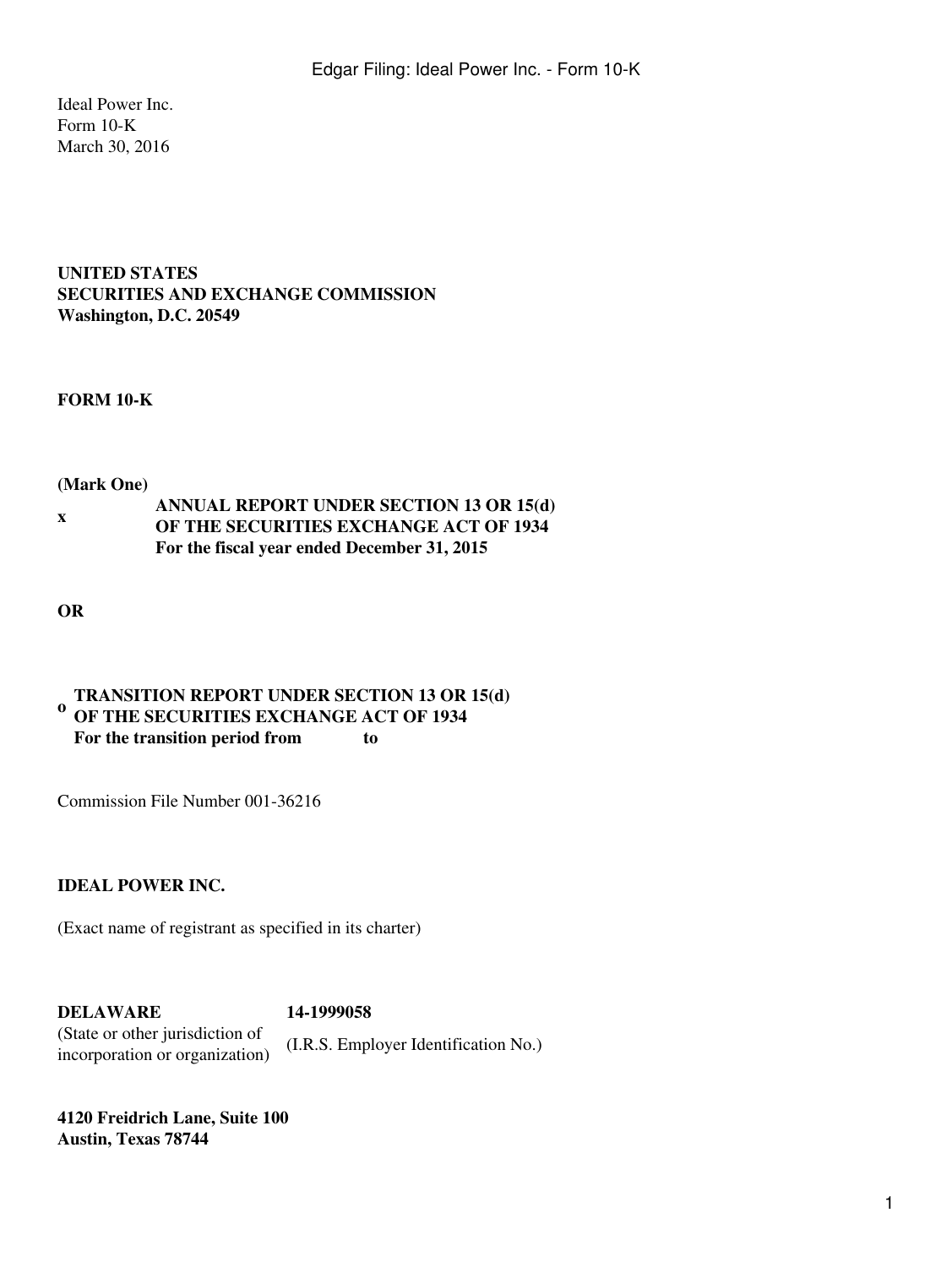(Address of principal executive offices)

(Zip Code)

## **(512) 264-1542**

(Registrant's telephone number, including area code)

Securities registered pursuant to Section 12(b) of the Act:

**Title of each class Name of each exchange on which each is registered** Common Stock, par value \$0.001 NASDAQ Capital Market

Indicate by check mark if the registrant is a well-known seasoned issuer, as defined in Rule 405 of the Securities Act. Yes o No x

Indicate by check mark if the registrant is not required to file reports pursuant to Section 13 or Section 15(d) of the Act. Yes o No x

Indicate by check mark whether the registrant (1) has filed all reports required to be filed by Section 13 or 15(d) of the Securities Exchange Act of 1934 during the preceding 12 months (or for such shorter period that the registrant was required to file such reports); and (2) has been subject to such filing requirements for the past 90 days. Yes x No o

Indicate by check mark whether the registrant has submitted electronically and posted on its corporate Web site, if any, every Interactive Data File required to be submitted and posted pursuant to Rule 405 of Regulation S-T (§229.405 of this chapter) during the preceding 12 months (or for such shorter period that the registrant was required to submit and post such files). Yes x No o

Indicate by check mark if disclosure of delinquent filers pursuant to Item 405 of Regulation S-K is not contained herein, and will not be contained, to the best of registrant's knowledge, in definitive proxy or information statements incorporated by reference in Part III of this Form 10-K or any amendment to this Form 10-K. x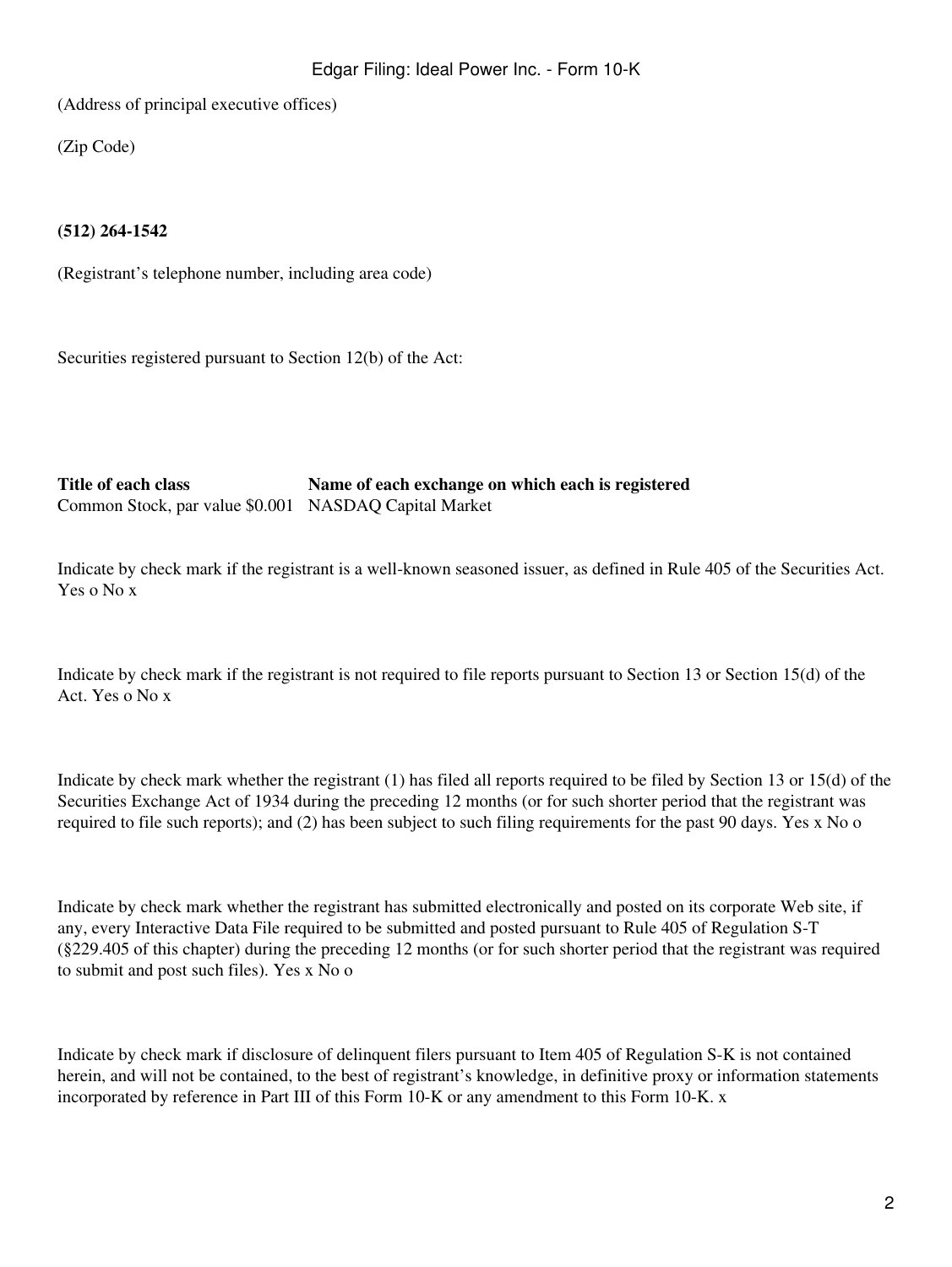Indicate by check mark whether the registrant is a large accelerated filer, an accelerated filer, a non-accelerated filer, or a smaller reporting company.

Large accelerated filer o Accelerated filer o Non-accelerated filer o Smaller reporting company x (Do not check if a smaller reporting company)

Indicate by check mark whether the issuer is a shell company (as defined in Rule 12b-2 of the Exchange Act). Yes o No x

State the aggregate market value of the voting and non-voting common equity held by non-affiliates computed by reference to the price at which the common equity was last sold, or the average bid and asked price of such common equity, as of the last business day of the registrant's most recently completed second fiscal quarter.

As of June 30, 2015, the aggregate market value of the voting and non-voting common equity held by non-affiliates computed by reference to the last sale price of the common equity was \$51,870,059.

As of March 23, 2016 the issuer has 9,557,747 shares of common stock, par value \$0.001, issued and outstanding.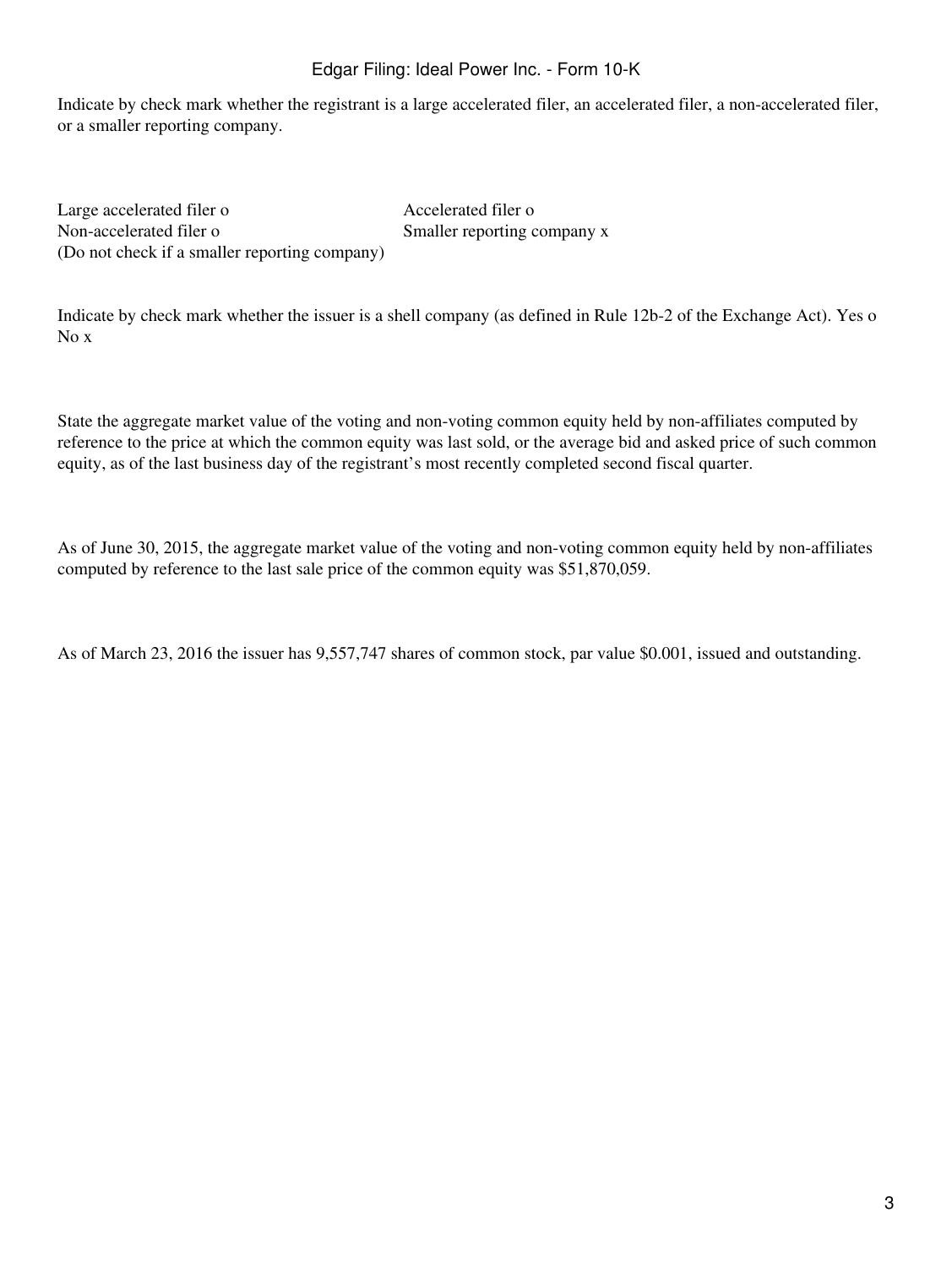# **TABLE OF CONTENTS**

| <u>SPECIAL NOTE REGARDING FORWARD-LOOKING STATEMENTS AND OTHER INFORMATION</u>                 | 3                       |
|------------------------------------------------------------------------------------------------|-------------------------|
| <b>CONTAINED IN THIS REPORT</b>                                                                |                         |
| PART I.                                                                                        |                         |
| <b>ITEM 1: BUSINESS</b>                                                                        | $\overline{\mathbf{4}}$ |
| <b>ITEM 1A: RISK FACTORS</b>                                                                   | 11                      |
| <b>ITEM 1B: UNRESOLVED STAFF COMMENTS</b>                                                      | 18                      |
| <b>ITEM 2: PROPERTIES</b>                                                                      | 18                      |
| <b>ITEM 3: LEGAL PROCEEDINGS</b>                                                               | 18                      |
| <b>ITEM 4: MINE SAFETY DISCLOSURES</b>                                                         | 18                      |
| PART II.                                                                                       |                         |
| <u>ITEM 5: MARKET FOR REGISTRANT'S COMMON EQUITY, RELATED STOCKHOLDER MATTERS<sub>19</sub></u> |                         |
| AND ISSUER PURCHASES OF EQUITY SECURITIES                                                      |                         |
| <b>ITEM 6: SELECTED FINANCIAL DATA.</b>                                                        | 20                      |
| ITEM 7: MANAGEMENT'S DISCUSSION AND ANALYSIS OF FINANCIAL CONDITION AND                        | 21                      |
| <b>RESULTS OF OPERATIONS</b>                                                                   |                         |
| <b>ITEM 7A: OUANTITATIVE AND OUALITATIVE DISCLOSURES ABOUT MARKET RISK</b>                     | 23                      |
| <b>ITEM 8: FINANCIAL STATEMENTS AND SUPPLEMENTARY DATA</b>                                     | 24                      |
| ITEM 9: CHANGES IN AND DISAGREEMENTS WITH ACCOUNTANTS ON ACCOUNTING AND                        | 38                      |
| <b>FINANCIAL DISCLOSURE</b>                                                                    |                         |
| <b>ITEM 9A: CONTROLS AND PROCEDURES</b>                                                        | 38                      |
| <b>ITEM 9B: OTHER INFORMATION</b>                                                              | 38                      |
| PART III.                                                                                      |                         |
| <b>ITEM 10: DIRECTORS, EXECUTIVE OFFICERS AND CORPORATE GOVERNANCE</b>                         | 39                      |
| <b>ITEM 11: EXECUTIVE COMPENSATION</b>                                                         | 39                      |
| <b>ITEM 12: SECURITY OWNERSHIP OF CERTAIN BENEFICIAL OWNERS AND MANAGEMENT</b>                 | 39                      |
| <b>ITEM 13: CERTAIN RELATIONSHIPS AND RELATED TRANSACTIONS, AND DIRECTOR</b>                   | 39                      |
| <b>INDEPENDENCE</b>                                                                            |                         |
| <b>ITEM 14: PRINCIPAL ACCOUNTING FEES AND SERVICES</b>                                         | 39                      |
| PART IV.                                                                                       |                         |
| <b>ITEM 15: EXHIBITS</b>                                                                       | 39                      |
| <b>Signatures</b>                                                                              | 40                      |
|                                                                                                |                         |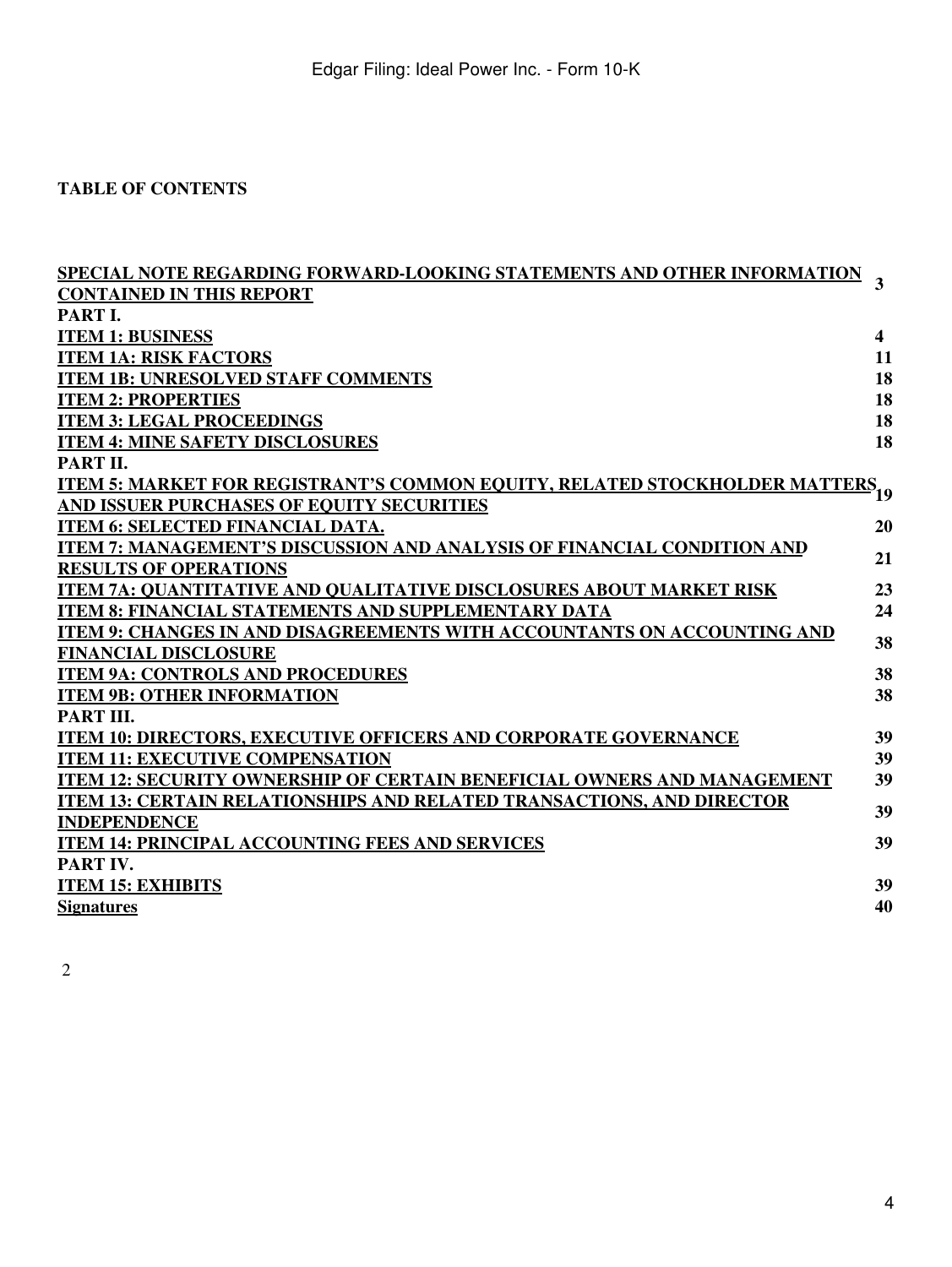## <span id="page-4-0"></span>**SPECIAL NOTE REGARDING FORWARD-LOOKING STATEMENTS AND OTHER INFORMATION CONTAINED IN THIS REPORT**

This report contains forward-looking statements within the meaning of the Private Securities Litigation Reform Act of 1995 and the provisions of Section 27A of the Securities Act of 1933, as amended, and Section 21E of the Securities Exchange Act of 1934, as amended. Forward-looking statements give our current expectations or forecasts of future events. You can identify these statements by the fact that they do not relate strictly to historical or current facts. You can find many (but not all) of these statements by looking for words such as "approximates," "believes," "hopes," "expects," "anticipates," "estimates," "projects," "intends," "plans," "would," "should," "could," "may," or other similar expressions in th In particular, these include statements relating to future actions, prospective products, applications, customers, technologies, future performance or results of anticipated products, expenses, and financial results. These forward-looking statements are subject to certain risks and uncertainties that could cause actual results to differ materially from our historical experience and our present expectations or projections. Factors that could cause actual results to differ from those discussed in the forward-looking statements include, but are not limited to:

•our history of losses;

•our ability to achieve profitability;

•our limited operating history;

•emerging competition and rapidly advancing technology in our industry that may outpace our technology;

•customer demand for the products and services we develop;

•the impact of competitive or alternative products, technologies and pricing;

•The timing of growth, and the growth rate of, the less mature markets we have entered or may enter in the future;

•our ability to have any products we develop manufactured;

and defending those patents; the adequacy of protections afforded to us by the patents that we own and the cost to us of maintaining, enforcing

• our ability to obtain, expand and maintain patent protection in the future, and to protect our non-patented intellectual property;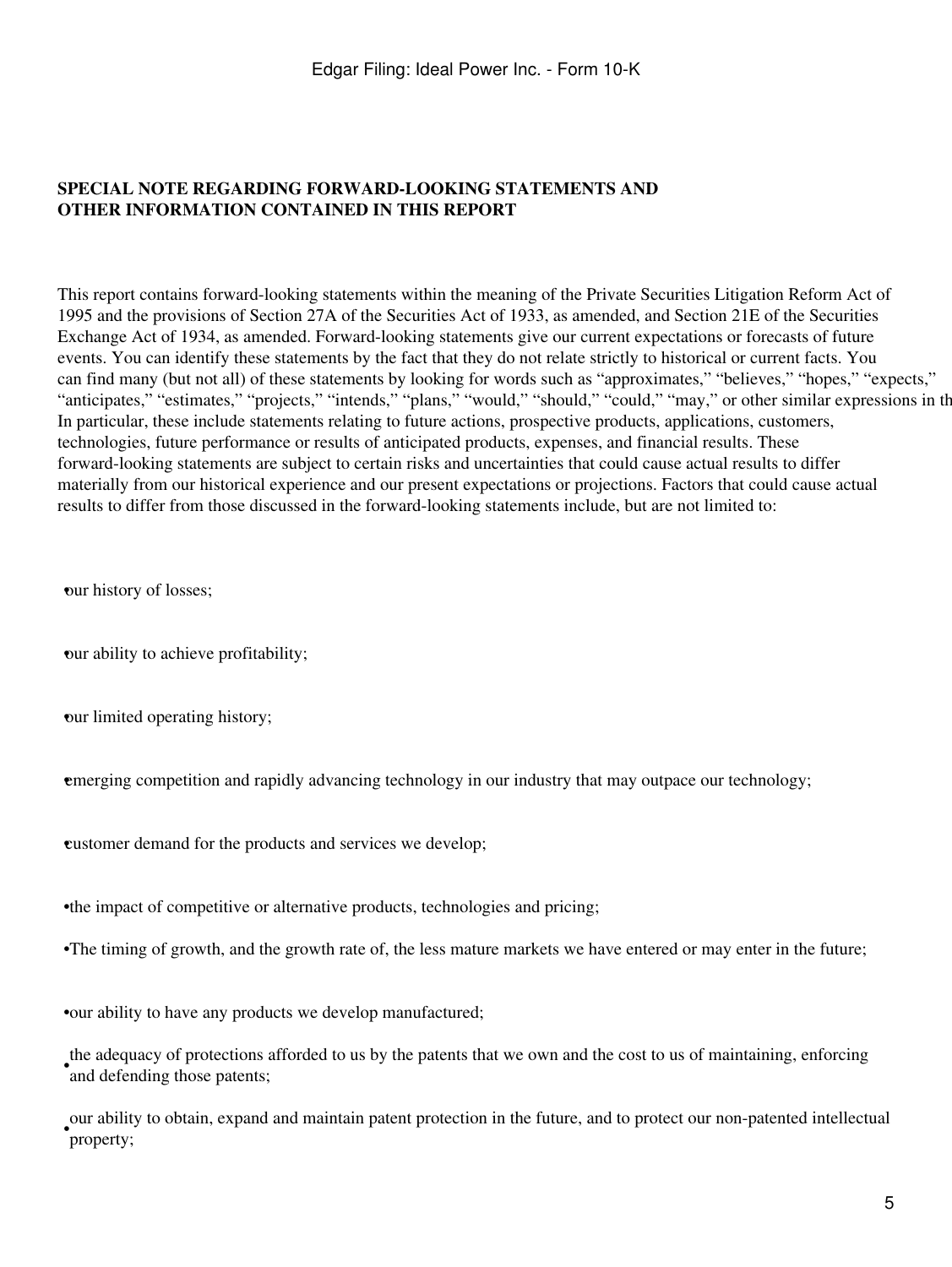our exposure to and ability to defend third-party claims and challenges to our patents and other intellectual property rights;

•general economic conditions and events and the impact they may have on us and our potential customers;

•our ability to obtain adequate financing in the future, as and when we need it;

•our success at managing the risks involved in the foregoing items; and

•other factors discussed in this report.

The forward-looking statements are based upon management's beliefs and assumptions and are made as of the date of this report. We undertake no obligation to publicly update or revise any forward-looking statements included in this report. You should not place undue reliance on these forward-looking statements.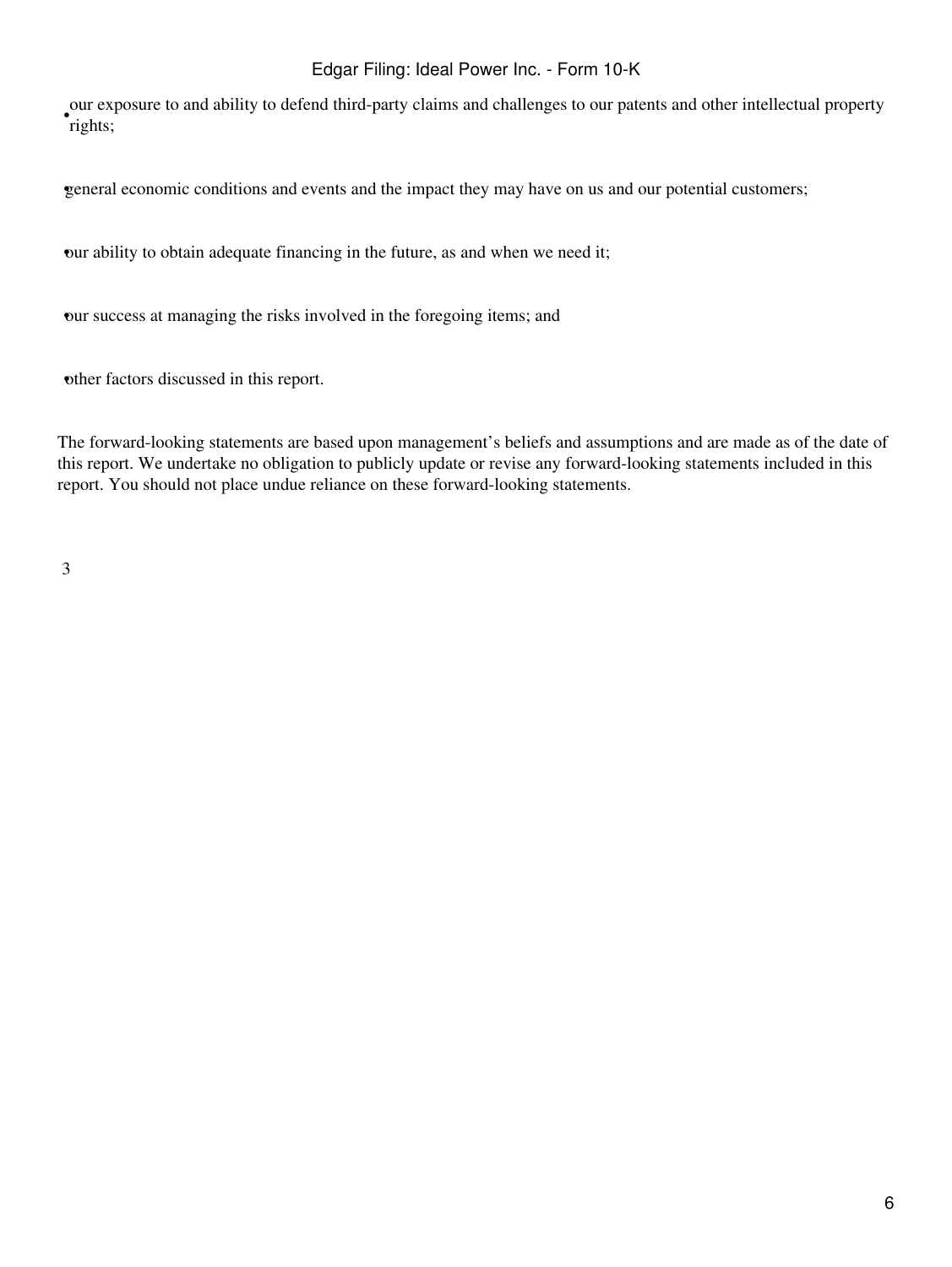## <span id="page-6-0"></span>**ITEM 1: BUSINESS**

#### **Our Company**

Ideal Power Inc. was formed in Texas on May 17, 2007 and converted to a Delaware corporation on July 15, 2013. Unless otherwise stated or the context otherwise requires, the terms "Ideal Power," "we," "us," "our" and the "Company" refer Ideal Power Inc.

We design, market and sell electrical power conversion products using our proprietary technology called Power Packet Switching Architecture ("PPSA"). PPSA is a power conversion technology that improves upon existing power conversion technologies in key product metrics, such as size, weight, cost, and efficiency. PPSA utilizes standardized hardware with application specific embedded software. Our advanced technology is important to our business and we make significant investments in research and development and protection of our intellectual property. At December 31, 2015, we have been granted 36 United States, three European, one Chinese and two other foreign patents.

We sell our products primarily to systems integrators for integration into their larger turn-key system which enable end users to manage their electricity consumption by reducing demand charges or fossil fuel consumption, integrating renewable energy sources and/or form their own microgrid. Our products are made by contract manufacturers to our specifications, enabling us to scale production to meet demand on a cost-effective basis without requiring significant expenditures on manufacturing facilities and equipment. As our products gain broader acceptance in the power conversion market, we intend to license our proprietary PPSA-based product designs to OEMs within our target markets, as well as license our technologies for other markets which we do not plan to enter directly.

#### **Industry Background**

Utility power grids are built using AC generation, transmission, and distribution resources. This method of power transmission and distribution has been proven over time to be reliable and safe. The outlets in a typical home or business are AC but many electrical devices, such as computers, televisions, and other appliances operate on DC power. Batteries and PV solar panels produce DC power as well. In order to connect DC devices to an AC power grid, a power conversion device is necessary.

We believe that significant changes in the supply of and demand for electrical power are driving demand for new energy infrastructure products and supporting technologies. In a traditional utility model, electrical power is generated from central stations and transmitted over long distance high-voltage transmission lines to substations where the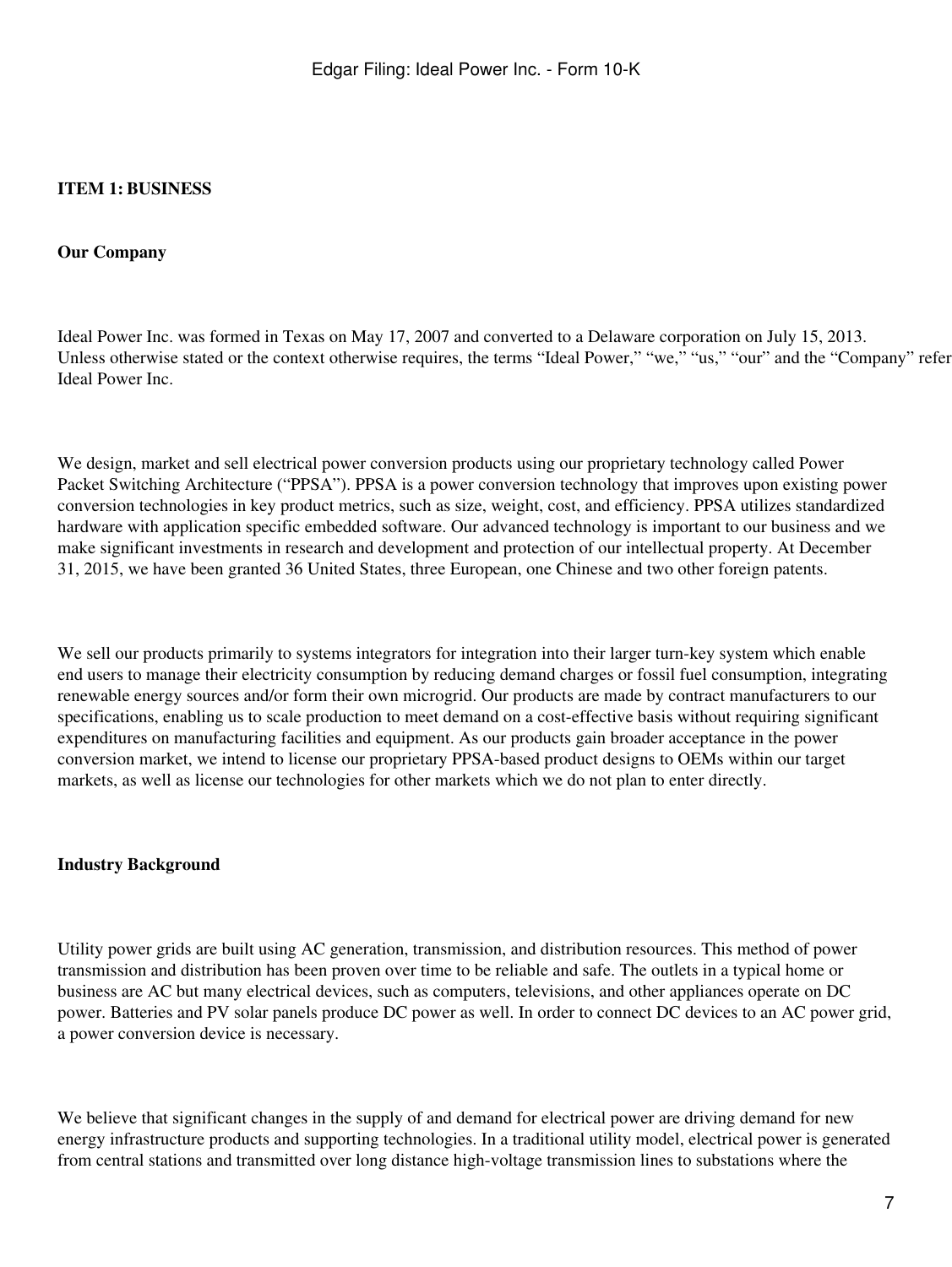voltage is reduced for distribution to consumers. Utility power grids are built to manage the flow of power in one direction, from generation to use, where sophisticated tools have been developed to match the amount of power being generated with the amount being consumed. Utilities ramp power plants up or down to closely match generation with load.

The rapid growth in worldwide renewable energy generation, such as wind and solar power, has added a new level of complexity to the task of matching power generation with consumption. These intermittent resources cannot be dispatched at will or relied upon to meet the peak power demands of the grid. Renewable energy sources tend to ramp up and down quickly. For example, a single cloud over a photovoltaic, or PV, farm can cause electrical output to change dramatically in a matter of seconds. These new challenges make it increasingly difficult for utilities to accurately forecast and meet peak power demands.

Increased peak demand for power also has exposed weaknesses in the existing power grid. In high-cost, high-demand states, such as California, public utilities have instituted peak demand charges as a way to ration power during periods of peak demand and to incentivize customers to shift their power consumption to off-peak times. At the same time, both the Federal and certain state governments have created incentive programs to encourage the development and implementation of alternative energy sources, such as solar and wind power, which has the perverse consequence of making peak demand more difficult to forecast and satisfy. Strains on the electric grid have resulted in significant brown-outs and black-outs that have heightened awareness of the vulnerabilities of the existing system. As a result, power consumers are turning to new technologies to manage their energy consumption, lower costs and assure a reliable source of supply. We believe that distributed generation with advanced power conversion systems, such as our PPSA products, has become an increasingly important element of this new infrastructure.

In response to these changes in the market for electrical power, a number of technologies have been developed to enable users to more effectively manage their consumption and, one of these technologies, energy storage systems, has emerged as the best way to mitigate the instabilities and market inefficiencies caused by these emerging power grid realities. For example, a commercial business can shift energy usage from peak to non-peak times by installing a battery energy storage system, or BESS. The commercial business can use electricity generated during off-peak hours to charge the BESS and then use the stored power to satisfy all or part of its demand during peak hours. Similarly, a commercial business can install a solar power system to generate power for use either immediately upon generation or for storage in a BESS for later use.

Battery energy storage systems and many alternative energy sources provide power on a direct current, or DC, basis. However, the electric power grid and most electrical equipment operates on an alternating current, or AC, basis. Consequently, power conversion systems are required to convert power from DC to AC or from AC or DC as necessary to make the various components of the system function together. In addition to converting power, power conversion systems enable customers to regulate current, voltage and frequency while optimizing system resources such as batteries, PV and the utility power grid to reduce energy costs. Systems incorporating advanced power converters may also manage distributed grid energy storage and be used to create stand-alone microgrids to bring power to a business or residence if the main electrical grid, if one is present, is unavailable.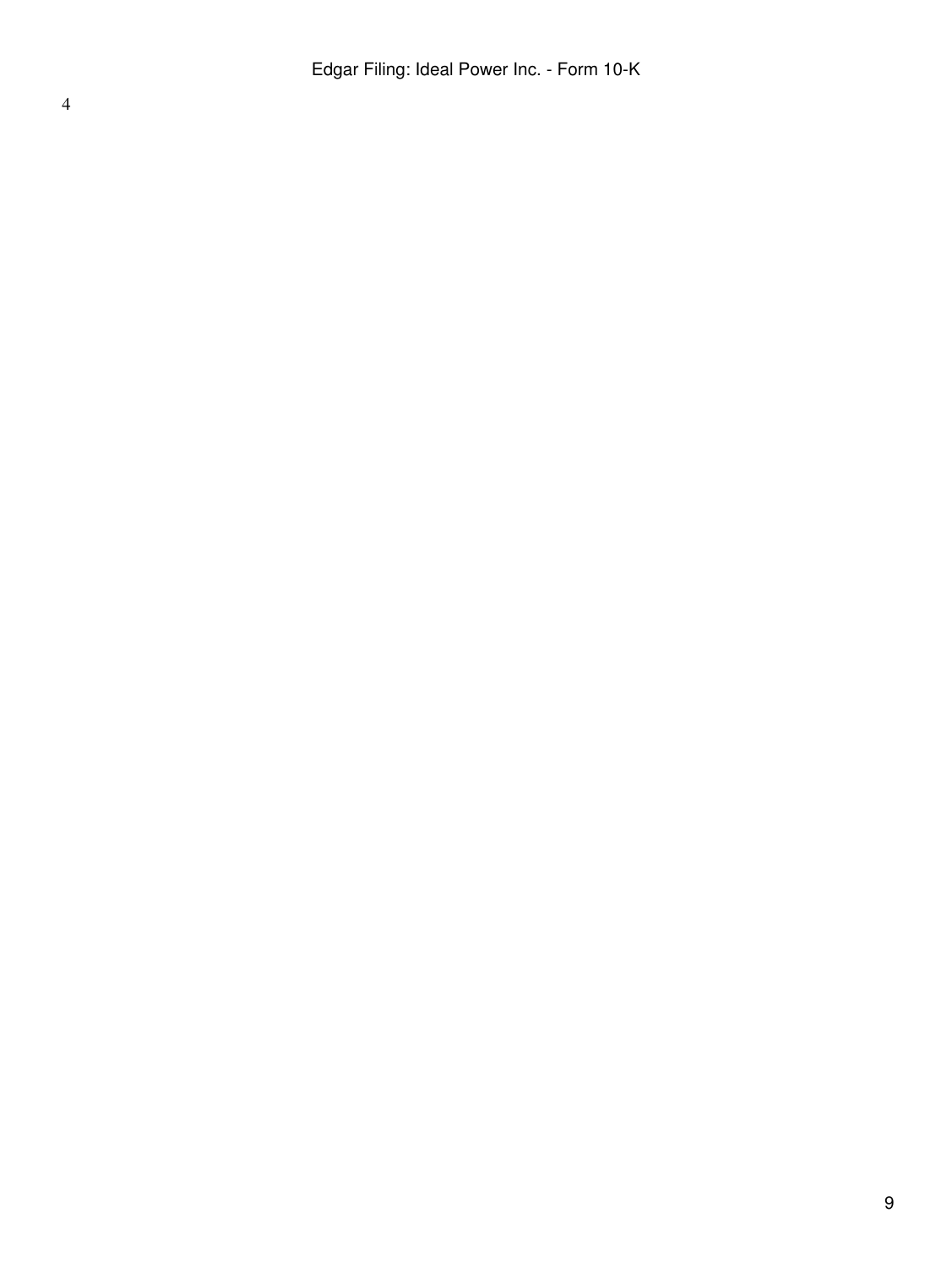BESS and alternative energy sources, such as solar or wind power, can only be connected to the existing power grid if they are electrically isolated to prevent power from flowing back into the grid and potentially damaging components of the power system or creating potential safety hazards. Traditionally, power conversion systems have been paired with heavy, wire-wound transformers to provide this isolation and thereby protect the grid. Additionally, power conversion systems based on traditional power conversion technologies use many other passive components which make them big, heavy, expensive and inefficient due to the large quantity of copper and magnetic material and hard-switching topologies. Transformer-less power conversion systems in battery applications on the other hand still require bulky transformers if connected from the grid and thus have many of the same drawbacks as transformer-based systems. Consequently, power conversion systems with transformers are relatively large, expensive to manufacture, ship and install and require larger spaces for installation and heat dissipation.

## **Our Technology**

We believe PPSA is the only power conversion technology on the market that provides electrical isolation without the need for the transformer that conventional power conversion systems require to connect electrical devices such as energy storage systems to the grid. Electrical isolation is at the core of PPSA.

PPSA uses indirect power flow in which power flows through input switches and is temporarily stored in our proprietary AC link inductor. Our proprietary fast switching algorithms enable the transfer of quantum packets of power between ports in our system. As the AC link becomes charged, it disconnects from its input switches, resonates without being connected to either the input or output switches, and then reconnects to its output switches when it reaches the correct voltage and frequency for the application, providing true electrical isolation without the need for a transformer.

Figure 1: Schematic of PPSA Process

Transformer-based power conversion systems use continuous power flow that relies on relatively heavy and expensive magnetic components and bulk capacitors. Many of these traditional systems have custom hardware for specific applications and are not readily adaptable or customizable. Because they are relatively inefficient, these systems generate excess heat that causes electrical and thermal stresses resulting in drive component failures and losses. By contrast, our conversion technology eliminates the majority of the passive components of traditional power conversion systems, including transformers, inductors and bulk capacitors.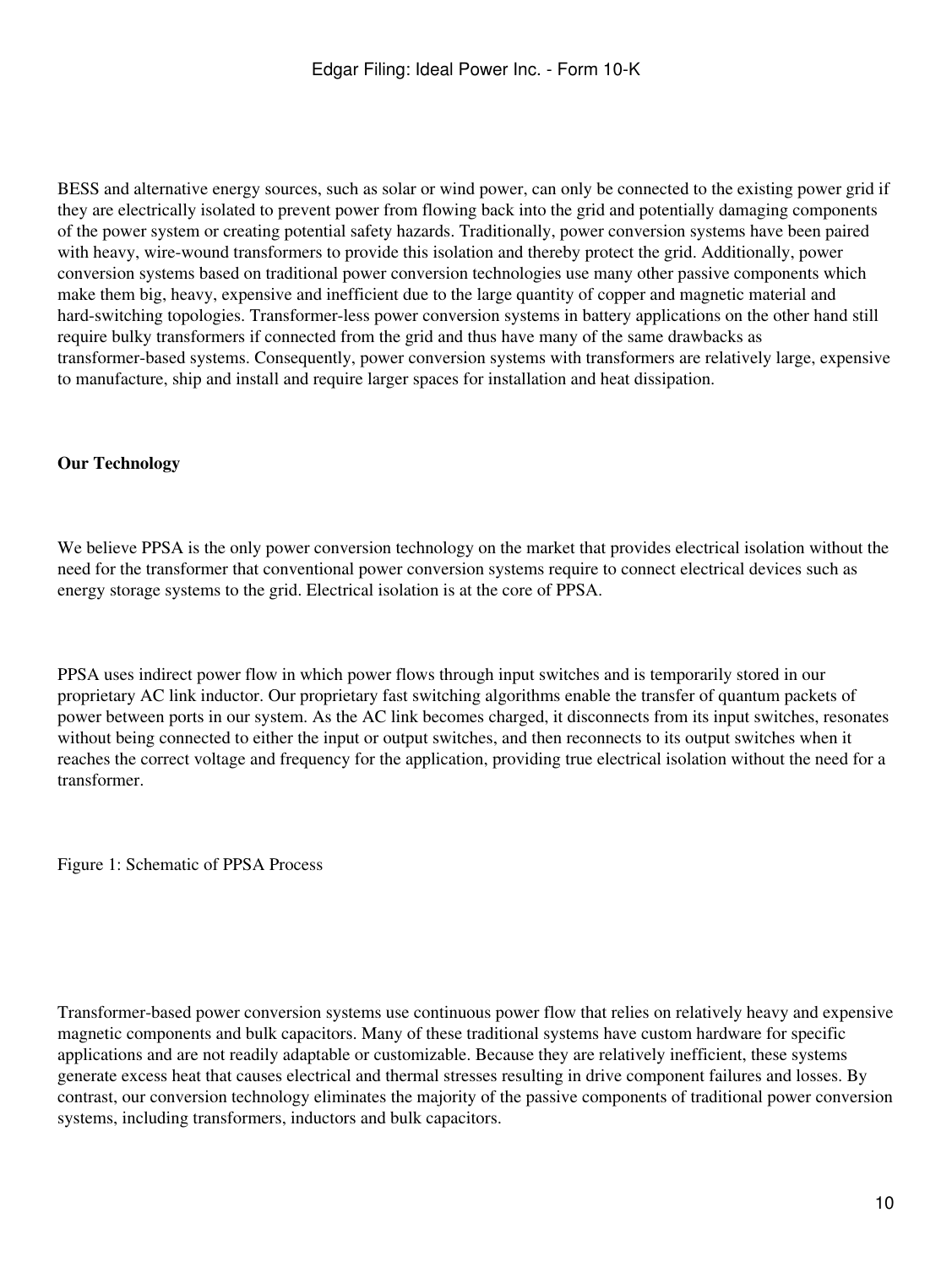We believe PPSA offers several key advantages over traditional technologies, such as:

• transformers, inductors and bulk capacitors. Our 30kW power conversion system weighs 97 pounds. By contrast, Size and Weight: PPSA architecture reduces size and weight by eliminating passive components such as similar transformer-based 30kW power conversion systems typically weigh over 600 pounds.

• use. Our 30kW power conversion system efficient rating was 96.5% based on the California Energy Commission Efficiency: Efficiency is the measure of power out of the power conversion system as a percentage of the power into the system. Thus, high efficiency systems use less power in the conversion process and supply more power for ("CEC") weighted efficiency test. Our efficiency advantage is more pronounced when operating the system at relatively low rated power, which is more common in battery systems.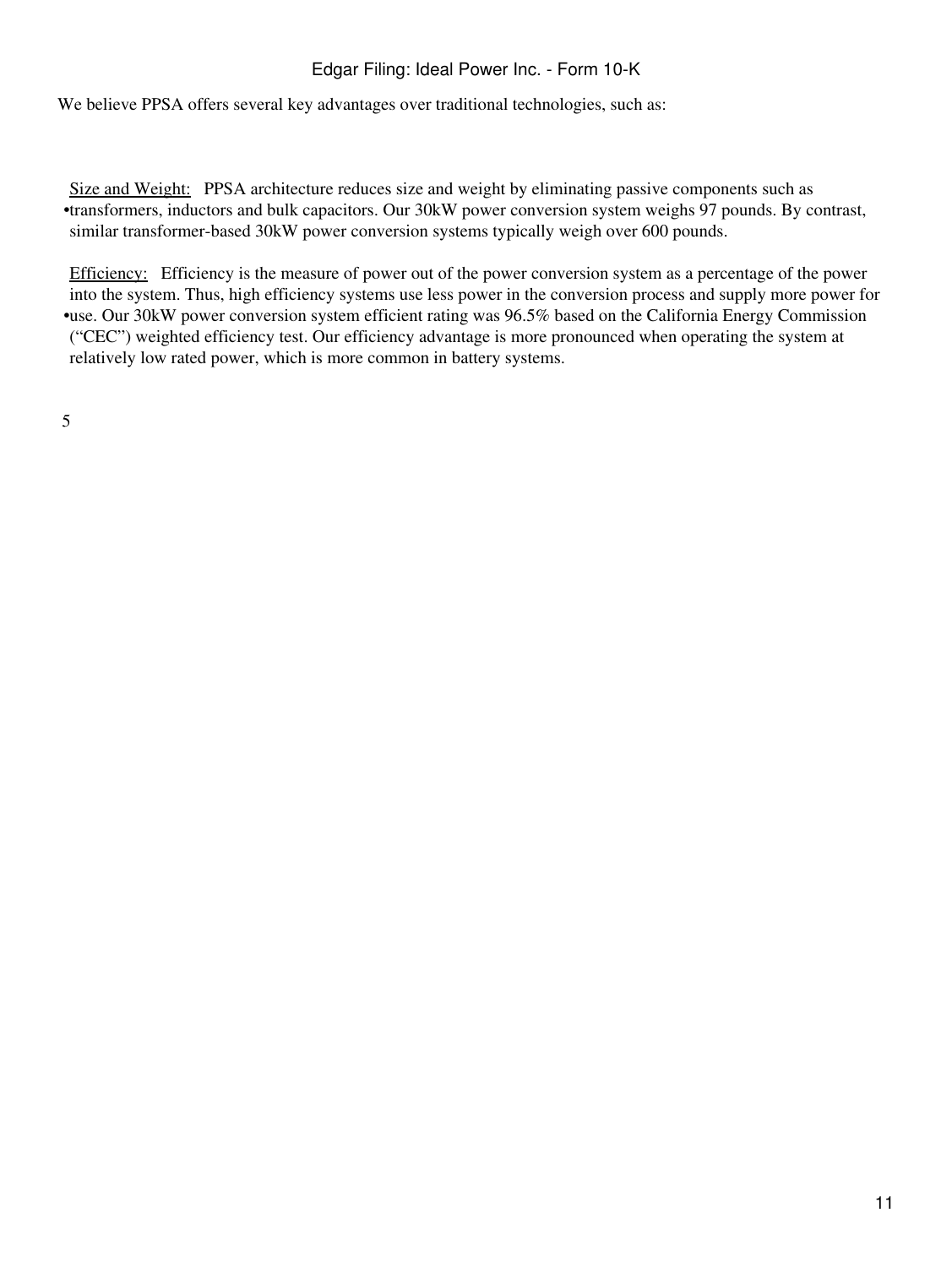Figure 2: PPSA Size, Weight and Efficiency Comparison

**Cost:** Reduced weight results in lower material and manufacturing, transportation and installation costs.

systems require additional safeguards to pass U.S. safety regulations, which increase system cost and reduce Safety: Since PPSA provides isolation, it allows the systems in which it is used to be grounded. Non-grounded efficiency.

and providing more scalability that entores rapid development eyeres for hew products and new applications. This Scalability/Flexibility: PPSA is made from standard industry components, is battery agnostic and software driven, thus providing more scalability that enables rapid development cycles for new products and new applications. This 50Hz and 60Hz AC current environments.

• sources of failure, and several common failure modes. These design features are likely to increase overall system Reliability: PPSA enables a simplified product that eliminates many components, thereby eliminating potential reliability.

## **Products**

We have developed products commercializing PPSA and make these products available for sale both directly to customers and through distributors. We currently sell five power conversion products utilizing our patented PPSA technology. These products are described as follows:

which measured greated energy storage market. This battery converter is or directional, which means<br>power can flow to or from batteries. This product is more efficient and approximately 1/4<sup>th</sup> to 1/8<sup>th</sup> the size and 30kW Battery Converter, which is certified for UL1741 conformance and is intended to be used for the commercial and industrial grid-tied distributed energy storage market. This battery converter is bi-directional, which means weight of similar transformer-based products.

• and manage a microgrid. This product is intended for customers who need a 30kW battery converter for use overseas 30kW Grid-Resilient AC-DC Power Conversion System ("PCS"), which is certified for UL1741 conformance. This product is capable of power conversion in both 50Hz and 60Hz AC current environments and has the ability to form or who need the additional capability to form a microgrid. This product is not a replacement for our 30kW battery converter but complements the existing product with additional features.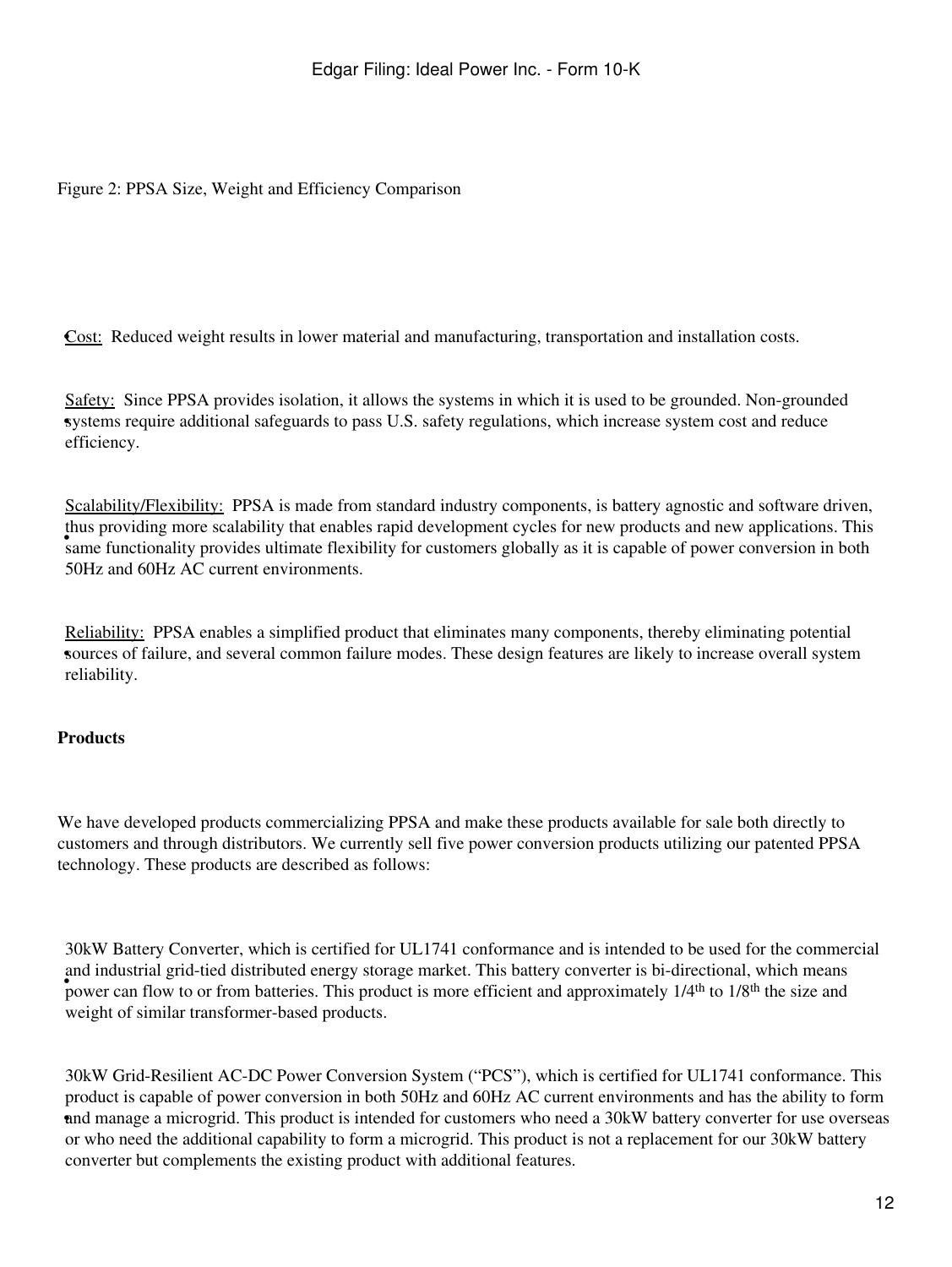eneration resource to support critical loads or allow a building to disconnect from the utility power grid. This generation resource to support critical loads or allow a building to disconnect from the utility power grid. 30kW Grid-Resilient AC-DC-DC Multi-Port PCS with two DC ports enabling two DC inputs, such as PV and batteries, with one power converter. This product is certified for UL1741 conformance. This product is capable of power conversion in both 50Hz and 60Hz AC current environments, and also has the ability to form and manage a microgrid. The key feature of this multi-port PCS is that it effectively pairs energy storage with a distributed product received the "Electrical Energy Storage Award" for product innovation in 2014 at InterSolar Germany, the world's largest solar exhibition, and was recognized as one of the 2015 top inverter products by Solar Power World Magazine.

and form and manage a microgrid. This product is a larger version of our 30kW grid-resilient AC-DC PCS for use in 125kW Grid-Resilient AC-DC PCS, which is certified for UL1741 conformance. This 125kW system has over four times the power of the 30kW product and is also able to convert in both 50Hz and 60Hz AC current environments higher power applications.

• microgrid management applications currently, as we have not yet sought certification for UL1741 conformance, 125kW Grid-Resilient AC-DC-DC Multi-Port PCS for higher power applications with multi-port capabilities. This product has over four times the power of the 30kW multi-port PCS and is also able to convert in both 50Hz and 60Hz AC current environments as well as form and manage a microgrid. The product is primarily for off-grid and required for connection to the utilize grid in the United States, for this product. This product is currently in prototype production only. We intend to certify this product for UL1741 conformance in late 2016 or early 2017 for grid tied operation.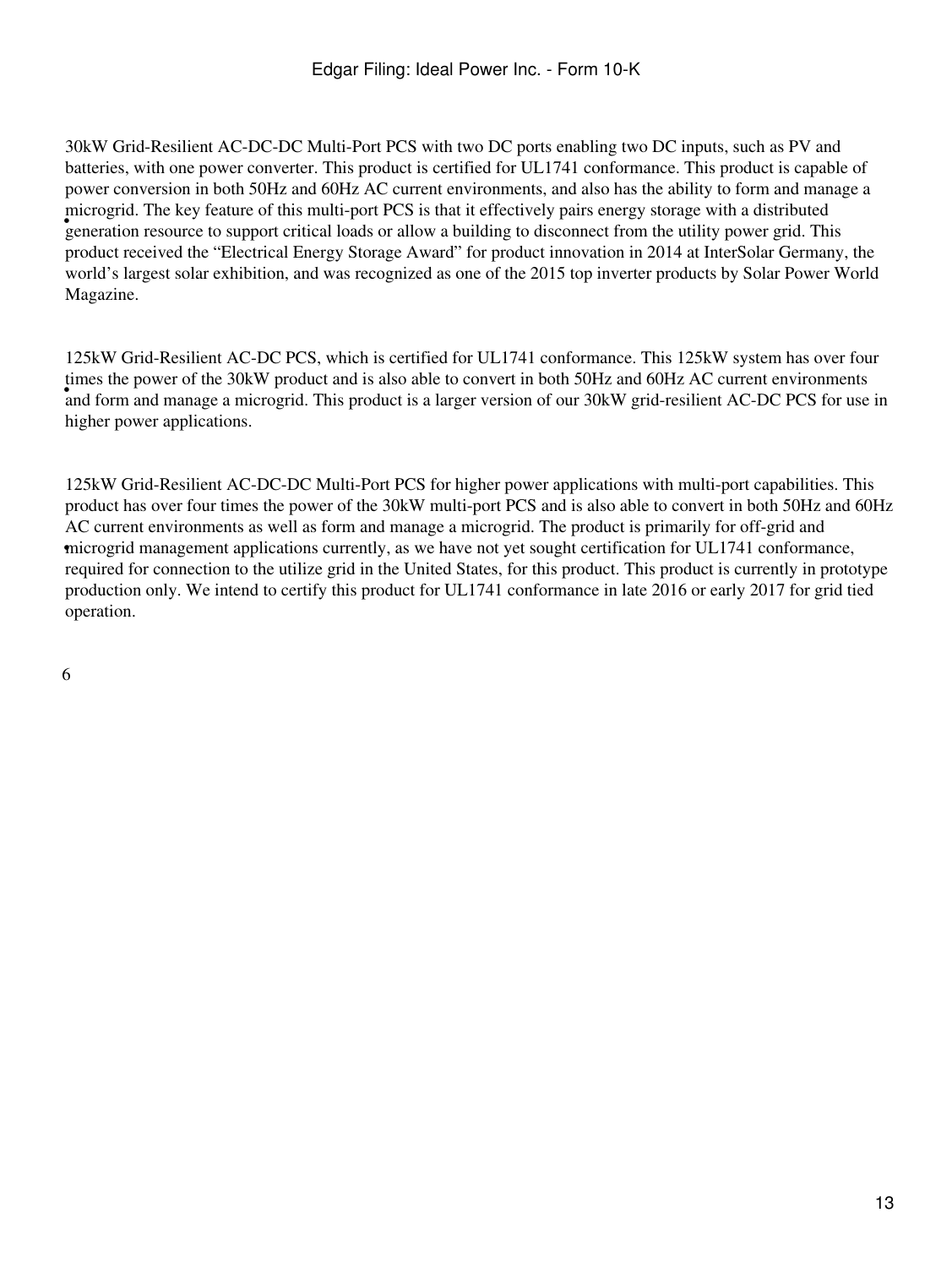#### **Future Innovations**

#### *Variable Frequency Drives*

We are developing a PCS for variable frequency drives ("VFD") based on our core PPSA technology. We believe that this product, once commercialized, can be offered as a high-efficiency alternative to traditional VFDs which suffer from similar size, weight, and heat loss inefficiencies as those of traditional power conversion systems. A PPSA-based VFD may offer medium to large low-voltage motors a high quality drive that improves efficiency, costs less to manufacture and install, and reduces electrical noise and harmonics over traditional VFDs. Such a product could also open up new markets for VFDs where they may not be commercially viable today due to their size, efficiency, or power quality.

#### *Bi-Directional Switches*

 Our existing products incorporate multiple insulated gate bipolar transistors ("IGBTs"), which are power switches used in the process to convert power from one current form to another. IGBTs switch power in only one direction (DC to AC or AC to DC) and require the use of a blocking diode to prevent power from flowing back through the system. To enable our existing products to perform bi-directional power conversion, for each IGBT and diode used in our products, we must include a second IGBT and diode. These additional components have slight voltage drops that affect the electrical efficiency of our products and generate excess heat that must be dissipated. We have patented and are developing a new, highly efficient silicon switch called a bi-directional bipolar transistor ("B-TRAN") that we believe will allow us to substitute one B-TRAN for two pairs of IGBTs and diodes used in our current products. Based on our software simulations, we believe that the B-TRANs can improve electrical efficiency in our power converters from approximately 96.5% to at or greater than 99.0%. The higher efficiency would substantially reduce the heat generated by the operation of our products. As a result, products incorporating B-TRANs will require less space for heat dissipation which would allow us to increase power density, or power per pound, and reduce material costs. We believe that these development efforts, if successful, will enhance the competitive position of our products. In addition, we believe the B-TRAN may potentially provide significant benefits for uses outside of our power converters as a potential replacement for IGBTs.

We received an award of \$2.5 million from ARPA-E for the development of our bi-directional switch technology. Funds under the award have been spent and continuing development work is self-funded. The funding from ARPA-E was sufficient to develop and demonstrate advanced power switches in third party simulations and start the initial process development for fabrication of the devices. We expect to develop, manufacture and test initial prototypes of these switches in 2016.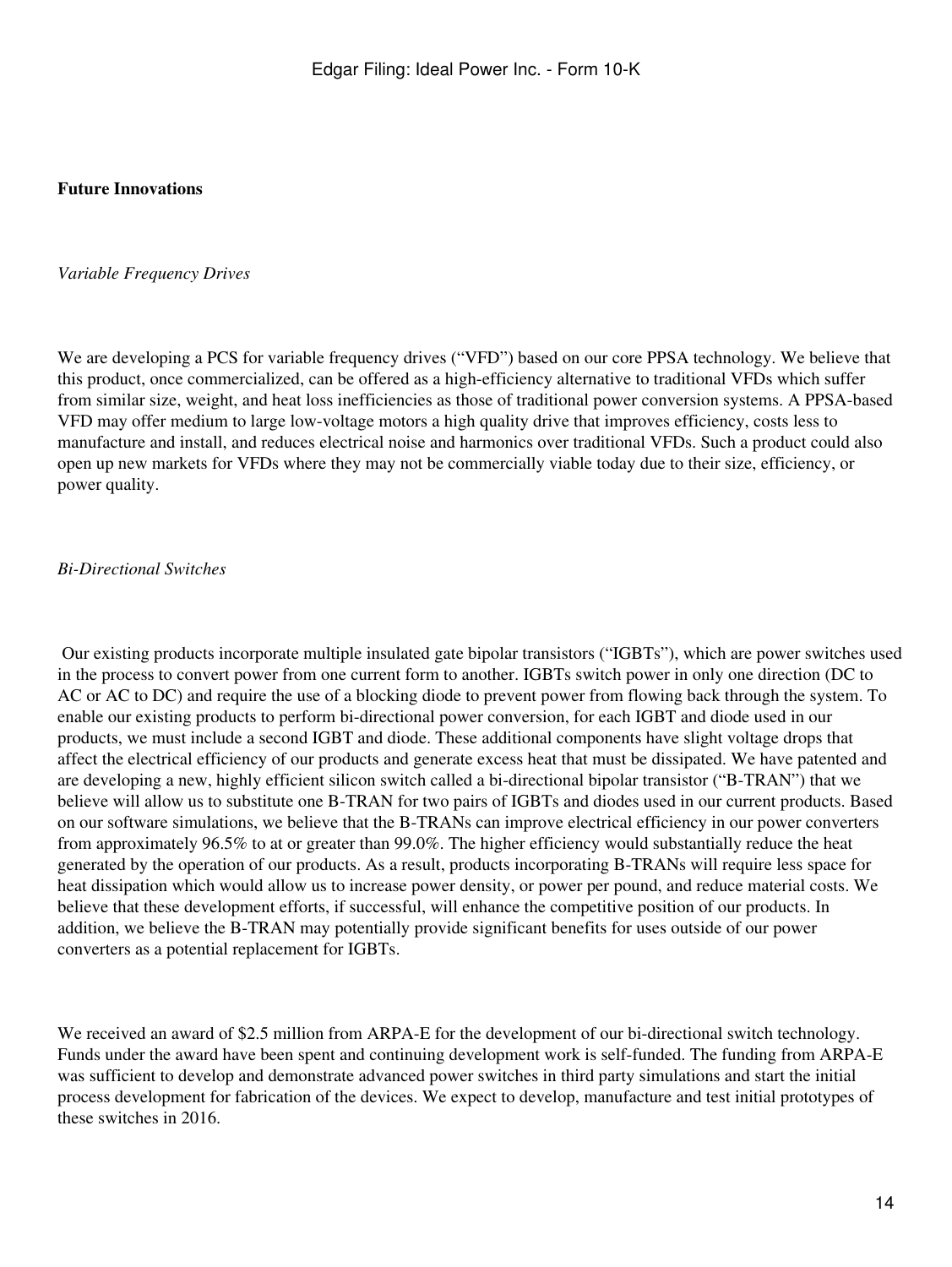### **Business Strategy**

Our business strategy is to promote and expand the uses of PPSA initially through product development and product sales. To bring our products to market, we will seek out best-in-class partners who will distribute, white-label our products or integrate our innovative products into higher value systems resulting in multiple strategic sales channels for our PPSA based products and product designs. Although our primary market is the United States, we will increasingly target markets outside the United States. As our products gain broader acceptance in the power conversion market, we intend to license our proprietary PPSA-based product designs to OEMs within our target markets, as well as license our technologies for other markets which we do not plan to enter directly. The basis for this approach is the belief that OEMs may achieve higher product margins and gain more market share by providing PPSA-based products, which are differentiated from the traditional product offerings in the industry, to their customers. We believe such strategic relationships with key OEM licensees would enable us to reap the benefits of PPSA and gain market share more quickly than by strictly manufacturing and distributing our products.

#### **Target Markets**

Currently, our three primary markets are standalone storage, which represented a majority of our sales in 2015, PV + storage, and microgrids. Based on market studies and forecasts by Navigant Research and Zpryme Research & Consulting, these three markets combined are forecasted to grow to over \$100 Billion by 2020. Assuming that power conversion systems represent approximately 17.5% of the system cost, a Company estimate, power conversion systems such as those made by Ideal Power are forecasted to account for nearly \$18 billion of this market.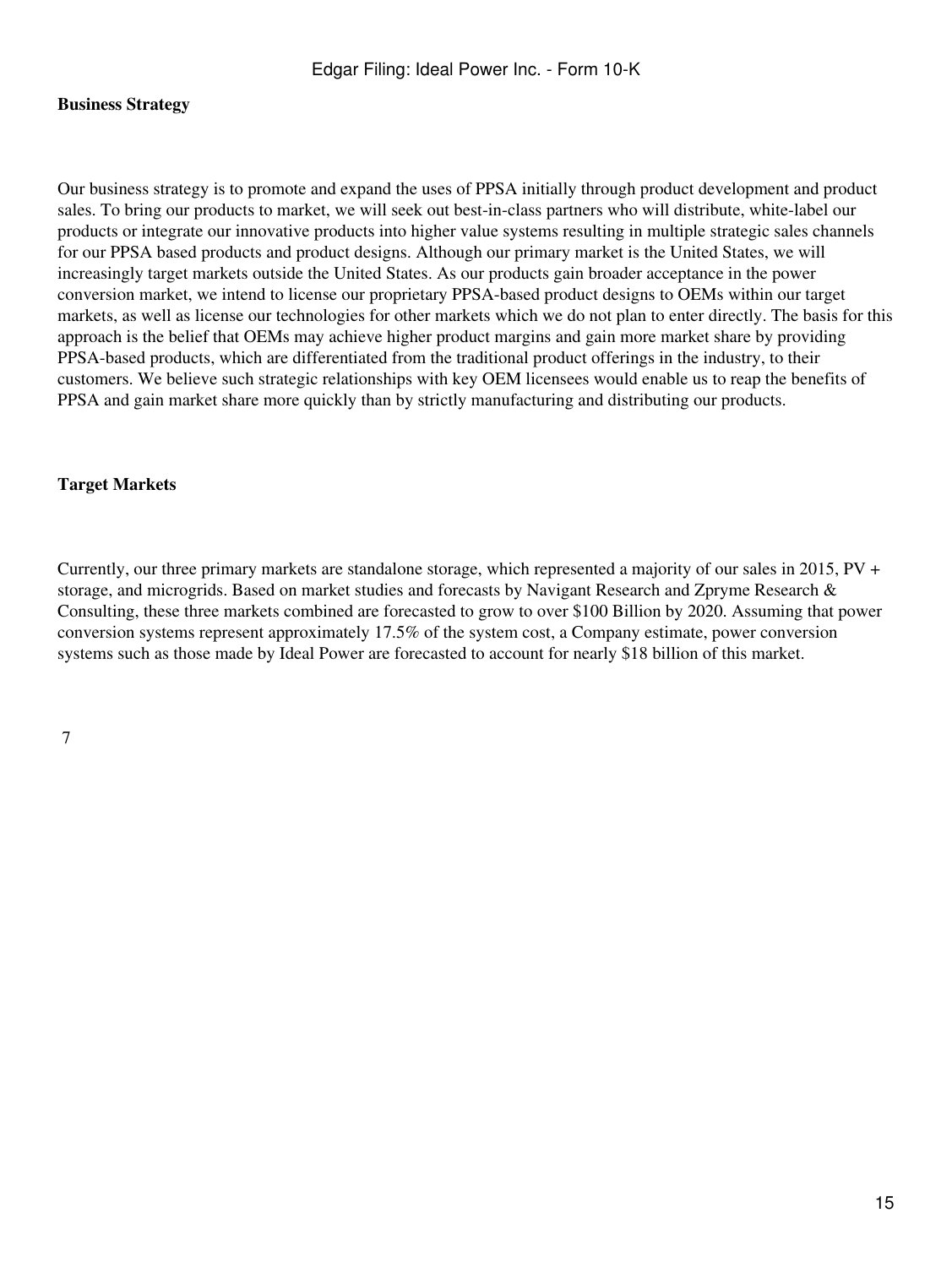Figure 3: Target Market Forecasts

### *Discussion of our Target Power Conversion Markets*

*Stand-Alone Storage Market*

The stand-alone storage market is served by BESS. BESS are racks of batteries coupled with a power conversion system, such as those manufactured by us, to enable electric power to be captured, stored, and used in conjunction with electric power grids. These systems can be large, megawatt-scale systems operated by utilities to better manage their system resources, or smaller kilowatt-scale systems used by businesses and designed to enable these businesses to manage their power use and mitigate utility imposed "peak demand charges", which are charges utilities levy on their business customers for delivery of power at peak usage times of the day, such as mid-afternoons in the summer. The growth of peak demand charges has been substantial over the past decade and now can make up 50% or more of a commercial utility bill in certain markets. This is a trend that is likely to continue as more intermittent resources are added to the utility power grid causing grid instability. Utilities and aggregators of distributed generation resources are also expected to adopt BESS due to the proliferation of renewables and to take advantage of additional value streams such as energy arbitrage, frequency regulation and ancillary services, infrastructure upgrade deferral and locational capacity.

There are strong economic incentives available to commercial and industrial consumers in major US markets such as California and New York in the form of reduced demand charges for installing a BESS and reducing peak consumption. There is also strong regulatory support for such systems. For example, California has issued a mandate for over 1,000 megawatts of new energy storage to be installed by 2020. Our 30kW and 125kW power conversion systems enable these BESS to connect to the utility power grid and, when paired with batteries, offer these customers a substantial cost saving opportunity on their monthly electric bill. This market is still in its early years, but we have established a strong brand and position in this market with our customers having many systems installed and operating today. Based on market studies and forecasts by Navigant Research and Zpryme Research & Consulting, this market is forecasted to grow 40% annually over the next five years and we believe it offers the highest value proposition today for our products.

We believe this market is beginning to grow beyond pilot installations to higher volume installations driven by the underlying economics of BESS to commercial and industrial customers. A good indicator of this is the availability of third party financing for BESS. Several of our customers have recently signed or announced financing deals for their BESS products, including Gexpro whose PowerIQ product is being commercially financed by a subsidiary of NextEra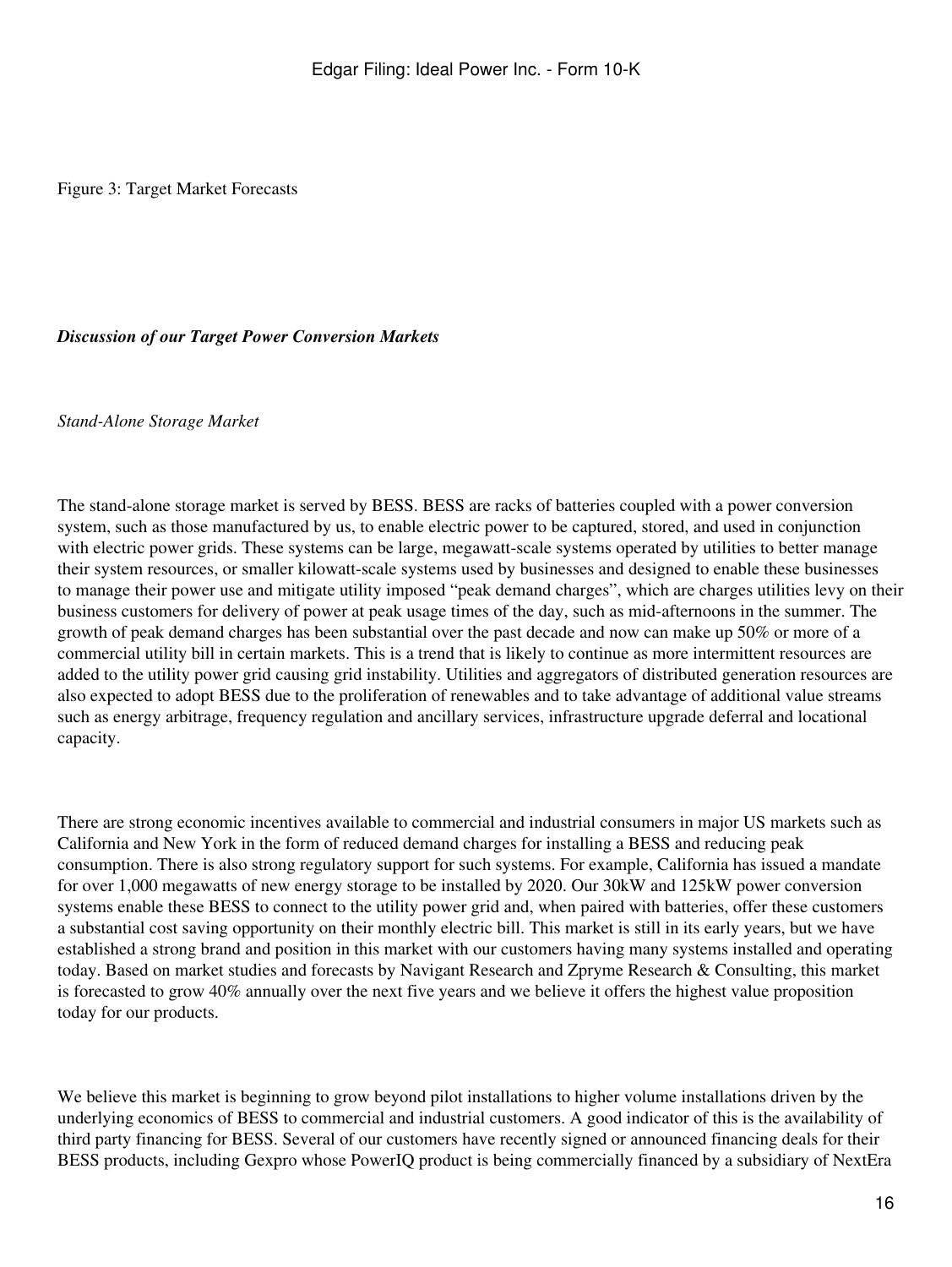Energy Resources (NYSE: NEE).

We expect the cost of commercial and industrial BESS to continue to decline due primarily to lower battery costs and, as a result, expect significant expansion in the addressable market for these systems. We also believe the combination of lower BESS costs, third-party financing, increases in utility demand charges, and the continued entrance of large, established companies to the BESS space will all contribute to accelerating market growth for stand-alone storage.

#### *PV + Storage Market*

PV has one of the lowest levelized costs of energy for new electrical generation capacity and this is expected to remain true in the near term. We expect distributed PV to continue to be a high growth business as system costs have fallen dramatically over the past several years. As such, the economics of generating PV for local consumption is expected to remain strong for several more years, especially given the investment tax credit ("ITC") extension passed by Congress in 2015 for solar energy production. One shortcoming of these distributed, behind-the-meter PV systems is that they require connection to the utility power grid in order to operate. For example, a business with PV on its roof will not, in most cases, benefit from the ability to generate power should the utility power grid go down. Another shortcoming of distributed PV systems is the instability they cause on the local power lines. Utility power grids were not designed to manage power inflow from the end of the lines. As such, distributed generation sources can lead to wide swings in line voltages when clouds pass and power output falls off, requiring the utility to ramp up its central power stations to make up for the shortfall in solar.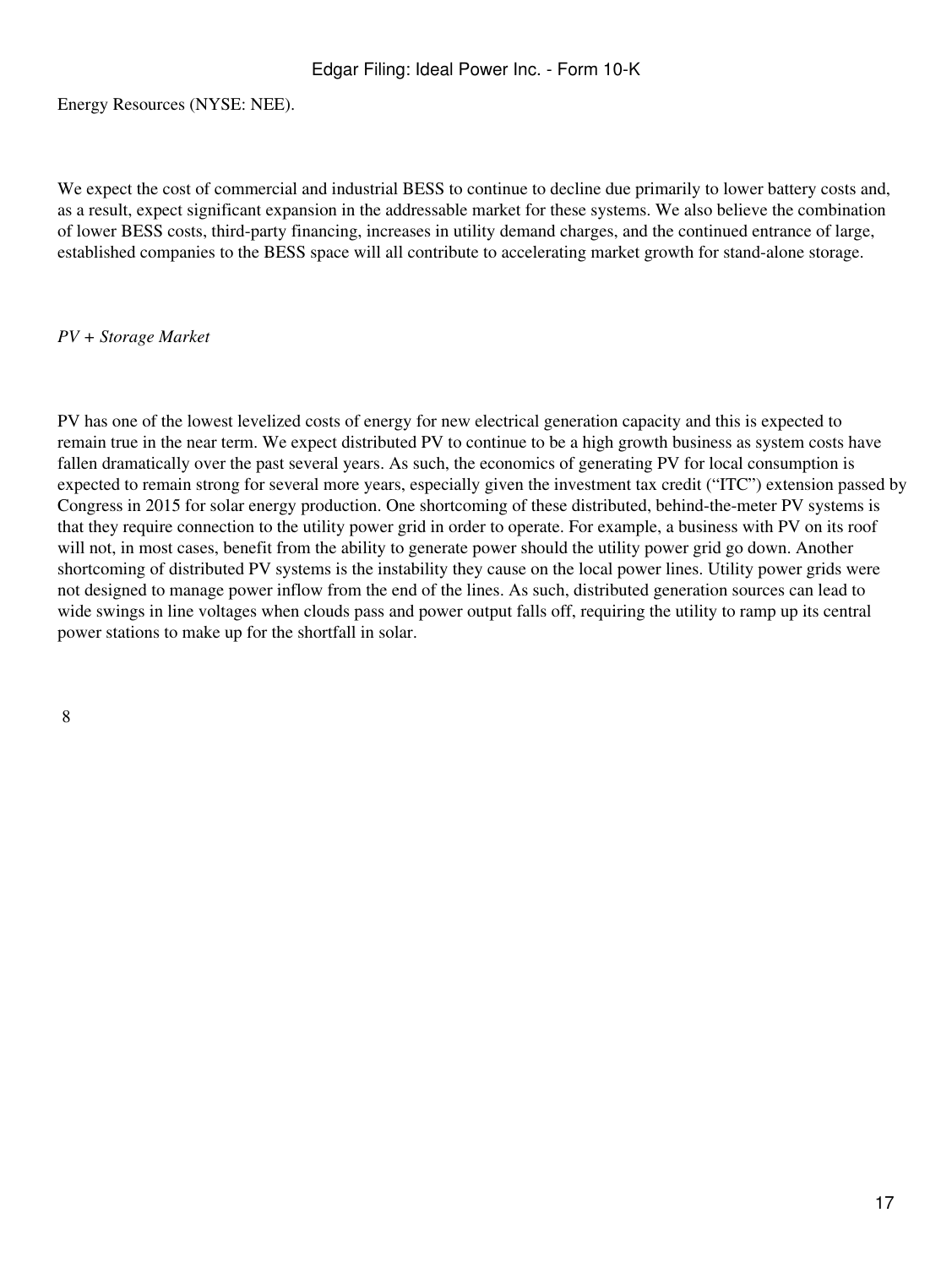Our grid-resilient PCS help resolve these shortcomings. For example, when a distributed PV system is connected to a BESS that includes one of our multi-port PCS, the business will benefit from the ability to form and manage a local microgrid powered by the PV system and BESS even when the utility power grid is down. This capability is attractive to electricity consumers who need to power critical loads even in a blackout. Our grid-resilient PCS are also equipped to meet evolving utility requirements for low voltage ride through and other key operating parameters, enabling the PV and BESS it connects to the grid to help stabilize the utility power grid when voltage or frequency fluctuates due to imbalances in load and supply.

Commercial and industrial BESS are able to generate value far beyond peak demand reduction. We believe our products will become increasingly attractive to co-locate BESS with distributed PV. IHS, a global research firm with a strong renewable industry focus, forecasts that global installations of grid-tied commercial BESS coupled with PV will grow 111% annually from near obscurity in 2014 to over 600 MW PV + storage systems by 2018.

According to their research, IHS believes that systems will be deployed in two principle configurations. The present configuration is to have separate BESS and PV systems tied together through the AC wiring, which is supported by all of our current products. A second, emerging configuration will be to place the BESS and the PV system behind a single PCS with two DC inputs. This configuration is forecast to improve efficiency, reduce costs, and allow PV harvesting when operating without a utility power grid present in microgrid mode. Our grid-resilient 30kW and 125kW multi-port PCS were designed specifically to enable this lower cost and more efficient second configuration.

Also according to IHS, the global PV industry is projected to grow from 45GW of annual installations in 2014 to 71GW in 2018. Providing a new generation of solutions with integrated energy storage will enable the PV industry to address new markets with high growth potential. These new PV + storage markets include providing backup power during blackouts, improving grid stability in high penetration PV areas and reducing fossil fuel consumption in remote and off-grid microgrids. In the event of a grid failure, grid-tied PV installations are not capable of operating independently. For example, during Superstorm Sandy many PV system owners were displeased to learn that their grid-tied PV installations would not power their home or business. Systems incorporating our multi-port PCS along with PV and a BESS will be capable of providing backup power during grid blackouts. We expect our multi-port PCS products to be attractive to existing customers as a low-cost system upgrade to improve integration of PV. We further expect our products to provide competitive solutions for these market requirements.

## *Microgrid Market*

Over the next decade the greatest demand for new power generation capacity is likely to occur in regions such as Southeast Asia, Africa, the Middle East, and Central and South America. Remote communities and infrastructure in these regions are more likely to depend on expensive and polluting fossil fuel generation for their primary fuel supply and may not have a utility power grid in place to access high quality, reliable power.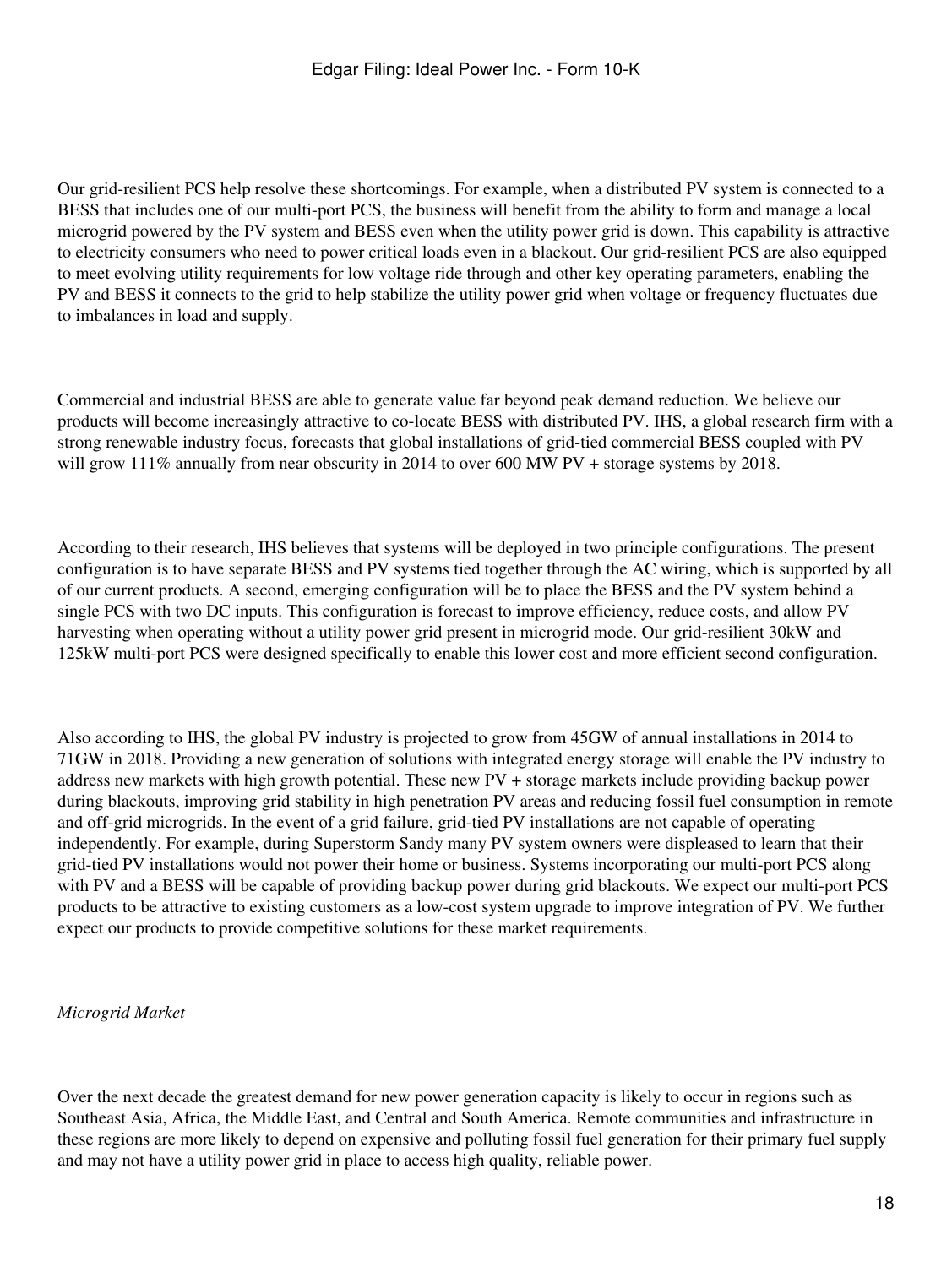In contrast to grid-tied BESS and PV applications that are likely to be North American installations, we believe off-grid BESS and PV opportunities will develop rapidly across these regions with the greatest demand for new power generation. IHS recently forecasted the off-grid and microgrid BESS installations with PV market to reach 400MW by 2018 with the majority of this growth coming from regions with less developed electricity infrastructure. We believe that our grid-resilient 30kW and 125kW multi-port PCSs offer superior solutions for these applications.

We believe that our award-winning multi-port power conversion architecture is a highly attractive solution for integrating BESS and renewables for both grid-tied and off-grid markets. Customer and industry forecasts indicate that these markets will grow dramatically in the coming years, and we expect to benefit from this growth. The benefits of our multi-port PCS in microgrid application is not limited to PV or renewable energy systems. Our products have been integrated into systems to manage a diesel generator and, in combination with batteries, to form and operate a microgrid using far less fuel, emitting far fewer pollutants, and providing better power quality than a diesel generator alone.

## *Other Markets*

Although our technology may be suitable for other vertical markets within the global power conversion market landscape, we do not currently offer products for sale directly to other power conversion markets such as the VFD, uninterruptible power supply, rail, wind, or EV traction drive markets. Our products are suitable for use as PV inverters, and our first products were sold into this market, but this market is saturated with incumbents offering inverters that convert power in a single direction and are thus suitable solely for PV applications. As such, while we do have a number of PV inverters in field service today, the stand-alone PV inverter market is not a primary target market for us. As discussed above, we are instead focused on PV integrated BESS applications for our multi-port PCS products where the fullest potential of our technology can be realized.

In addition to the markets discussed above, we also have opportunities for market expansion into fast electric vehicle chargers in certain applications where our products' compact size and multi-port capabilities can unlock value for the system integrator particularly in locations where battery storage is coupled with the charging system to eliminate demand charges or expand the charging systems response capabilities. We have provided PCS to multiple EV charging system integrators who have deployed initial projects using our products coupled with batteries at EV charging stations to prove out these concepts. As these initial installations begin to operate, the value propositions of these new opportunities will become clearer.

We plan to continue to monitor all power conversion markets for opportunities to create solutions for customers and unlock the broader value of our patented technology.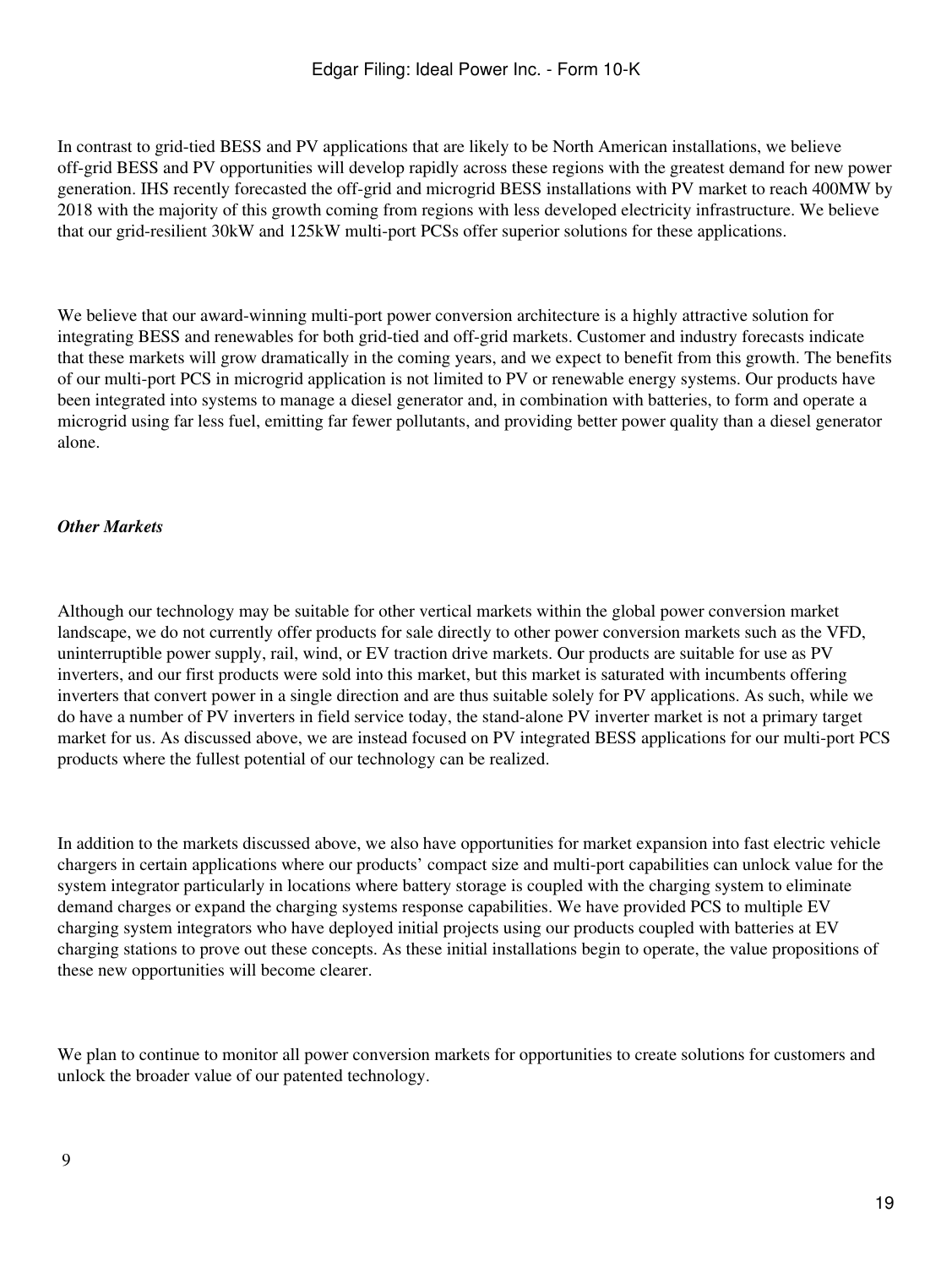### **Intellectual Property**

We rely on a combination of patents, laws that protect intellectual property, confidentiality procedures, and contractual restrictions with our employees and others, to establish and protect our intellectual property rights. In addition, the software that is shipped with our products is encrypted. At December 31, 2015, we had 36 issued U.S. patents and six issued foreign patents. We also had over 100 additional pending U.S., foreign and international patent applications. We expect to continue to build our patent estate for both our core power conversion technology, our bi-directional switch technology and other technological developments that broaden the scope of our technology platform.

#### **Customers**

Although we are expanding our customer base and channels to market, we have historically been reliant on a small number of customers. For the year ended December 31, 2015, Sharp, Gexpro, GreenCharge Networks, and Coda Energy, accounted for 66% of net revenues. For the year ended December 31, 2014, Sharp, GreenCharge Networks and Coda Energy, accounted for 44% of product revenue. In addition, the Department of Energy, from which we received \$579,079 in grant revenues, accounted for 32% of net revenue for the year ended December 31, 2014.

#### **Sales and Marketing**

We sell our products primarily to systems integrators for installation as part of a larger turn-key system providing the end user with a complete solution for managing their energy consumption. Our products are also sold through distribution channel partners. Before a system integrator agrees to specify our products in their systems, the integrator engages in a lengthy and time-consuming process of testing and evaluating our equipment for use, which typically may take from a few months to as long as a year.

For certain geographic markets and applications, we may seek to enter into licensing agreements that would enable licensees to build our products for sale in local markets or we may license product designs to global brands for specific applications.

#### **Manufacturing and Supply**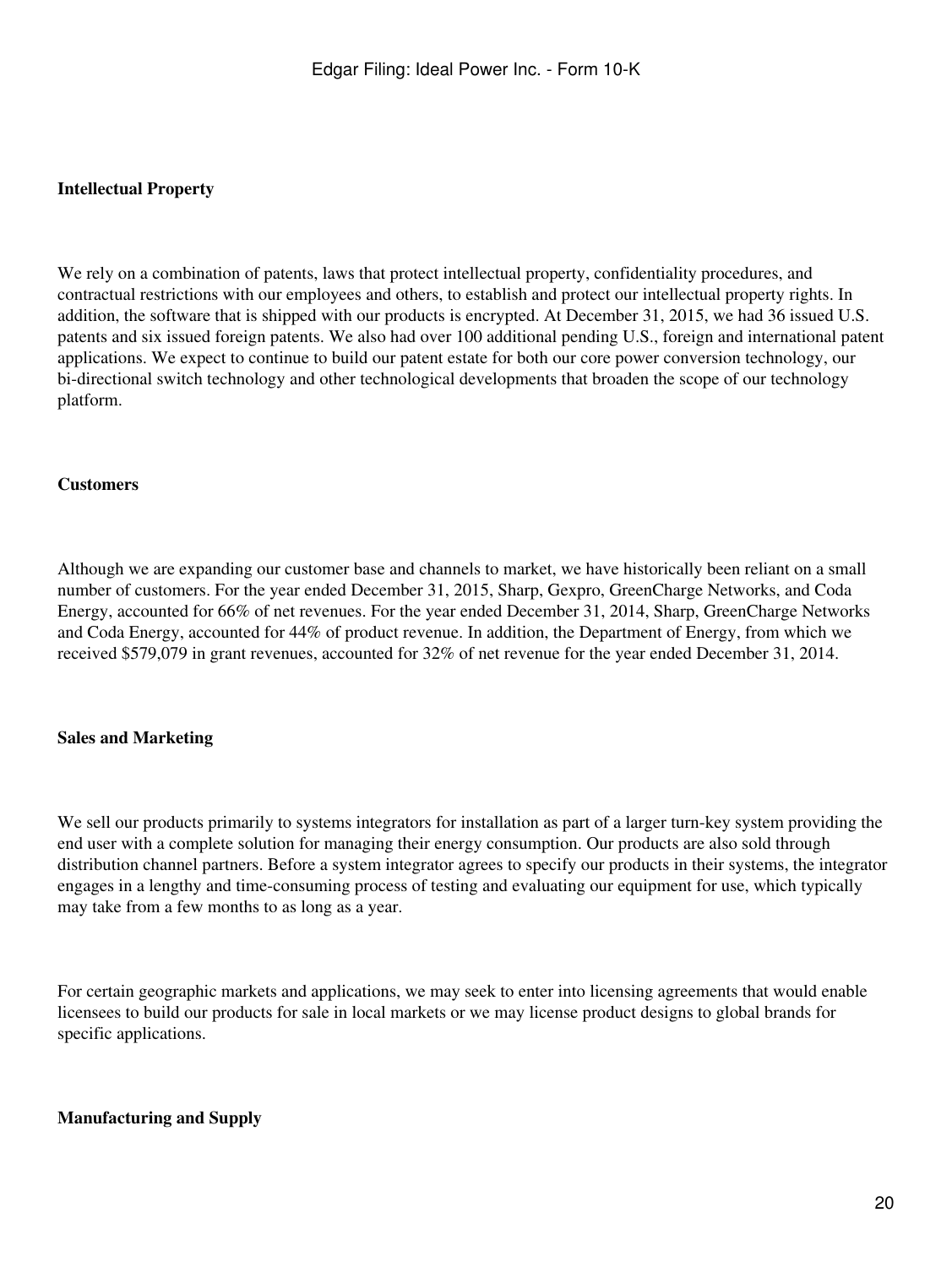We use a contract manufacturer to manufacture our products to our specifications. We have an agreement with our contract manufacturer pursuant to which we provide them with a rolling forecast of our expected demand. Finished products are produced based on upon our forecast, and we have the ability to delay shipments for up to 18 months from the date of the purchase order. The initial three-year term of the agreement expires in October of 2017 and renews annually thereafter unless terminated. We believe there are many contract manufacturers that are qualified to manufacture our products to our specifications and we expect to add a second contract manufacturer in 2016.

Typically, our contract manufacturer is responsible for the sourcing of components and materials. We qualify sources for our components and materials. Our strategy is to have multiple suppliers for all of our components and materials. Currently, we have multiple sources for most of our components. A very limited number of components are singled sourced and the process of identifying and qualifying alternative sources for these components is underway.

#### **Backlog**

Our backlog was approximately \$5.2 million at December 31, 2015, a 160% increase from our backlog of \$2 million at December 31, 2014. The Company defines backlog as consisting of accepted orders from customers for which a product delivery schedule has been specified. The purchased orders comprising backlog are not cancellable in most cases and such orders do not provide price protection. Nevertheless, deliveries against received purchase orders may be rescheduled within negotiated parameters and our backlog may therefore not be indicative of the level of future sales.

#### **Competition**

We will compete against well-established incumbent power conversion technology providers as these competitors enter the commercial and industrial markets. For our target markets, we believe that PPSA provides significant competitive advantages compared to the traditional power conversion solutions sold by well-established power conversion technology providers.

*Transformer Based:* Transformer-based power conversion systems are the conservative choice, as they are proven and have been commercially available longer than any other type of power conversion system. They provide isolation, but are big, heavy, and relatively inefficient. There have been improvements in the efficiency of transformer-based power conversion systems over the years, but we believe further improvements are limited due to the physical characteristics of transformers themselves. Major suppliers in this market include ABB, Eaton, and Schneider Electric.

*Transformerless PV Inverters:* Transformerless photovoltaic (PV) solar inverters are a special class of power conversion system applicable only to PV arrays. They have become a popular choice in the market for distributed PV applications, as they are lighter and more efficient than transformer based inverters. These transformerless inverters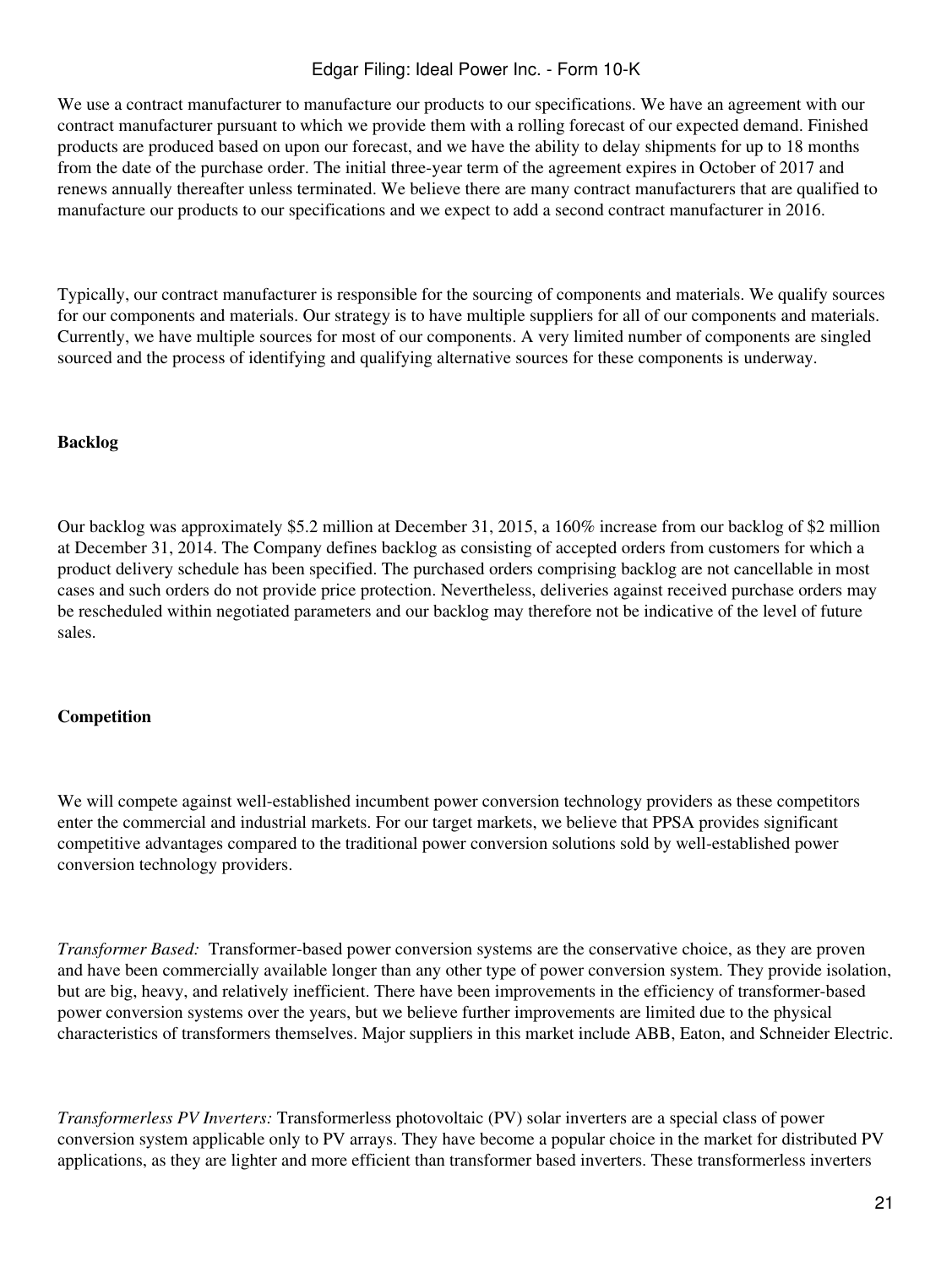are one-way (DC to AC) inverters, and provide no electrical isolation. PV systems are not required to be electrically isolated in most electrical code jurisdictions. These PV inverters have no applicability to markets that require electrical isolation, which includes every application in the electrical power conversion industry in which we compete. Key providers of transformerless PV inverters include companies such as SMA and SolarEdge.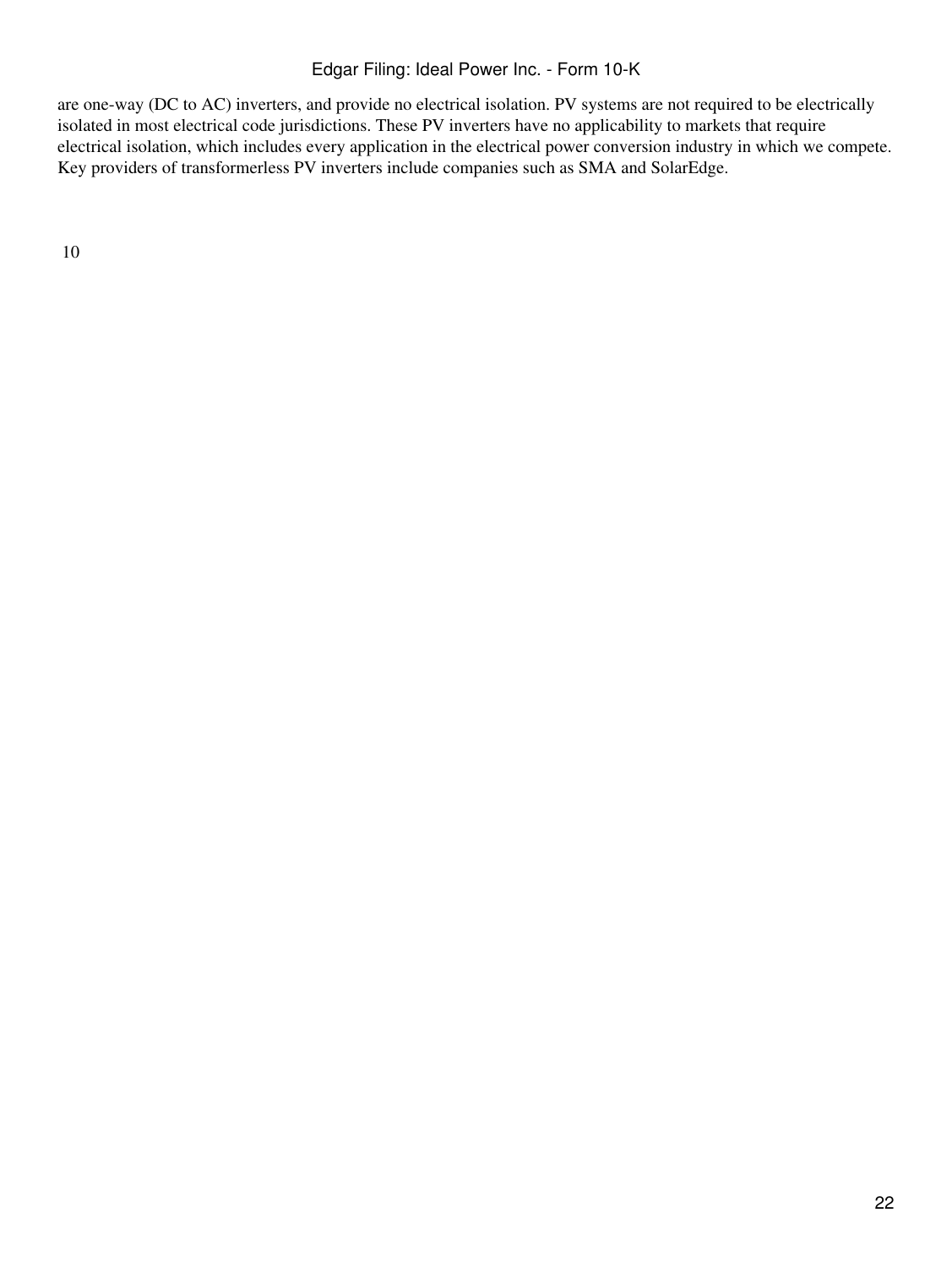#### **Research and Development Costs**

Grant research and development are costs incurred solely related to grant revenues, and are classified as a line item under cost of revenues. Other research and development costs are presented as a line item under operating expenses and are expensed as incurred. Total research and development costs incurred during the year ended December 31, 2015 amounted to \$5,521,390, none of which was included in cost of revenues. Total research and development costs incurred during the year ended December 31, 2014 amounted to \$2,983,648, inclusive of \$643,421 related to grant research which was included in cost of revenues.

### **Employees**

As of February 29, 2016, we have 28 full-time employees. None of these employees are covered by a collective bargaining agreement, and we believe our relationship with our employees is good.

#### **Industry Certifications**

Industry certifications are generally required for our products. The main certification requirement is conformance to UL1741, which specifies standards for grid and product safety for grid-connected generation equipment, including the power conversion systems made by us. A National Recognized Testing Laboratory ("NRTL") must certify our products for conformance to UL1741 before our customers may install and use our products in grid-tied applications in the United States.

We have chosen Intertek, an NRTL, for our certification requirements and have completed testing and received authorization to use their ETL mark on our products. While we have been able to complete these certifications timely, we may not be as successful in completing certification in a timely manner on future products, which could limit our ability to bring such products to market in a timely manner.

Europe, Japan and other major countries have different certification test procedures, but generally test for similar safety and performance capabilities. Local certifications are likely to be required to sell our products outside of the United States for many applications. To date, we have not received any international certifications on our products but have deployed products in a few instances in foreign countries as demonstrations, test projects in laboratories or microgrid applications which may be exempt from the certification requirements. We expect to start the certification process in one or more international markets in 2016.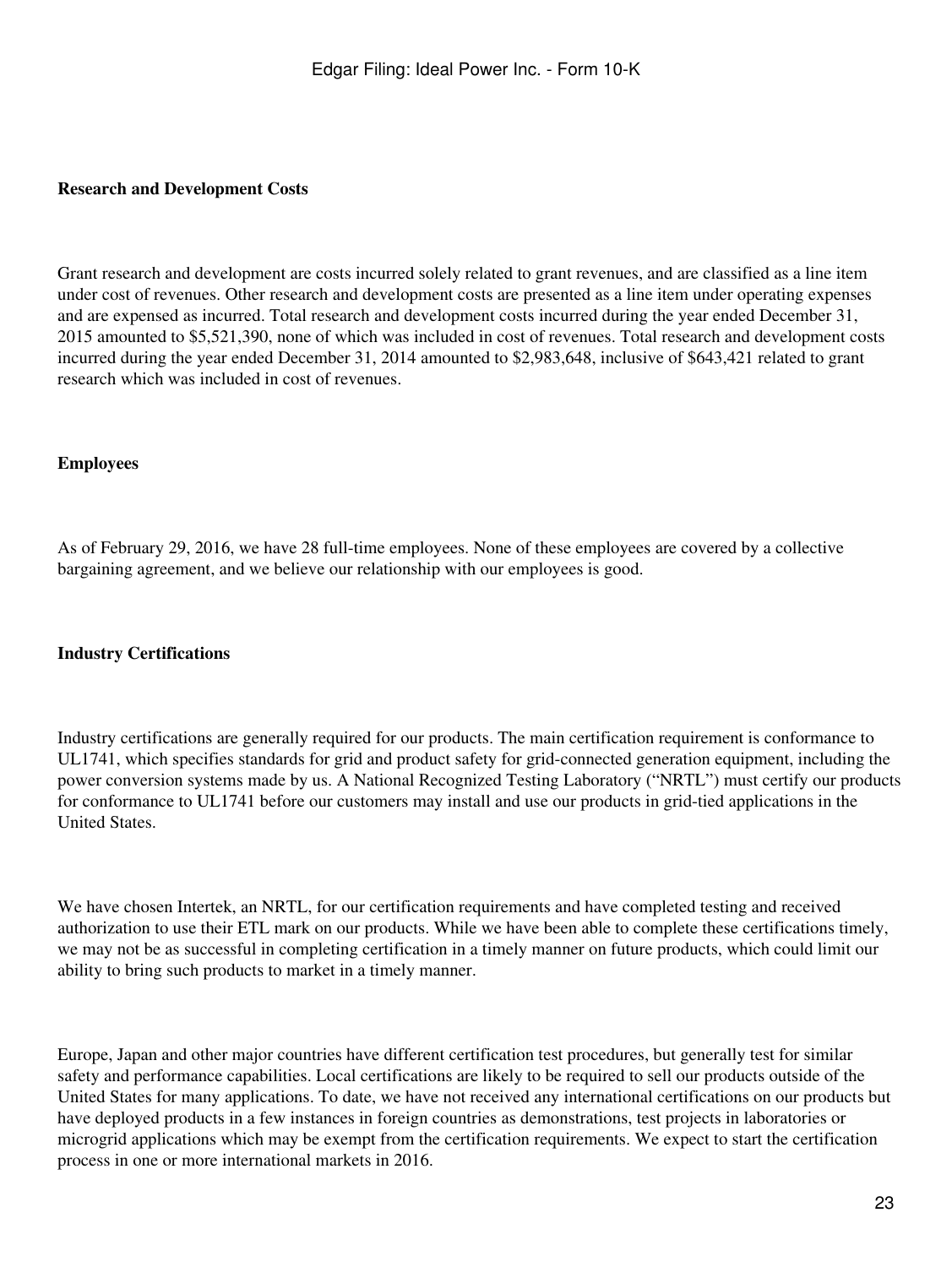#### **Government Regulation**

Government approval is not required for us to sell our products. However, government support for renewable energy, grid storage, electric vehicle charging infrastructure and improved grid resiliency may impact the size and growth rate of our target markets. Utility regulations and support may also impact these end markets. In the near term, government and utility support for these markets is generally required for these markets to grow and therefore changes in policy by governments or utilities may limit the near term market opportunities for our products.

#### **Available Information**

Our Internet address is www.idealpower.com and our investor relations website is located at ir.idealpower.com. We make available free of charge on our investor relations website under the heading "SEC Filings" our Annual Reports on Form 10-K, Quarterly Reports on Form 10-Q, Current Reports on Form 8-K and amendments to those reports as soon as reasonably practicable after such materials are electronically filed with (or furnished to) the SEC. We also make available on our website, our corporate governance documents, including our code of conduct and ethics. Information contained on our website is not incorporated by reference into this Annual Report on Form 10-K. In addition, the public may read and copy materials we file with the SEC at the SEC's Public Reference Room at 100 F Street, NE, Washington, DC 20549. The public may obtain information on the operation of the Public Reference Room by calling the SEC at 1-800-SEC-0330. In addition, the SEC maintains an Internet site, www.sec.gov, that includes filings of and information about issuers that file electronically with the SEC.

#### <span id="page-23-0"></span>**ITEM 1A: RISK FACTORS**

*We are subject to various risks that may materially harm our business, prospects, financial condition and results of operations. An investment in our common stock is speculative and involves a high degree of risk. In evaluating an investment in shares of our common stock, you should carefully consider the risks described below, together with the other information included in this report.*

*The risks described below are not the only risks we face. If any of the events described in the following risk factors actually occurs, or if additional risks and uncertainties later materialize, that are not presently known to us or that we currently deem immaterial, then our business, prospects, results of operations and financial condition could be materially adversely affected. In that event, the trading price of our common stock could decline, and you may lose all or part of your investment in our shares. The risks discussed below include forward-looking statements, and our actual results may differ substantially from those discussed in these forward-looking statements.*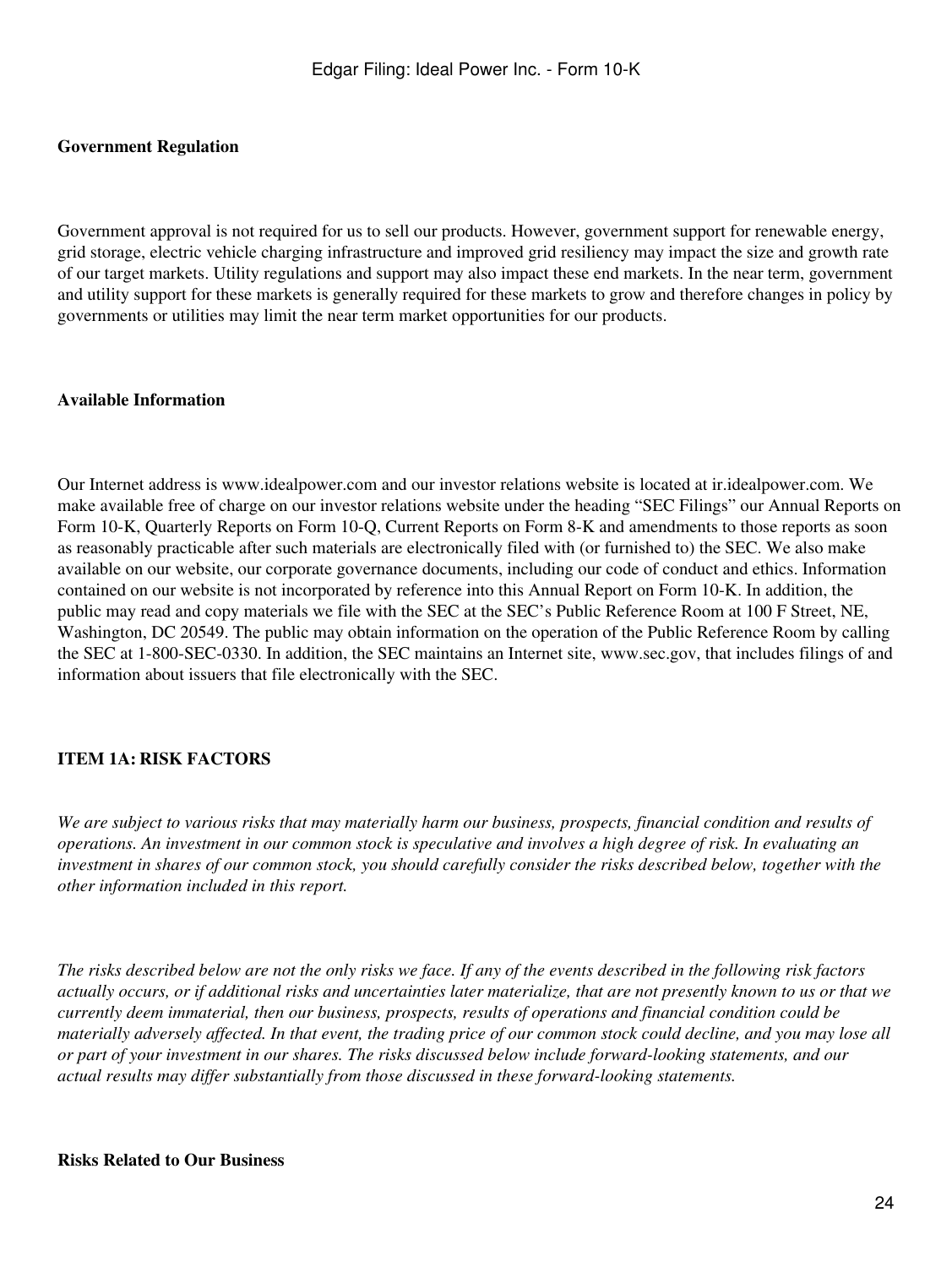*We lack an established operating history on which to evaluate our business and determine if we will be able to execute our business plan. We have also incurred losses in prior periods, expect to incur losses in the future and we can give no assurance that our operations will result in profits.*

We were formed in Texas on May 17, 2007 and converted to a Delaware corporation on July 15, 2013. We have a limited operating history that makes it difficult to evaluate our business. Historical sales of our products have been in low volume, and we cannot say with certainty when we will begin to achieve profitability.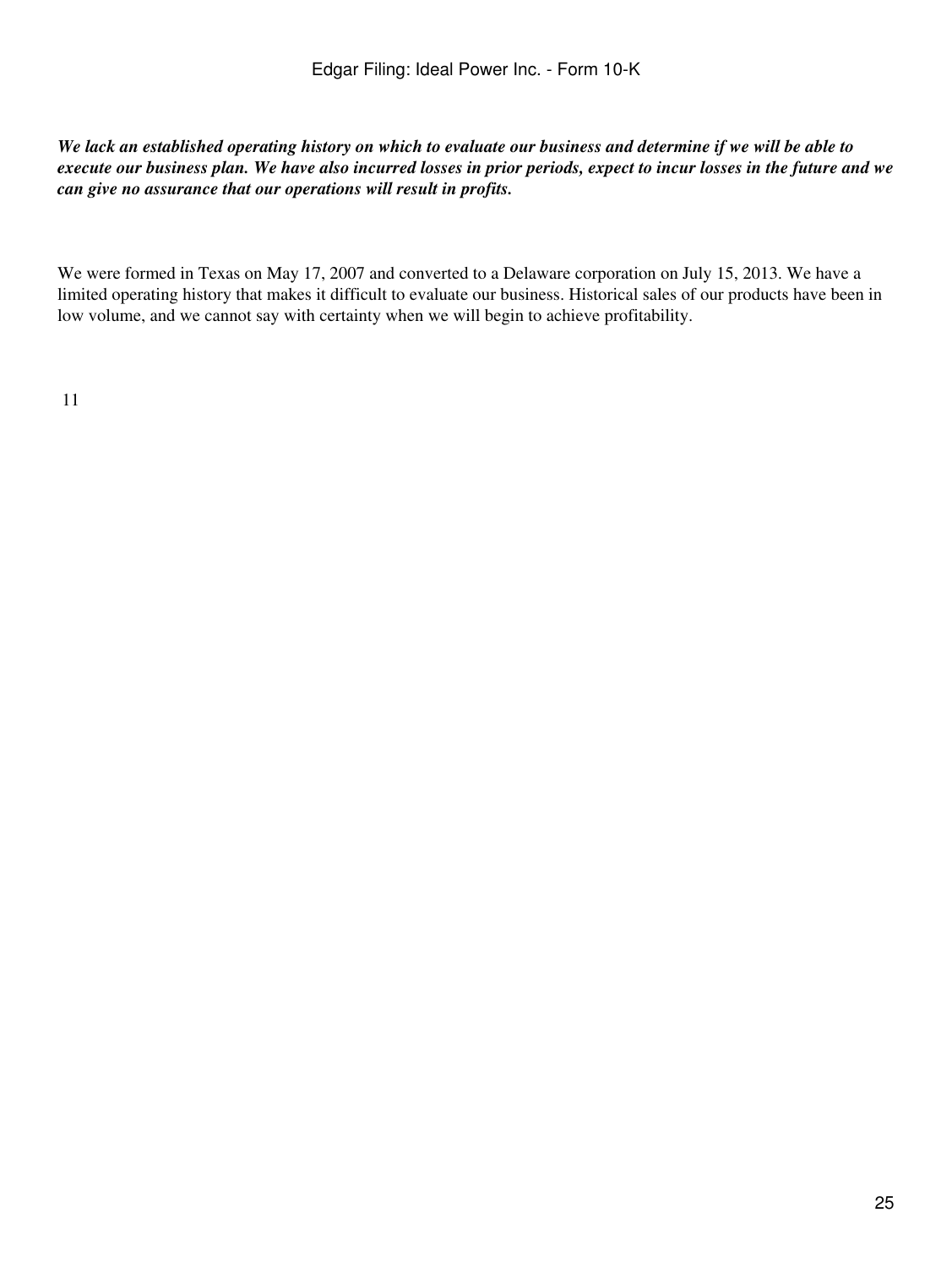Since inception, we have sustained \$34,093,074 in net losses and we had a net loss for the year ended December 31, 2015 of \$10,440,643. We expect to have operating losses at least until such time as we have developed a substantial and stable revenue base. We cannot assure you that we can develop a substantial and stable revenue base or achieve or sustain profitability on a quarterly or annual basis in the future.

As sales of our products have generated limited operating revenues, we have been funding operations primarily through the sale of common stock and, prior to our initial public offering, the issuance of convertible debt. If we are unable to execute our business plan, generate sustainable revenue and achieve profitable operations with our existing capital we would need to raise funds through equity or debt offerings and there can be no assurance that we will be able to do so.

## *Our future success is difficult to predict because we operate in emerging and evolving markets, and the industries in which we compete are subject to volatile and unpredictable cycles.*

The grid energy storage, solar combined with storage, microgrid and related industries are emerging and evolving markets which may make it difficult to evaluate our future prospects and which may lead to period to period variability in our operating results. Our products are based on unique technology which we believe offers significant advantages to our customers, but the markets we serve are in a relatively early stage of development and it is uncertain how rapidly they will develop. It is also uncertain whether our products will achieve high levels of demand and acceptance as these markets grow. If companies in the industries we serve do not perceive or value the benefits of our technologies and products, or if they are unwilling to adopt our products as alternatives to traditional power conversion solutions, the market for our products may not develop or may develop more slowly than we expect, which could significantly and adversely impact our operating results.

As a supplier to the grid energy storage, solar combined with storage, microgrid and related industries, we may be subject to business cycles. The timing, length, and volatility of these business cycles may be difficult to predict. These industries may be cyclical due to sudden changes in customers' manufacturing capacity requirements and spending, which depend in part on capacity utilization, demand for customers' products, inventory levels relative to demand, and access to affordable capital. These changes may affect the timing and amounts of customers' purchases and investments in technology, and affect our orders, net sales, operating expenses, and net income. In addition, we may not be able to respond adequately or quickly to the declines in demand by reducing our costs. We may be required to record significant reserves for excess and obsolete inventory as demand for our products changes.

To meet rapidly changing demand in each of the industries we serve, we must effectively manage our resources and production capacity. During periods of decreasing demand for our products, we must be able to appropriately align our cost structure with prevailing market conditions, effectively manage our supply chain, and motivate and retain key employees. During periods of increasing demand, we must have sufficient manufacturing capacity and inventory to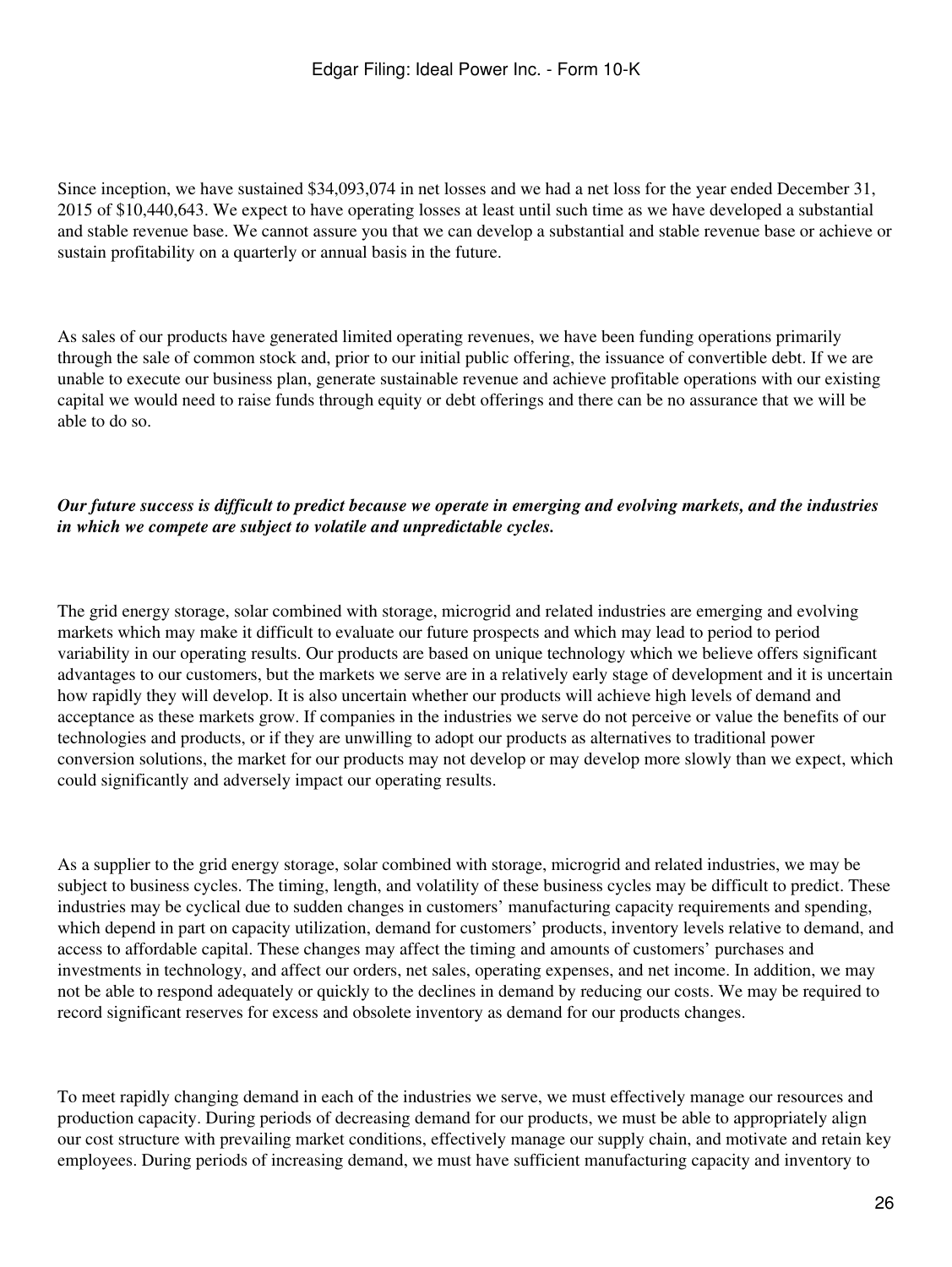fulfill customer orders, effectively manage our supply chain, and attract, retain, and motivate a sufficient number of qualified individuals. If we are not able to timely and appropriately adapt to changes in our business environment or to accurately assess where we are positioned within a business cycle, our business, financial condition, or results of operations may be materially and adversely affected.

#### *To date we have had a limited number of customers. We cannot assure you that our customer base will increase.*

We had revenue from four customers which accounted for 66% of net revenue for the year ended December 31, 2015. One of these customers, Coda Energy, which accounted for 10% of net revenue, declared bankruptcy in December 2015. We had receivable balances from three customers that accounted for 66% of trade receivables at December 31, 2015. As we sell our products to a limited number of customers, we cannot assure you that our customer base will expand or that any decline in net revenue attributable to customer losses will be replaced in a timely manner.

## *Product development is an inherently uncertain process, and we may encounter unanticipated development challenges and may not be able to meet our product development and commercialization milestones.*

Product development and testing may be subject to unanticipated and significant delays, expenses and technical or other problems. We cannot guarantee that we will successfully achieve our milestones within our planned timeframe or ever. We commonly develop prototypes of planned products prior to the full commercialization of these products. We cannot predict whether prototypes of future products will achieve results consistent with our expectations. A prototype could cost significantly more than expected or the prototype design and construction process could uncover problems that are not consistent with our expectations. Prototypes of emerging products are a material part of our business plan, and if they are not proven to be successful, our business and prospects could be harmed.

More generally, the commercialization of our products may also be adversely affected by many factors not within our control, including:

**EVALUATE:** while while the safety, reliability, functionality and cost effectiveness of our products; the willingness of market participants to try a new product and the perceptions of these market participants of the

the emergence of newer, possibly more effective technologies;

•the future cost and availability of the raw materials and components needed to manufacture and use our products; and

•the adoption of new regulatory or industry standards that may adversely affect the use or cost of our products.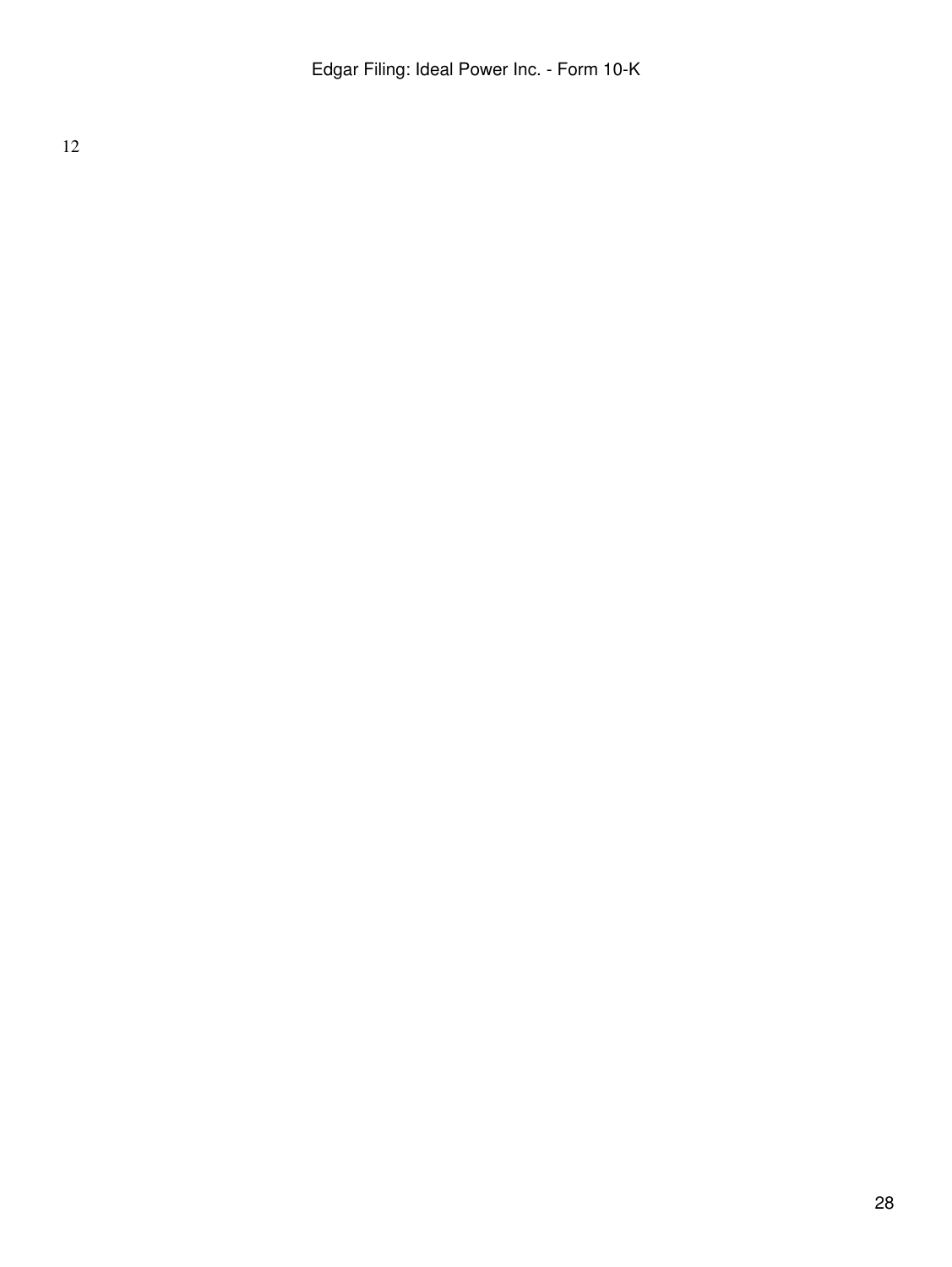Accordingly, we cannot predict that our products will be accepted on a scale sufficient to support development of mass markets for them.

## *We must achieve design wins to retain our existing customers and to obtain new customers, although design wins achieved do not necessarily result in substantial sales.*

The constantly changing nature of technology in the markets we serve causes equipment manufacturers to continually design new systems. We must work with these manufacturers early in their design cycles to modify our equipment or design new equipment to meet the requirements of their new systems. Manufacturers typically choose one or two vendors to provide the components for use with early system shipments. Selection as one of these vendors is called a design win. It is critical that we achieve these design wins in order to retain existing customers and to obtain new customers.

We believe that equipment manufacturers often select their suppliers based on factors including long-term relationships and end user demand. Accordingly, we may have difficulty achieving design wins from equipment manufacturers who are not currently our customers. In addition, we must compete for design wins for new systems and products of our existing customers, including those with whom we have had long-term relationships. Our efforts to achieve design wins are time consuming, expensive, and may not be successful. If we are not successful in achieving design wins, or if we do achieve design wins but our customers' systems that utilize our products are not successful, our business, financial condition, and results of operations could be materially and adversely impacted.

Once a manufacturer chooses a component for use in a particular product, it is likely to retain that component for the life of that product. Our sales and growth could experience material and prolonged adverse effects if we fail to achieve design wins. However, design wins do not always result in substantial sales, as sales of our products are dependent upon our customers' sales of their products.

*We have received grant funds from the United States for the development of a bi-directional switch. In certain instances, the United States may obtain title to inventions related to this effort. If we were to lose title to those inventions, we may have to pay to license them from the United States in order to manufacture the inventions. If we were unable to license those inventions from the United States, it could slow down our product development.*

In conjunction with the Advanced Research Projects Agency-Energy, or ARPA-E, grant we received from the Department of Energy, we granted to the United States a non-exclusive, nontransferable, irrevocable, paid-up license to practice or have practiced for or on behalf of the United States inventions related to the bi-directional switch and made within the scope of the grant. If we fail to disclose to the Department of Energy an invention made with grant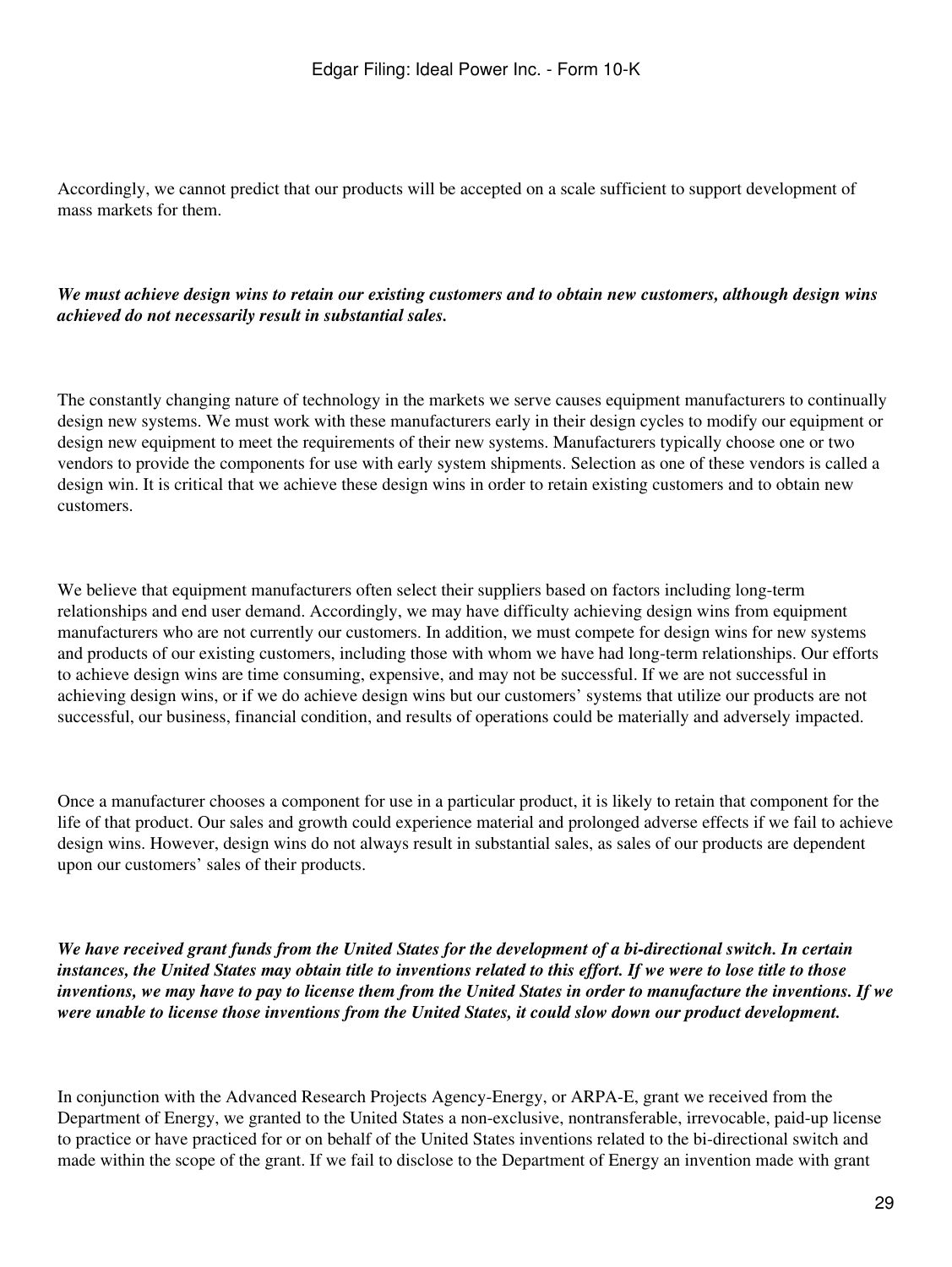funds that we disclose to patent counsel or for publication, or if we elect not to retain title to the invention, the United States may request that title to the subject invention be transferred to it.

We also granted "march-in-rights" to the United States in connection with any bi-directional switch inventions in which we choose not to retain title, if those inventions are made under the ARPA-E grant. Pursuant to the march-in-rights, the United States has the right to require us, any person to whom we have assigned our rights, or any exclusive licensee to grant a non-exclusive, partially exclusive, or exclusive license in any field of use to a responsible applicant upon terms that are reasonable. If the license is not granted as requested, the United States has the right to grant the license if it determines that we have not achieved practical application of the invention in the field of use, the action is necessary to alleviate health or safety needs, the action is necessary to meet requirements for public use specified by Federal regulations and such requirements have not been satisfied, or the action is necessary because an agreement to manufacture the invention in the United States has not been obtained or waived or because any such agreement has been breached.

If we lost title to the United States as a result of any of these events, we would have to pay to license the inventions, if needed, to manufacture the bi-directional switch from the United States. If we were unable to license those inventions from the United States, it could slow down our product development.

*As we continue to grow and to develop our intellectual property, we could attract threats from patent monetization firms or competitors alleging infringement. We may incur substantial costs as a result of litigation or other proceedings relating to patent and other intellectual property rights.*

As we continue to grow and to develop our intellectual property, we could attract threats from patent monetization firms or competitors alleging infringement of intellectual property rights.

In addition, some of our competitors may be able to sustain the costs of complex patent litigation more effectively than we can because they have substantially greater resources. If we do not prevail in this type of litigation, we may be required to: pay monetary damages; stop commercial activities relating to our product; obtain one or more licenses in order to secure the rights to continue manufacturing or marketing certain products; or attempt to compete in the market with substantially similar products. Uncertainties resulting from the initiation and continuation of any litigation could limit our ability to continue some of our operations.

For instance, on October 4, 2013 we received a letter from a competitor alleging that the system architecture described on our website appeared to infringe on patents licensed to or held by the competitor. The letter asked that we explain why we believe that our technology does not represent an infringement. This competitor sent a subsequent letter on February 3, 2014 directly alleging our PPSA technology infringed upon one of the competitor's patent. Following receipt of the first letter, we investigated the competitor's claims and determined that their allegations were without merit. In early 2014, following our receipt of the February 3, 2014 letter, we met with the competitor to discuss their claims. No subsequent discussions have been held with, and no further correspondence has been received from, this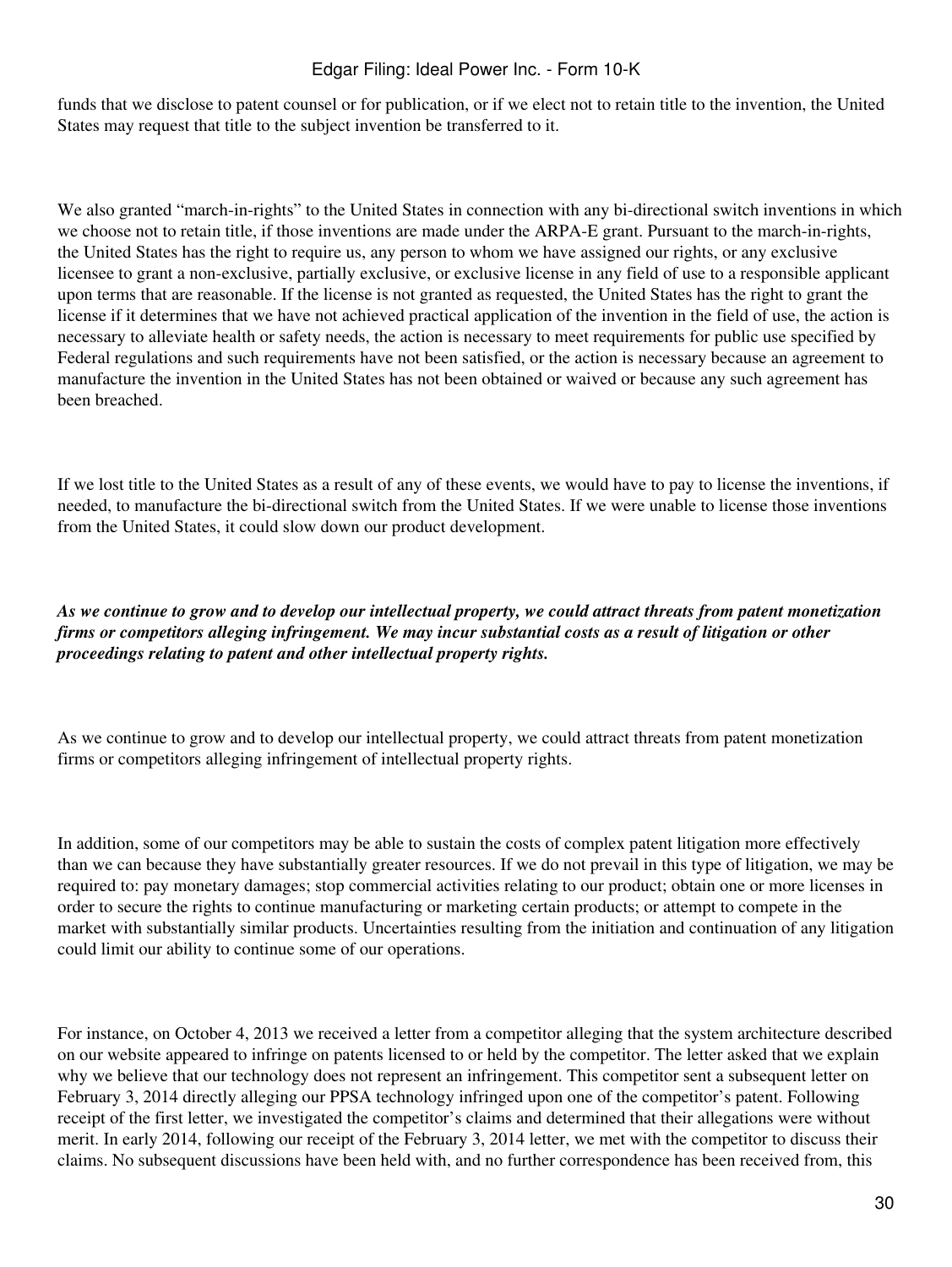competitor.

13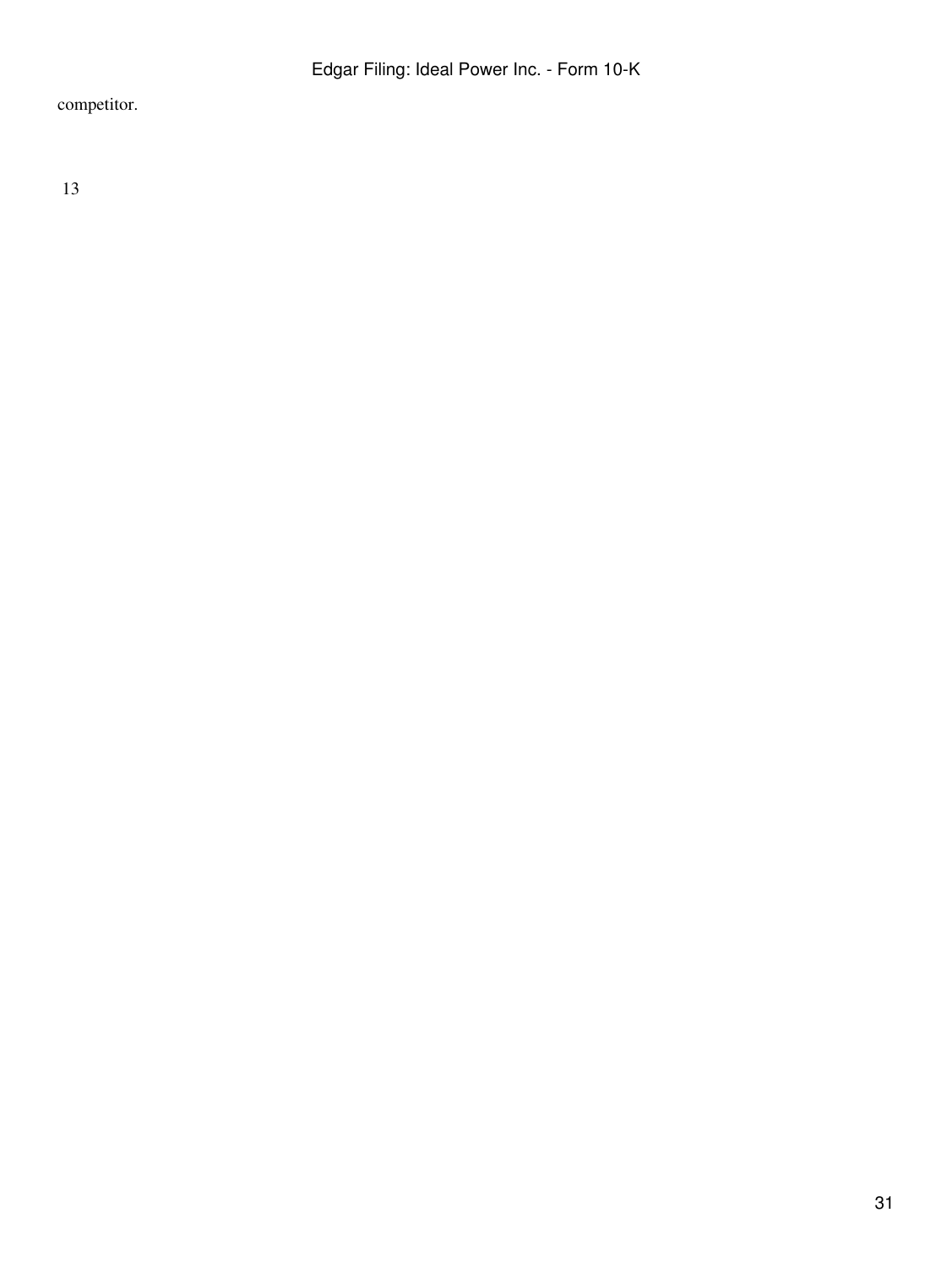*We expect to license our technology in the future; however the terms of these agreements may not prove to be advantageous to us. If the license agreements we enter into do not prove to be advantageous to us, our business and results of operations will be adversely affected.*

We expect to license the manufacture of our product designs for certain markets as well as license our technology for certain potential applications which we choose not to pursue directly through the sale of products. However, we may not be able to secure license agreements with customers on terms that are advantageous to us. Furthermore, the timing and volume of revenue earned from license agreements will be outside of our control. If the license agreements we enter into do not prove to be advantageous to us, our business and results of operations will be adversely affected.

### *Until recently, we have not devoted significant resources towards the marketing and sale of our products and we continue to rely on the marketing and sales efforts of third parties whom we do not control.*

We expect that the marketing and sale of our battery converter and PCS products to end user customers will continue to be conducted primarily by a combination of system integrators, third-party strategic partners, distributors, and original equipment manufacturers, or OEMs. Consequently, commercial success of our products will depend, to a great extent, on the efforts of others. We may not be able to identify, maintain or establish additional and/or appropriate relationships in the future. We can give no assurance that these third parties will focus adequate resources on selling our products or will be successful in selling them. In addition, these third-parties have or may require us to provide volume price discounts and other allowances, customize our products or provide other concessions that could reduce the potential profitability of these relationships. Failure to develop sufficient customer, distribution and marketing relationships in our target markets will adversely affect our commercialization schedule and to the extent we have entered or enter into such relationships, the failure of our distributors and other third parties to assist us with the marketing and distribution of our products, or to meet their monetary obligations to us, may adversely affect our financial condition and results of operations.

*A material part of our success depends on our ability to manage our suppliers and contract manufacturers. Our failure to manage our suppliers and contract manufacturers could materially and adversely affect our results of operations and relations with our customers.*

We rely upon suppliers to provide the components necessary to build our products and on contract manufacturers to procure components and assemble our products. There can be no assurance that key suppliers and contract manufacturers will provide components or products in a timely and cost efficient manner or otherwise meet our needs and expectations. Our ability to manage such relationships and timely replace suppliers and contract manufacturers, if necessary, is critical to our success. Our failure to timely replace our contract manufacturers and suppliers, should that become necessary, could materially and adversely affect our results of operations and relations with our customers.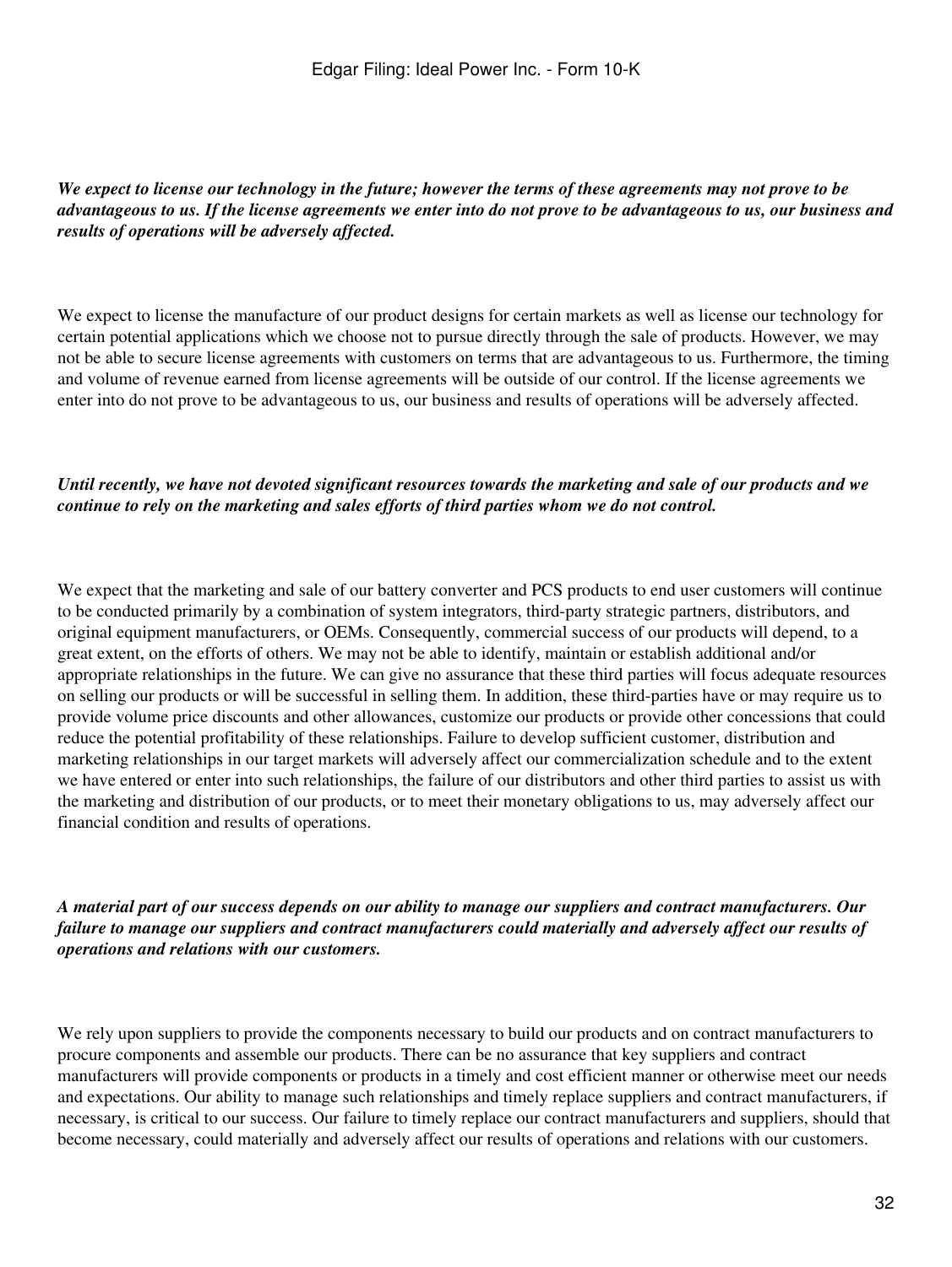## *Our business may be dependent upon our ability to obtain financing. If we do not obtain such financing, we may have to cease our activities.*

There is no assurance that we will operate profitably or generate positive cash flows in the future. In the future, we may require additional financing in order to sell our then current products and to continue the research and development required to develop our next generation of products. At that time, we may not be able to obtain financing on commercially reasonable terms or at all. If we do not obtain such financing when needed, our business could fail.

## *The macro-economic environment in the United States and abroad has adversely affected, and may in the future adversely affect, our ability to raise capital, which may potentially impact our ability to continue our operations.*

As a company with limited revenues to date, we may need to rely on raising funds from investors to support our future research and development activities and our operations. Macro-economic conditions in the United States and abroad may result in a tightening of the credit markets and/or less capital available for small public companies, which may make it more difficult to raise capital. If we are unable to raise funds as and when we need them, we may be forced to curtail our operations or even cease operating altogether.

## *We are subject to credit risks.*

Some of our customers may experience financial difficulties and/or may fail to meet their financial obligations to us. As a result, we may incur charges for bad debt provisions related to some trade receivables. In addition, in connection with the growth of the renewable energy market and other markets for our products, we are gaining new customers, some of which have relatively short histories of operations or are newly formed companies. As a result, it is difficult to ascertain financial information in order to appropriately extend credit to these customers. Further, the volatility in the renewable energy market may put additional pressure on our customers' financial positions, as they may be required to respond to large swings in revenue. The renewable energy industry has also, from time to time, seen an increasing amount of bankruptcies and reorganizations as the availability of financing has diminished. In 2015, two of our customers filed for bankruptcy. Although we have limited credit losses related to these bankruptcies, our December 31, 2015 backlog and near term future revenue were impacted by the bankruptcy of Coda Energy, one of these two customers.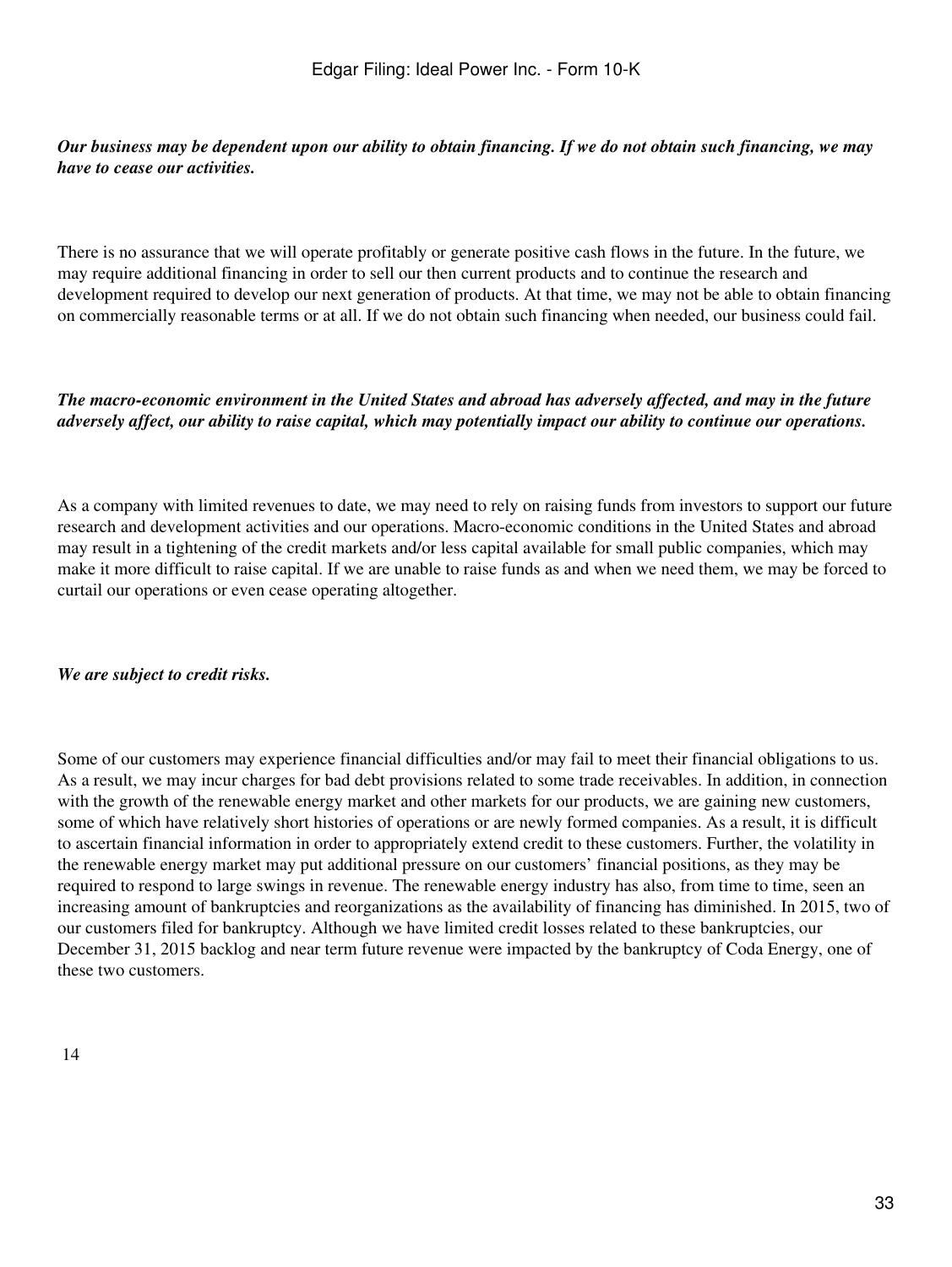If customers fail to meet their financial obligations to us, or if the assumptions underlying our recorded bad debt provisions with respect to receivables obligations do not accurately reflect our customers' financial condition and payment levels, we could incur write-offs of receivables in excess of our provisions, which could have a material adverse effect on our cash flow and operating results.

#### *We may not be able to control our warranty exposure, which could increase our expenses.*

We currently offer and expect to continue to offer a warranty with respect to our products and we expect to offer a design warranty under future licensing agreements, if any. Due to our limited long-term history of operating data, our reserve is estimated based on engineering judgment and third party assessments of our product reliability. If the cost of warranty claims exceeds any reserves we may establish for such claims, our results of operations and financial condition could be adversely affected.

## *We may be exposed to lawsuits and other claims if our products malfunction, which could increase our expenses, harm our reputation and prevent us from growing our business.*

Any liability for damages resulting from malfunctions of our products could be substantial, increase our expenses and prevent us from growing or continuing our business. Potential customers may rely on our products for critical needs and a malfunction of our products could result in warranty claims or other product liability. In addition, a well-publicized actual or perceived problem could adversely affect the market's perception of our products. This could result in a decline in demand for our products, which would reduce revenue and harm our business. Further, since our products are used in systems that are made by other manufacturers, we may be subject to product liability claims even if our products do not malfunction.

*We are highly dependent on the services of R. Daniel Brdar and William Alexander, as well as other key members of our executive management team. Our inability to retain these individuals could impede our business plan and growth strategies, which could have a negative impact on our business and the value of your investment.*

Our ability to implement our business plan depends, to a critical extent, on the continued efforts and services of R. Daniel Brdar, our Chief Executive Officer and President, William Alexander, our founder and Chief Technology Officer, and other members of our executive management team. If we lose the services of any of these persons during this important time in our development, the loss may result in a delay in the implementation of our business plan and plan of operations. We can give no assurance that we could find satisfactory replacements for these individuals on terms that would not be unduly expensive or burdensome to us. We do not currently carry a key-man life insurance policy that would assist us in recouping our costs in the event of the death or disability of any of these persons.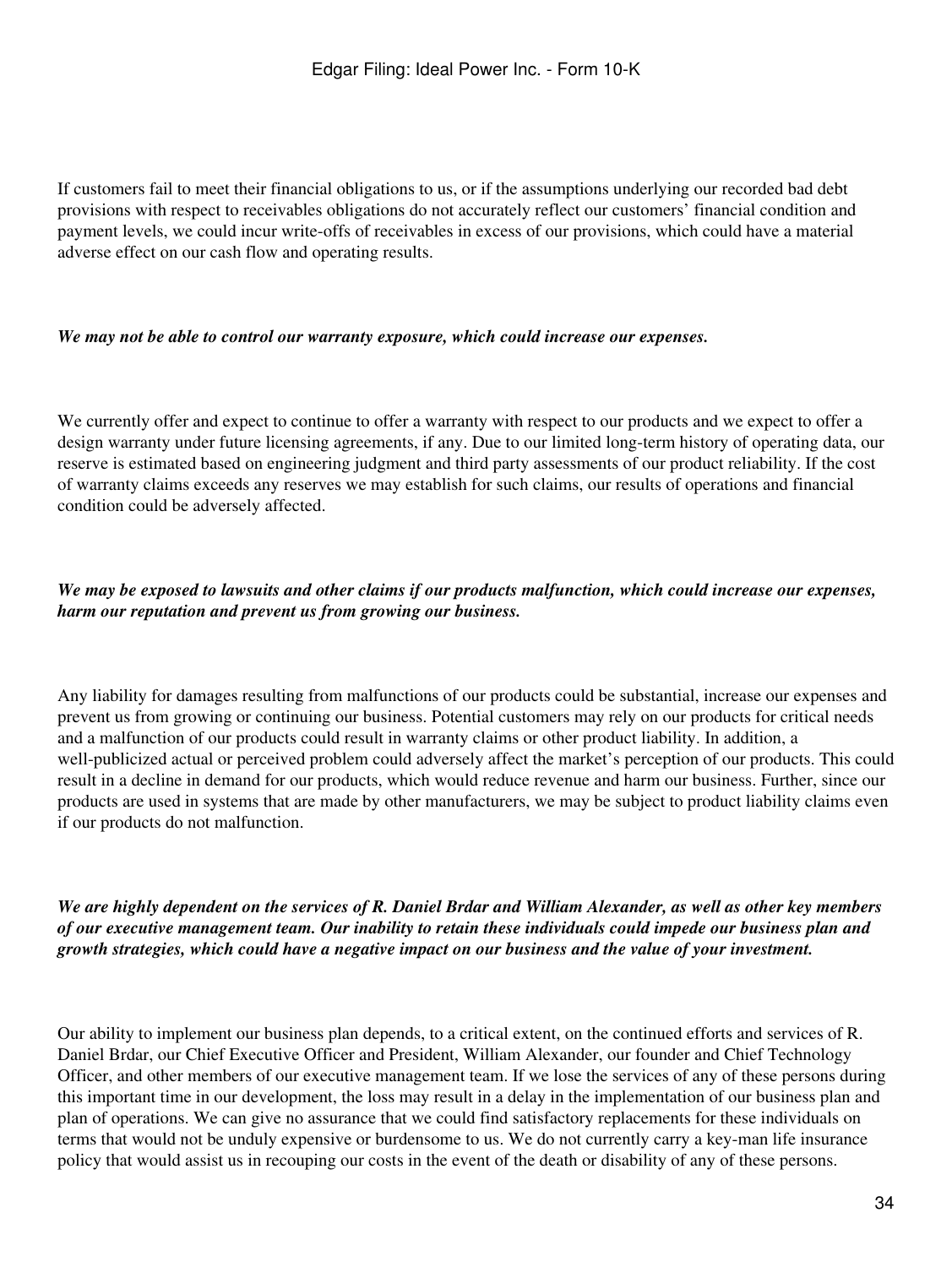## *Any failure by management to properly manage our expected rapid growth could have a material adverse effect on our business, operating results and financial condition.*

If our business develops as expected, we anticipate that we will grow rapidly in the near future. Our failure to properly manage our expected rapid growth could have a material adverse effect on our ability to retain key personnel. Our expansion could also place significant demands on our management, operations, systems, accounting, internal controls and financial resources. If we experience difficulties in any of these areas, we may not be able to expand our business successfully or effectively manage our growth. Any failure by management to manage growth and to respond to changes in our business could have a material adverse effect on our business, financial condition and results of operations.

### *Backlog may not result in revenue.*

Our backlog was approximately \$5.2 million at December 31, 2015. We define backlog as consisting of accepted orders from customers for which an expected product delivery schedule has been specified. The purchase orders comprising backlog are not cancellable in most cases and such orders generally do not provide price protection. Nevertheless, deliveries against received purchase orders may be rescheduled within negotiated parameters and our backlog may, therefore, not be indicative of revenues in any given period.

## **Risks Relating to the Industry**

## *The electric power conversion industry is competitive, has a number of well-financed incumbents and may see a significant number of new market entrants. We cannot guarantee that we can compete successfully.*

We may compete against providers of PCS that are well established and have substantially greater assets, including manufacturing, marketing, and financial assets. These incumbents also have strong market share and name brand recognition in the industry. Potential competitors include ABB, Ltd., Eaton Corporation plc, SMA Solar Technology AG, and Schneider Electric SE. Pricing and servicing, as well as the general quality, efficiency and reliability of products, are significant competitive criteria in this industry. New market entrants may offer competitive new technologies and products, and may also contribute to significant price competition.

Our ability to successfully compete on each of these criteria is material to the acceptance of our products and their future profitability. In addition, the industry may resist new technology and products from suppliers that are not well capitalized with long track records of performance. Our competitors use their balance sheet and brand recognition to their competitive advantage. Should our products become commercially successful, competitors may seek to drive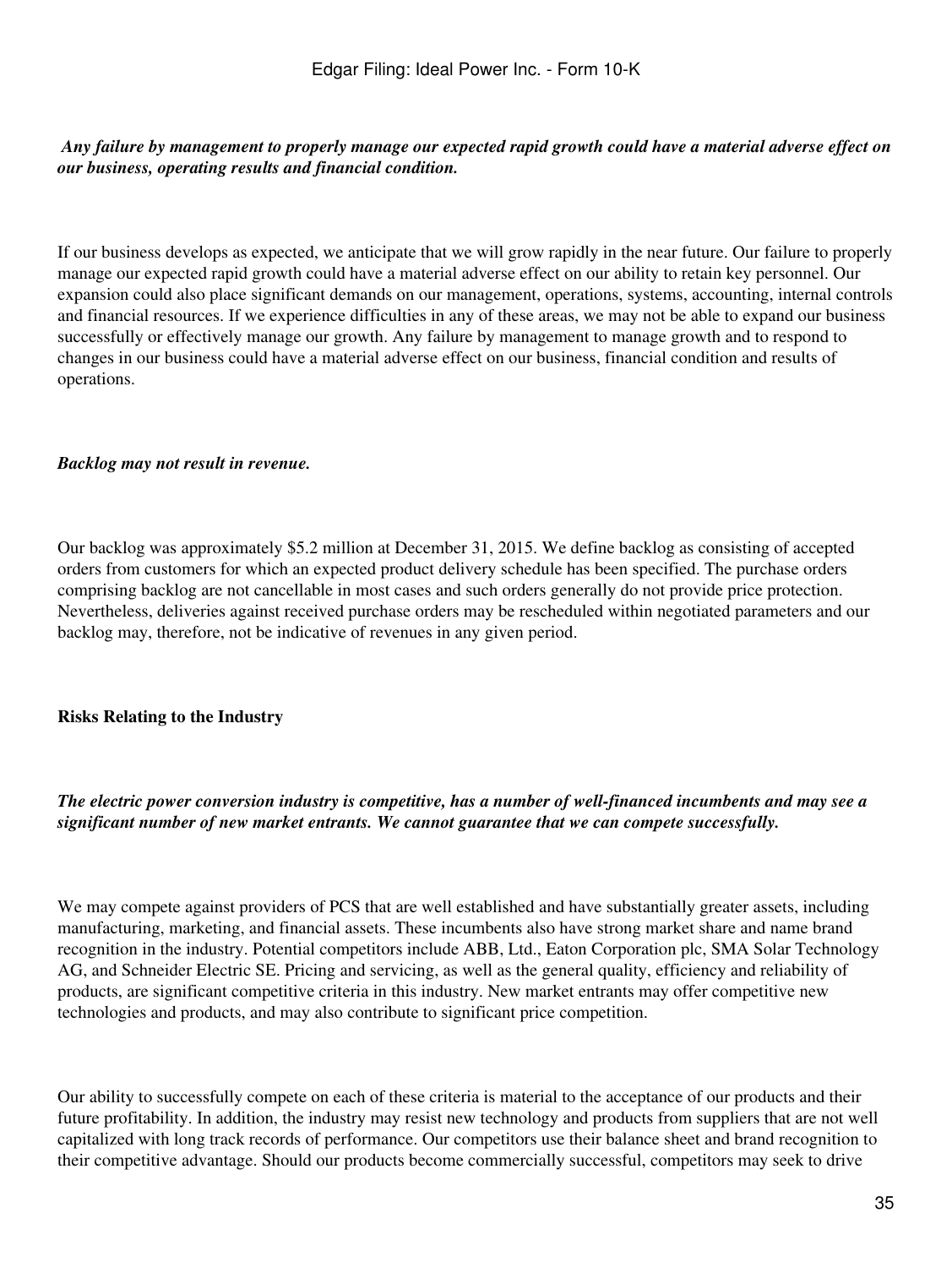their own innovation and adopt or copy ideas, designs and features to regain their competitive positions. Incumbent or new competitors may develop or offer technologies and products that may be more effective or popular than our products and these competitors may be more successful in marketing their products than we are in marketing our products. Additionally, price competition may result in lower than expected margins for our products.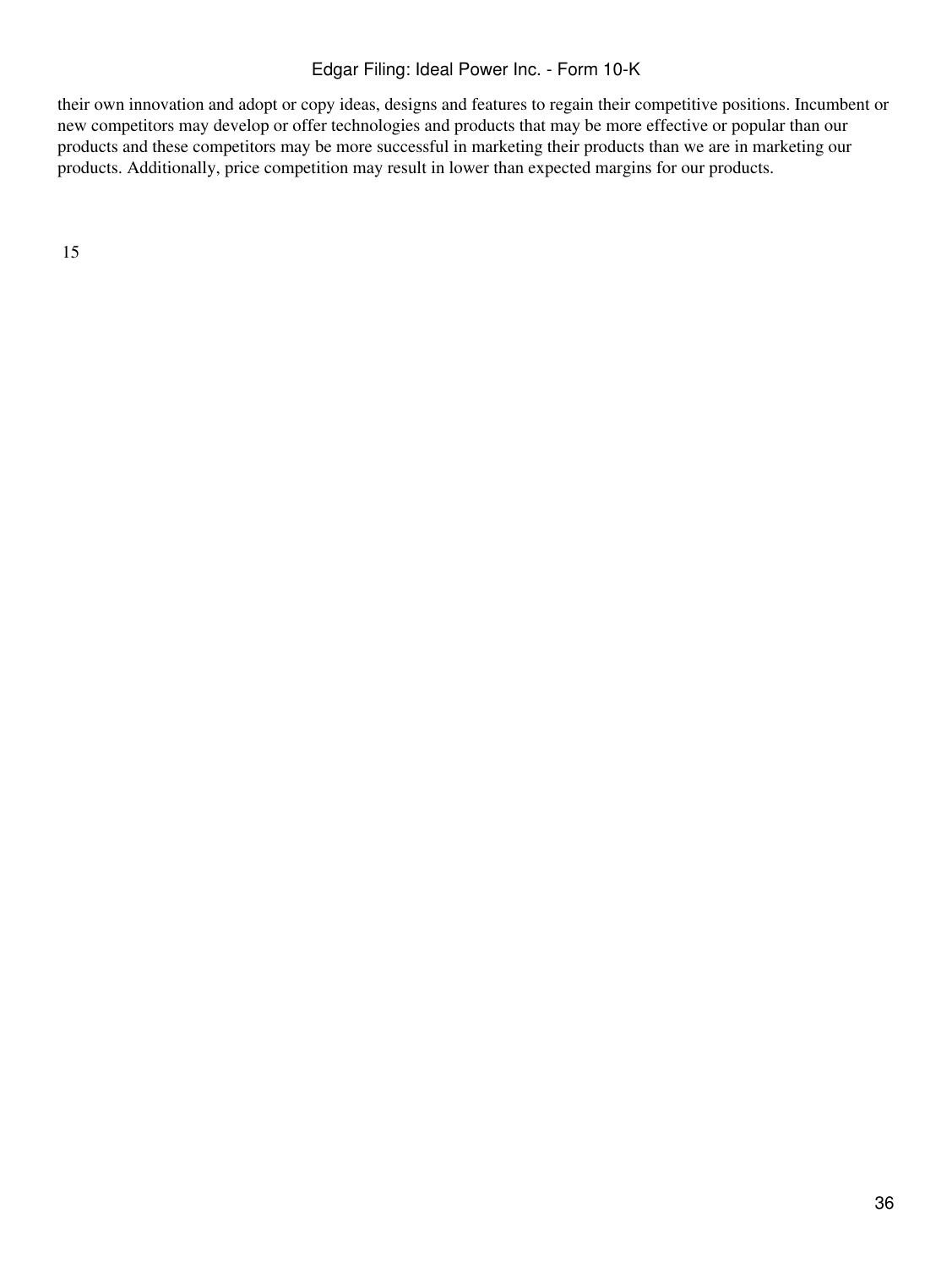We expect to compete on the basis of our products' lower cost, smaller footprint, higher efficiency, and technological innovation, flexibility and features. Unrelated technological advances in alternative energy products or other power conversion technologies may negatively impact the development of our products or make our products uncompetitive or obsolete at any time. We cannot guarantee that we will be able to compete successfully in the electric power conversion industry.

*Our business is substantially dependent on utility rate structures and government incentive programs that encourage the use of alternative energy sources. The reduction or elimination of government subsidies and economic incentives for energy-related technologies would harm our business.*

We believe that near-term growth of energy-related technologies, including power conversion technology, relies partly on the availability and size of government and economic incentives and grants (including, but not limited to, the U.S. Investment Tax Credit and various state and local incentive programs). These incentive programs could be challenged by utility companies, or for other reasons found to be unconstitutional, and/or could be reduced or discontinued for other reasons. The reduction, elimination, or expiration of government subsidies and economic incentives could harm our business.

A combination of utility rate structures and government subsidies that encourage the use of alternative energy sources is a primary driver of demand for our products. For example, public utilities are often allowed to collect demand charges on commercial and industrial customers in addition to traditional usage charges. In addition, the federal government and many states encourage the use of alternative energy sources through a combination of direct subsidies and tariff incentives such as net metering for users that use alternative energy sources such as solar power. California also encourages alternative energy technology through its Self-Generation Incentive Program, or SGIP, which offers rebates for businesses and consumers who adopt certain new technologies. As a result of these incentives, we believe that a substantial portion of the products we have sold have been for use by end customers in California. Other states have similar incentives and mandates which encourage the adoption of alternative energy sources. Notwithstanding the adoption of other incentive programs, we expect that California will be the most significant market for the sale of our products in the near term for stand-alone storage applications. Should California or another state in which we derive a substantial portion of our product revenues in the future change its utility rate structure or eliminate or significantly reduce its incentive programs, demand for our products could be substantially affected, which would adversely affect our business prospects, financial condition and operating results.

#### *Changes to the National Electrical Codes could adversely affect our technology and products.*

Our products are installed by system integrators that must meet the National Electrical Codes, or NEC, standards, including using equipment that meets industry standards such as UL1741. The NEC standards address the safety of these systems. The NEC standards, along with the UL1741 and IEEE1547 requirements, continue to evolve and are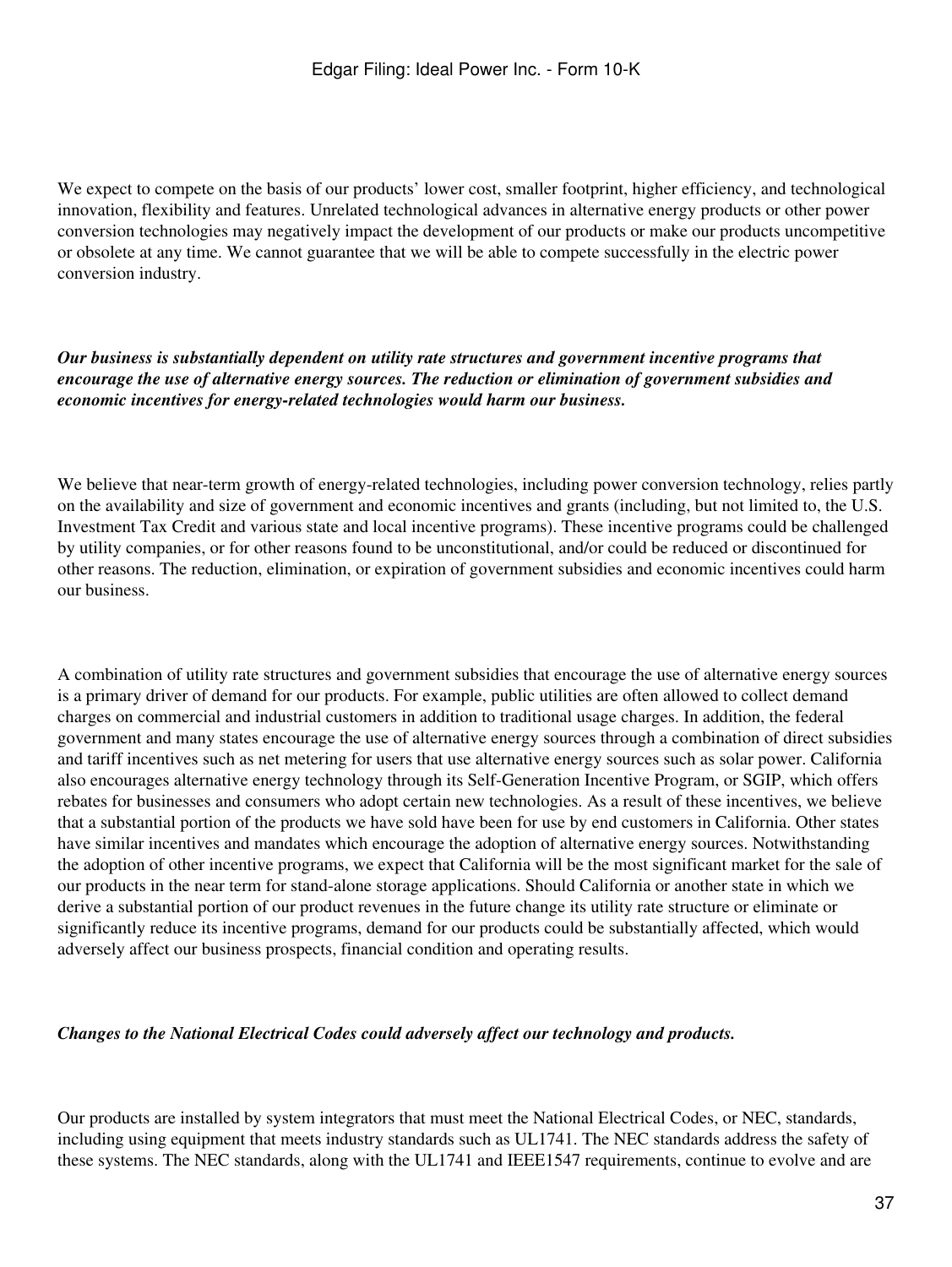subject to change. If we respond to these changing standards and requirements more slowly than our competitors, or if we are unable to meet new standards and requirements, our products will be less competitive.

## *New technologies in the alternative energy industry may supplant our current products and technology in this market, which would harm our business and operations.*

The alternative energy industry is subject to rapid technological change. Our future success will depend on the cutting edge relevance of our technology, and thereafter on our ability to appropriately respond to changing technologies and changes in function of products and quality. If new technologies supplant our power conversion technology, our business would be adversely affected and we will have to revise our plan of operation.

## *Businesses, consumers, and utilities might not adopt alternative energy solutions as a means for providing or obtaining their electricity and power needs.*

On-site distributed power generation solutions that utilize our products provide an alternative means for obtaining electricity and are relatively new methods of obtaining electrical power. There is a risk that businesses, consumers, and utilities may not adopt these new methods at levels sufficient to grow our business. Traditional electricity distribution is based on the regulated industry model whereby businesses and consumers obtain their electricity from a government regulated utility. For alternative methods of distributed power to succeed, businesses, consumers and utilities must adopt new purchasing practices and must be willing to rely upon less traditional means of providing and purchasing electricity. As larger solar projects come online, utilities are becoming increasingly concerned with grid stability, power management and the predictable loading of such power onto the grid.

We cannot be certain that businesses, consumers, and utilities will choose to utilize on-site distributed power at levels sufficient to sustain our business. The development of a mass market for our products may be impacted by many factors which are out of our control, including:

market acceptance of systems that incorporate our products;

the cost competitiveness of these systems;

•regulatory requirements; and

•the emergence of newer, more competitive technologies and products.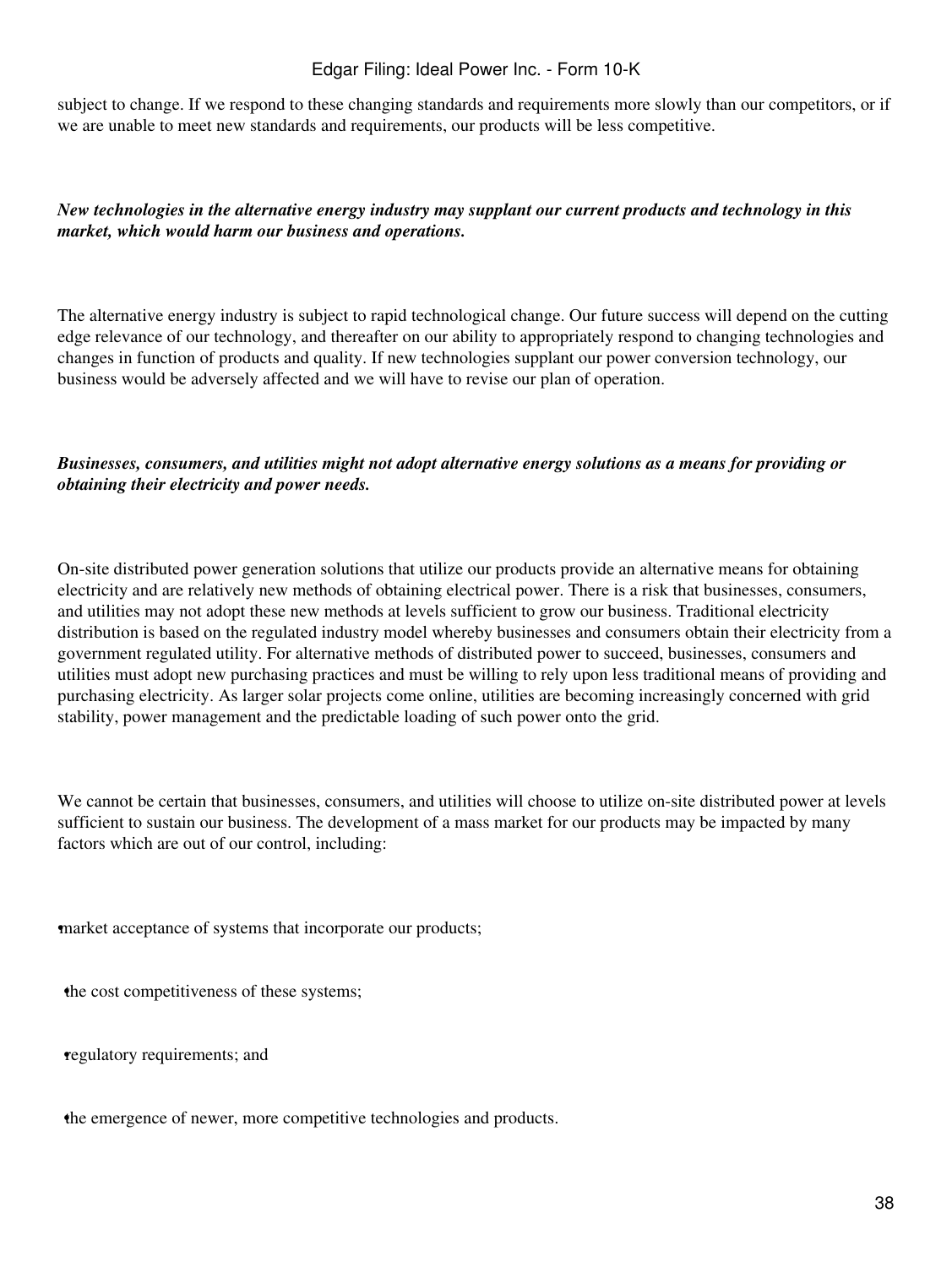If a mass market fails to develop or develops more slowly than we anticipate, we may be unable to recover the costs we will have incurred to develop these products.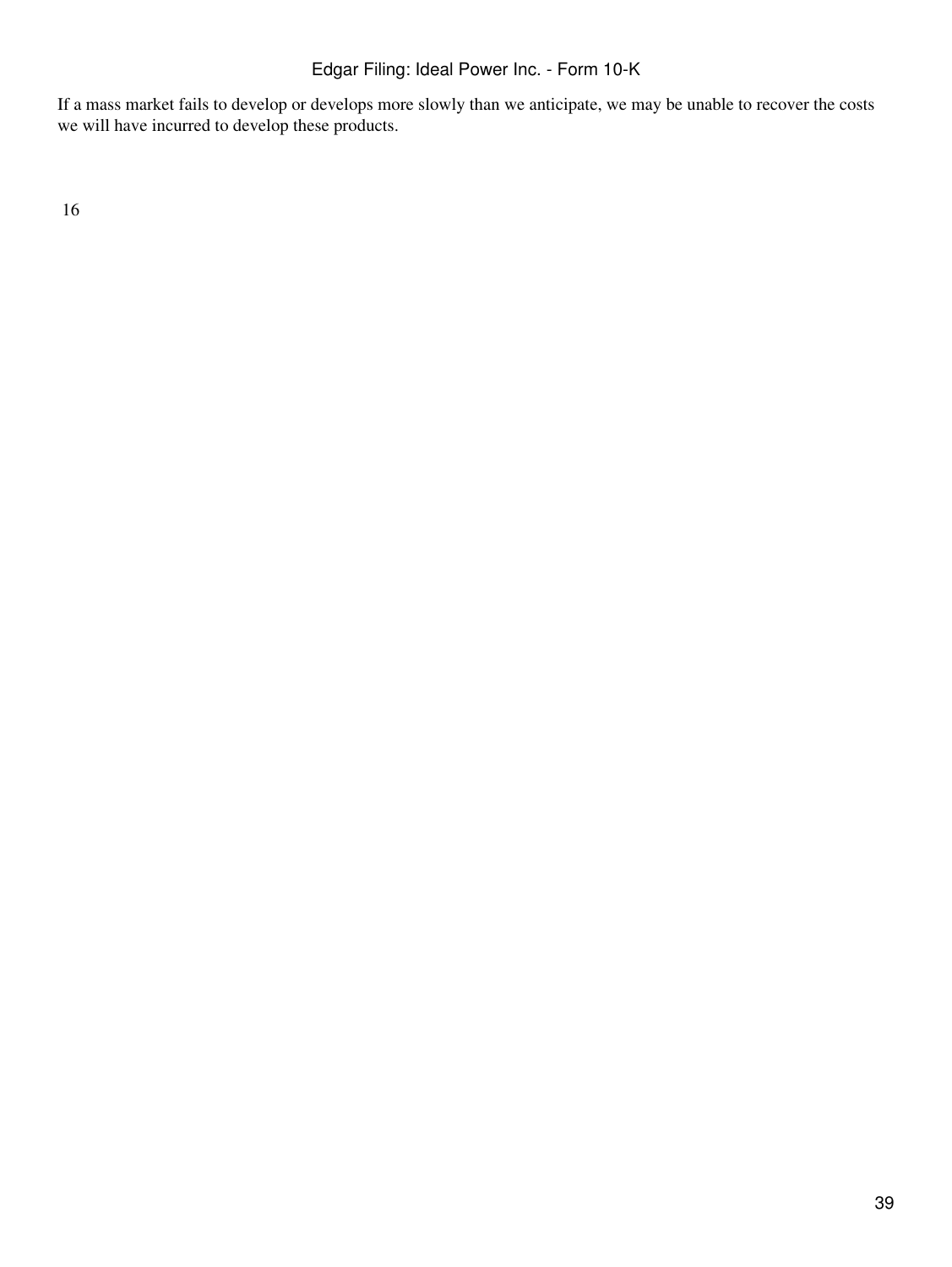## *Our sales cycle is lengthy and variable, which makes it difficult for us to accurately forecast revenue and which may affect our quarterly results.*

The sales cycle for our products is typically lengthy and unpredictable, which makes it difficult for us to accurately forecast revenues in a given period, and may cause revenue and operating results to vary significantly from period to period. We currently sell our products primarily to system integrators that integrate our products into larger "turn-key" solutions for their customers. Before system integrators agree to specify our products in their systems, the integrators engage in a lengthy and time-consuming process of testing and evaluating our equipment. This process can take from a few months to as long as a year. Even if our products are approved for use by a system integrator, the system integrator may not place an order for our equipment until the system integrator has entered into a contract with the end user for the design and installation of the system. In many cases, the system integrator is required to respond to a detailed request for proposal or to submit a proposal before a contract for the system is executed. As a result, there may be a significant period of time between the time our products are approved for use by a particular system integrator and the time we record revenue from the sale of our products. As a result of potentially lengthy sales cycles, we may have difficulty in accurately predicting our operating results for any given period, and may experience significant unanticipated fluctuations in our revenues from period to period. Any failure to achieve anticipated revenues for a period could adversely affect our operating results and the market price of our common stock.

## *Our revenue and operating results for any quarterly reporting period may fluctuate significantly depending on the timing of the delivery of our products.*

Our revenue from product sales has resulted from the sale of a relatively low volume of units to a limited number of customers. As a result, a change in the expected delivery date for a particular customer order could have a significant impact on our quarterly revenues and operating results. Although we maintain a small finished goods inventory, in most cases products are produced for us by our contract manufacturer in response to a particular customer order. Because of our varying sales cycles, our manufacturing lead times and the limited to moderate flexibility in rescheduling delivery dates we provide to our customers, we may not be able to accurately predict the timing of the delivery of a particular order. Significant unanticipated fluctuations in our revenues from period to period could adversely affect our operating results and the market price for our common stock.

#### **Risks Related to Owning Our Common Stock**

*The public market for our common stock may be volatile. This may affect the ability of our investors to sell their shares as well as the price at which they sell their shares.*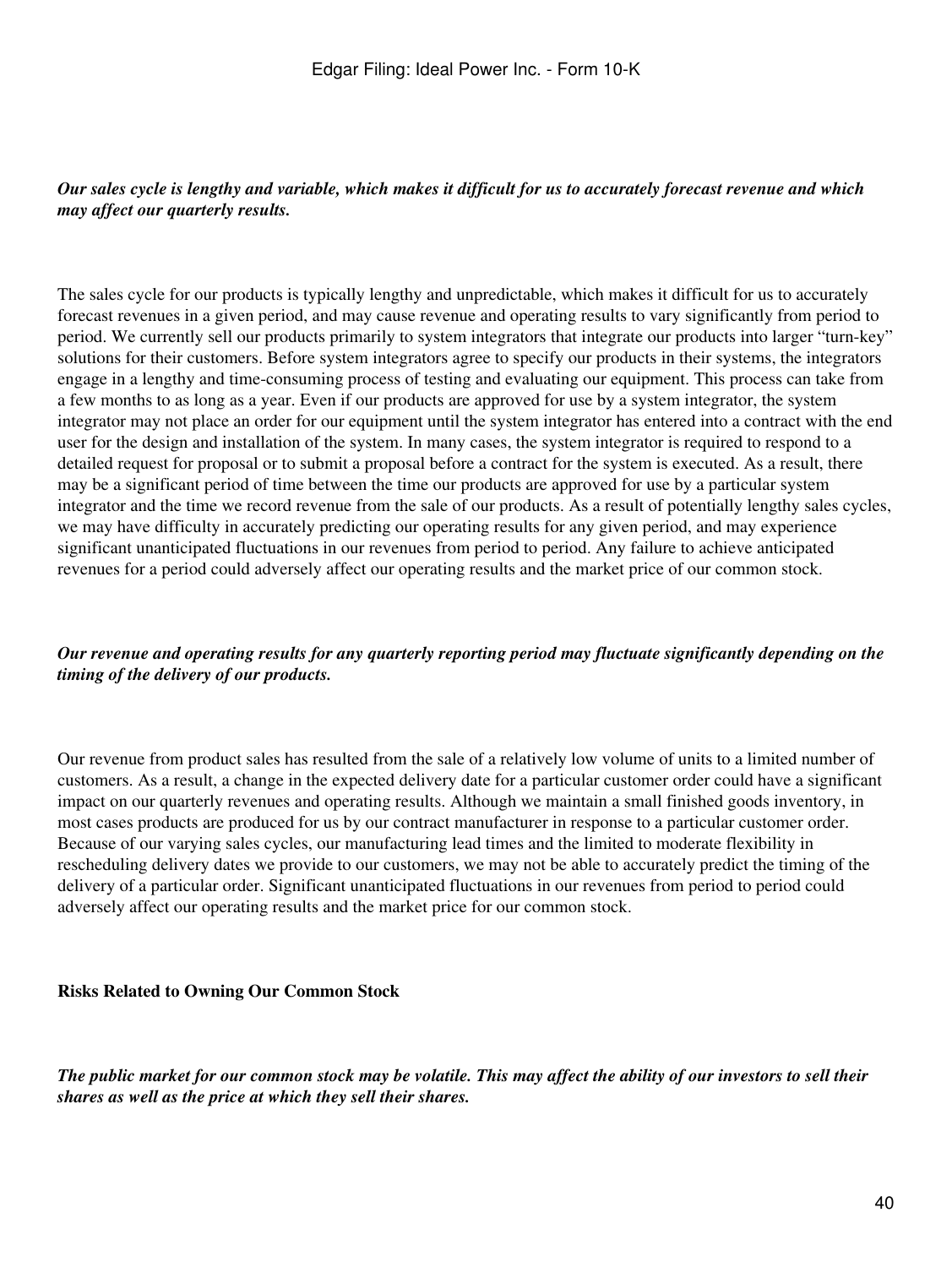The market price for the shares may be significantly affected by factors such as variations in the volume of trading activity, quarterly and yearly operating results, general trends in the alternative energy industry or other markets we serve, and changes in state or federal regulations affecting us and our industry. Furthermore, in recent years the stock market has experienced extreme price and volume fluctuations that are unrelated or disproportionate to the operating performance of the affected companies. Such broad market fluctuations may adversely affect the market price of our common stock.

## *We have the right to issue shares of preferred stock. If we were to issue preferred stock, it is likely to have rights, preferences and privileges that may adversely affect the common stock.*

We are authorized to issue 10,000,000 shares of "blank check" preferred stock, with such rights, preferences and privileges as may be determined from time-to-time by our board of directors. Our board of directors is empowered, without stockholder approval, to issue preferred stock in one or more series, and to fix for any series the dividend rights, dissolution or liquidation preferences, redemption prices, conversion rights, voting rights, and other rights, preferences and privileges for the preferred stock. No shares of preferred stock are presently issued and outstanding and we have no plans to issue shares of preferred stock. The issuance of shares of preferred stock, depending on the rights, preferences and privileges attributable to the preferred stock, could reduce the voting rights and powers of the common stock and the portion of our assets allocated for distribution to common stockholders in a liquidation event, and could also result in dilution in the book value per share of the common stock we are offering. The preferred stock could also be utilized, under certain circumstances, as a method for raising additional capital or discouraging, delaying or preventing a change in control of the Company, to the detriment of the investors in the common stock offered hereby. We cannot assure you that we will not, under certain circumstances, issue shares of our preferred stock.

#### *We have not paid dividends in the past and have no immediate plans to pay dividends.*

We plan to reinvest all of our earnings, to the extent we have earnings, in order to market our products and to cover operating costs and to otherwise become and remain competitive. We do not plan to pay any cash dividends with respect to our securities in the foreseeable future. We cannot assure you that we would, at any time, generate sufficient surplus cash that would be available for distribution to the holders of our common stock as a dividend. Therefore, you should not expect to receive cash dividends on our common stock.

#### *We incur significant costs as a result of becoming a public company that reports to the Securities and Exchange Commission and our management is required to devote substantial time to meet compliance obligations.*

As a public company reporting to the Securities and Exchange Commission, we incur significant legal, accounting and other expenses. We are subject to reporting requirements of the Exchange Act and the Sarbanes-Oxley Act, as well as rules subsequently implemented by the Securities and Exchange Commission that impose significant requirements on public companies, including requiring establishment and maintenance of effective disclosure and financial controls and changes in corporate governance practices. Our management and other personnel are required to devote a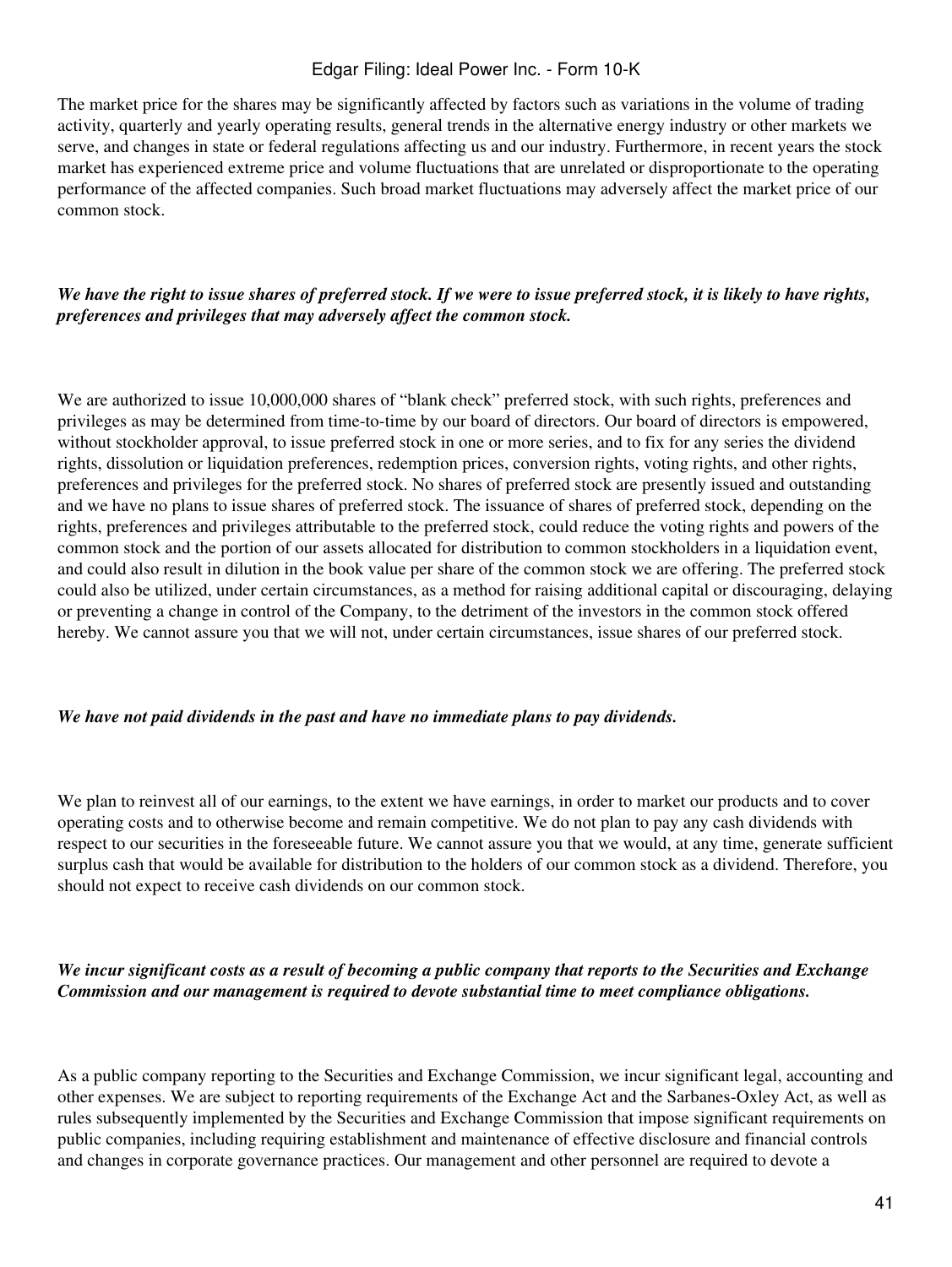substantial amount of time to these and other new compliance initiatives. In addition, we believe these rules and regulations may make it more costly for us to obtain director and officer liability insurance, and we may be required to accept reduced policy limits and coverage or incur substantially higher costs to obtain the same or similar coverage in the future. As a result, it may be more difficult for us to attract and retain qualified people to serve on our board of directors, our board committees or as executive officers.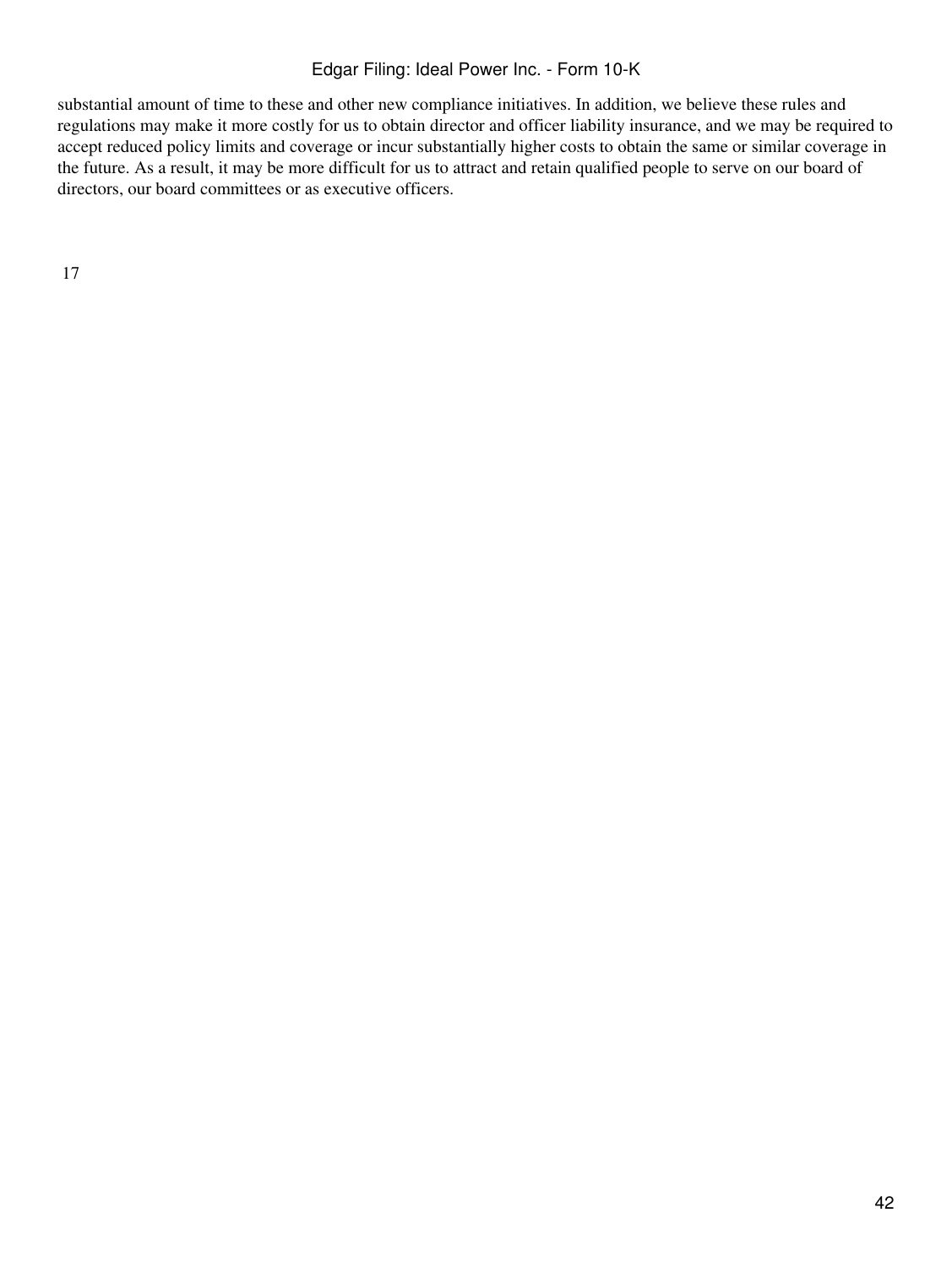#### *Shares eligible for future sale may adversely affect the market for our common stock.*

Sales of substantial amounts of our common stock in the public market, or the perception that these sales could occur, could cause the market price of our common stock to decline. These sales could also make it more difficult for us to sell equity or equity-related securities in the future at a time and price that we deem appropriate.

At December 31, 2015, we had 9,549,544 shares of common stock outstanding. Shares beneficially owned by our affiliates and employees are subject to volume and other restrictions under Rules 144 and 701 under the Securities Act of 1933, as amended, or the Securities Act, various vesting agreements, our insider trading policy and any applicable 10b5-1 trading plan. Shares that are not beneficially owned by our affiliates and employees generally can be freely sold in the public market, subject in some cases to restrictions under Rule 144.

At December 31, 2015, we had 2,846,325 potentially dilutive shares outstanding and we may grant additional options, stock-based awards and/or warrants in the future. If our stock price rises, the holders of vested options, stock-based awards or warrants may exercise their options, stock-based awards and/or warrants and sell a large number of shares. Any sale of a substantial number of shares of our common stock may have a material adverse effect on the market price of our common stock.

#### *Our charter documents and Delaware law may inhibit a takeover that stockholders consider favorable.*

Our Certificate of Incorporation, or Certificate, and bylaws and applicable provisions of Delaware law may delay or discourage transactions involving an actual or potential change in control or change in our management, including transactions in which stockholders might otherwise receive a premium for their shares, or transactions that our stockholders might otherwise deem to be in their best interests. The provisions in our Certificate and bylaws:

• preferences and privileges of each class; if issued, such preferred stock would increase the number of outstanding authorize our board of directors to issue preferred stock without stockholder approval and to designate the rights, shares of our capital stock and could include terms that may deter an acquisition of us;

imit who may call stockholder meetings;

•do not permit stockholders to act by written consent;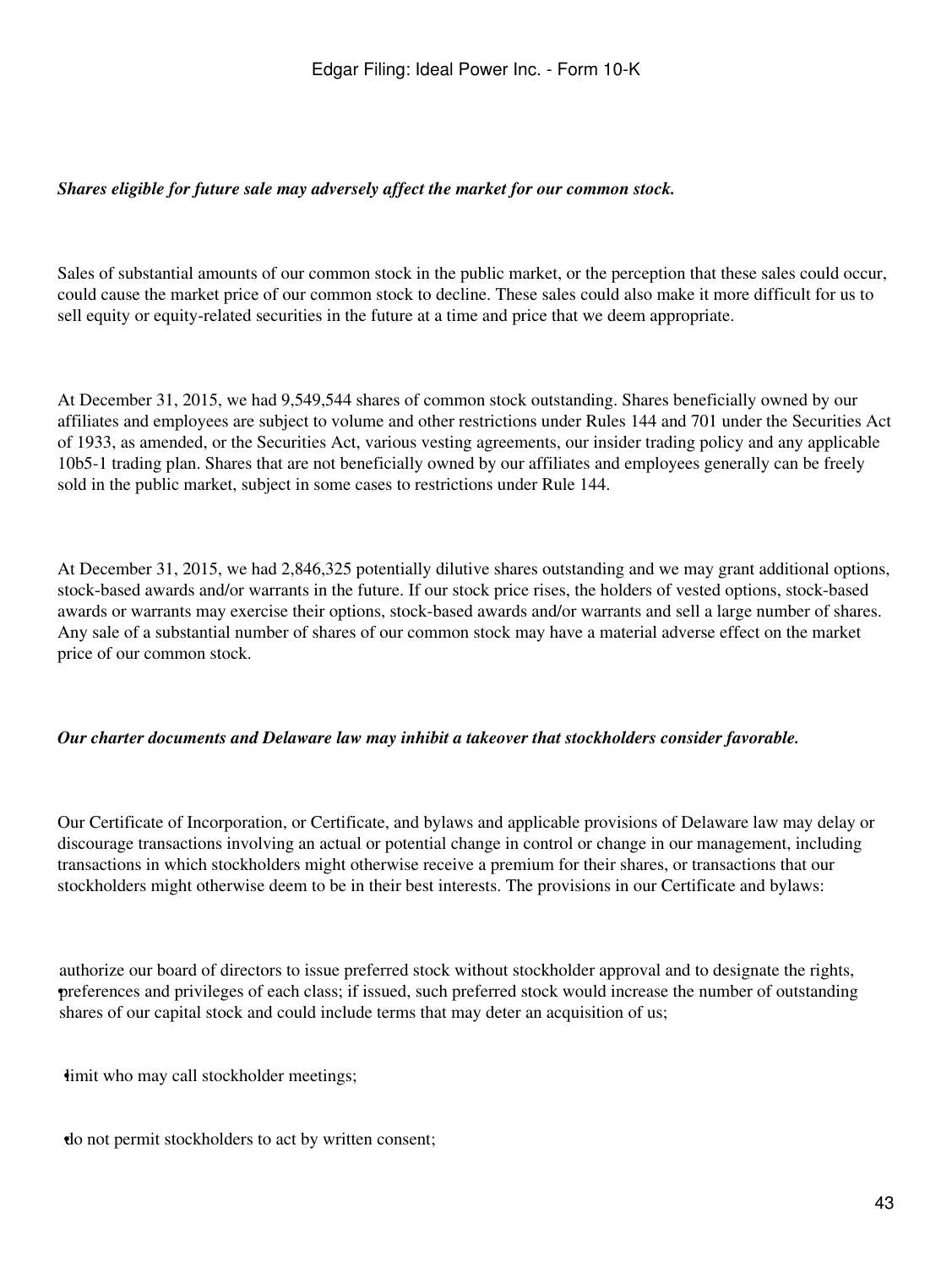•do not provide for cumulative voting rights; and

• than a quorum. provide that all vacancies may be filled by the affirmative vote of a majority of directors then in office, even if less

In addition, Section 203 of the Delaware General Corporation Law may limit our ability to engage in any business combination with a person who beneficially owns 15% or more of our outstanding voting stock unless certain conditions are satisfied. This restriction lasts for a period of three years following the share acquisition. These provisions may have the effect of entrenching our management team and may deprive you of the opportunity to sell your shares to potential acquirers at a premium over prevailing prices. This potential inability to obtain a control premium could reduce the price of our common stock. See "Anti-Takeover Effects of Certain Provisions of Delaware Law and Our Charter Documents" for additional information.

*If securities or industry analysts do not publish or do not continue to publish research or reports about our business, or if they issue an adverse or misleading opinion regarding our stock, our stock price and trading volume could decline.*

The trading market for our common stock is influenced by the research and reports that industry or securities analysts publish about us or our business. Presently, a number of securities analysts publish reports on us on a regular basis. If any of the analysts who cover us now or in the future issue an adverse opinion regarding our stock, our stock price would likely decline. If one or more of these analysts ceases coverage of our company or fail to publish reports on us regularly, we could lose visibility in the financial markets, which in turn could cause our stock price or trading volume to decline.

## **ITEM 1B: UNRESOLVED STAFF COMMENTS**

None.

## **ITEM 2: PROPERTIES**

Our principal office is located at 4120 Freidrich Lane, Suite 100, Austin, Texas 78744. We lease 14,782 square feet of office and laboratory space under a triple net lease. The lease commenced on June 1, 2014 and has a term of 48 months.

## **ITEM 3: LEGAL PROCEEDINGS**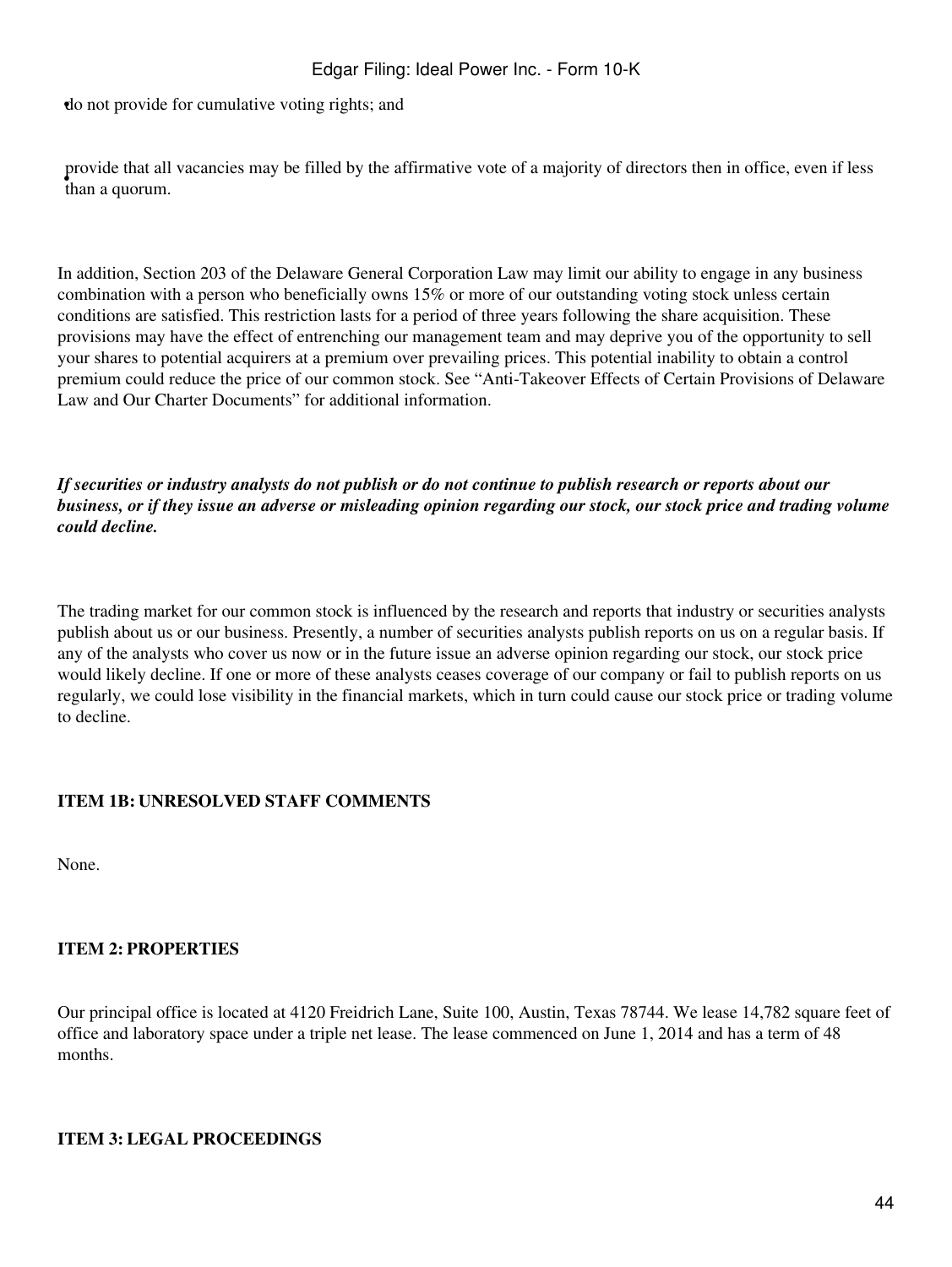We are not a party to any pending legal proceedings.

# **ITEM 4: MINE SAFETY DISCLOSURES**

Not applicable.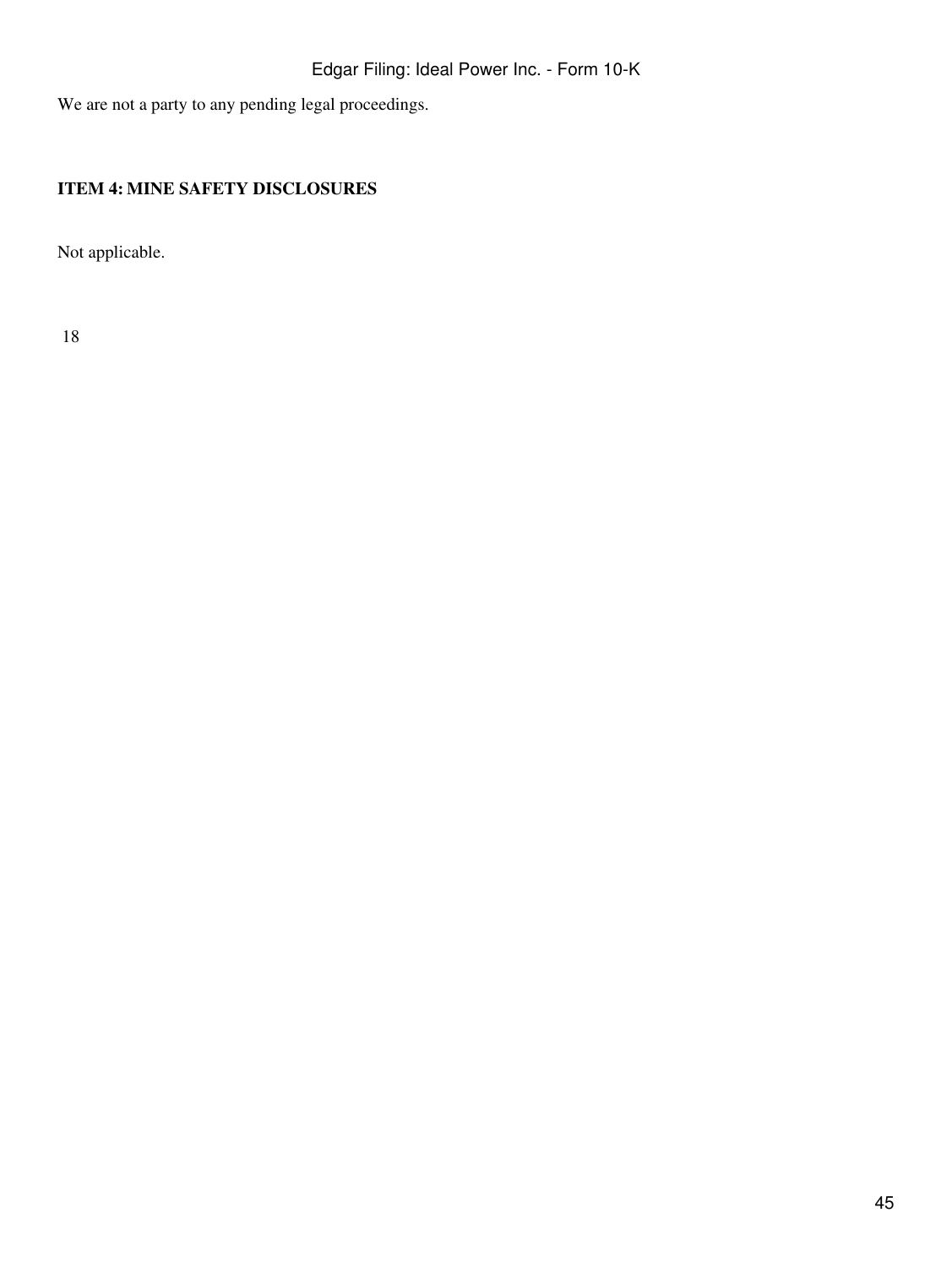#### **ITEM MARKET FOR REGISTRANT'S COMMON EQUITY, RELATED STOCKHOLDER MATTERS 5: AND ISSUER PURCHASES OF EQUITY SECURITIES**

Our common stock is quoted under the symbol IPWR on the NASDAQ Capital Market. The table below presents the range of high and low sales prices of our common stock for the years ended December 31, 2015 and 2014.

High and low sales prices

|                                     | High    | Low    |
|-------------------------------------|---------|--------|
| Fiscal year ended December 31, 2015 |         |        |
| First quarter                       | \$10.21 | \$5.93 |
| Second quarter                      | \$11.53 | \$7.75 |
| Third quarter                       | \$8.55  | \$6.10 |
| Fourth quarter                      | \$9.65  | \$6.45 |
| Fiscal year ended December 31, 2014 |         |        |
| First quarter                       | \$12.59 | \$5.25 |
| Second quarter                      | \$9.60  | \$7.00 |
| Third quarter                       | \$9.40  | \$6.51 |
| Fourth quarter                      | \$8.00  | \$5.82 |
|                                     |         |        |

As of March 23, 2016 we had approximately 42 shareholders of record. The name, address and telephone number of our stock transfer agent is Corporate Stock Transfer, Inc., 3200 Cherry Creek South Drive, Suite 430, Denver, Colorado, 80209, (303) 282-4800.

#### *Dividends*

We have not paid any cash dividends on our common stock since our inception and do not anticipate paying any cash dividends in the foreseeable future. We plan to retain our earnings, if any, to provide funds for the expansion of our business.

#### *Securities Authorized for Issuance under Equity Compensation Plans*

The table below provides information, as of December 31, 2015, regarding our 2013 Equity Incentive Plan (the "Plan") under which our equity securities are authorized for issuance to officers, directors, employees, consultants, independent contractors and advisors.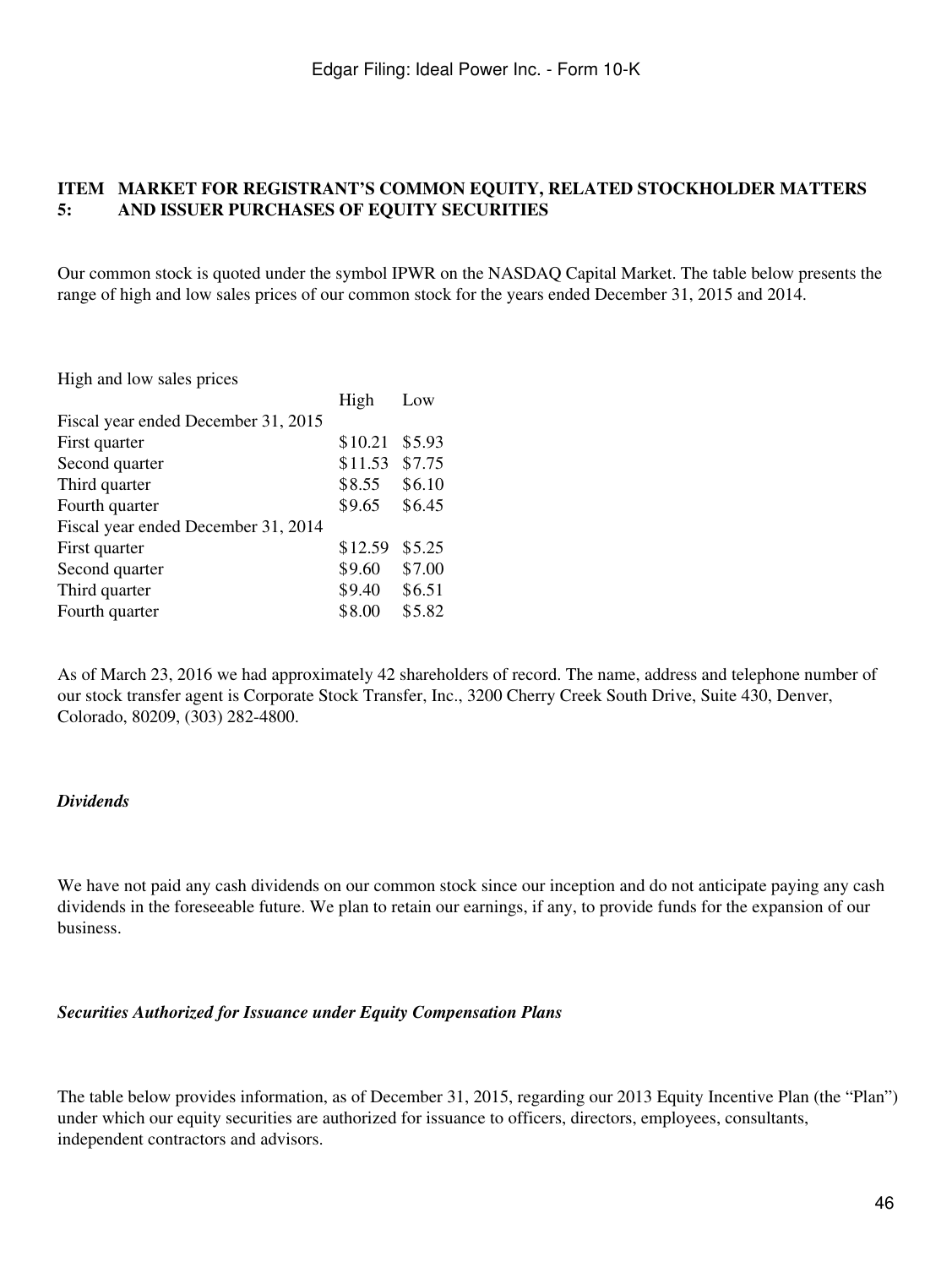| Plan category                                          | Number of<br>securities to<br>be issued<br>upon<br>exercise of<br>outstanding<br>options, | Weighted-average<br>exercise price of<br>outstanding<br>options, warrants<br>and rights |      | Number of<br>securities<br>remaining<br>available for<br>future<br>issuance<br>under equity<br>compensation |     |
|--------------------------------------------------------|-------------------------------------------------------------------------------------------|-----------------------------------------------------------------------------------------|------|-------------------------------------------------------------------------------------------------------------|-----|
|                                                        | warrants<br>and rights<br>(a)                                                             | (b)                                                                                     |      | (excluding)<br>securities<br>reflected in<br>column (a))<br>(c)                                             |     |
| Equity compensation plans approved by security holders | 1,428,323<br>$(1)$ \$                                                                     |                                                                                         | 6.94 | 831,615                                                                                                     | (2) |

(1)This amount includes performance stock units ("PSU") granted to employees.

(2)This amount will not be subject to future increases, absent shareholder approval of an increase in the securities authorized for issuance under the Plan.

## *Recent Issuances of Unregistered Securities*

On February 17, 2015, the Company issued 939 shares of common stock to an option holder in connection with the exercise of an option. The per share exercise price was \$2.97149 and the options were exercised on a cashless basis. The Company relied on the exemption provided by Section 3(a)(9) of the Securities Act of 1933 to issue the common stock.

On April 7, 2015, the Company issued 18,816 shares of common stock to an option holder in connection with the exercise of stock options. The per share exercise price was \$2.97149 and the options were exercised on a cashless basis. The Company relied on the exemption provided by Section 3(a)(9) of the Securities Act of 1933 to issue the common stock.

On May 5, 2015, the Company issued 9,710 shares of common stock to a warrant holder in connection with the exercise of a warrant. The per share exercise price was \$3.47626 and the warrant was exercised on a cashless basis. The Company relied on the exemption provided by Section 3(a)(9) of the Securities Act of 1933 to issue the common stock.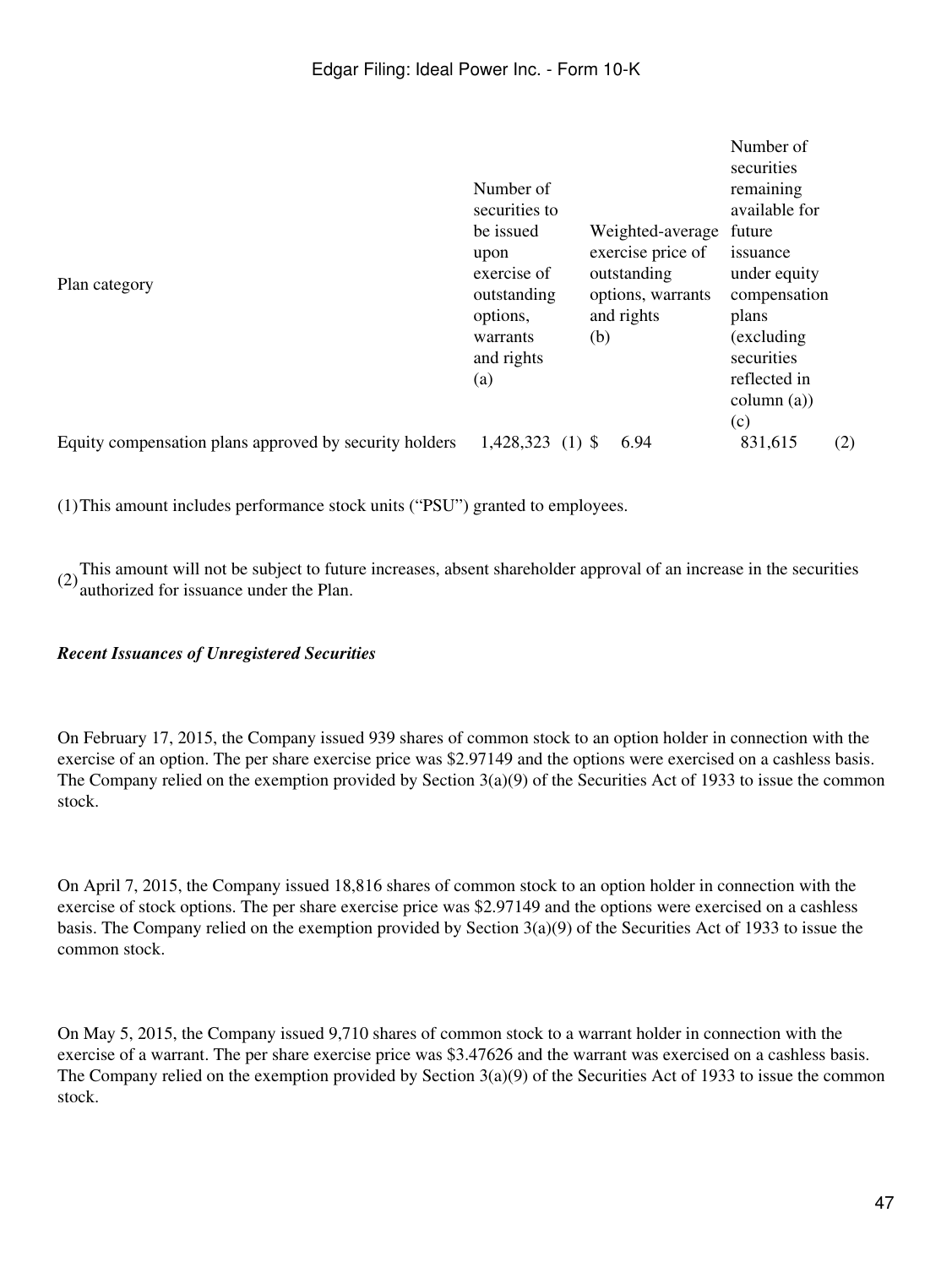On May 6, 2015, the Company issued 11,957 shares of common stock to a warrant holder in connection with the exercise of a warrant. The per share exercise price was \$3.47626 and the warrant was exercised on a cashless basis. The Company relied on the exemption provided by Section 3(a)(9) of the Securities Act of 1933 to issue the common stock.

On July 1, 2015, the Company issued 7,000 shares of common stock to an option holder in connection with the exercise of stock options. The per share exercise price was \$5.00. The Company relied on the exemption provided by Rule 701 of the Securities Act of 1933 to issue the common stock.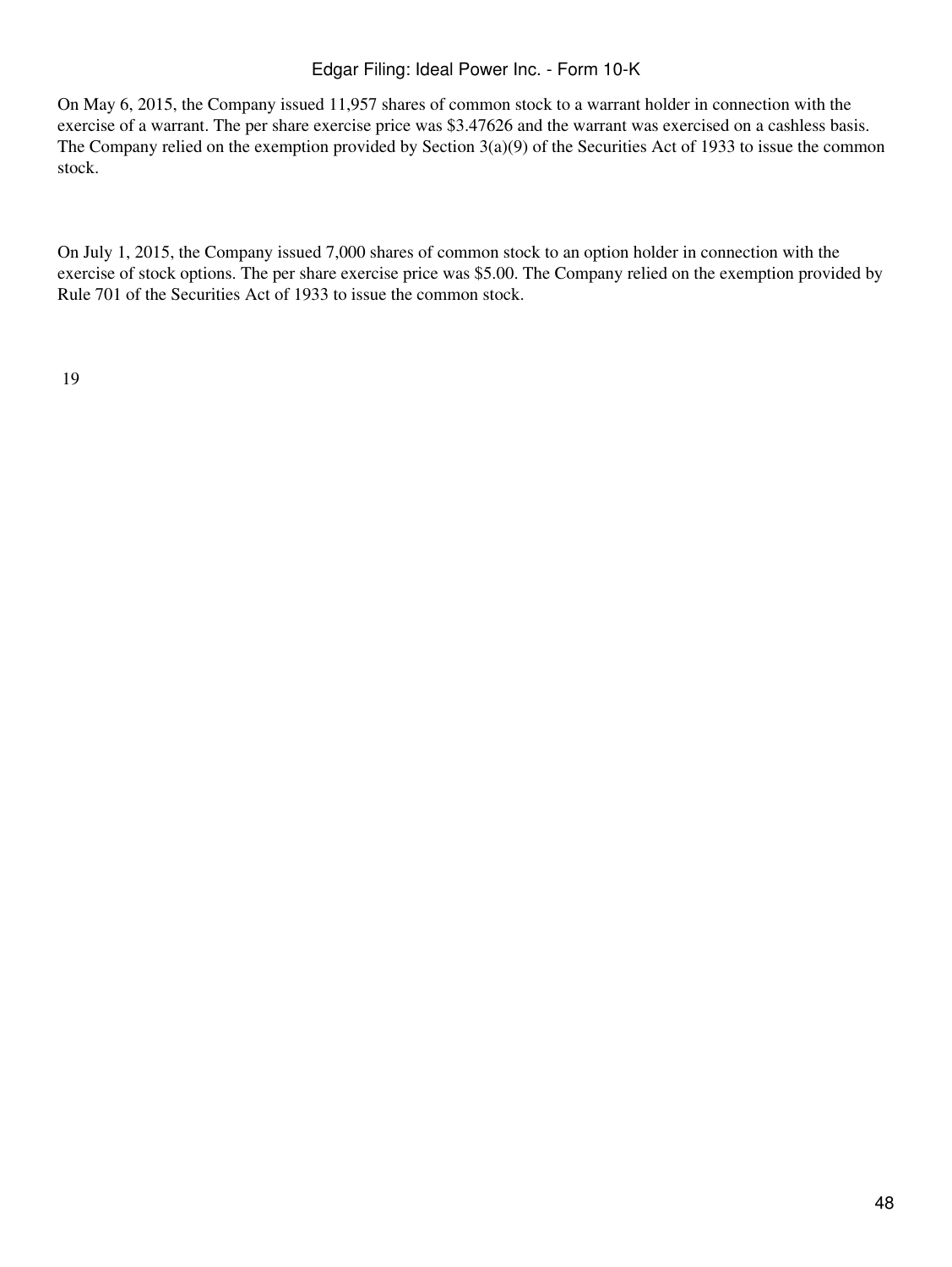On September 1, 2015, we issued 3,293 shares of common stock to a warrant holder in connection with the exercise of a warrant. The per share exercise price was \$3.47626 and the warrant was exercised on a cashless basis. The Company relied on the exemption provided by Section 3(a)(9) of the Securities Act of 1933 to issue the common stock.

On September 11, 2015, we issued 14,383 shares of common stock to a warrant holder in connection with the exercise of a warrant. The per share exercise price was \$3.47626. The Company relied on the exemption provided by Section 4(a)(2) of the Securities Act of 1933 to issue the common stock inasmuch as the warrant holder was an accredited investor and there was no form of general solicitation or general advertising relating to the offer.

On October 6, 2015, we issued 14,383 shares of common stock to a warrant holder in connection with the exercise of a warrant. The per share exercise price was \$3.47626. The Company relied on the exemption provided by Section 4(a)(2) of the Securities Act of 1933 to issue the common stock inasmuch as the warrant holder was an accredited investor and there was no form of general solicitation or general advertising relating to the offer.

On October 28, 2015, we issued 1,988 shares of common stock to a warrant holder in connection with the exercise of a warrant. The per share exercise price was \$3.47626 and the warrant was exercised on a cashless basis. The Company relied on the exemption provided by Section  $4(a)(2)$  of the Securities Act of 1933 to issue the common stock inasmuch as the warrant holder was an accredited investor and there was no form of general solicitation or general advertising relating to the offer.

On October 29, 2015, the Company issued 3,733 shares of common stock to an option holder in connection with the exercise of stock options. The per share exercise price was \$5.00 and the options were exercised on a cashless basis. The Company relied on the exemption provided by Section 3(a)(9) of the Securities Act of 1933 to issue the common stock.

On November 5, 2015, we issued 49,003 shares of common stock to a warrant holder in connection with the exercise of several warrants. The per share exercise prices were \$3.47626 and \$4.34533 and the warrants were exercised on a cashless basis. We relied on the exemption provided by Section 3(a)(9) of the Securities Act of 1933 to issue the common stock.

On November 9, 2015, the Company issued 6,083 shares of common stock to an option holder in connection with the exercise of stock options. The per share exercise price was \$6.3276 and \$5.00 and the options were exercised on a cashless basis. The Company relied on the exemption provided by Section 3(a)(9) of the Securities Act of 1933 to issue the common stock.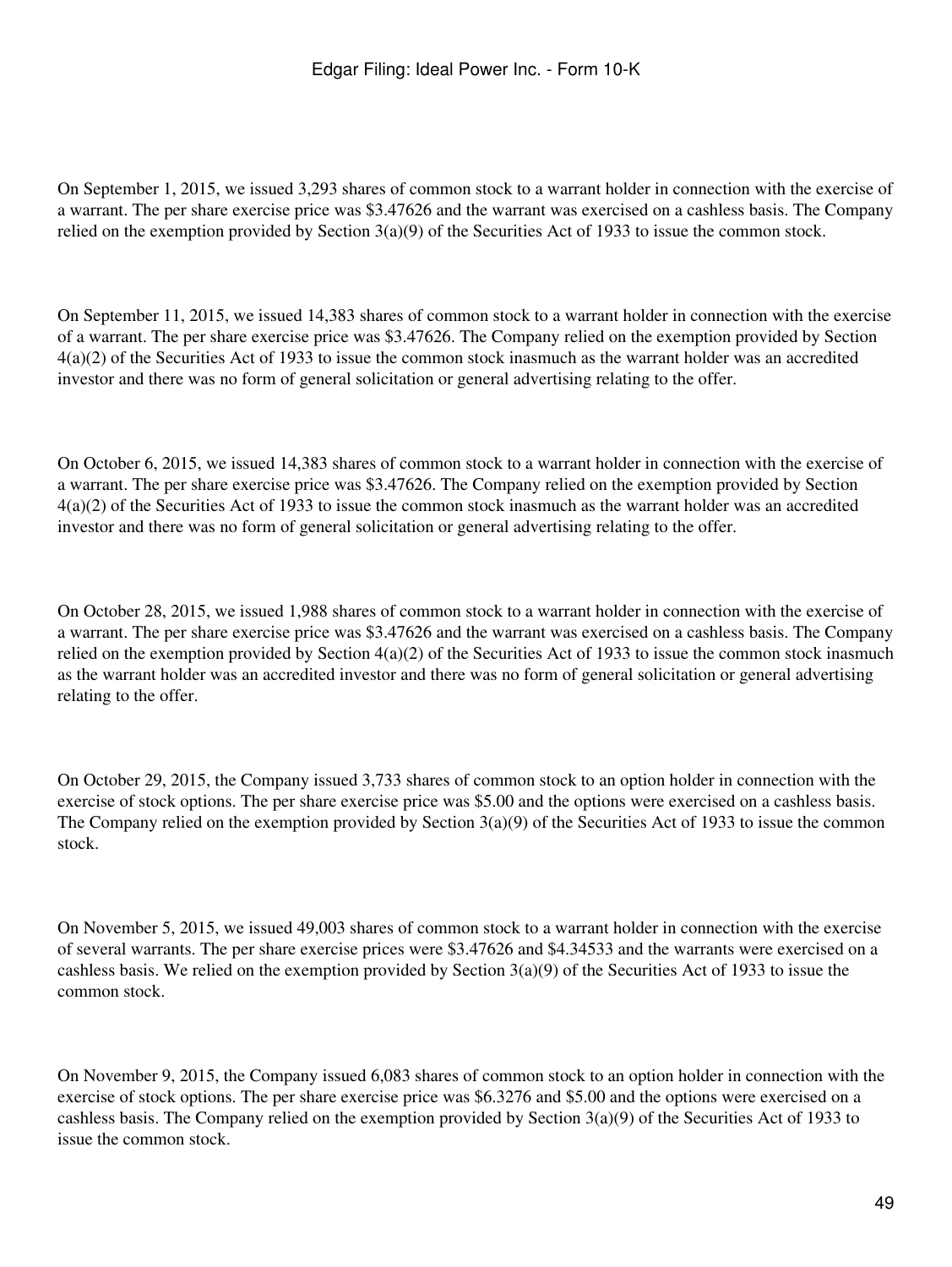On November 16, 2015, the Company issued 1,621 shares of common stock to an option holder in connection with the exercise of stock options. The per share exercise price was \$5.00 and the options were exercised on a cashless basis. The Company relied on the exemption provided by Section 3(a)(9) of the Securities Act of 1933 to issue the common stock.

On November 24, 2015, the Company issued 1,603 shares of common stock to an option holder in connection with the exercise of stock options. The per share exercise price was \$5.00 and the options were exercised on a cashless basis. The Company relied on the exemption provided by Section 3(a)(9) of the Securities Act of 1933 to issue the common stock.

On December 2, 2015, the Company issued 6,085 shares of common stock to an option holder in connection with the exercise of stock options. The per share exercise prices ranged between \$0.79525 and \$2.97149 and the options were exercised on a cashless basis. The Company relied on the exemption provided by Section  $3(a)(9)$  of the Securities Act of 1933 to issue the common stock.

On December 23, 2015, the Company issued 11,107 shares of common stock to an option holder in connection with the exercise of stock options. The per share exercise price was \$2.97149 and the options were exercised on a cashless basis. The Company relied on the exemption provided by Section 3(a)(9) of the Securities Act of 1933 to issue the common stock.

## *Use of Proceeds*

Our initial public offering of our common stock on registration statement number 333-190414, declared effective on November 21, 2013, raised approximately \$15 million in net cash proceeds after expenses.

On May 20, 2015, we closed an underwritten follow-on offering of 2,225,825 shares, inclusive of the underwriter's overallotment of 290,325 shares, of our common stock at a price of \$7.75, before underwriting discounts and commissions. The offer and sale of all shares in the follow-on offering were registered under the Securities Act of 1933, as amended pursuant to a registration statement on Form S-3 (registration number 333-200661), which was declared effective on April 27, 2015, and raised approximately \$15.9 million in net cash proceeds after expenses.

Through December 31, 2015, we used approximately \$16 million of the net cash proceeds from our equity offerings. These funds were used as follows: \$1.1 million for protection of our intellectual property, \$1.1 million for purchase of equipment and software and the remainder for our operations, including research and development and general and working capital purposes. None of the proceeds were used for construction of plant, building and facilities, the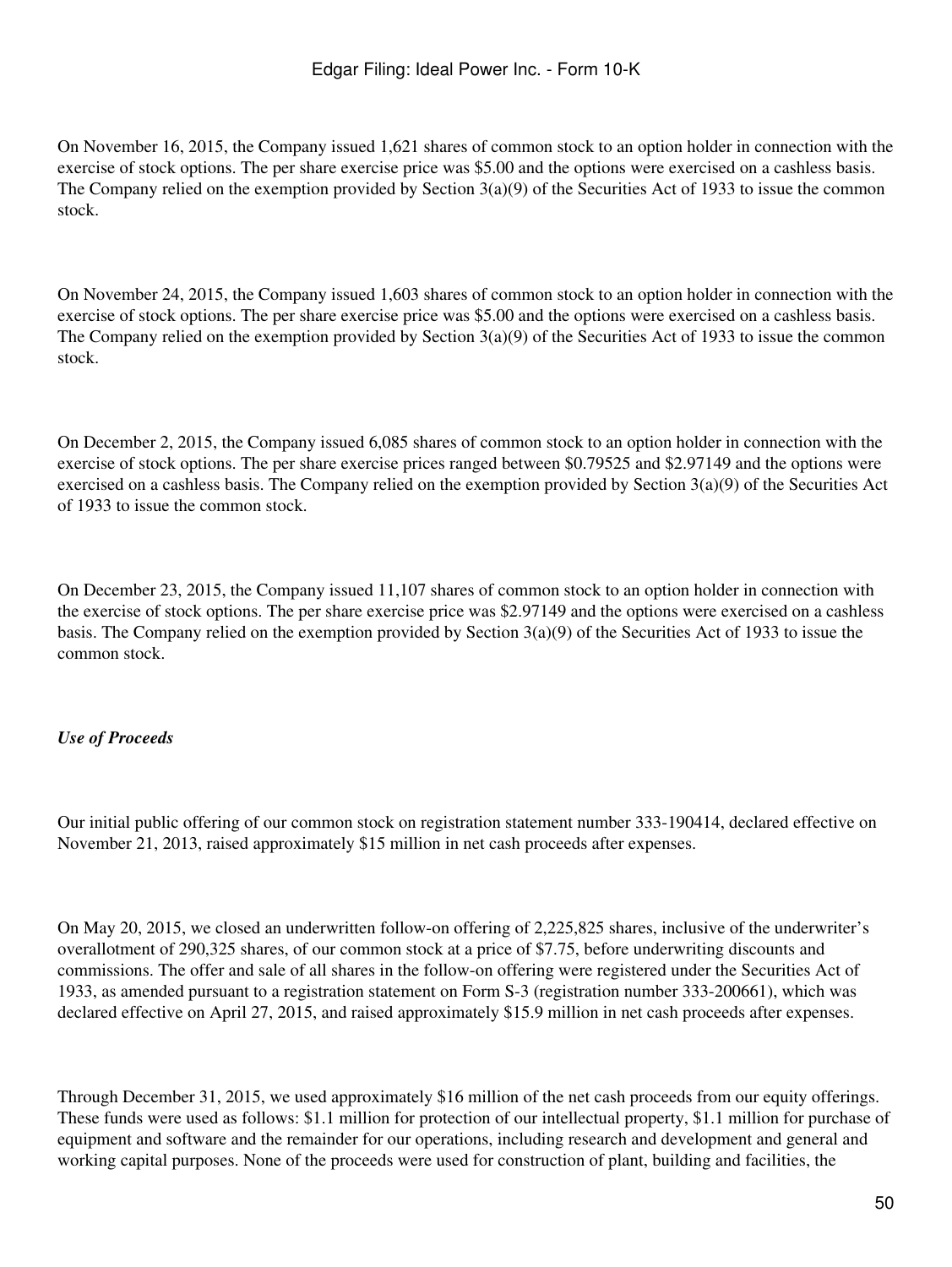purchase of real estate or the acquisition of any business.

# **ITEM 6: SELECTED FINANCIAL DATA.**

As a smaller reporting company we are not required to provide this information.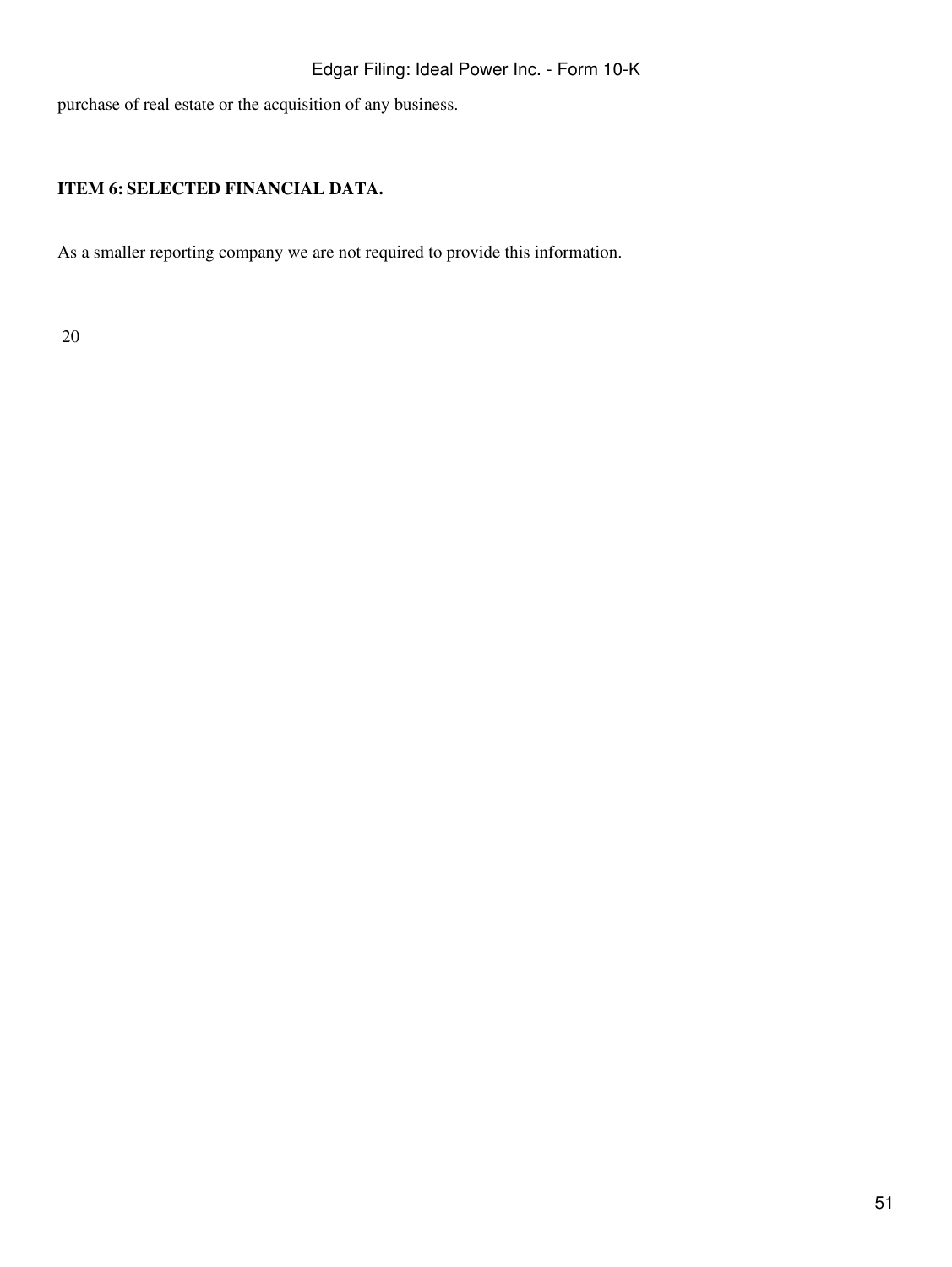#### **ITEM 7: MANAGEMENT'S DISCUSSION AND ANALYSIS OF FINANCIAL CONDITION AND RESULTS OF OPERATIONS**

*The following discussion and analysis of our financial condition and results of operations should be read in conjunction with the audited financial statements and related notes included elsewhere in this Annual Report on Form 10-K. In addition to historical information, this discussion and analysis here and throughout this Form 10-K contains forward-looking statements that involve risks, uncertainties and assumptions. Our actual results may differ materially from those anticipated in these forward-looking statements.*

#### **Overview**

Ideal Power is located in Austin, Texas. We design, market and sell electrical power conversion products using our proprietary technology called Power Packet Switching Architecture, or PPSA. PPSA enables high efficiency power conversion by eliminating many of the heavy, passive components used in conventional power conversion products and replacing them with a unique software-enabled topology. Our products are designed to be used in both on-grid and off-grid applications. We believe our products are the only transformer-less power converters with electrical isolation certified for on-grid applications. Our technology is protected by a patent portfolio of 36 US and 6 foreign issued patents.

We sell our products primarily to systems integrators as part of a larger turn-key system which enable end users to manage their electricity consumption, by reducing demand charges or fossil fuel consumption, integrating renewable energy sources or and form their own microgrid. Our products are made by contract manufacturers to our specifications, enabling us to scale production to meet demand on a cost-effective basis without requiring significant expenditures on manufacturing facilities and equipment. Our existing products that connect to the power grid are certified for UL 1741 conformance. As our products gain broader acceptance in the power conversion market, we intend to license our proprietary PPSA-based product designs to OEMs within our target markets, as well as license our technologies for other markets which we do not plan to enter directly.

We were founded on May 17, 2007. To date, operations have been funded primarily through the sale of common stock and, prior to our initial public offering, the issuance of convertible debt. Total revenue generated from inception to date as of December 31, 2015 amounted to \$10,337,105 with approximately a third of that revenue coming from government grants. We may continue to pursue research and development grants, if and when available, for the purpose of developing new products and improving current products.

## **Critical Accounting Policies**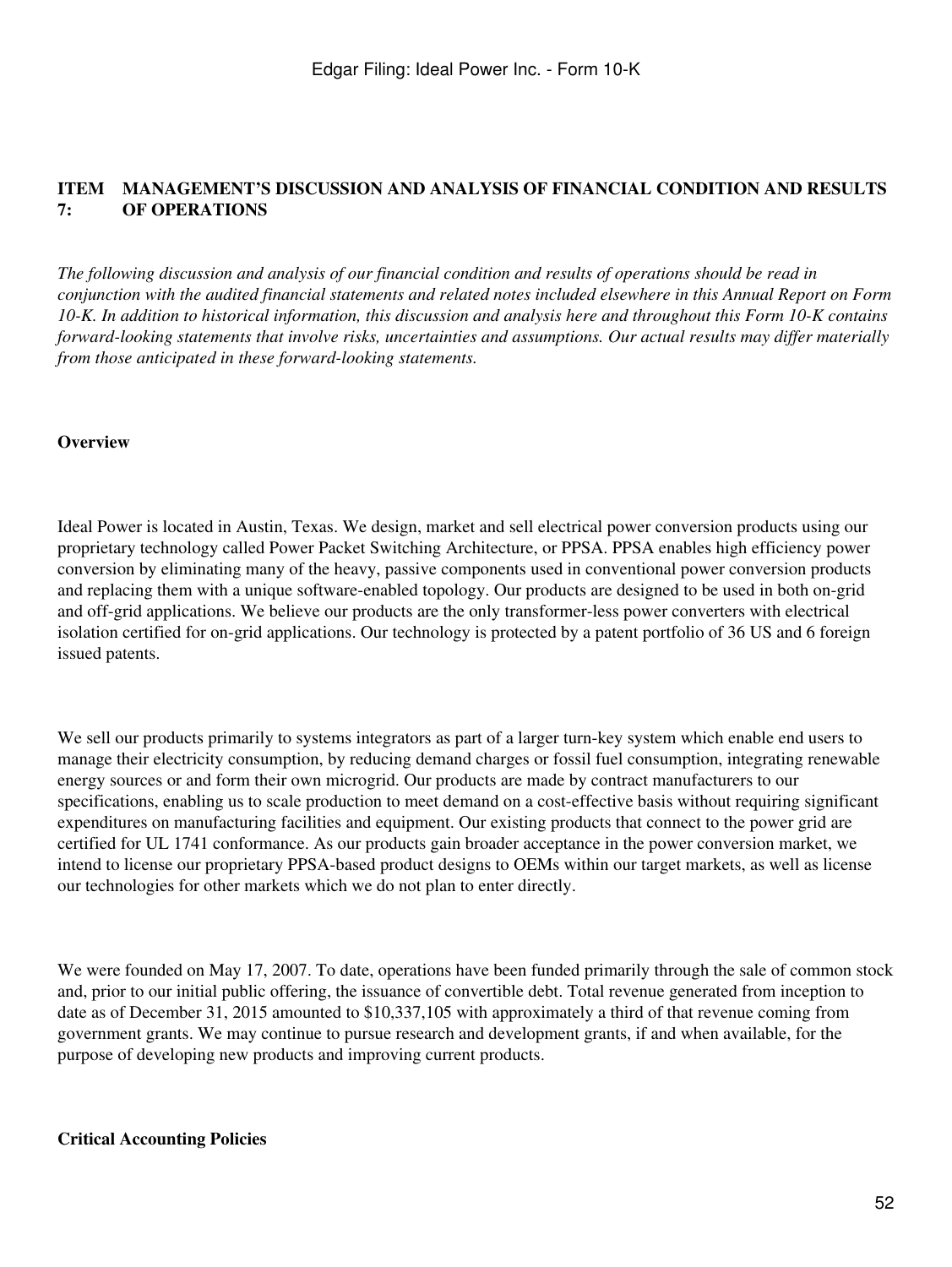The following discussion and analysis of financial condition and results of operations is based upon our financial statements, which have been prepared in conformity with accounting principles generally accepted in the United States of America. Certain accounting policies and estimates are particularly important to the understanding of our financial position and results of operations and require the application of significant judgment by our management or can be materially affected by changes from period to period in economic factors or conditions that are outside of our control. As a result, they are subject to an inherent degree of uncertainty. In applying these policies, we use our judgment to determine the appropriate assumptions to be used in the determination of certain estimates. Those estimates are based on our historical operations, our future business plans and projected financial results, the terms of existing contracts, our observance of trends in the industry, information provided by our customers and information available from other outside sources, as appropriate. Please see Note 2 to our financial statements for a more complete description of our significant accounting policies.

Revenue Recognition. Revenue from product sales is recognized when the risks of loss and title pass to the customer, as specified in (1) the respective sales agreements and (2) other revenue recognition criteria as prescribed by Staff Accounting Bulletin ("SAB") No. 101, "Revenue Recognition in Financial Statements", as amended by SAB No. 104, "Revenue Recognition". We generally sell our products free-on-board shipping and recognize revenue when products are shipped.

In prior years, we received payments from government entities in the form of government grants with the most significant being a \$2.5 million grant from ARPA-E awarded on January 30, 2012. Government grants are agreements that generally provide us with cost reimbursement for certain types of research and development activities over a contractually defined period. Revenues from government grants are recognized in the period during which we incur the related costs, provided that we have incurred the cost in accordance with the specifications and work plans determined between us and the government entity. Costs incurred related to grants are recorded as grant research and development costs. At December 31, 2014, we had recognized all grant revenues related to the ARPA-E grant and no grant revenue was recognized in the year ended December 31, 2015.

Research and Development. Grant research and development are costs incurred solely related to grant revenues, and are classified as a line item under cost of revenues. Other research and development costs are presented as a line item under operating expenses and are expensed as incurred.

Intangible Assets. Our intangible assets are primarily related to patents. We capitalize legal costs and filing fees, if any, associated with obtaining patents on our new inventions or other intangible assets. Once the asset have been issued or placed in service, we amortize these costs over the shorter of the legal life (generally a maximum of 20 years) or its estimated economic life using the straight-line method.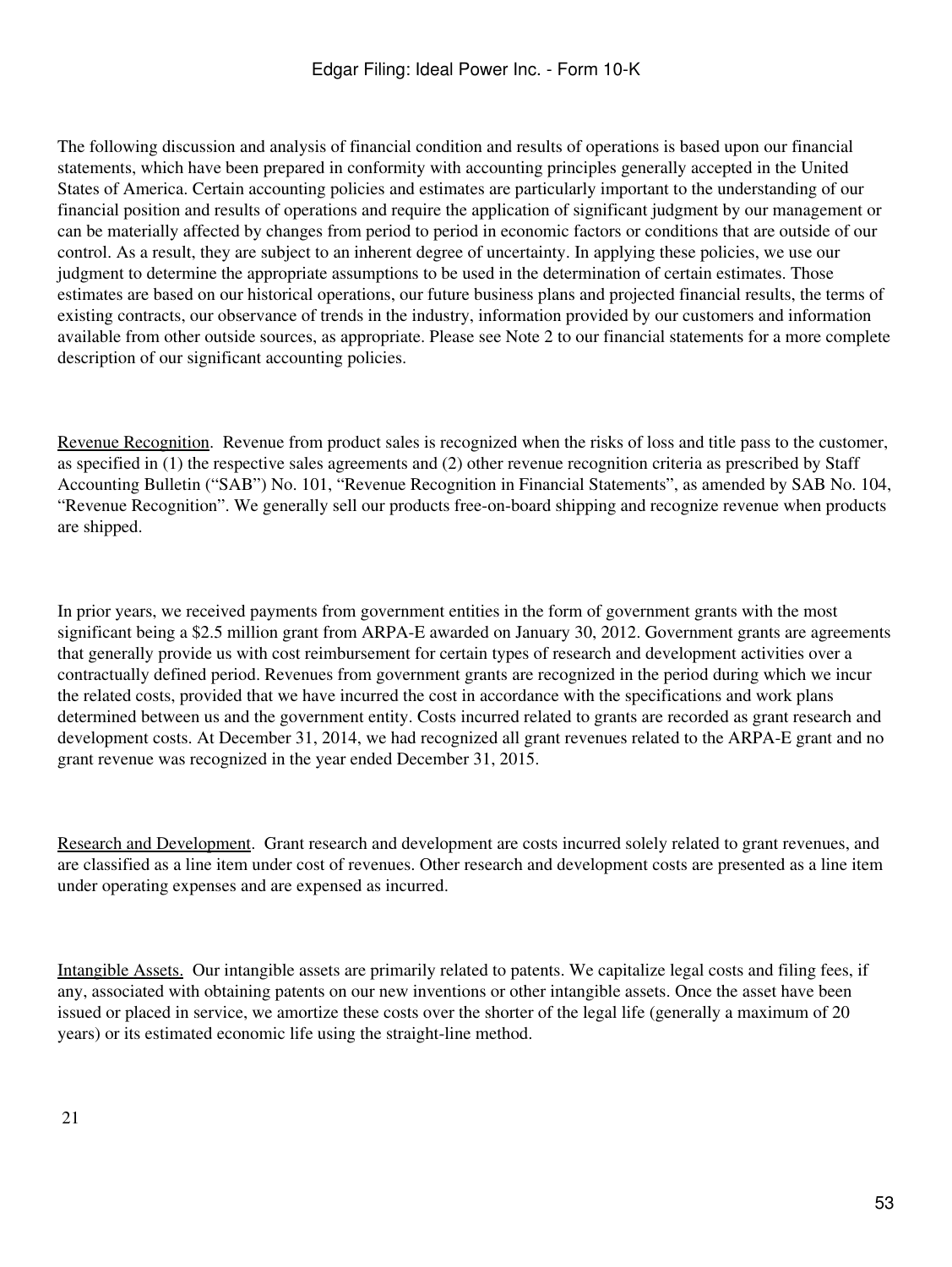Income Taxes. We account for income taxes using an asset and liability approach that allows for the recognition and measurement of deferred tax assets based upon the likelihood of realization of tax benefits in future years. Under the asset and liability approach, deferred taxes are provided for the net tax effects of temporary differences between the carrying amounts of assets and liabilities for financial reporting purposes and the amounts used for income tax purposes. A valuation allowance is provided for deferred tax assets if it is more likely than not these items will either expire before we are able to realize their benefits, or that future deductibility is uncertain. Tax benefits from an uncertain tax position are recognized only if it is more likely than not that the tax position will be sustained on examination by the taxing authorities, based on the technical merits of the position.

Stock-Based Compensation. We apply Financial Accounting Standards Board ("FASB") Accounting Standards Codification ("ASC") 718, "Stock Compensation," when recording stock based compensation. The fair value of each stock option award is estimated on the date of grant using the commonly used Black-Scholes option valuation model. The assumptions used in the Black-Scholes model are as follows:

Grant Price — The grant price of the issuances are determined based on the closing share price on the date of grant.

Risk-free interest rate — The risk free interest rate is based on the implied yield available on US Treasury securities at the time of grant with an equivalent term of the expected life of the award.

Expected lives — As permitted by SAB 107, due to our insufficient history of option activity, we utilize the simplified approach to estimate the options' expected term, calculated as the midpoint between the vesting period and the contractual life of the award.

Expected volatility — Volatility is estimated based on the historical volatilities of comparable companies.

Expected dividend yield — Dividend yield is based on current yield at the grant date or the average dividend yield over the historical period. We have never declared or paid dividends and have no plans to do so in the foreseeable future.

We use a Monte Carlo simulation pricing model to determine the fair value of performance stock units ("PSUs"). A typical Monte Carlo exercise simulates a distribution of stock prices to yield an expected distribution of stock prices during and at the end of the performance period. The simulations are repeated many times in order to derive a probabilistic assessment of stock performance. The stock-paths are simulated using assumptions which include expected stock price volatility and risk-free interest rate.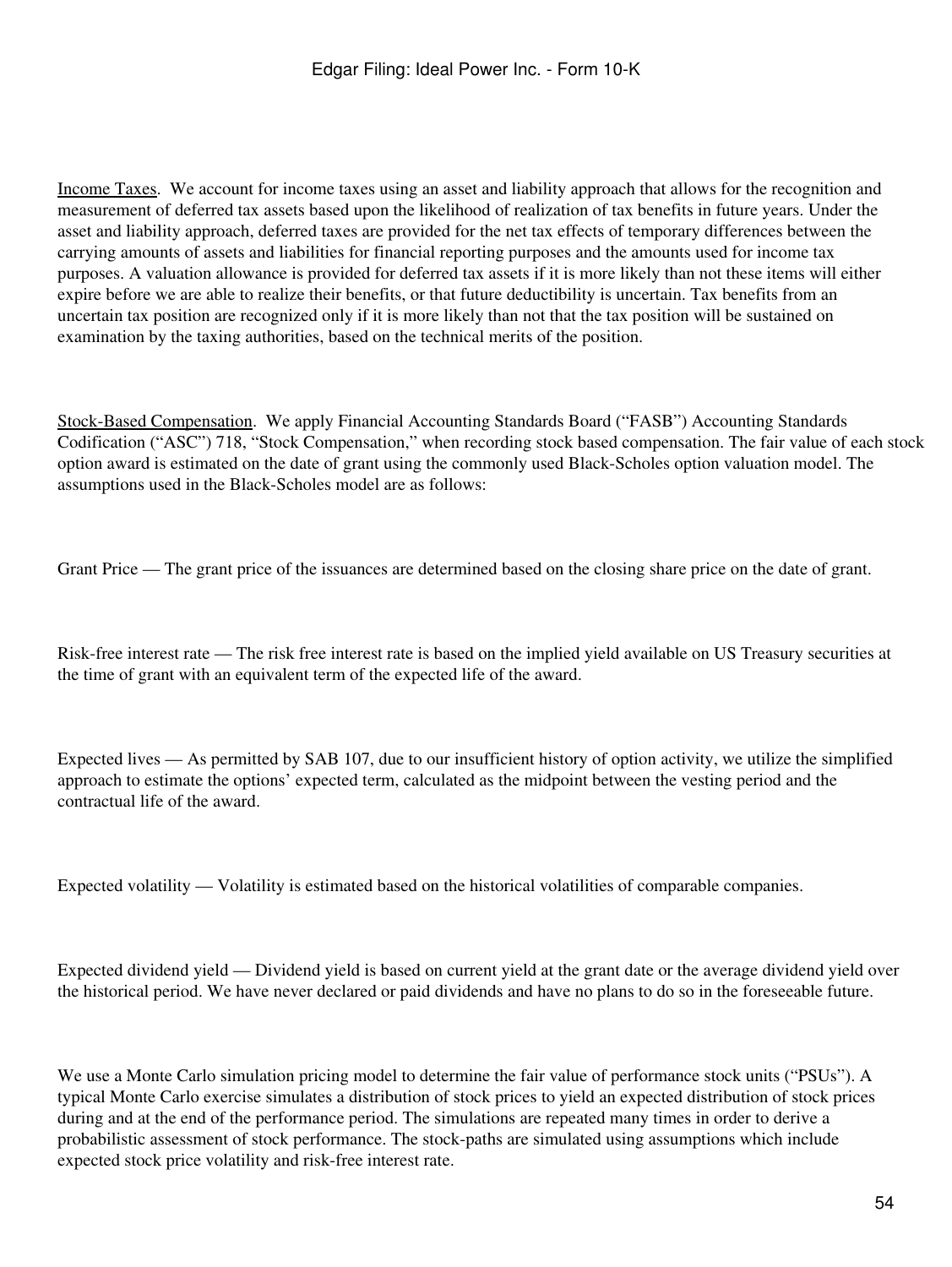We account for stock issued to non-employees in accordance with the provisions of FASB ASC 505-50 "Equity Based" Payments to Non-Employees." FASB ASC 505-50 states that equity instruments that are issued in exchange for the receipt of goods or services should be measured at the fair value of the consideration received or the fair value of the equity instruments issued, whichever is more reliably measurable. The measurement date occurs as of the earlier of (a) the date at which a performance commitment is reached or (b) absent a performance commitment, the date at which the performance necessary to earn the equity instruments is complete (that is, the vesting date).

## **Results of Operations**

## **Comparison of the year ended December 31, 2015 to the year ended December 31, 2014**

*Revenues.* Revenues for the year ended December 31, 2015 of \$4,259,909 were \$2,465,815, or 137%, higher than the \$1,794,094 we earned in revenues for the year ended December 31, 2014. The increase in revenue was due to a \$3,044,894 increase in product revenues partially offset by a \$579,079 decrease in grant revenues as the ARPA-E grant was fully funded in December 2014.

In the year ended December 31, 2015, the increase in product revenues was driven by higher sales volumes due in part to the introduction of new products. In the year ended December 31, 2014, revenue from the sale of products was \$1,215,015, related primarily to our 30kW battery converter.

*Cost of Revenues.* Cost of revenues for the year ended December 31, 2015 of \$3,872,672 was \$1,683,580, or 77%, higher than the \$2,189,092 cost of revenues for the year ended December 31, 2014 as the result of a significant increase in product cost of revenue on higher volumes partially offset by a \$643,421 decrease in grant research and development costs.

In the year ended December 31, 2015, the increase in cost of revenues from the sale of products was primarily due to higher unit sales for our 30kW battery converter and our new products, the grid-resilient 30kW 2-port and multi-port PCS and a 125kW 2-port PCS as well as higher personnel costs of \$175,110, as we added engineering and supply chain resources to support new and existing products.

The decrease in grant research and development costs was due to the timing of spending under the ARPA-E grant, as the ARPA-E grant funds were fully utilized by December 31, 2014. During the year ended December 31, 2014, we recognized \$643,421 in grant research and development costs from our ARPA-E grant.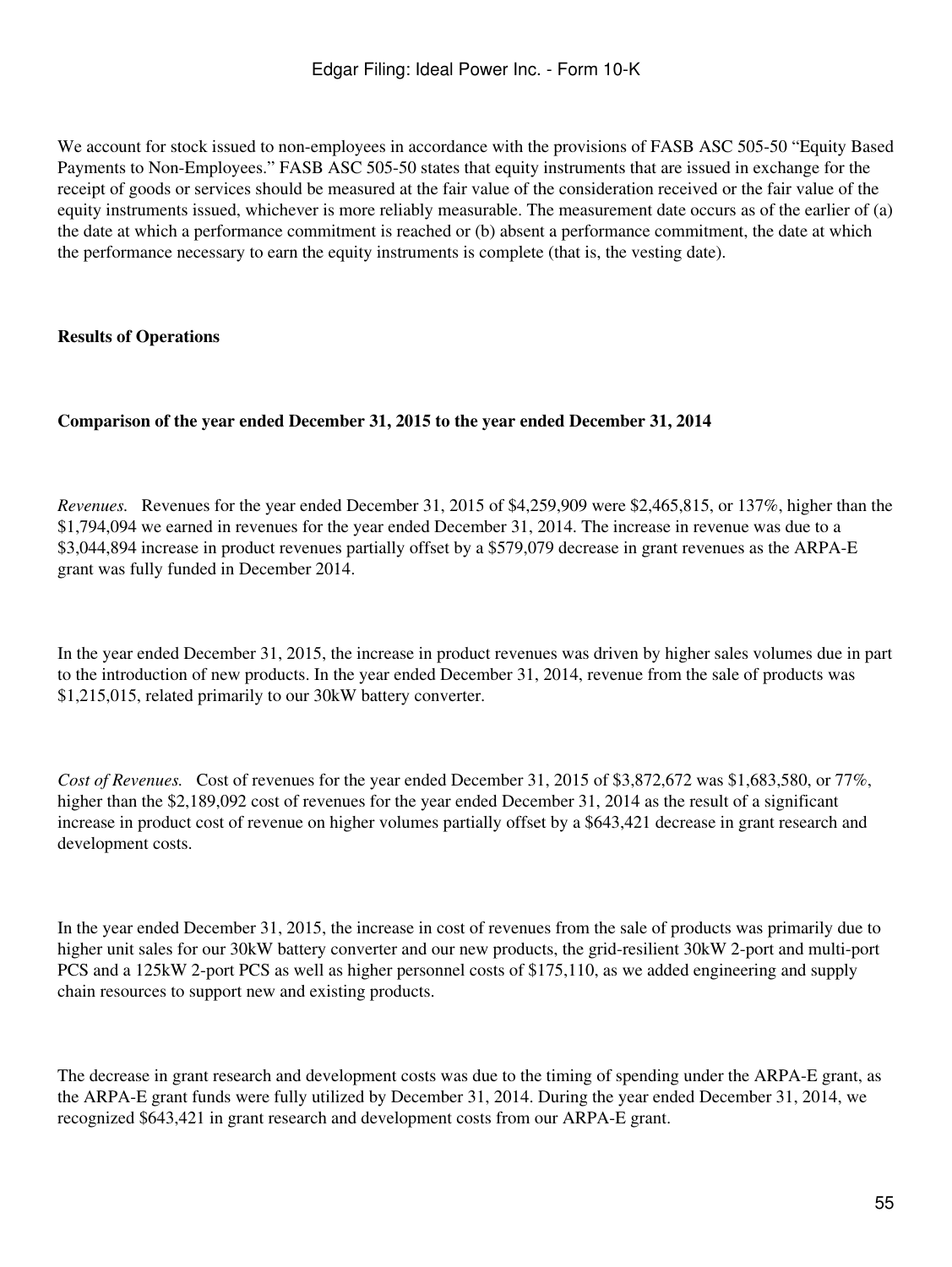*Gross Profit (Loss).* Gross profit for the year ended December 31, 2015 was \$387,237 compared to a gross loss of \$394,998 for the year ended December 31, 2014. Gross profit for the year ended December 31, 2015 was primarily due to higher product sales compared to the year ended December 31, 2014, and the gross profit improvement was partially offset by incremental costs associated with the initial roll-out of new products at low volumes.

*Research and Development Expenses.* Research and development expenses increased by \$3,181,163, or 136%, to \$5,521,390 in the year ended December 31, 2015 from \$2,340,227 in the year ended December 31, 2014. The increase was primarily due to the self-funded bi-directional power switch development costs of \$1,707,620, and higher personnel costs of \$715,033 as we added both firmware and hardware engineering resources. The increase is also attributable to higher development costs for new products, including our grid-resilient 30kW 2-port and multi-port PCS and 125kW 2 port and multi-port PCS, of \$396,052 and higher product certification costs of \$231,288 compared to the year ended December 31, 2014.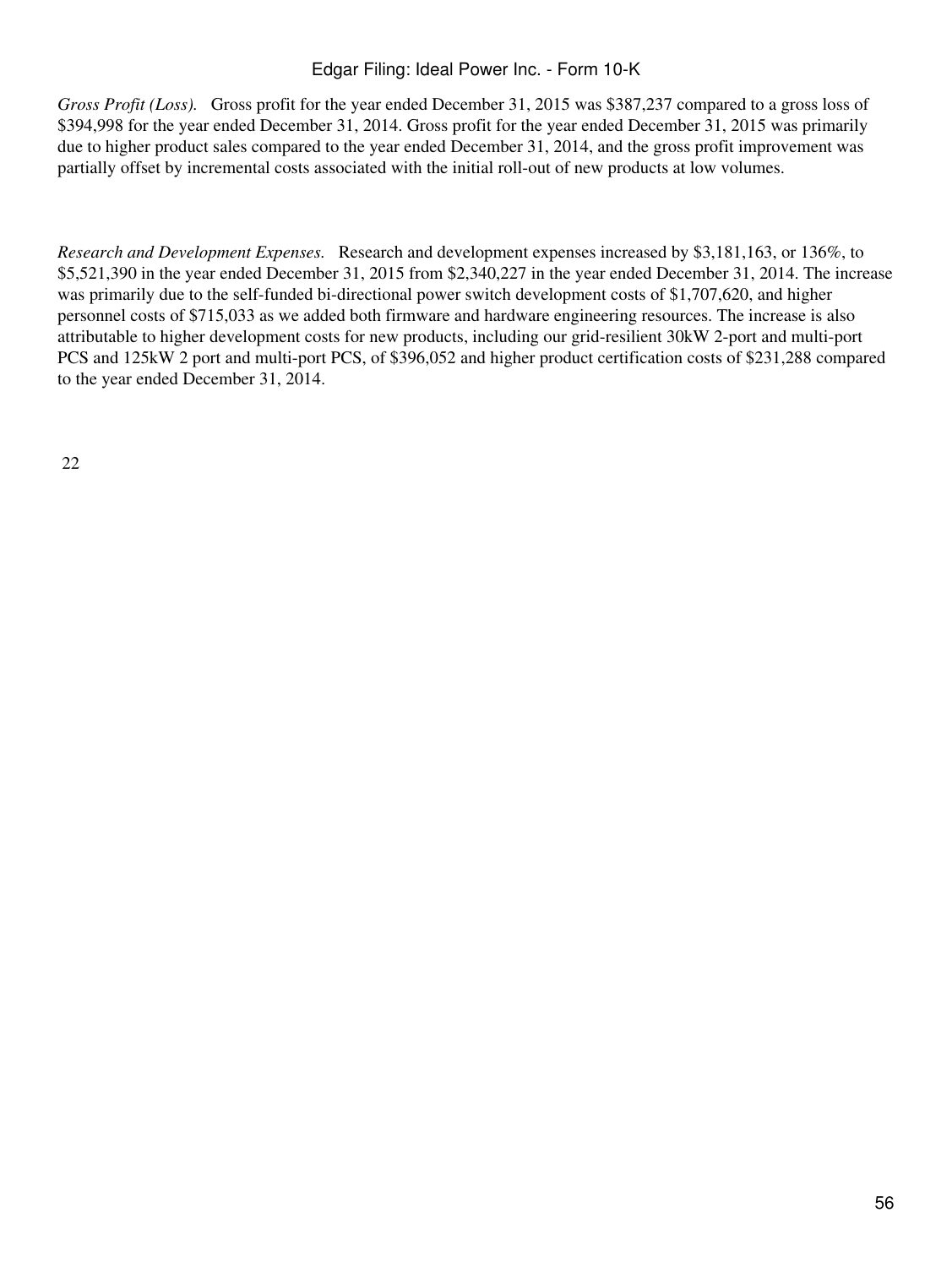*General and Administrative Expenses.* General and administrative expenses increased by \$700,319, or 23%, to \$3,693,450 in the year ended December 31, 2015 from \$2,993,131 in the year ended December 31, 2014. The increase was due primarily to higher stock compensation expense of \$277,488, legal and patent fees of \$160,653, and personnel costs of \$137,605. In addition, we wrote off \$45,641 of capitalized software costs in the year ended December 31, 2015.

*Sales and Marketing Expenses.* Sales and marketing expenses increased by \$444,934, or 37%, to \$1,644,512 in the year ended December 31, 2015 from \$1,199,578 in the year ended December 31, 2014. The increase was due primarily to severance costs of \$139,530, higher contract labor costs of \$116,720, bad debt expense of \$48,445 (net of recovery of \$24,124), placement costs of \$44,427 and personnel costs of \$43,344.

*Loss from Operations.* Due to the increase in our operating expenses, our loss from operations for the year ended December 31, 2015 was \$10,472,115 or 51% higher than the \$6,927,934 loss from operations for year ended December 31, 2014.

*Interest Income.* Interest income increased to \$31,472 for the year ended December 31, 2015 compared to \$27,715 for the year ended December 31, 2014. The increase is primarily due to a higher average cash balance for the year ended December 31, 2015 due to our follow-on offering in May 2015.

*Net Loss.* As a result of the increase in our loss from operations, partly offset by the increase in gross profit, our net loss for the year ended December 31, 2015, was \$10,440,643 as compared to a net loss of \$6,900,219 for the year ended December 31, 2014, an increase of \$3,540,424.

## **Liquidity and Capital Resources**

We currently do not generate enough revenue to sustain our operations. Our revenues in the year ended December 31, 2015 are solely generated from sales of our products. We have primarily funded our operations through the sale of common stock and, prior to our initial public offering, the issuance of convertible debt.

As of December 31, 2015 and 2014, we had cash and cash equivalents of \$15,022,286 and \$7,912,011, respectively. Our net working capital increased to \$14,260,603 as of December 31, 2015 from \$7,658,720 as of December 31, 2014 due primarily to the net cash proceeds of \$15,924,405 from our follow-on offering in May 2015.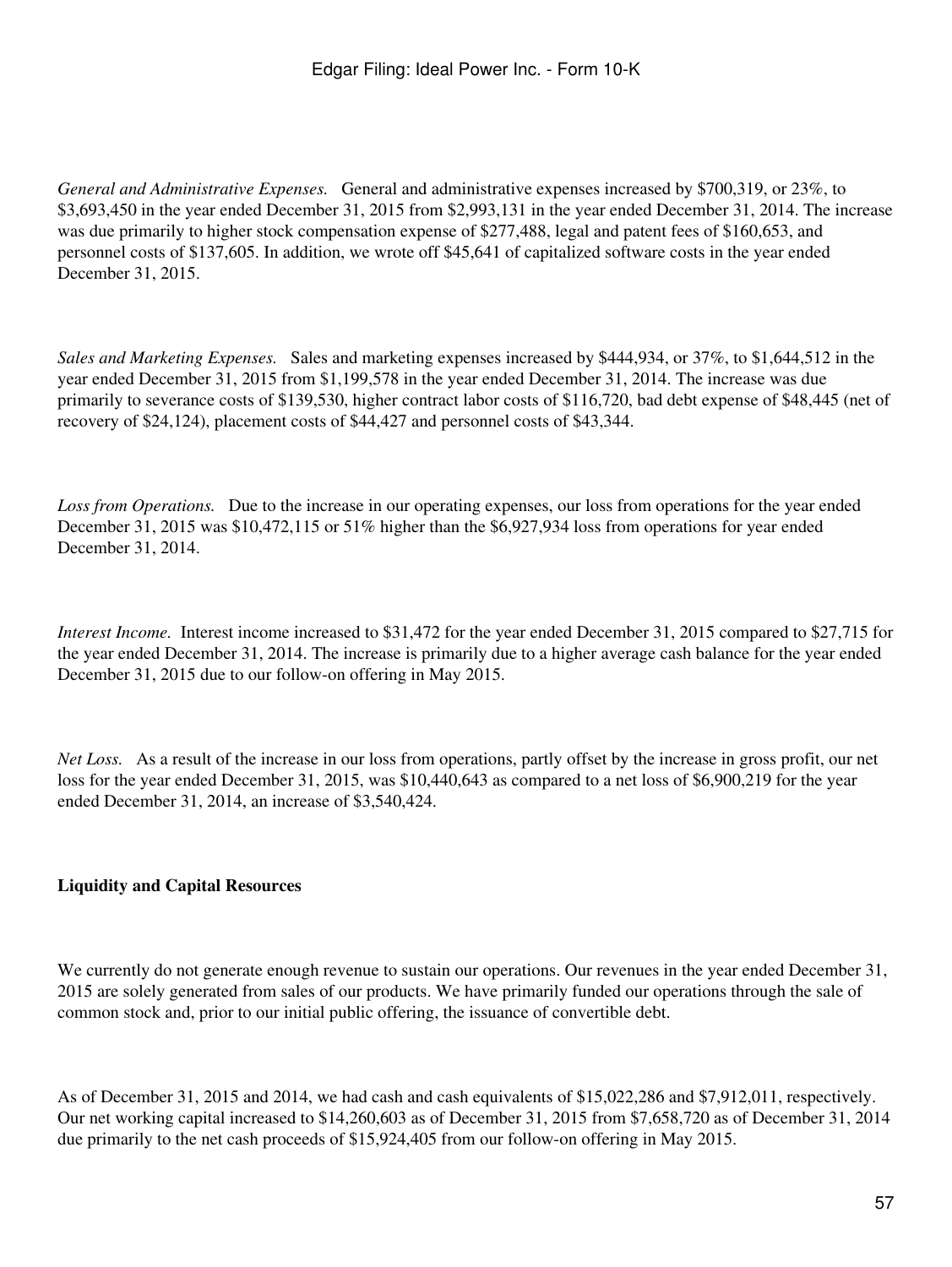Operating activities in the year ended December 31, 2015 resulted in cash outflows of \$8,046,217, which were primarily due to the net loss for the period of \$10,440,643, offset by stock-based compensation of \$1,384,763, favorable balance sheet timing of \$395,021, depreciation and amortization of \$232,852 and the write-off of fixed assets and patents of \$199,546. Operating activities in the year ended December 31, 2014 resulted in cash outflows of \$5,469,550, which were primarily due to the net loss for the period of \$6,900,219, offset by stock-based compensation of \$944,102, stock compensation paid for services of \$180,183, favorable balance sheet timing of \$150,965 and other non-cash items of \$155,419.

Investing activities in the years ended December 31, 2015 and 2014 resulted in cash outflows of \$1,421,741 and \$760,502, respectively. Cash outflows for the acquisition of fixed assets in the years ended December 31, 2015 and 2014 were \$791,605 and \$342,247, respectively, and cash outflows for the acquisition of intangible assets in the years ended December 31, 2015 and 2014 were \$630,136 and \$418,255, respectively. Cash outflows for the acquisition of fixed assets increased as we purchased equipment and improvements, including electrical upgrades, for our development lab to support current and future products and cash outflows for the acquisition of intangible assets increased as we expanded our intellectual property portfolio.

Financing activities in the year ended December 31, 2015 resulted in cash inflows of \$16,578,233, related primarily to the issuance of 2,225,825 shares of common stock shares at a public offering price of \$7.75. Net cash proceeds after offering-related expenses were \$15,924,405. In addition, we received \$653,828 in net proceeds from the exercise of options and warrants. In the year ended December 31, 2014, we received \$4,966 in net proceeds from the exercise of stock options and warrants.

On December 1, 2014, we filed a Form S-3 shelf registration statement with the Securities and Exchange Commission. The registration statement allows us to offer up to an aggregate \$75 million of common stock, preferred stock, warrants to purchase common stock or preferred stock or any combination thereof and provides us with the flexibility over three years to potentially raise additional equity in a public or private offering on commercial terms. After the May 2015 follow-on offering, \$58 million is available to the Company under the registration statement.

## **Off-Balance Sheet Transactions**

We do not have any off-balance sheet transactions.

#### **Trends, Events and Uncertainties**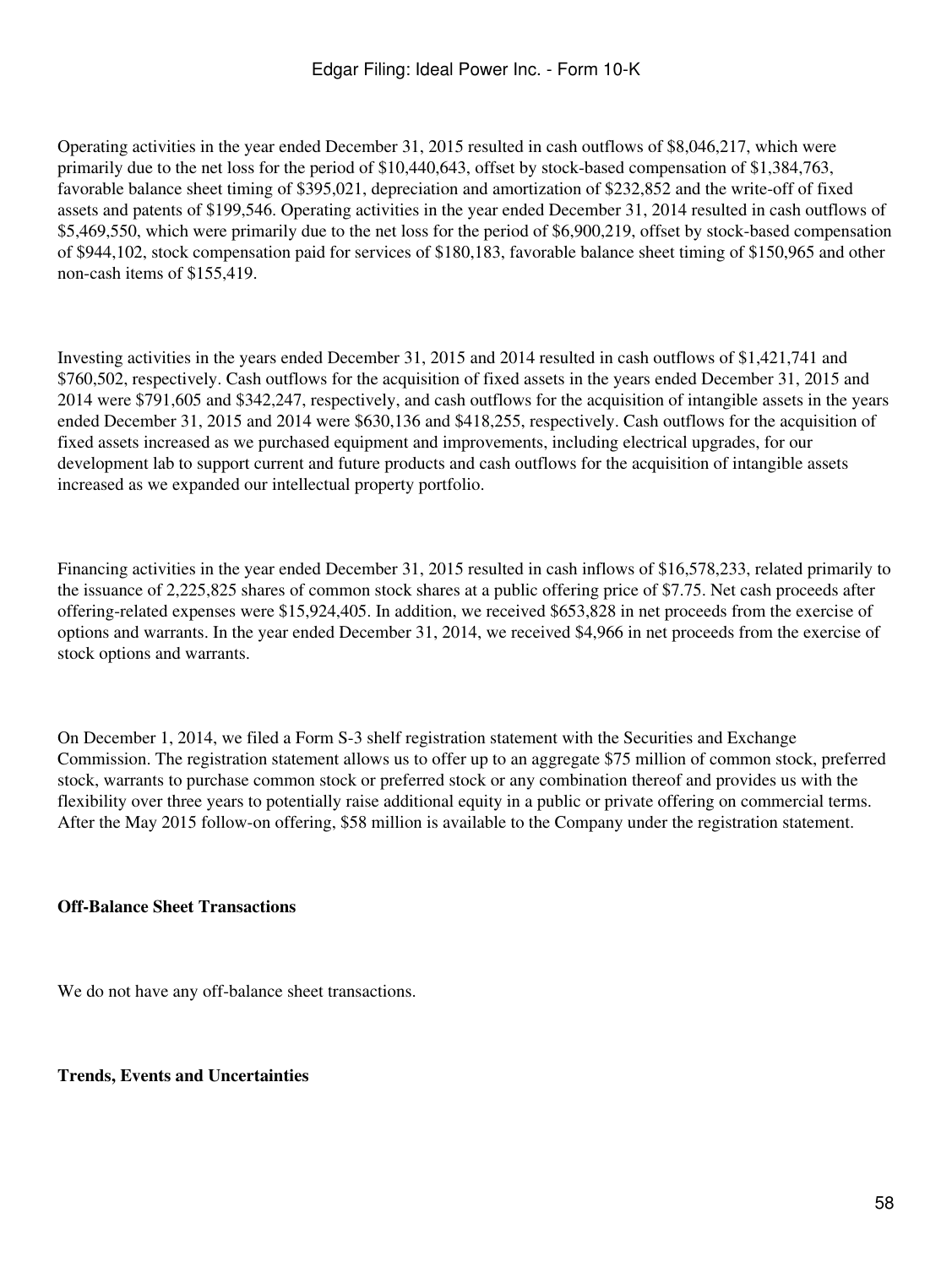Research and development of new technologies is, by its nature, unpredictable. Although we will undertake development efforts with commercially reasonable diligence, there can be no assurance that our working capital of \$14,260,603 as of December 31, 2015 will be sufficient to enable us to develop our technology to the extent needed to create future sales to sustain operations as contemplated herein. If our working capital is insufficient for this purpose, we will consider other options to continue our path to commercialization, including, but not limited to, additional financing through follow-on stock offerings, debt financing, co-development agreements, curtailment of operations, suspension of operations, sale or licensing of developed intellectual property, or other alternatives.

We cannot assure you that our technology will be adopted, that we will ever earn revenues sufficient to support our operations, or that we will ever be profitable. Furthermore, since we have no committed source of financing, we cannot assure you that we will be able to raise money as and when we need it to continue our operations. If we cannot raise funds as and when we need them, we may be required to severely curtail, or even to cease, our operations.

Other than as discussed above and elsewhere in this report, we are not aware of any trends, events or uncertainties that are likely to have a material effect on our financial condition.

## **ITEM 7A: QUANTITATIVE AND QUALITATIVE DISCLOSURES ABOUT MARKET RISK**

As a smaller reporting company we are not required to provide this information.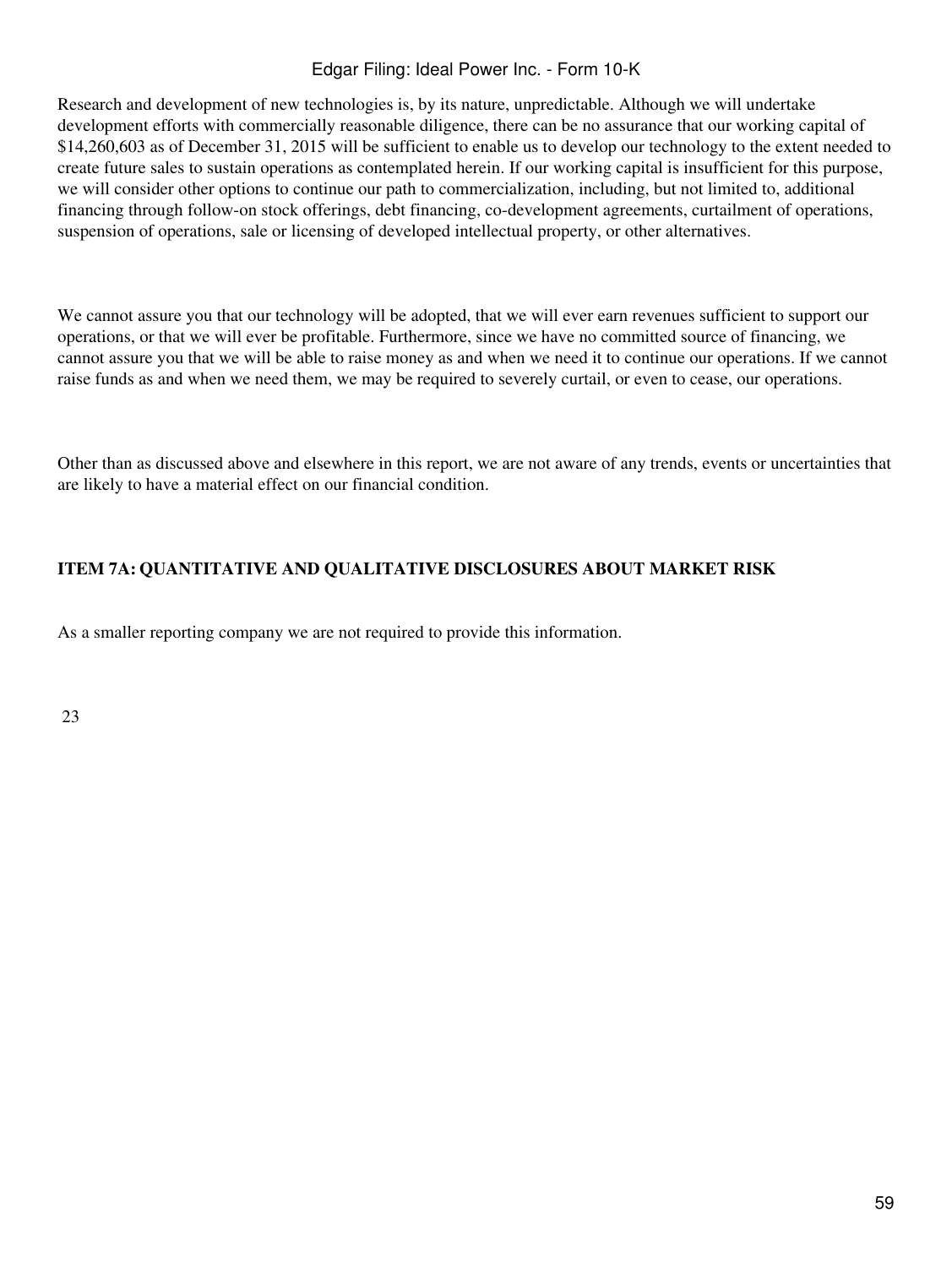## **ITEM 8: FINANCIAL STATEMENTS AND SUPPLEMENTARY DATA**

## **REPORT OF INDEPENDENT REGISTERED PUBLIC ACCOUNTING FIRM**

To the Board of Directors and Stockholders of Ideal Power Inc.

We have audited the accompanying balance sheets of Ideal Power Inc. (the "Company") as of December 31, 2015 and 2014, and the related statements of operations, stockholders' equity, and cash flows for each of the years in the two-year period ended December 31, 2015. The Company's management is responsible for these financial statements. Our responsibility is to express an opinion on these financial statements based on our audits.

We conducted our audits in accordance with the standards of the Public Company Accounting Oversight Board (United States). Those standards require that we plan and perform the audit to obtain reasonable assurance about whether the financial statements are free of material misstatement. The Company is not required to have, nor were we engaged to perform, an audit of its internal control over financial reporting. Our audits included consideration of internal control over financial reporting as a basis for designing audit procedures that are appropriate in the circumstances, but not for the purpose of expressing an opinion on the effectiveness of the Company's internal control over financial reporting. Accordingly, we express no such opinion. An audit also includes examining, on a test basis, evidence supporting the amounts and disclosures in the financial statements, assessing the accounting principles used and significant estimates made by management, as well as evaluating the overall financial statement presentation. We believe that our audits provide a reasonable basis for our opinion.

In our opinion, the financial statements referred to above present fairly, in all material respects, the financial position of the Company as of December 31, 2015 and 2014, and the results of its operations and its cash flows for each of the years in the two-year period ended December 31, 2015, in conformity with accounting principles generally accepted in the United States of America.

/s/ Gumbiner Savett Inc.

March 30, 2016

Santa Monica, California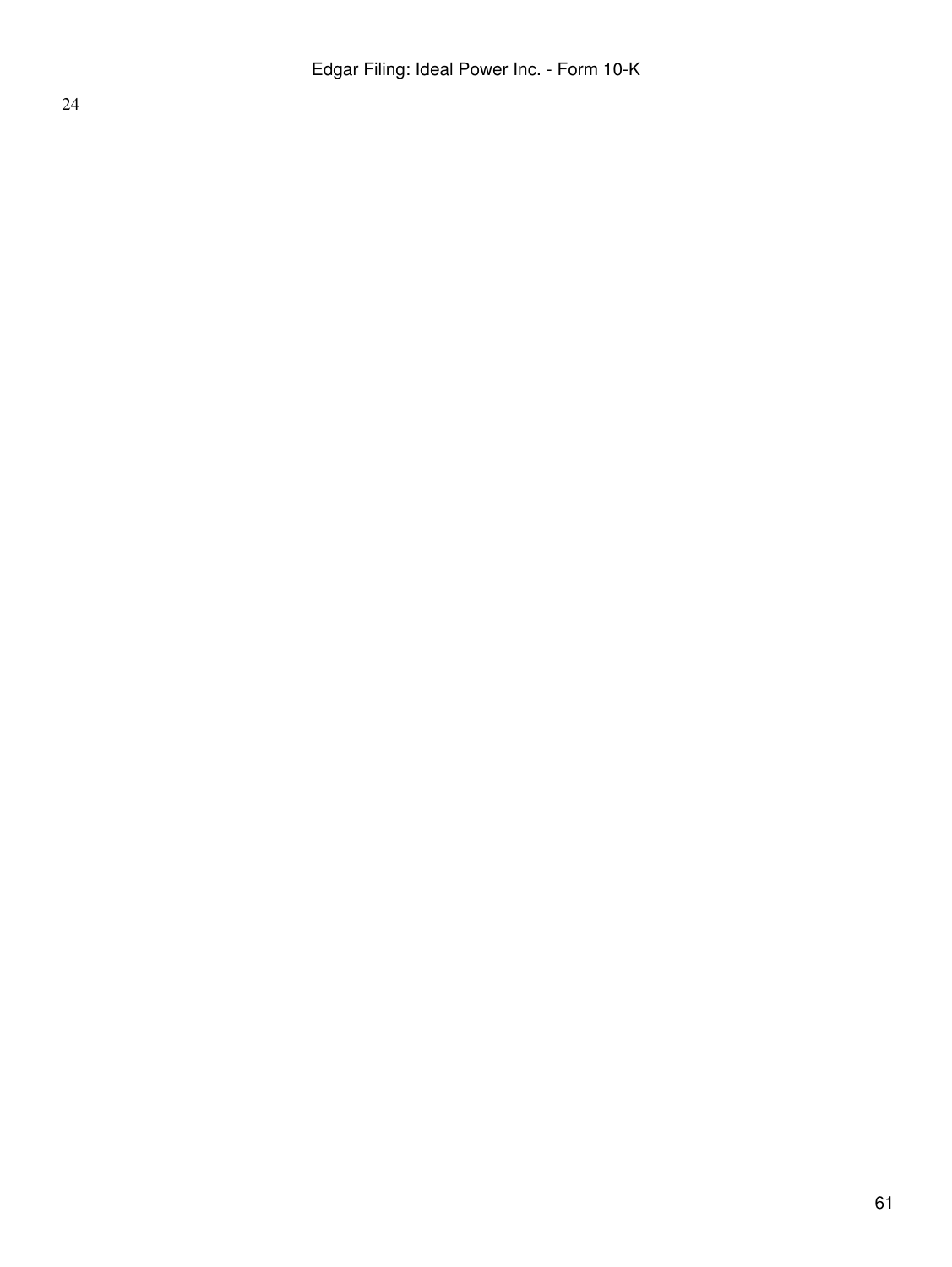#### **Balance Sheets**

| 2015                                                |                                                                                                |
|-----------------------------------------------------|------------------------------------------------------------------------------------------------|
|                                                     | 2014                                                                                           |
|                                                     |                                                                                                |
|                                                     | \$7,912,011                                                                                    |
|                                                     | 446,521                                                                                        |
| 648,009                                             | 251,338                                                                                        |
| 296,355                                             | 263,605                                                                                        |
| 16,839,524                                          | 8,873,475                                                                                      |
| 925,899                                             | 374,376                                                                                        |
| 1,466,811                                           | 1,012,964                                                                                      |
| 17,920                                              | 17,920                                                                                         |
| \$19,250,154                                        | \$10,278,735                                                                                   |
|                                                     |                                                                                                |
|                                                     |                                                                                                |
| \$1,338,828                                         | \$441,636                                                                                      |
| 1,240,093                                           | 773,119                                                                                        |
| 2,578,921                                           | 1,214,755                                                                                      |
|                                                     |                                                                                                |
|                                                     |                                                                                                |
| 9,550                                               | 7,048                                                                                          |
| 50,757,414<br>(2,657)<br>16,671,233<br>\$19,250,154 | 32,712,020<br>(2,657)<br>$\big)$<br>$(34,093,074)$ $(23,652,431)$<br>9,063,980<br>\$10,278,735 |
|                                                     | \$15,022,286<br>872,874                                                                        |

The accompanying notes are an integral part of these financial statements.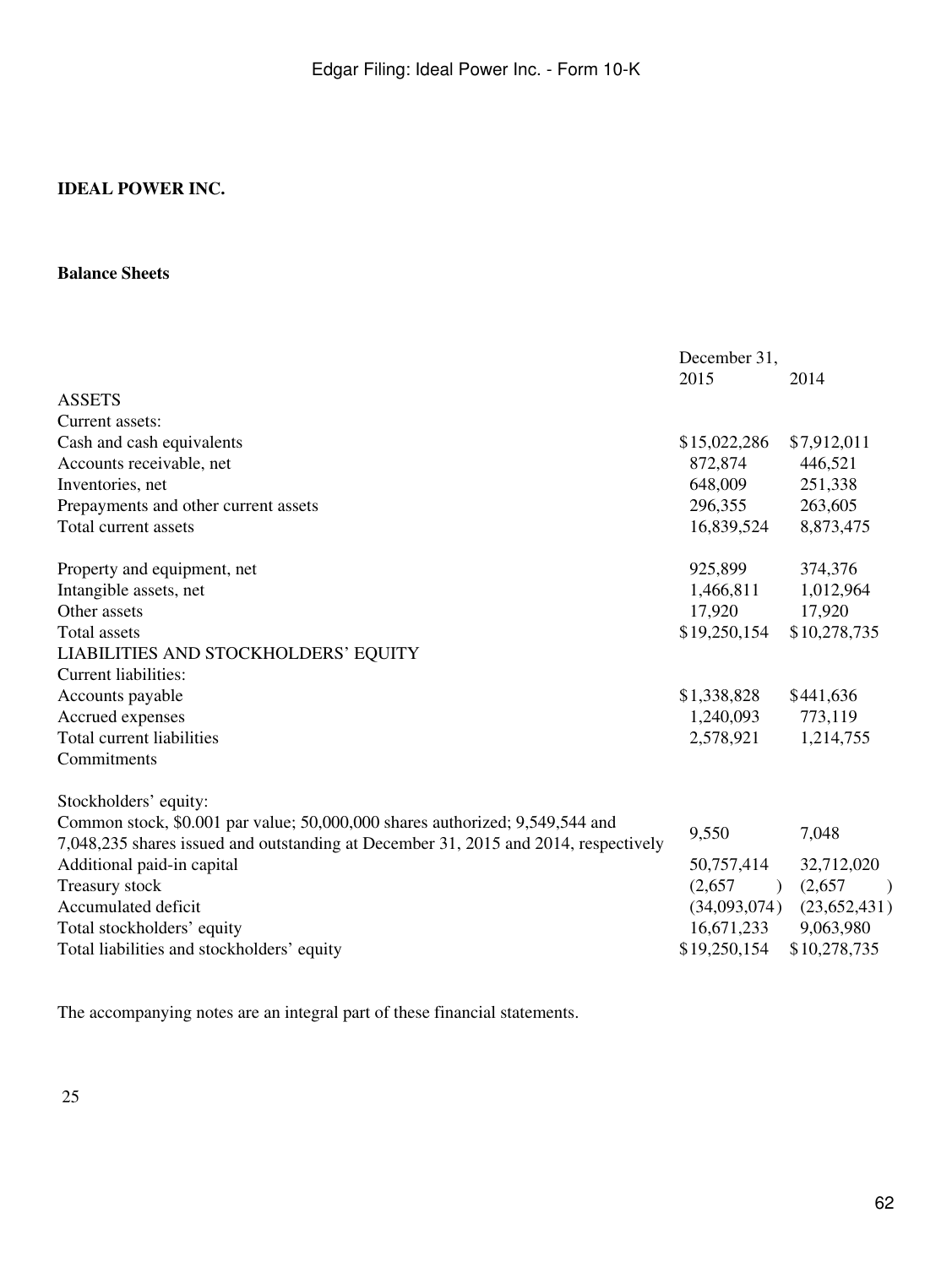## **Statements of Operations**

|                                                                         | <b>For the Year Ended</b>    |                               |  |  |
|-------------------------------------------------------------------------|------------------------------|-------------------------------|--|--|
|                                                                         | December 31,                 |                               |  |  |
|                                                                         | 2015                         | 2014                          |  |  |
| Revenues:                                                               |                              |                               |  |  |
| Products                                                                | \$4,259,909                  | \$1,215,015                   |  |  |
| Grants                                                                  |                              | 579,079                       |  |  |
| Total revenue                                                           | 4,259,909                    | 1,794,094                     |  |  |
| Cost of revenues:                                                       |                              |                               |  |  |
| Products                                                                | 3,872,672                    | 1,545,671                     |  |  |
| Grant research and development costs                                    |                              | 643,421                       |  |  |
| Total cost of revenue                                                   | 3,872,672                    | 2,189,092                     |  |  |
| Gross profit (loss)                                                     | 387,237                      | (394,998)                     |  |  |
| Operating expenses:                                                     |                              |                               |  |  |
| Research and development                                                | 5,521,390                    | 2,340,227                     |  |  |
| General and administrative                                              | 3,693,450                    | 2,993,131                     |  |  |
| Sales and marketing                                                     | 1,644,512                    | 1,199,578                     |  |  |
| Total operating expenses                                                | 10,859,352                   | 6,532,936                     |  |  |
| Loss from operations                                                    |                              | $(10,472,115)$ $(6,927,934)$  |  |  |
| Interest income                                                         | 31,472                       | 27,715                        |  |  |
| Net loss                                                                | \$(10,440,643) \$(6,900,219) |                               |  |  |
| Net loss per share – basic and fully diluted                            | \$(1.23)                     | $)$ \$(0.98)<br>$\rightarrow$ |  |  |
| Weighted average number of shares outstanding – basic and fully diluted | 8,495,735                    | 7,016,872                     |  |  |

The accompanying notes are an integral part of these financial statements.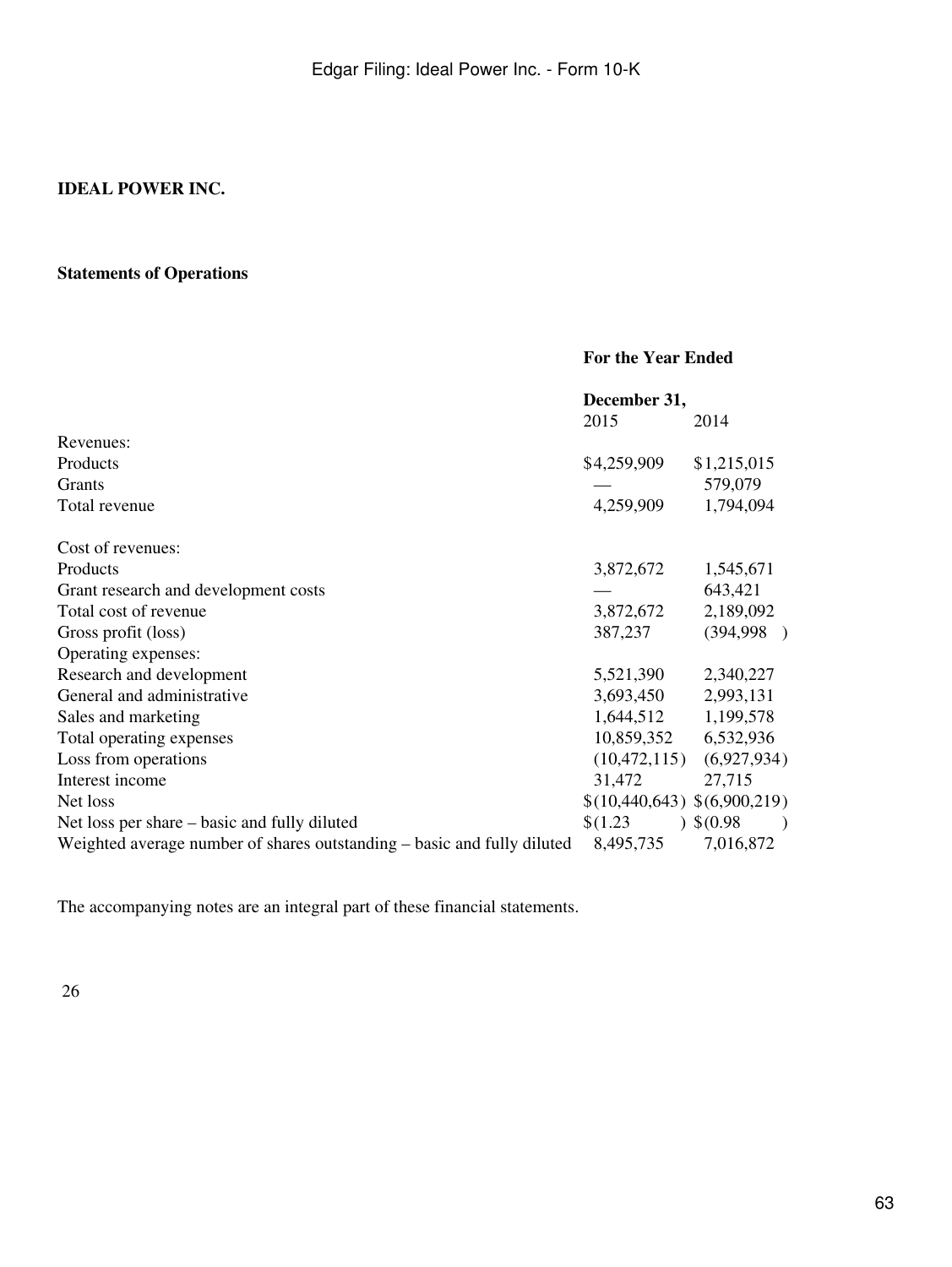## **Statement of Stockholders' Equity**

## **For the Years Ended December 31, 2015 and 2014**

|                                                           | Common Stock      |                      | <b>Common Stock</b> |           | <b>Additional</b><br>Paid-In | <b>Treasury</b> | Accumulated                           | Total<br>Stockholders' |  |
|-----------------------------------------------------------|-------------------|----------------------|---------------------|-----------|------------------------------|-----------------|---------------------------------------|------------------------|--|
|                                                           |                   |                      | <b>Issuable</b>     |           | Capital                      | <b>Stock</b>    | Deficit                               | Equity<br>(Deficit)    |  |
|                                                           | <b>Shares</b>     | <b>Amount Shares</b> |                     | Amount    |                              |                 |                                       |                        |  |
| <b>Balances</b> at<br>December 31,<br>2013                | 6,931,968 \$6,932 |                      | 32,525              | \$151,665 | \$31,431,220                 |                 | \$(2,657) \$(16,752,212) \$14,834,948 |                        |  |
| Common<br>stock issued<br>for services                    | 38,903            | 39                   | (32,525)            | (151,665) | 201,630                      |                 |                                       | 50,004                 |  |
| Warrants<br>issued for<br>consulting<br>services          |                   |                      |                     |           | 130,179                      |                 |                                       | 130,179                |  |
| Exercise of<br>options and<br>warrants                    | 77,364            | 77                   |                     |           | 4,889                        |                 |                                       | 4,966                  |  |
| Stock-based<br>compensation                               |                   |                      |                     |           | 944,102                      |                 |                                       | 944,102                |  |
| Net loss for<br>the year ended<br>December 31,<br>2014    |                   |                      |                     |           |                              |                 | (6,900,219)                           | (6,900,219)            |  |
| <b>Balances</b> at<br>December 31,<br>2014                | 7,048,235 \$7,048 |                      |                     | $s-$      | \$32,712,020                 |                 | \$(2,657) \$(23,652,431) \$9,063,980  |                        |  |
| Shares issued<br>in offering, net<br>of issuance<br>costs | 2,225,825         | 2,226                |                     |           | 15,922,179                   |                 |                                       | 15,924,405             |  |
| Warrants<br>issued for<br>consulting<br>services          |                   |                      |                     |           | 84,900                       |                 |                                       | 84,900                 |  |
| Exercise of<br>options and                                | 265,484           | 266                  |                     |           | 653,562                      |                 |                                       | 653,828                |  |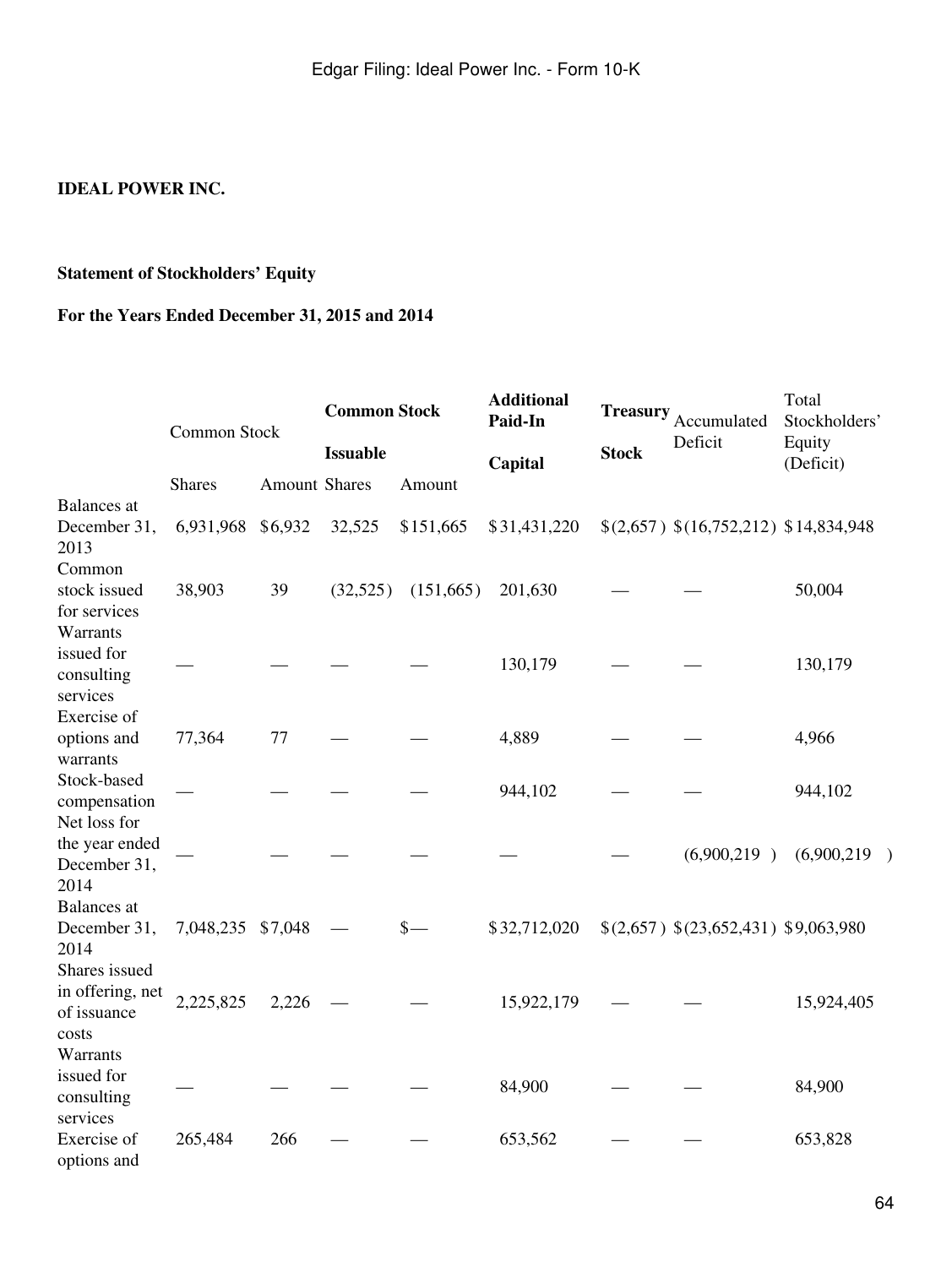| warrants<br>Issuance of     |           |         |               |              |  |                                       |              |
|-----------------------------|-----------|---------|---------------|--------------|--|---------------------------------------|--------------|
| restricted                  | 10,000    | 10      |               | (10)         |  |                                       |              |
| stock                       |           |         |               |              |  |                                       |              |
| Stock-based<br>compensation |           |         |               | 1,384,763    |  |                                       | 1,384,763    |
| Net loss for                |           |         |               |              |  |                                       |              |
| the year ended              |           |         |               |              |  |                                       |              |
| December 31,                |           |         |               |              |  | (10, 440, 643)                        | (10,440,643) |
| 2015                        |           |         |               |              |  |                                       |              |
| Balances at                 |           |         |               |              |  |                                       |              |
| December 31,<br>2015        | 9,549,544 | \$9,550 | $\frac{1}{2}$ | \$50,757,414 |  | \$(2,657) \$(34,093,074) \$16,671,233 |              |

The accompanying notes are an integral part of these financial statements.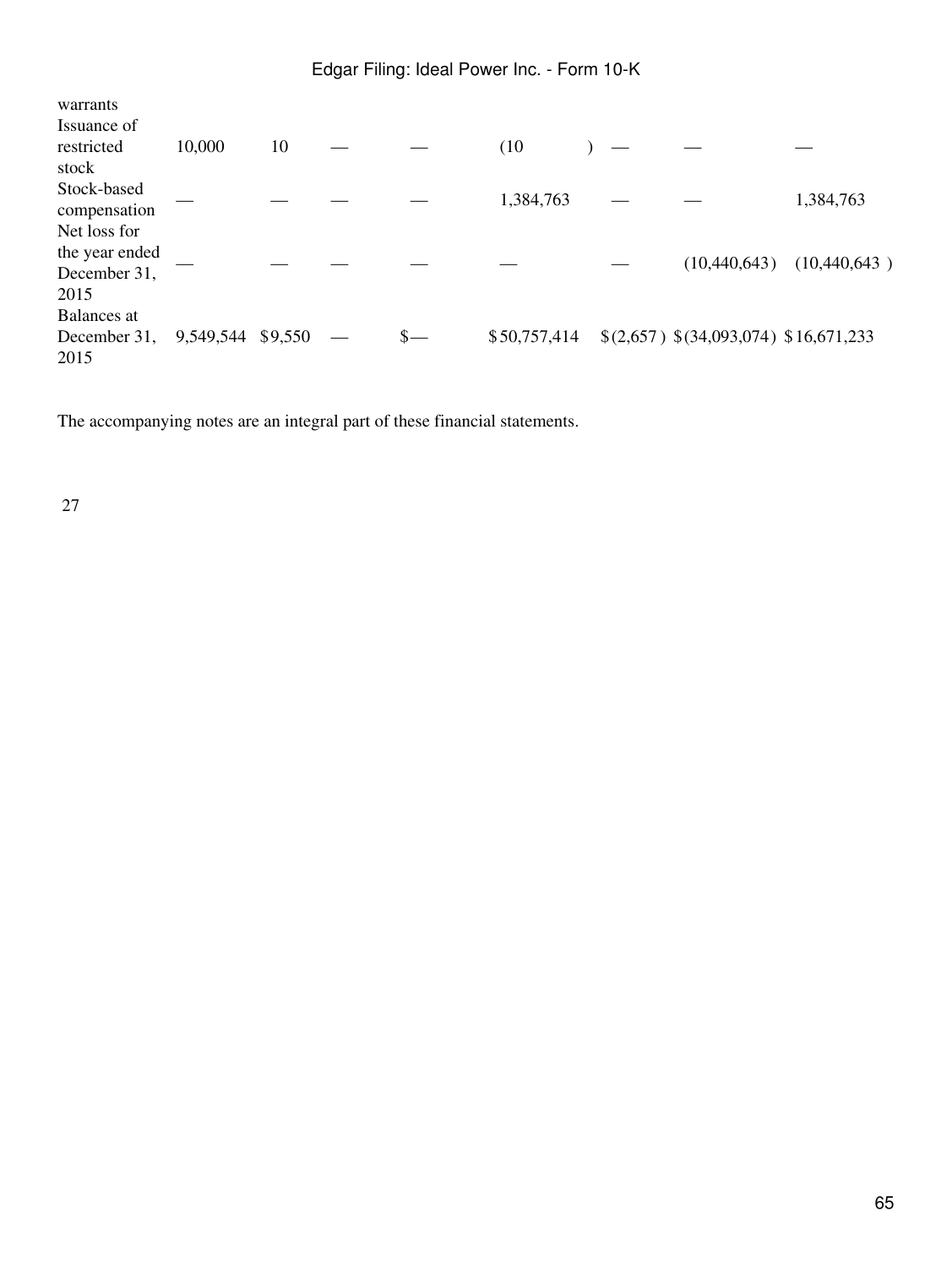#### **Statements of Cash Flows**

#### **For the Year Ended**

|                                                                             | December 31,                 |           |                             |               |
|-----------------------------------------------------------------------------|------------------------------|-----------|-----------------------------|---------------|
|                                                                             | 2015                         |           | 2014                        |               |
| Cash flows from operating activities:                                       |                              |           |                             |               |
| Net loss                                                                    | \$(10,440,643) \$(6,900,219) |           |                             |               |
| Adjustments to reconcile net loss to net cash used in operating activities: |                              |           |                             |               |
| Allowance for doubtful accounts                                             | 97,344                       |           | 24,775                      |               |
| Write-down of inventory                                                     |                              |           | 62,851                      |               |
| Depreciation and amortization                                               | 232,852                      |           | 67,793                      |               |
| Write-off of fixed assets                                                   | 53,855                       |           |                             |               |
| Write-off of capitalized patents                                            | 145,691                      |           |                             |               |
| Stock-based compensation                                                    | 1,384,763                    |           | 944,102                     |               |
| Fair value of warrants issued for services                                  | 84,900                       |           | 130,179                     |               |
| Common stock issued for services                                            |                              |           | 50,004                      |               |
| Decrease (increase) in operating assets:                                    |                              |           |                             |               |
| Accounts receivable                                                         | (523, 697)                   | $\lambda$ | (218, 890)                  | $\rightarrow$ |
| Inventories                                                                 | (412, 698)                   | $\lambda$ | 205,468                     |               |
| Prepaid expenses and other assets                                           | (32,750)                     |           | (50,030)                    | $\mathcal{L}$ |
| Increase (decrease) in operating liabilities:                               |                              |           |                             |               |
| Accounts payable                                                            | 897,192                      |           | (97, 509)                   | $\lambda$     |
| Accrued expenses                                                            | 466,974                      |           | 311,926                     |               |
| Net cash used in operating activities                                       | (8,046,217)                  |           | (5,469,550)                 |               |
| Cash flows from investing activities:                                       |                              |           |                             |               |
| Purchase of property and equipment                                          | (791, 605)                   |           | (342, 247)<br>$\rightarrow$ |               |
| Acquisition of intangible assets                                            | (630, 136)<br>$\rightarrow$  |           | (418,255)                   |               |
| Net cash used in investing activities                                       | (1,421,741)                  |           | (760, 502)                  | $\rightarrow$ |
| Cash flows from financing activities:                                       |                              |           |                             |               |
| Net proceeds from issuance of common stock                                  | 15,924,405                   |           |                             |               |
| Exercise of options and warrants                                            | 653,828                      |           | 4,966                       |               |
| Net cash provided by financing activities                                   | 16,578,233                   |           | 4,966                       |               |
| Net increase (decrease) in cash and cash equivalents                        | 7,110,275                    |           | (6,225,086)                 |               |
| Cash and cash equivalents at beginning of year                              | 7,912,011                    |           | 14, 137, 097                |               |
| Cash and cash equivalents at end of year                                    | \$15,022,286                 |           | \$7,912,011                 |               |

The accompanying notes are an integral part of these financial statements.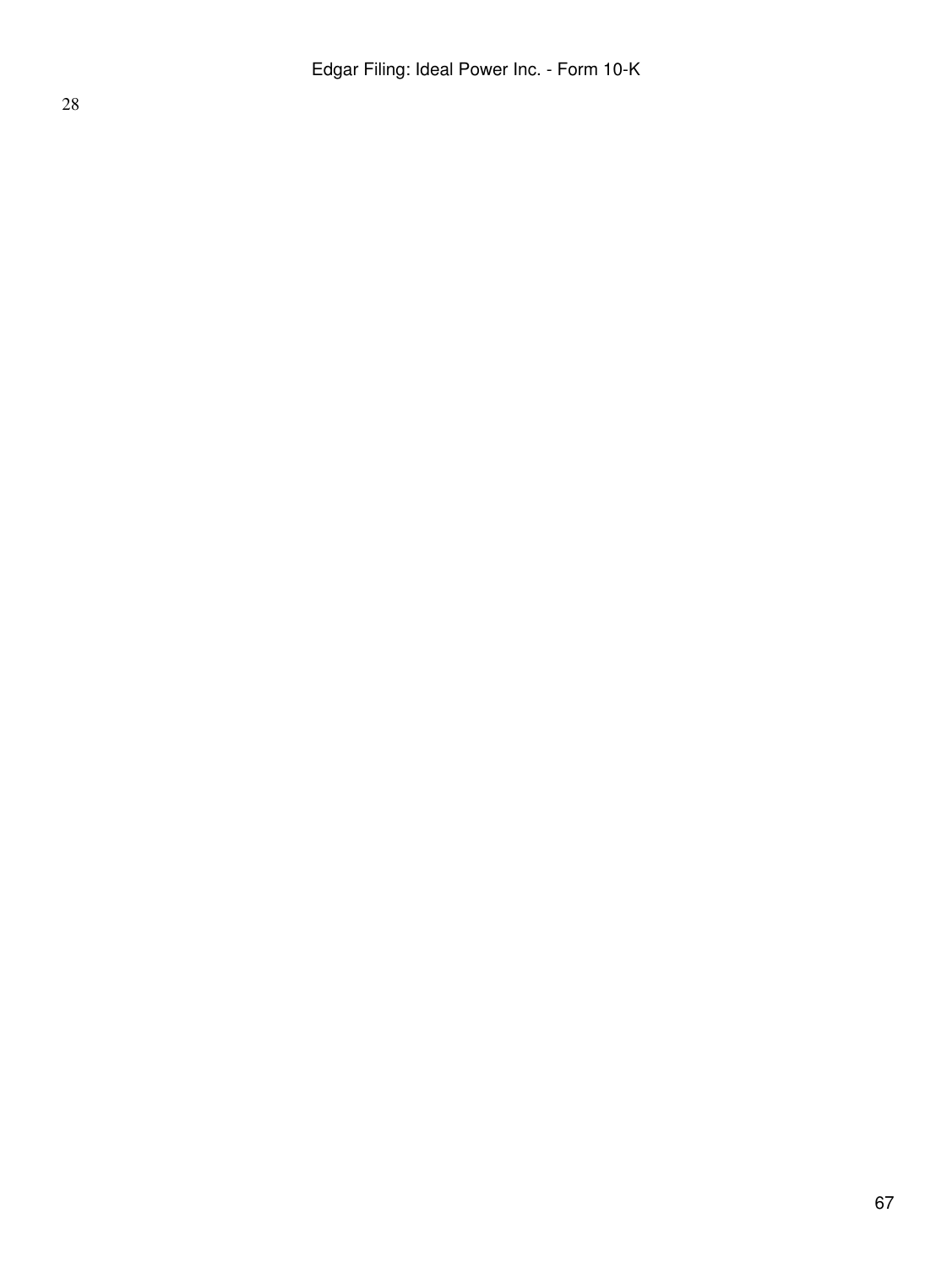**Ideal Power Inc.**

#### **Notes to Financial Statements**

#### **Note 1 — Organization and Description of Business**

Ideal Power Inc. (the "Company") was incorporated in Texas on May 17, 2007 under the name Ideal Power Converters, Inc. The Company changed its name to Ideal Power Inc. on July 8, 2013 and re-incorporated in Delaware on July 15, 2013. With headquarters in Austin, Texas, it develops power conversion solutions with an initial focus on stand-alone commercial and industrial grid storage, combined solar and storage, and microgrid applications. The principal products of the Company are power conversion systems, including 2-port and multi-port products.

Since its inception, the Company has generated limited revenues from the sale of products and has financed its research and development efforts and operations primarily through the sale of common stock and, prior to its initial public offering, the issuance of convertible debt.

#### **Note 2 — Summary of Significant Accounting Policies**

#### Basis of Presentation

The preparation of financial statements in conformity with US GAAP requires management to make certain estimates and assumptions that affect the reported amounts of assets and liabilities and disclosure of contingent assets and liabilities at the date of the financial statements and the reported amounts of revenues and expenses during the reporting period. Actual results could differ from those estimates.

#### Cash and Cash Equivalents

The Company considers all highly liquid investments purchased with an original maturity of three months or less to be cash equivalents.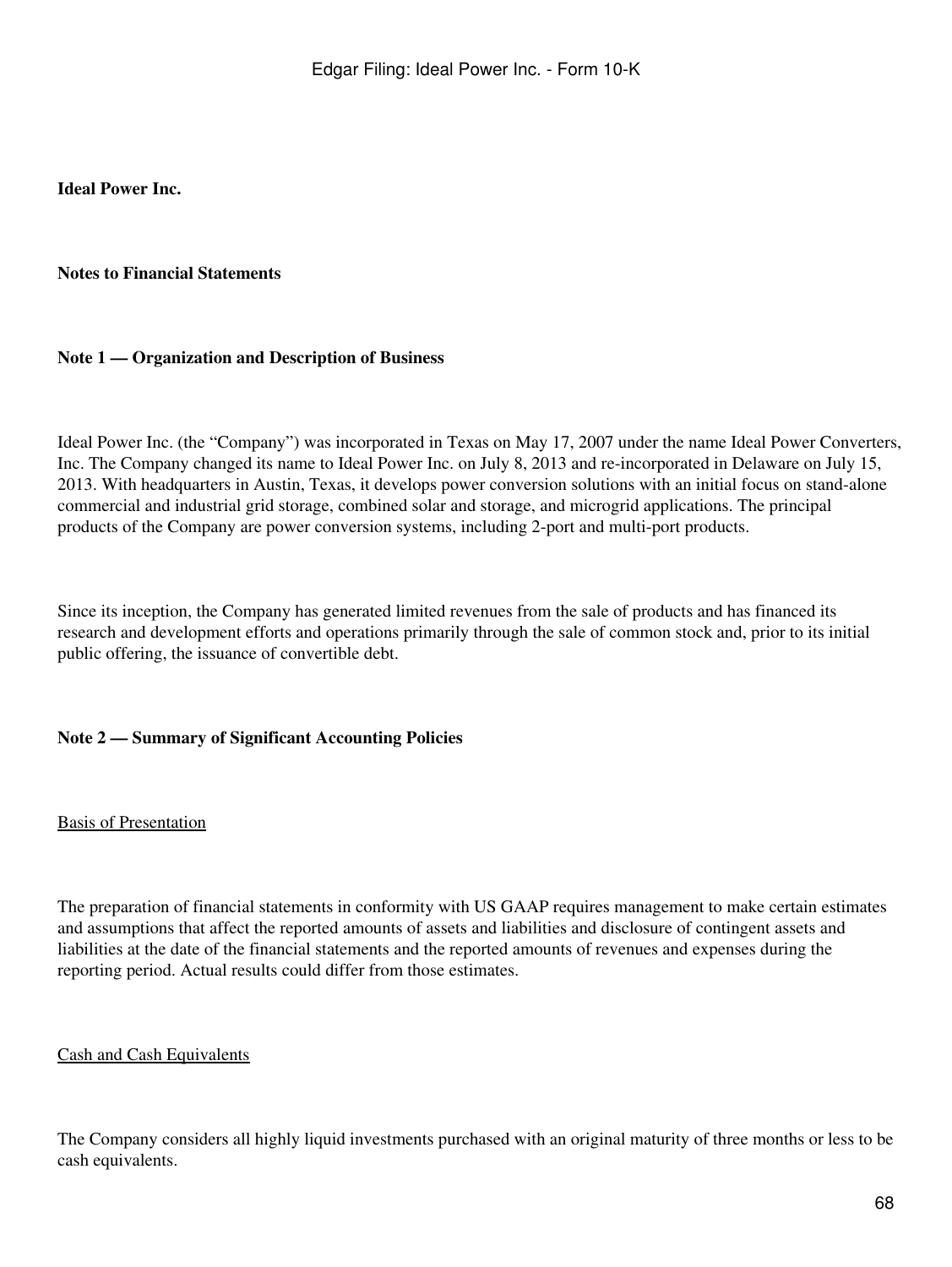#### Accounts Receivable

Trade accounts receivable are stated net of an allowance for doubtful accounts. The Company performs ongoing credit evaluations of its customers' financial condition. In limited instances, the Company may require an upfront deposit and, in most cases, the Company does charge interest on past due amounts. Management estimates the allowance for doubtful accounts based on review and analysis of specific customer balances that may not be collectible, customer payment history and any other customer-specific information that may impact the evaluation of the specific customer's credit. Accounts are considered for write-off when they become past due and when it is determined that the probability of collection is remote. The allowance for doubtful accounts was \$15,145 and \$24,775 at December 31, 2015 and 2014, respectively.

#### Inventories

Inventories are stated at the lower of cost (first in, first out method) or market value. Inventory quantities on hand are reviewed regularly and a write-down for excess and obsolete inventory is recorded based primarily on an estimated forecast of product demand, market conditions and anticipated production requirements in the near future. There was a \$4,274 and \$40,703 reserve for excess and obsolete inventory at December 31, 2015 and 2014, respectively, related to component parts not anticipated to have a future use.

#### Property and Equipment

Property and equipment are stated at historical cost less accumulated depreciation and amortization. Major additions and improvements are capitalized while maintenance and repairs that do not improve or extend the useful life of the respective asset are expensed. Depreciation and amortization of property and equipment is computed using the straight-line method over their estimated useful lives. Leasehold improvements are amortized over the shorter of the life of the asset or the related leases. Estimated useful lives of the principal classes of assets are as follows:

| Leasehold improvements                          | Shorter of lease term or useful life |
|-------------------------------------------------|--------------------------------------|
| Machinery and equipment                         | 5 years                              |
| Furniture, fixtures and computers $3 - 5$ years |                                      |

#### Intangible Assets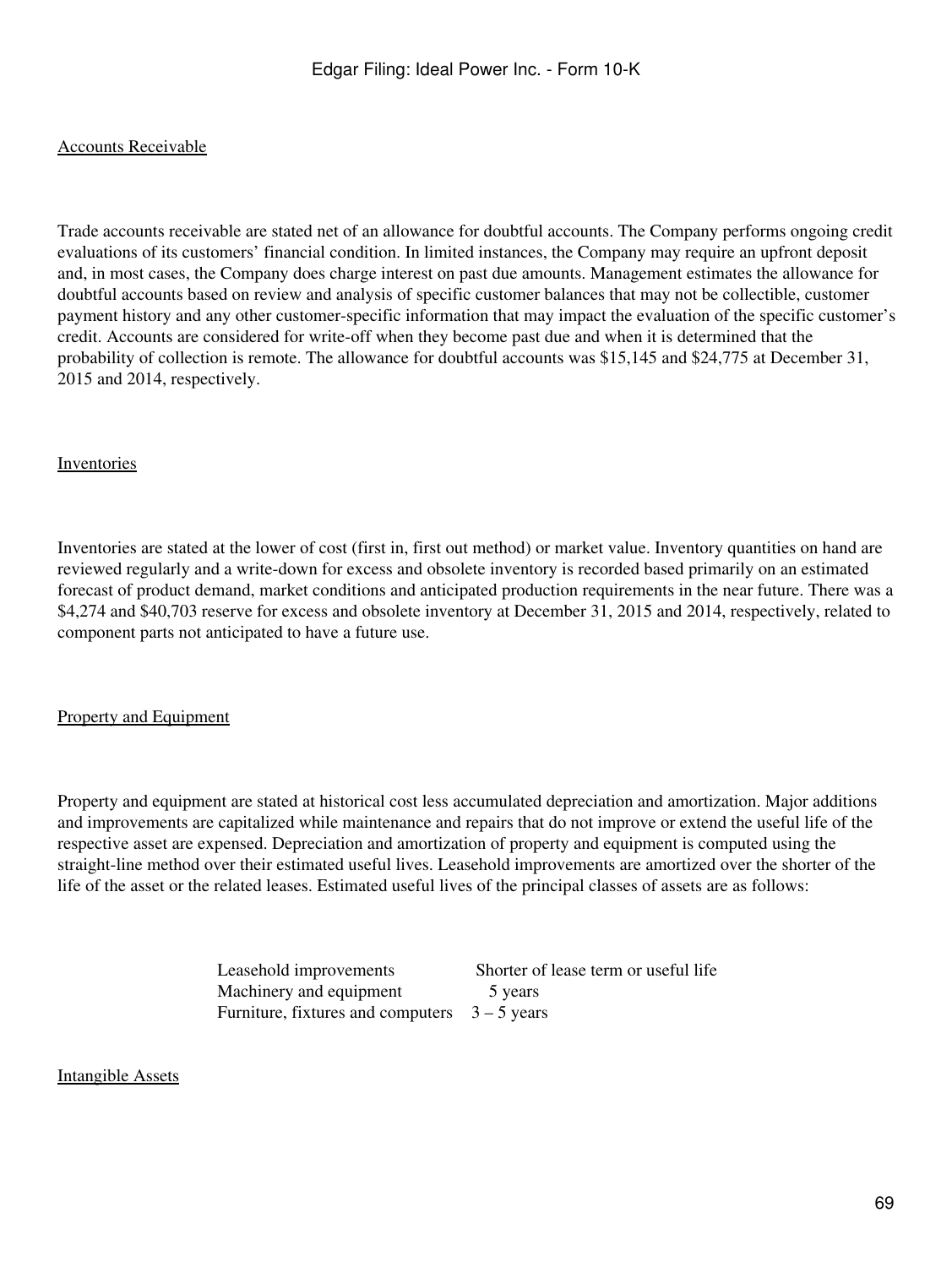The Company's intangible assets are primarily composed of patents, which are recorded at cost. The Company capitalizes third party legal costs and filing fees, if any, associated with obtaining patents or other intangible assets. Once the intangible asset has been placed in service, the Company amortizes these costs over the shorter of the asset's legal life, generally 20 years, or its estimated economic life using the straight-line method.

#### Impairment of Long-Lived Assets

The long-lived assets held and used by the Company are reviewed for impairment no less frequently than annually or whenever events or changes in circumstances indicate that the carrying amount of an asset may not be recoverable. In the event that facts and circumstances indicate that the cost of any long-lived assets may be impaired, an evaluation of recoverability is performed. Management has determined that there was an impairment in the value of long-lived assets in the amount of \$199,546 during the year ended December 31, 2015. There were no impairments in the value of long-lived assets in the year ended December 31, 2014.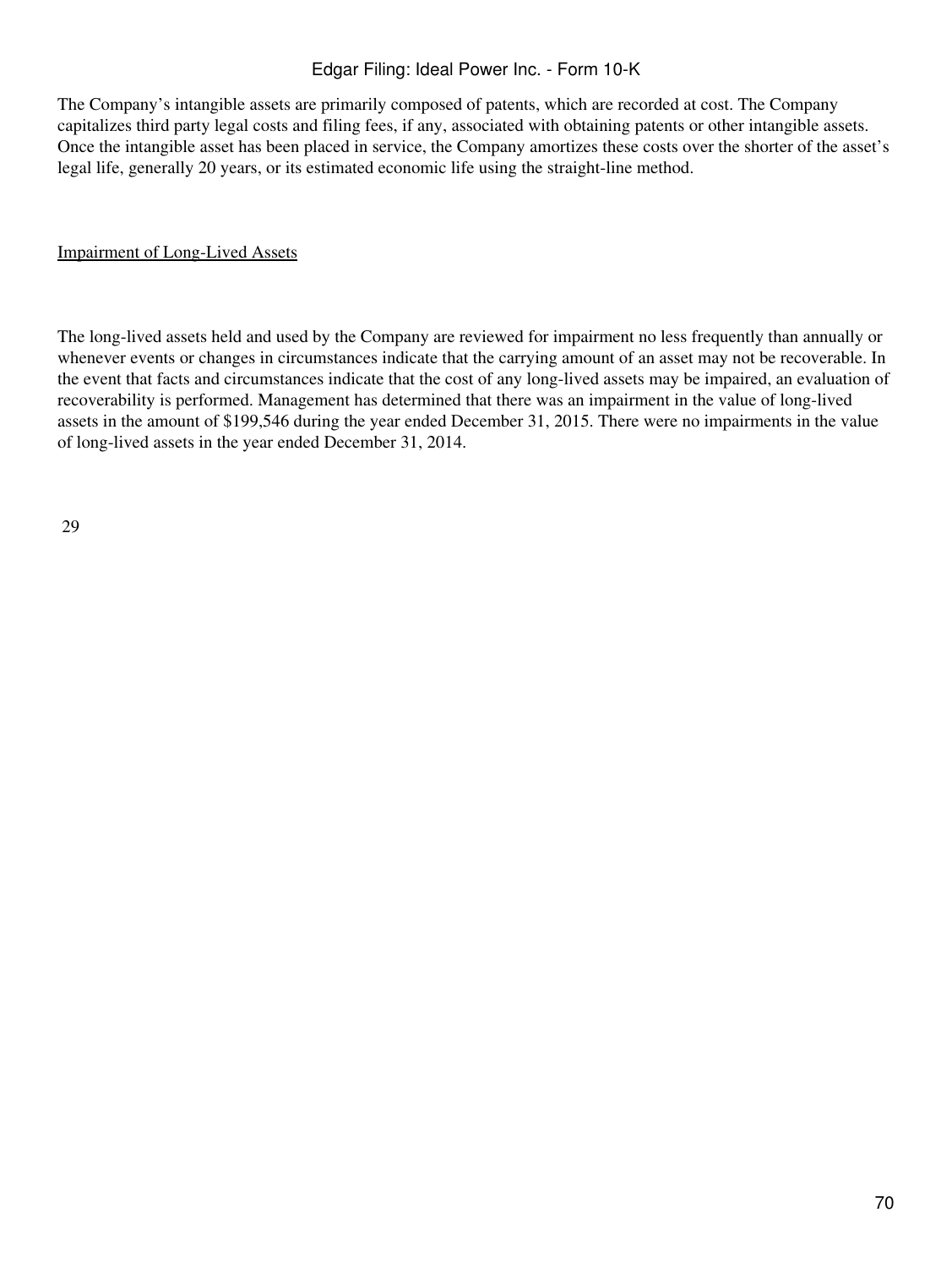#### Fair Value of Financial Instruments

Fair value is the price that would be received to sell an asset or paid to transfer a liability in an orderly transaction between market participants at the measurement date. Assets and liabilities measured at fair value are categorized based on whether or not the inputs are observable in the market and the degree that the inputs are observable. The categorization of financial assets and liabilities within the valuation hierarchy is based upon the lowest level of input that is significant to the fair value measurement.

The Company's financial instruments primarily consist of cash and cash equivalents, accounts receivable and accounts payable. As of the balance sheet dates, the estimated fair values of the financial instruments were not materially different from their carrying values as presented on the balance sheets. This is primarily attributed to the short-term maturities of these instruments. The Company did not identify any other non-recurring assets and liabilities that are required to be presented in the balance sheets at fair value.

## Revenue Recognition

Revenue from product sales is recognized when the risks of loss and title pass to the customer, as specified in (1) the respective sales agreements and (2) other revenue recognition criteria as prescribed by Staff Accounting Bulletin ("SAB") No. 101 (SAB 101), "Revenue Recognition in Financial Statements," as amended by SAB No. 104, "Revenue Recognition". The Company generally sells its products FOB shipping and recognizes revenue when products are shipped.

In prior years, the Company received payments from government entities in the form of government grants. Government grants are agreements that generally provide the Company with cost reimbursement for certain types of research and development activities over a contractually defined period. Revenues from government grants are recognized in the period during which the Company incurs the related costs, provided that the Company has incurred the cost in accordance with the specifications and work plans determined between the Company and the government entity. Costs incurred related to the grants are recorded as grant research and development costs. At December 31, 2014, the Company had recognized all grant revenues related to the ARPA-E grant and no grant revenue was recognized in the year ended December 31, 2015. Grant receivables were \$132,227 at December 31, 2014 and were included in accounts receivable.

#### Product Warranties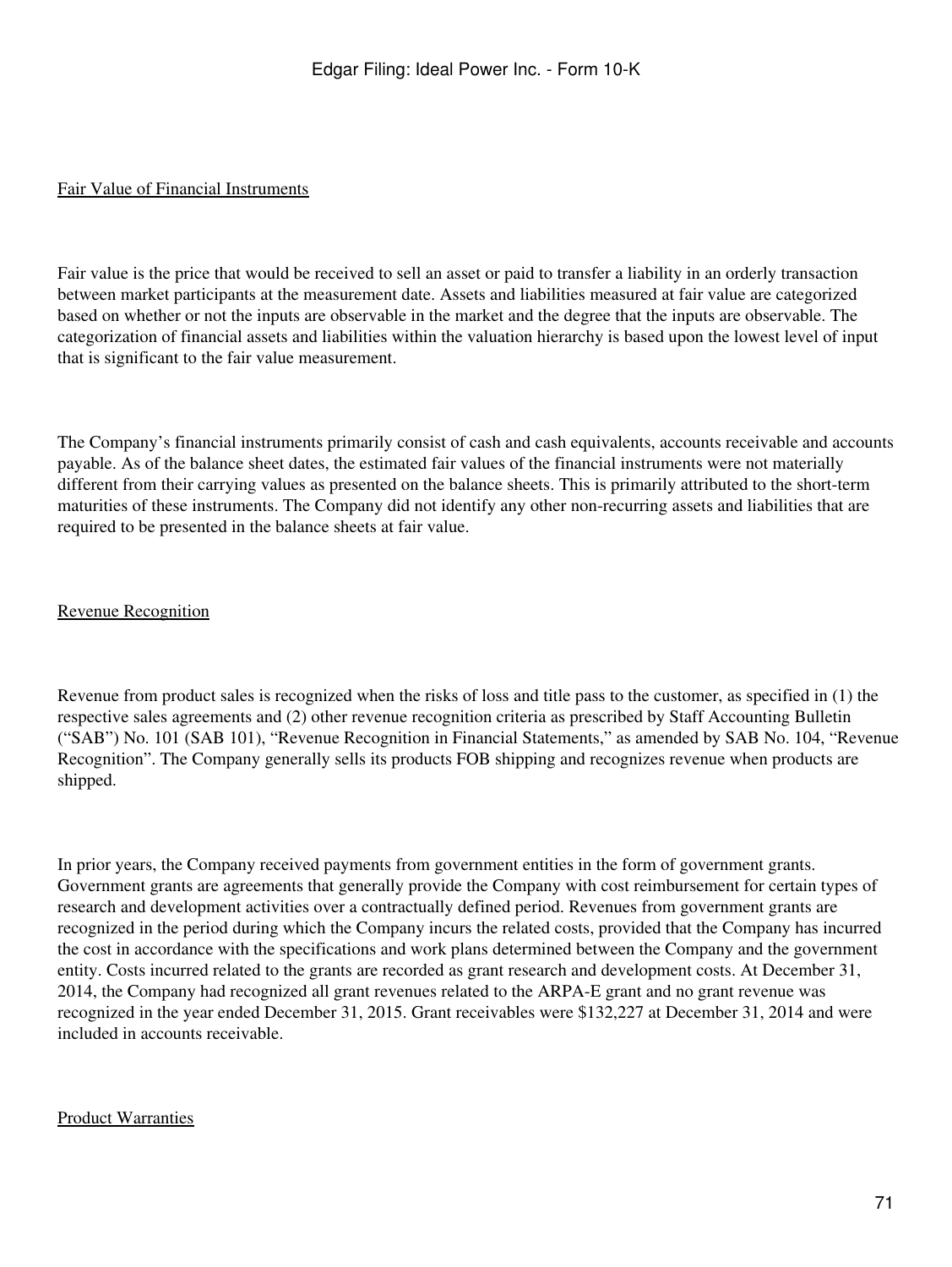The Company generally provides a ten year limited warranty on its products. Accruals for product warranties are estimated based upon limited historical warranty experience, engineering experience and judgment, and third party assessments of the reliability of the Company's 30kW products. Accruals for product warranties are recorded in cost of revenues at the time revenue is recognized in order to match revenues with related expenses. The Company assesses the adequacy of its estimated warranty liability quarterly and adjusts the reserve, included in accrued expenses, as necessary. Although any such adjustments were not material in the years ended December 31, 2015 and 2014, any such adjustments could be material in the future if estimates differ significantly from actual warranty experience.

#### Research and Development

Grant research and development are costs incurred solely related to grant revenues, and are classified as a line item under cost of revenues.

Other research and development costs are presented as a line item under operating expenses and are expensed as incurred. Total research and development costs incurred during the years ended December 31, 2015 and 2014 amounted to \$5,521,390 and \$2,983,648, respectively, of which \$643,421 was included in cost of revenues in the year ended December 31, 2014.

#### Income Taxes

The Company accounts for income taxes using an asset and liability approach which allows for the recognition and measurement of deferred tax assets based upon the likelihood of realization of tax benefits in future years. Under the asset and liability approach, deferred taxes are provided for the net tax effects of temporary differences between the carrying amounts of assets and liabilities for financial reporting purposes and the amounts used for income tax purposes. A valuation allowance is provided for deferred tax assets if it is more likely than not these items will either expire before the Company is able to realize their benefits, or that future deductibility is uncertain. At December 31, 2015 and 2014, the Company has established a full reserve against all deferred tax assets.

Tax benefits from an uncertain tax position are recognized only if it is more likely than not that the tax position will be sustained on examination by the taxing authorities based on the technical merits of the position. The tax benefits recognized in the financial statements from such a position are measured based on the largest benefit that has a greater than 50 percent likelihood of being realized upon ultimate resolution.

#### Net Loss Per Share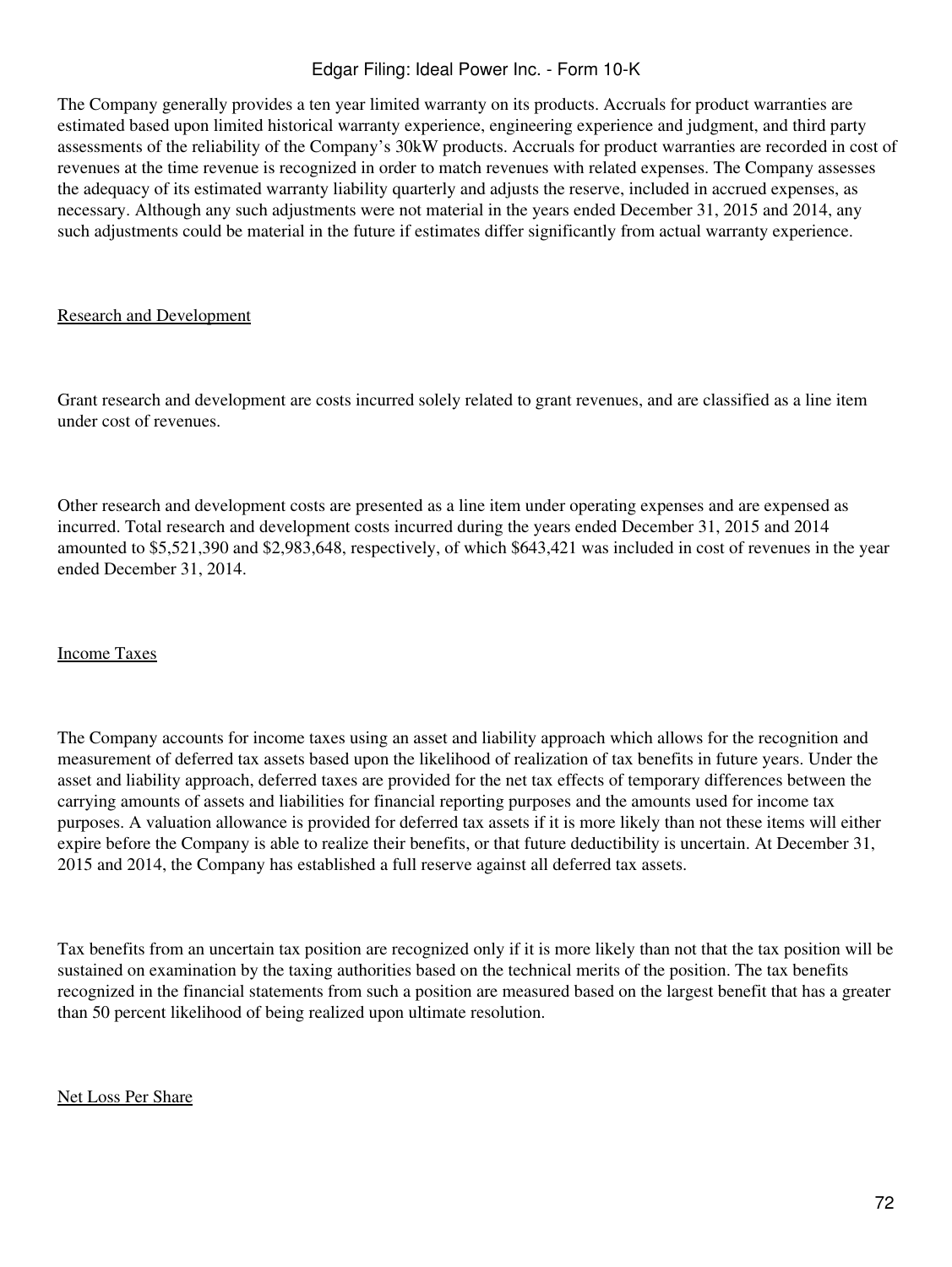The Company applies Financial Accounting Standards Board ("FASB") Accounting Standards Codification ("ASC") 260, "Earnings per Share." Basic earnings (loss) per share is computed by dividing earnings (loss) available to common stockholders by the weighted-average number of common shares outstanding. Diluted earnings (loss) per share is computed similar to basic earnings (loss) per share except that the denominator is increased to include additional common shares available upon exercise of stock options and warrants using the treasury stock method. In periods with a net loss, no common share equivalents are included because their effect would be anti-dilutive. At December 31, 2015 and 2014, potentially dilutive shares outstanding amounted to 2,846,325 and 2,932,155, respectively.

#### Stock Based Compensation

The Company applies FASB ASC 718, "Stock Compensation," when recording stock based compensation. The fair value of each stock option award is estimated on the date of grant using the Black-Scholes option valuation model.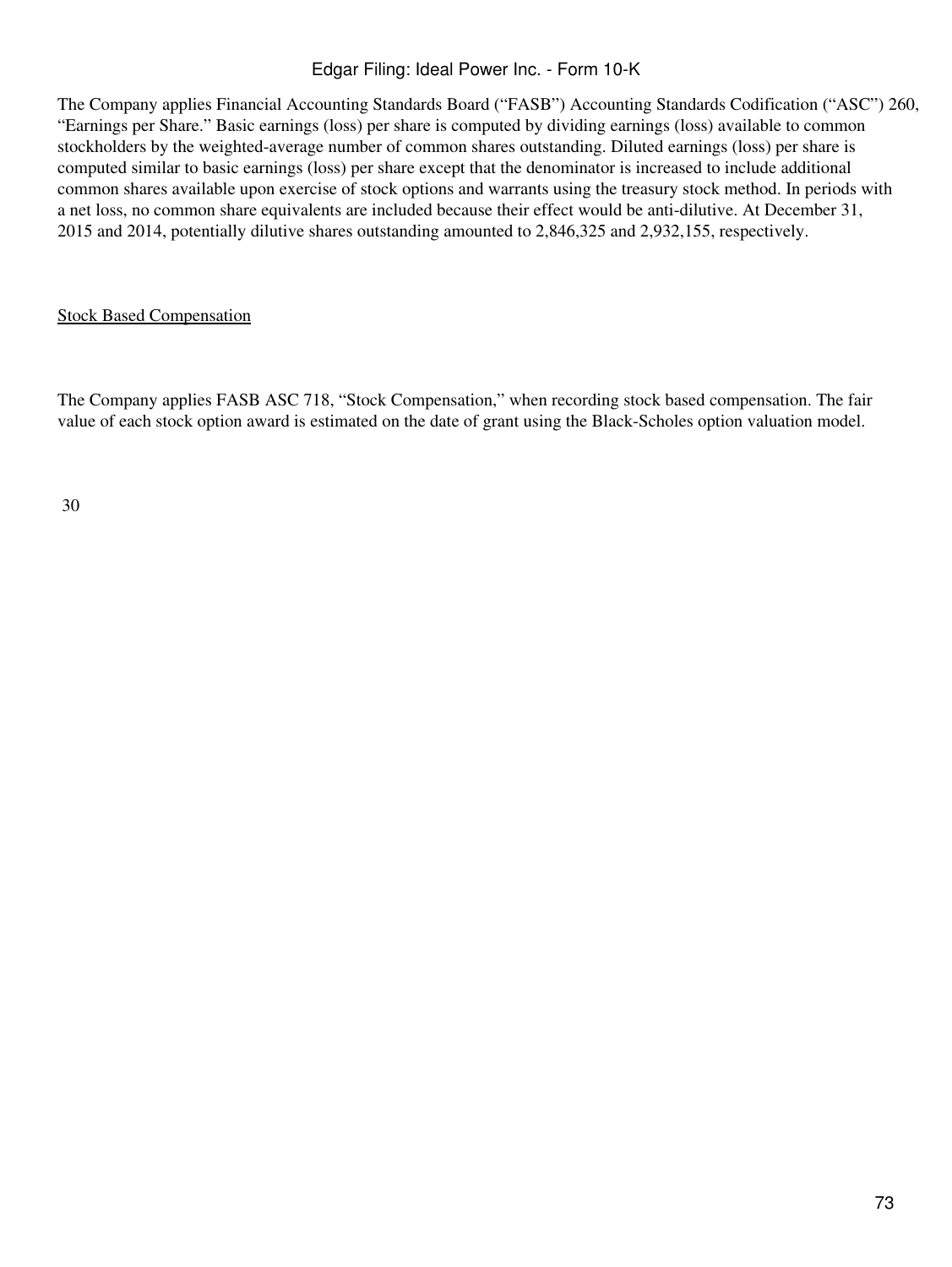The Company uses a Monte Carlo simulation pricing model to determine the fair value of performance stock units ("PSUs"). A typical Monte Carlo exercise simulates a distribution of stock prices to yield an expected distribution of stock prices during and at the end of the performance period. The simulations are repeated many times in order to derive a probabilistic assessment of stock performance. The stock-paths are simulated using assumptions which include expected stock price volatility and risk-free interest rate.

The Company accounts for stock issued to non-employees in accordance with the provisions of FASB ASC 505-50 "Equity Based Payments to Non-Employees." FASB ASC 505-50 states that equity instruments that are issued in exchange for the receipt of goods or services should be measured at the fair value of the consideration received or the fair value of the equity instruments issued, whichever is more reliably measurable. The measurement date occurs as of the earlier of (a) the date at which a performance commitment is reached or (b) absent a performance commitment, the date at which the performance necessary to earn the equity instruments is complete (that is, the vesting date).

The Company issues common stock upon exercise of equity awards and warrants.

#### Presentation of Sales Taxes

Certain states impose a sales tax on the Company's sales to nonexempt customers. The Company collects that sales tax from customers and remits the entire amount to the states. The Company's accounting policy is to exclude the tax collected and remitted to the states from revenues and cost of revenues.

#### Concentration of Credit Risk

Financial instruments that potentially subject the Company to concentrations of credit risk consist primarily of cash and cash equivalents and accounts receivable. The Company maintains its cash with a major financial institution located in the United States. Balances are insured by the Federal Deposit Insurance Corporation up to \$250,000. The Company maintains balances in excess of federally insured limits. The Company has not experienced losses in such accounts and believes it is not exposed to significant credit risk regarding its cash and cash equivalents.

The Company encounters a certain amount of risk as a result of a concentration of revenue from a few significant customers. Credit is extended to customers based on an evaluation of their financial condition. In limited instances, the Company may require an upfront deposit and, in most cases, the Company does charge interest on past due amounts. The Company performs ongoing credit evaluations of its customers and records an allowance for potential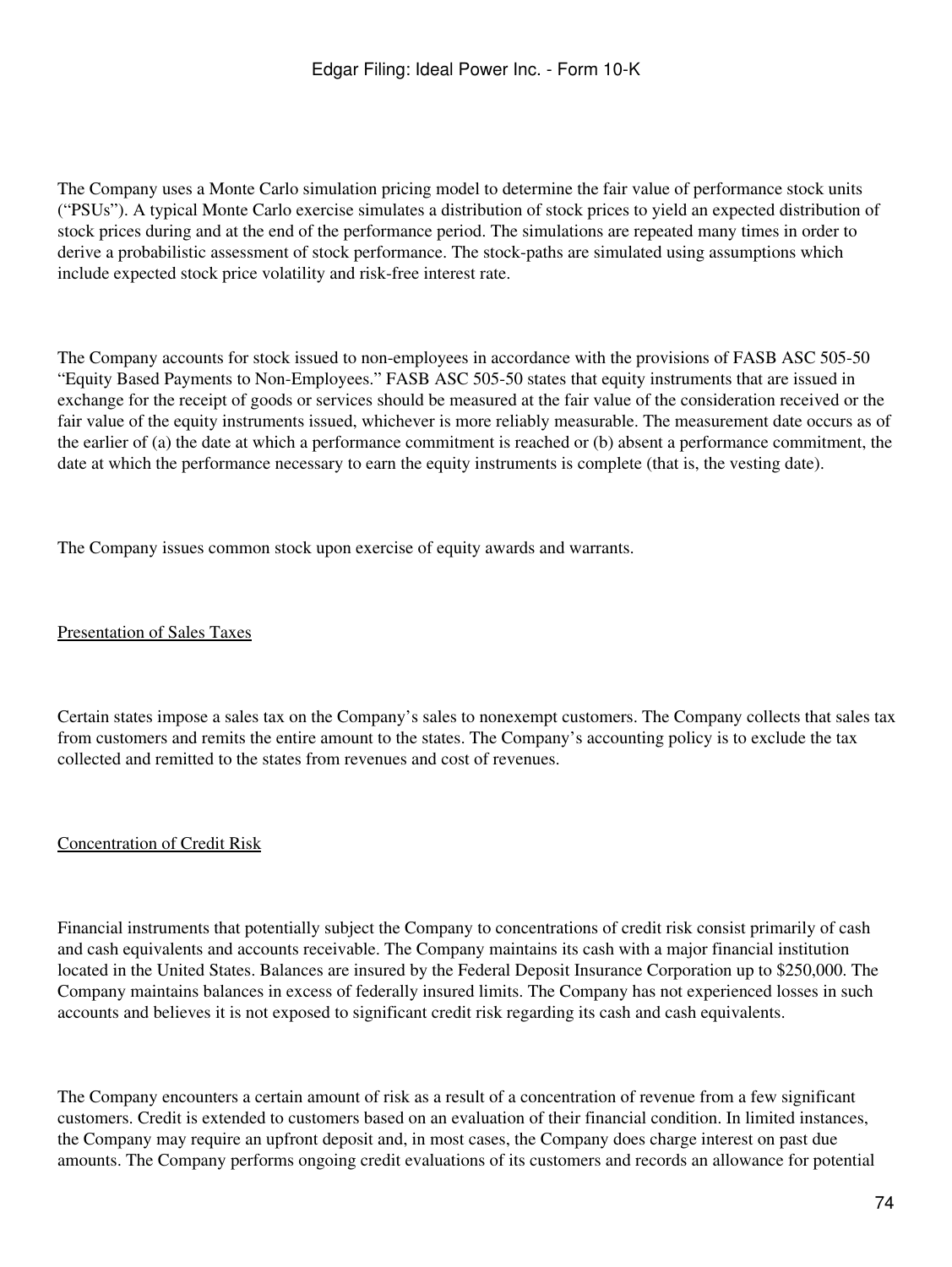bad debts based on available information.

The Company had revenue from four customers that accounted for 66% of net revenue for the year ended December 31, 2015, and from a government entity and three customers that accounted for 76% of net revenue for the year ended December 31, 2014. The Company had an accounts receivable balance from three customers that accounted for 66% of trade receivables at December 31, 2015, and three customers that accounted for 92% of trade receivables at December 31, 2014.

#### Reclassifications

Certain items in prior financial statements have been reclassified to conform to current year presentation. These changes did not impact total revenue, loss from operations or net loss.

#### Recent Accounting Pronouncements

In May 2014, the Financial Accounting Standards Board ("FASB") issued Accounting Standards Update No. 2014-09 (ASU 2014-09), Revenue from Contracts with Customers. ASU 2014-09 will require that companies recognize revenue based on the value of transferred goods or services as they occur in the contract. ASU 2014-09 also will require additional disclosure about the nature, amount, timing and uncertainty of revenue and cash flows arising from customer contracts, including significant judgments and changes in judgments and assets recognized from costs incurred to obtain or fulfill a contract. Based on the FASB's Exposure Draft Update approved in July 2015, Revenue from Contracts With Customers (Topic 606): Deferral of the Effective Date, ASU 2014-09 is now effective for reporting periods beginning after December 15, 2017, with early adoption permitted only as of annual reporting periods beginning after December 15, 2016, including interim reporting periods within that reporting period. Entities will be able to transition to the standard either retrospectively or as a cumulative-effect adjustment as of the date of adoption. The adoption of ASU 2014-09 is not expected to have any impact on the Company's financial statement presentation or disclosures.

In August 2014, the FASB issued Accounting Standards Update No. 2014-15 (ASU 2014-15), Presentation of Financial Statements – Going Concern (Subtopic 205-10). ASU 2014-15 provides guidance as to management's responsibility to evaluate whether there is substantial doubt about an entity's ability to continue as a going concern and to provide related footnote disclosures. Substantial doubt about an entity's ability to continue as a going concern exists when relevant conditions and events, considered in the aggregate, indicate that it is probable that the entity will be unable to meet its obligations as they become due within one year after the date that the financial statements are issued (or available to be issued). ASU 2014-15 is effective for the annual period ending after December 15, 2016, and for annual periods and interim periods thereafter. Early application is permitted. The adoption of ASU 2014-15 is not expected to have any impact on the Company's financial statement presentation or disclosures.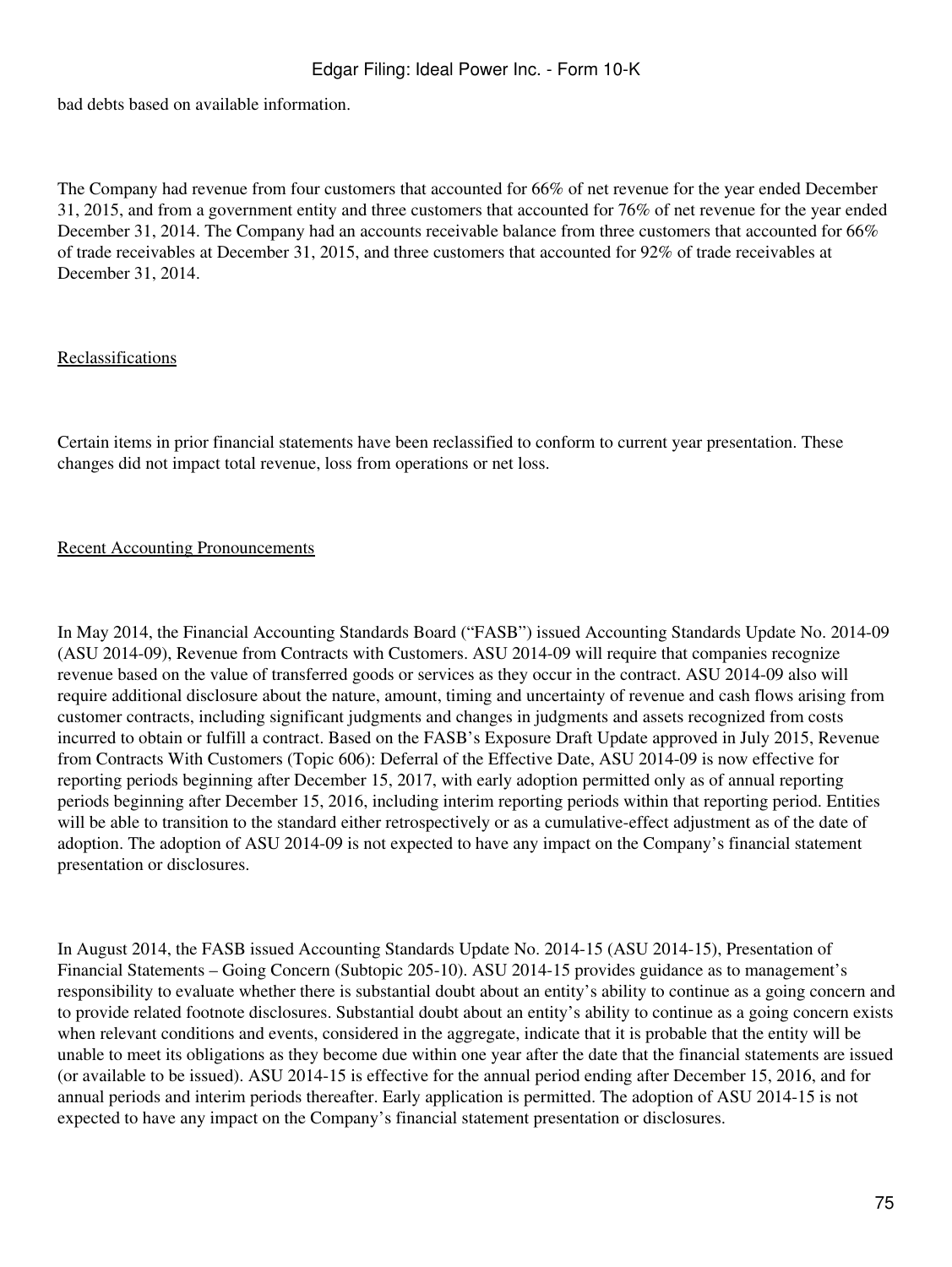In November 2015, the FASB issued Accounting Standards Update No. 2015-17 (ASU 2015-17), Income Taxes (Topic 740): Balance Sheet Classification of Deferred Taxes. ASU 2015-17 require that deferred tax liabilities and assets be classified as noncurrent in a classified statement of financial position. ASU 2015-17 is effective for financial statements issued for annual periods beginning after December 15, 2016, and interim periods within those annual periods. Earlier application is permitted as of the beginning of an interim or annual reporting period. The adoption of ASU 2015-17 is not expected to have an impact the Company's financial statement presentation or disclosures.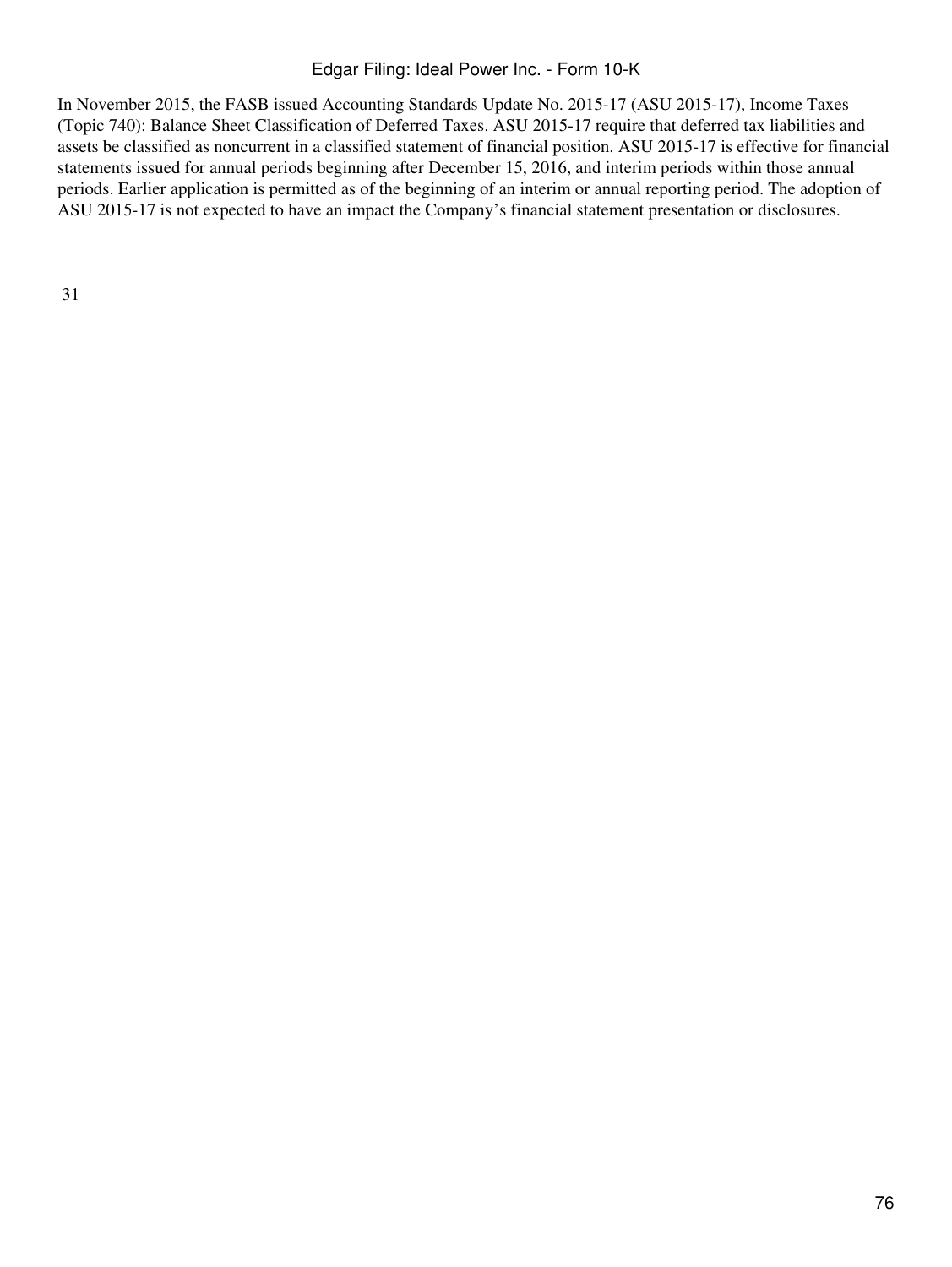Management does not believe that any other recently issued, but not yet effective, accounting standards, if adopted, will have a material effect on the financial statements.

#### **Note 3 — Accounts Receivable**

Accounts receivable, net consisted of the following:

|                                 | December 31, |           |  |
|---------------------------------|--------------|-----------|--|
|                                 | 2015         | 2014      |  |
| Trade receivables               | \$803,599    | \$231,412 |  |
| Grant receivables               |              | 132,227   |  |
| Other receivables               | 84,420       | 107,657   |  |
|                                 | 888,019      | 471,296   |  |
| Allowance for doubtful accounts | (15, 145)    | (24,775)  |  |
|                                 | \$872,874    | \$446,521 |  |

**Note 4 — Inventories**

Inventories, net consisted of the following:

|                          | December 31,        |          |  |
|--------------------------|---------------------|----------|--|
|                          | 2015                | 2014     |  |
| Raw materials            | \$124,498 \$143,289 |          |  |
| Finished goods           | 527,785             | 148,752  |  |
|                          | 652,283             | 292,041  |  |
| Reserve for obsolescence | (4,274)             | (40,703) |  |
|                          | \$648,009 \$251,338 |          |  |

# **Note 5 — Prepayments and Other Current Assets**

Prepayments and other current assets consisted of the following: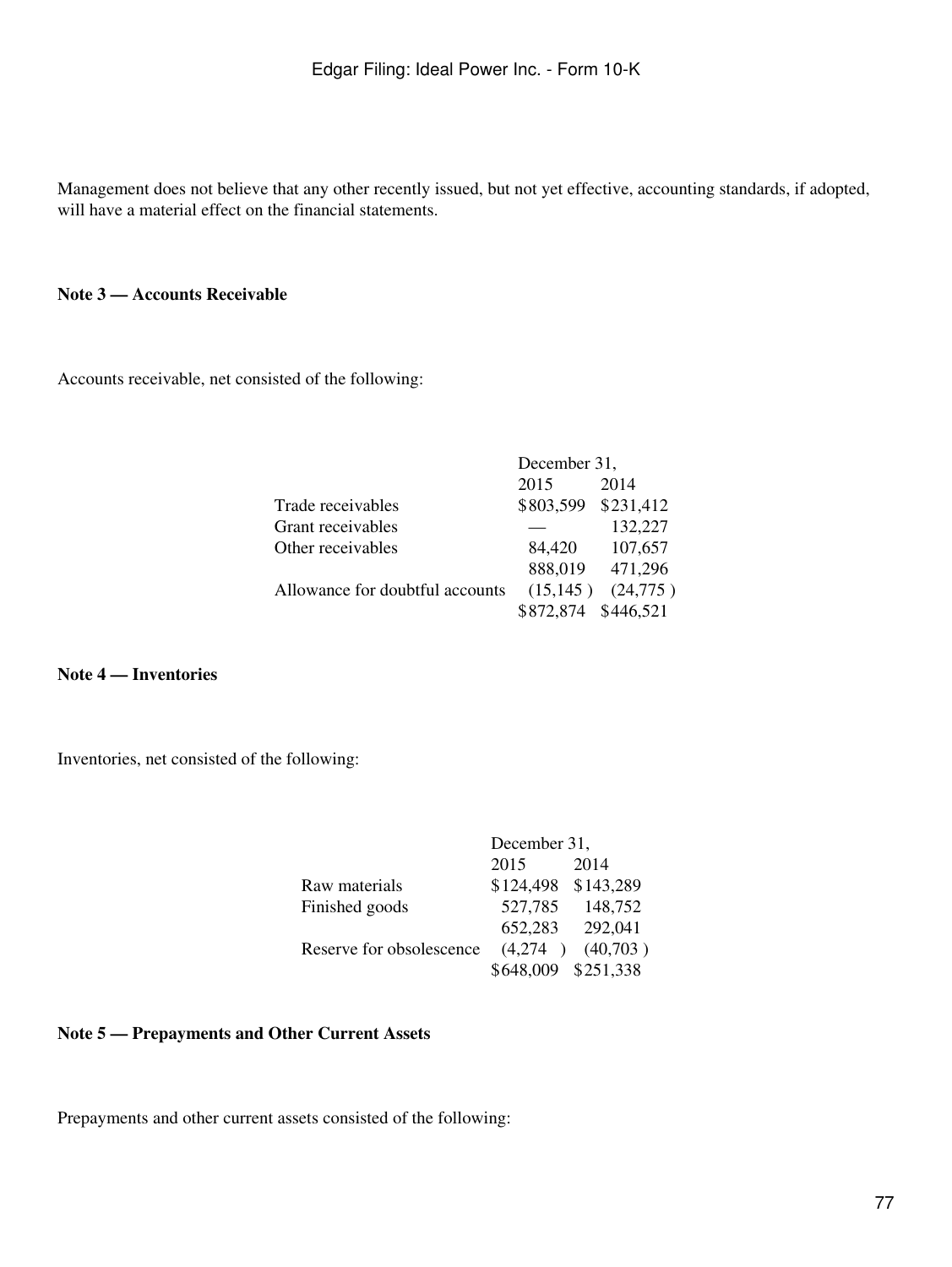|                             | December 31,        |           |  |
|-----------------------------|---------------------|-----------|--|
|                             | 2015                | 2014      |  |
| Prepaid insurance \$168,481 |                     | \$158,400 |  |
| Prepaid software            | 59,874              | 4,557     |  |
| Other                       | 68,000              | 100,648   |  |
|                             | \$296,355 \$263,605 |           |  |

# **Note 6 — Property and Equipment**

Property and equipment, net consisted of the following:

|                                             | December 31, |            |  |
|---------------------------------------------|--------------|------------|--|
|                                             | 2015         | 2014       |  |
| Machinery and equipment                     | \$676,881    | \$263,142  |  |
| Building leasehold improvements             | 362,300      | 48,280     |  |
| Furniture, fixtures, software and computers | 195,497      | 183,237    |  |
|                                             | 1,234,678    | 494,659    |  |
| Accumulated depreciation and amortization   | (308, 779)   | (120, 283) |  |
|                                             | \$925,899    | \$374,376  |  |

# **Note 7 — Intangible Assets**

Intangible assets, net consisted of the following:

|                          | December 31,            |             |  |
|--------------------------|-------------------------|-------------|--|
|                          | 2015                    | 2014        |  |
| Patents                  | \$1,313,269             | \$1,040,219 |  |
| Other intangible assets  | 211,394                 |             |  |
|                          | 1,524,663               | 1,040,219   |  |
| Accumulated amortization | (57,852)                | (27,255)    |  |
|                          | \$1,466,811 \$1,012,964 |             |  |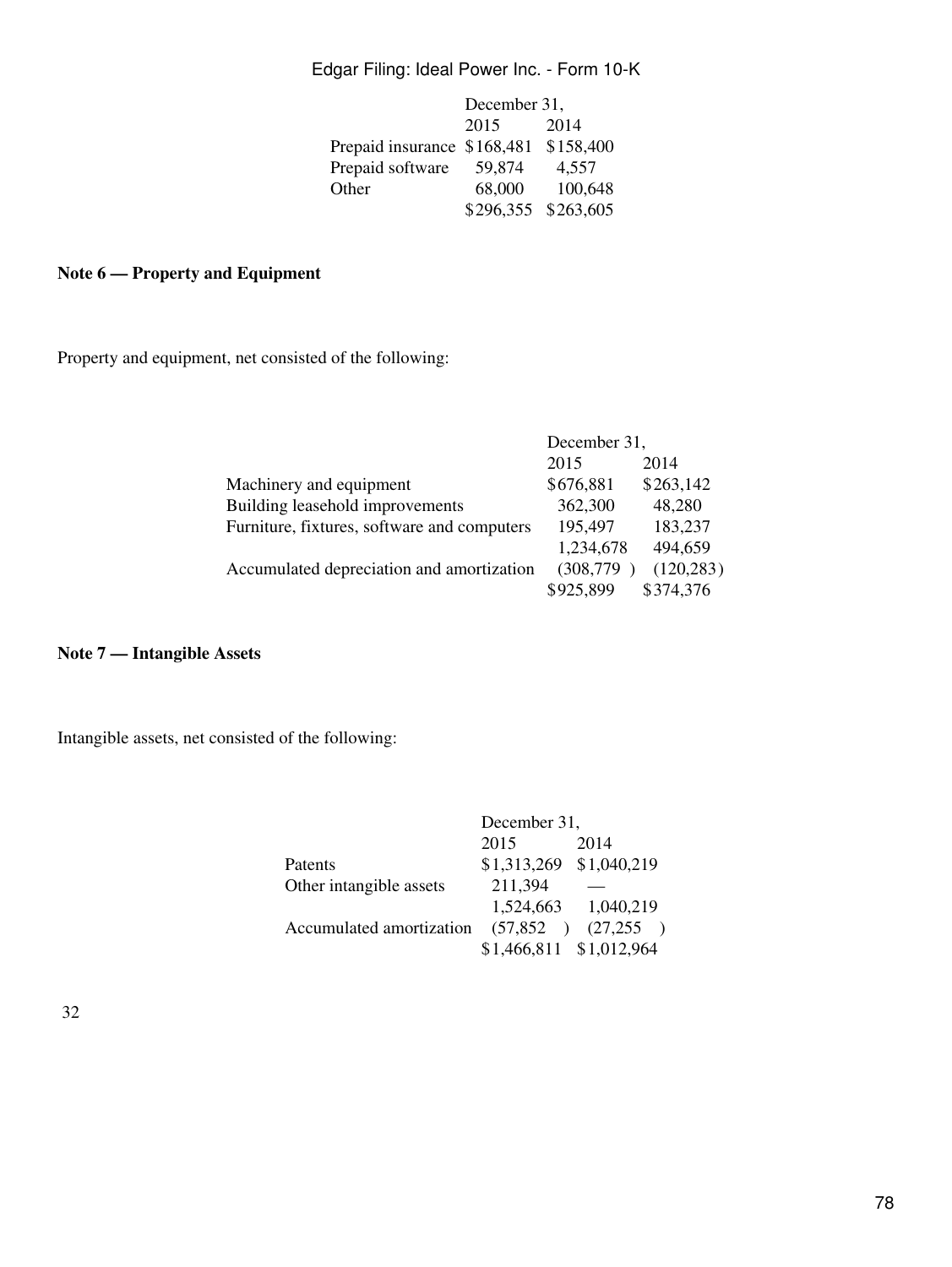Amortization expense amounted to \$30,597 and \$14,204 for the years ended December 31, 2015 and 2014, respectively. Amortization expense for the succeeding five years and thereafter is \$47,277 (2016); \$47,277 (2017); \$47,277 (2018); \$47,277 (2019); \$47,277 (2020); and \$618,520 (thereafter).

At December 31, 2015 and 2014, the Company had capitalized approximately \$612,000 and \$746,000, respectively, for costs related to patents that have not been awarded.

On July 24, 2015 and December 21, 2015, the Company entered into licensing agreements which expire on February 7, 2033. The agreements provide the Company an exclusive royalty-free license associated with semiconductor power switches which enhances its intellectual property portfolio. The Company recorded legal and acquisition costs of \$211,394 associated with the licensing agreements as intangible assets and will amortize the cost over the 17-year term of the agreements.

#### **Note 8 — Accrued Expenses**

Accrued expenses consisted of the following:

|                                | December 31, |           |  |
|--------------------------------|--------------|-----------|--|
|                                | 2015         | 2014      |  |
| Accrued compensation \$616,029 |              | \$548,953 |  |
| Warranty reserve               | 358,296      | 143,364   |  |
| Other                          | 265,768      | 80,802    |  |
|                                | \$1,240,093  | \$773,119 |  |

The changes in warranty reserve were as follows:

|                                               | 2015                | 2014                  |
|-----------------------------------------------|---------------------|-----------------------|
| Balance, beginning of the year                | \$143,364 \$113,078 |                       |
| Provisions for warranty and beta replacements | 235,377             | 76.671                |
| Warranty payments or beta replacements        |                     | $(20,445)$ $(46,385)$ |
| Balance, end of the year                      | \$358,296 \$143,364 |                       |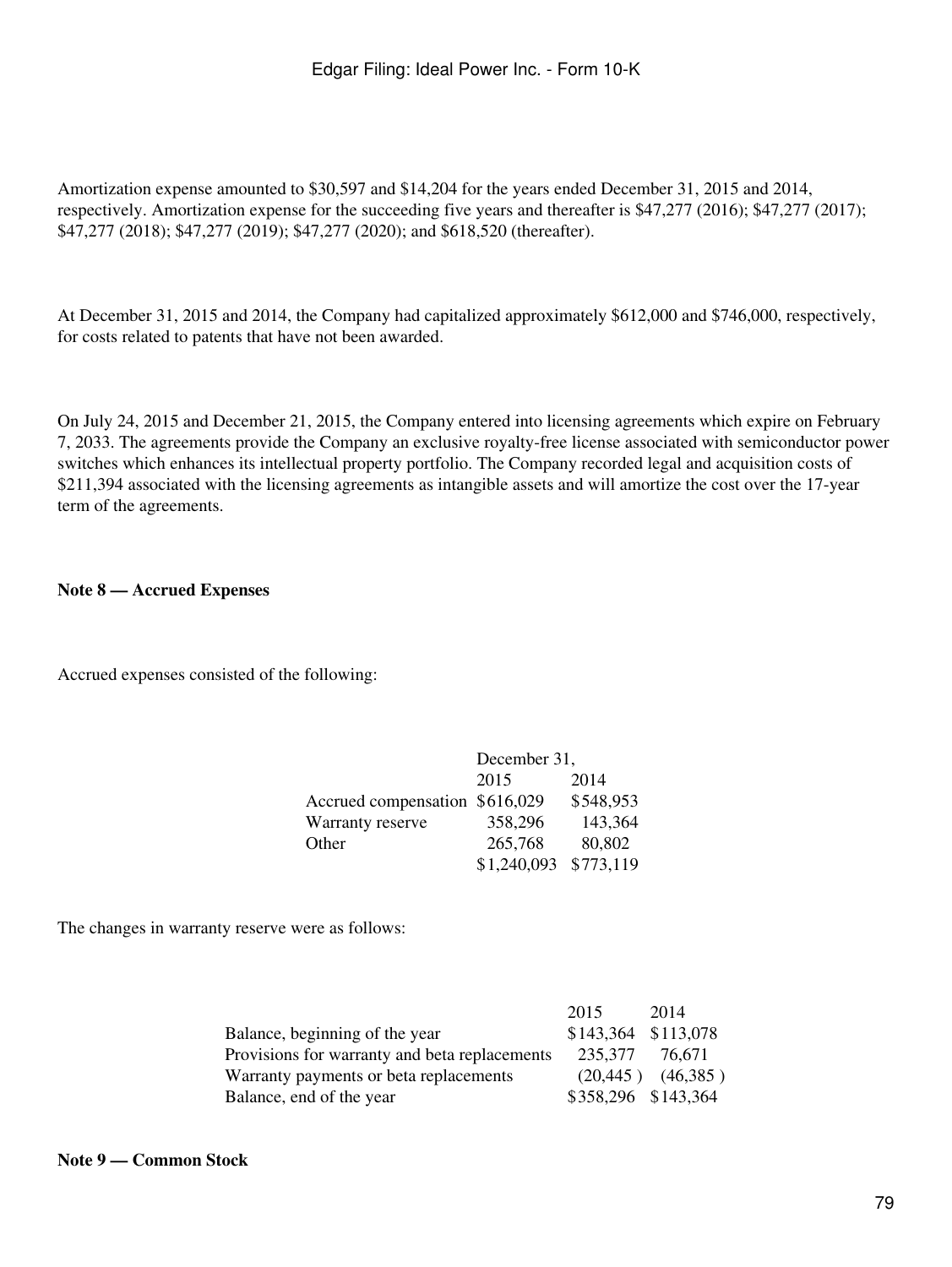All shares of common stock have a par value of \$0.001. Each holder of common stock is entitled to one vote per share outstanding.

During the year ended December 31, 2015, the Company completed an underwritten follow-on offering of 2,225,825 shares, inclusive of the underwriter's overallotment of 290,325 shares, of its common stock. Gross proceeds were \$17,250,144 before underwriting discounts and offering expenses. Net cash proceeds were \$15,924,405 after offering fees and expenses of \$1,325,739, including the underwriting discount of \$1,035,008 and other costs of \$290,731. In addition, common stock activity included the exercise of options and warrants for an aggregate 265,484 shares of the Company's common stock for net proceeds of \$653,828. The Company also granted 10,000 restricted shares of common stock to an employee as a performance award.

During the year ended December 31, 2014, common stock activity consisted of the exercise of options and warrants for an aggregate 77,364 shares of the Company's common stock for proceeds of \$4,966 and the issuance of an aggregate 38,903 shares of the Company's common stock with a fair value of \$201,669 for services, of which 32,525 shares of the Company's common stock with a fair value of \$151,665 were issuable at December 31, 2013.

On December 1, 2014, the Company filed a Form S-3 shelf registration statement with the Securities and Exchange Commission. The registration statement allows the Company to offer up to an aggregate \$75 million of common stock, preferred stock, warrants to purchase common stock or preferred stock or any combination thereof. After the May 2015 follow-on offering, \$58 million is available to the Company under the registration statement.

#### **Note 10 — Stock Option Plan**

On May 17, 2013, the Company adopted the 2013 Equity Incentive Plan (the "Plan") and reserved shares of common stock for issuance under the Plan not to exceed a maximum of 839,983 shares. The Plan is administered by the Compensation Committee of the Company's Board of Directors. The persons eligible to participate in the Plan are employees (including officers), members of the Board of Directors, consultants and other independent advisors and contractors who provide services to the Company. Options issued under the Plan may have a term of up to ten years and may have variable vesting. The typical vesting schedule for stock options awarded under the Plan is a four year annual vesting schedule for employees and a one year quarterly vesting schedule for Board members.

On May 26, 2015, the stockholders approved an amendment to the Plan which increased shares available for issuance under the Plan by 1,250,000 shares. Also, on August 27, 2015, the Compensation Committee approved a restatement of the Plan in order to clarify the types of awards allowable under the plan to include restricted stock and PSUs. At December 31, 2015, there were 831,615 shares of common stock available for issuance under the Plan.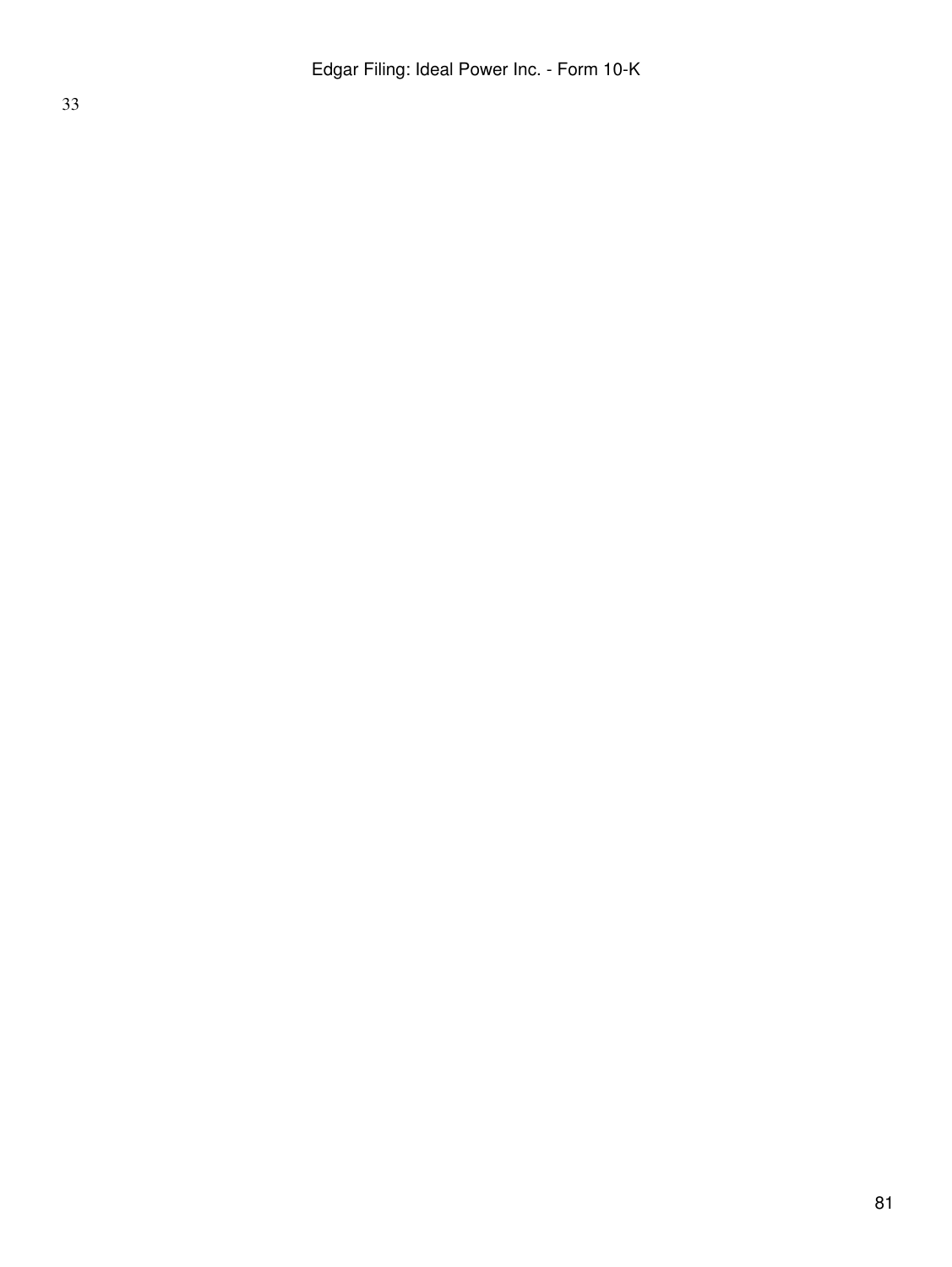During the year ended December 31, 2015, the Company granted 182,600 and 38,502 stock options to purchase shares of common stock to employees and non-employee directors, respectively. The exercise price of the stock options issued to both employees and directors was the closing price of the Company's stock on the date of grant. The options granted to employees vest in equal annual installments over 4 years while the options granted to directors vested in equal quarterly installments in 2015. The options granted in 2015 were valued at \$974,329 using the Black-Scholes option pricing model. The compensation expense associated with these grants recognized during the year ended December 31, 2015 amounted to \$231,395.

During the year ended December 31, 2015, the Company granted an employee 10,000 shares of restricted stock. The fair value of the restricted stock was \$77,700 based on the closing market price of the Company's stock on the date of grant, which will be recognized ratably over the four-year vesting period. Stock compensation expense of \$7,284 related to this grant was recognized during the year ended December 31, 2015. Shares outstanding at December 31, 2015 include the 10,000 shares of unvested restricted stock.

During the year ended December 31, 2015, the Company also granted an employee 96,000 PSUs, which are subject to the satisfaction of certain market-based and continued service conditions. The market-based vesting criteria are separated into four tranches and require that the Company achieve certain stock price targets ranging from \$9 per share to \$15 per share during the four-year period following the grant date. With certain limited exceptions, continued employment with the Company on the fourth anniversary of the grant date is required in order for the PSUs to vest. The grant-date fair value of the PSUs was \$405,997, or \$4.23 per unit, using a Monte Carlo Simulation with a four-year life, 60% volatility and a risk free interest rate of 1.3%. The fair value of the PSUs is being recognized over the vesting period and \$31,014 was recognized during the year ended December 31, 2015.

As permitted by SAB 107, management utilizes the simplified approach to estimate the expected term of stock options, which represents the period of time that options granted are expected to be outstanding. The risk free interest rate for periods within the contractual life of the option is based on the U.S. treasury yield in effect at the time of grant. The volatility is estimated based on the historical volatilities of comparable companies. The Company has never declared or paid dividends and has no plans to do so in the foreseeable future.

The assumptions used in the Black-Scholes model are as follows:

|                           | For the year ended December 31, |      |                    |                             |  |
|---------------------------|---------------------------------|------|--------------------|-----------------------------|--|
|                           | 2015                            |      | 2014               |                             |  |
| Risk-free interest rate   | 1.54\% to 1.95                  |      | $\%$ 1.78 to 2.19  | $\%$                        |  |
| Expected dividend yield 0 |                                 | $\%$ | $\Omega$           | $\%$                        |  |
| Expected life             | 5.31 to $6.25$ years            |      | 5.31 to 6.25 years |                             |  |
| Expected volatility       | 60                              |      | 60                 | $\mathcal{O}_{\mathcal{O}}$ |  |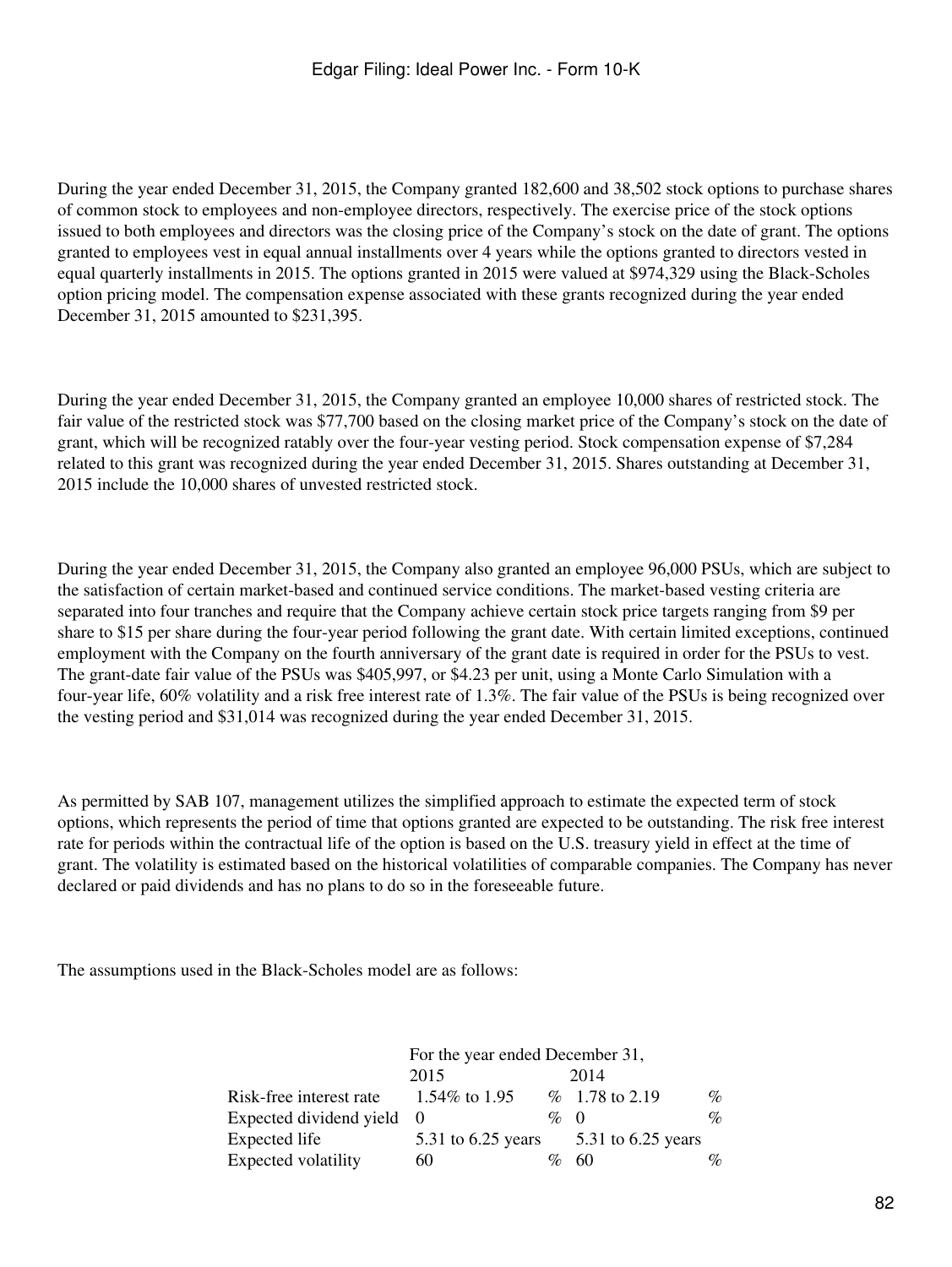A summary of the Company's stock option activity and related information is as follows:

|                             | 2015               |           |                  | 2014      |          |            |
|-----------------------------|--------------------|-----------|------------------|-----------|----------|------------|
|                             |                    |           | Weighted         |           |          | Weighted   |
|                             |                    | Weighted  | Average          |           | Weighted | Average    |
|                             | <b>Stock</b>       | Average   | <b>Remaining</b> | Stock     | Average  | Remaining  |
|                             | Options            | Exercise  | Life             | Options   | Exercise | Life       |
|                             |                    | Price     |                  |           | Price    |            |
|                             |                    |           | (in years)       |           |          | (in years) |
| Outstanding at January 1    | 1,368,047          | \$6.41    | 8.7              | 485,573   | \$4.24   | 8.2        |
| Granted                     | 221,102            | \$ 7.80   |                  | 899,526   | \$7.49   |            |
| Exercised                   | $(201,389)$ \$4.47 |           |                  | (10,500)  | \$0.10   |            |
| Forfeited/Expired/Exchanged | (55,437            | $3\,6.13$ |                  | (6, 552)  | \$4.53   |            |
| Outstanding at December 31  | 1,332,323          | \$6.94    | 8.4              | 1,368,047 | \$6.41   | 8.7        |
| Exercisable at December 31  | 572,623            | \$6.02    | 7.8              | 467,204   | \$4.65   | 7.3        |

During the year ended December 31, 2015, option holders exercised 90,609 options on a cashless basis and received 49,987 shares of common stock and 40,622 shares were used to cover the exercise price. In addition, option holders exercised 110,780 options and paid the exercise price in cash. The Company received \$553,871 in net cash proceeds for the exercise of options during 2015.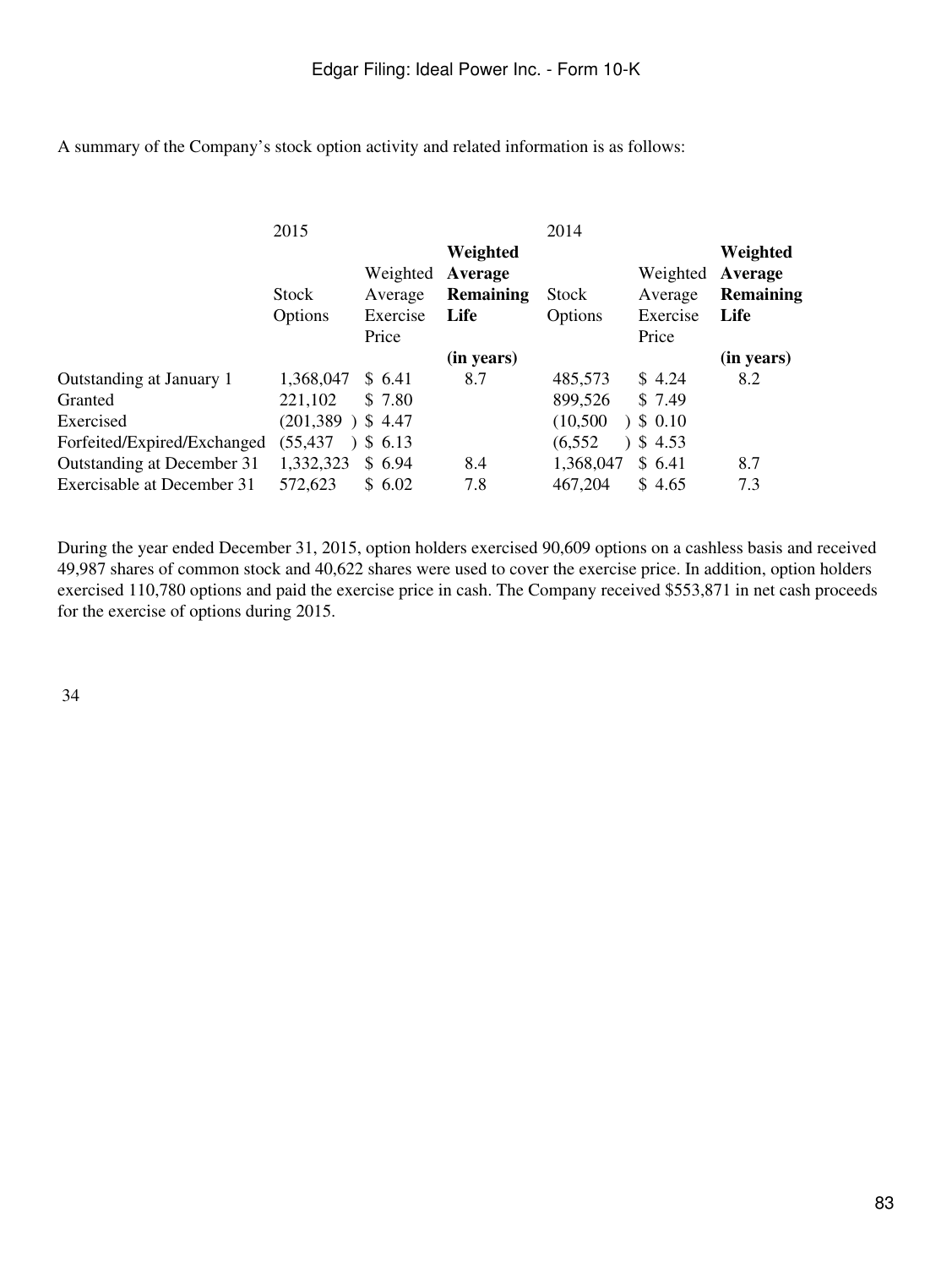The following table sets forth additional information about stock options outstanding at December 31, 2015:

|                          |             | <b>Weighted Average</b> |     |                       |             |
|--------------------------|-------------|-------------------------|-----|-----------------------|-------------|
|                          | Options     | <b>Remaining Life</b>   |     | Weighted Average      | Options     |
| Range of Exercise Prices | Outstanding |                         |     | <b>Exercise Price</b> | Exercisable |
|                          |             | (in years)              |     |                       |             |
| $$0.41 - $5.00$          | 226,645     | 6.8                     |     | 4.05                  | 208,395     |
| $$5.01 - $7.50$          | 477,928     | 8.5                     | \$. | 7.00                  | 228,203     |
| $$7.51 - $11.00$         | 627,750     | 8.8                     |     | 7.95                  | 136,025     |
|                          | 1,332,323   |                         |     |                       | 572,623     |

The estimated aggregate pretax intrinsic value (the difference between the Company's stock price on the last day of the year ended December 31, 2015 and the exercises price, multiplied by the number of vested in-the-money options) is approximately \$1,136,000. This amount changes based on the fair value of the Company's stock.

As of December 31, 2015, there was \$3,082,439 of unrecognized compensation cost related to non-vested share-based compensation arrangements. That cost is expected to be recognized over a weighted average period of 2.8 years.

# **Note 11 — Warrants**

During the year ended December 31, 2015, warrant holders exercised 127,340 warrants on a cashless basis and received 75,951 shares of common stock and 51,389 shares were used to cover the exercise price. In addition, warrant holders exercised 28,766 warrants and paid the exercise price in cash. The Company received \$99,957 in net cash proceeds for the exercise of warrants during 2015.

During the year ended December 31, 2014, warrant holders exercised 94,376 warrants on a cashless basis and received 65,552 shares of common stock and 28,824 shares were used to cover the exercise price. In addition, a warrant holder exercised 1,438 warrants and paid the exercise price in cash. The Company received \$4,972 in net cash proceeds for the exercise of warrants during 2014.

In 2013, the Company issued a warrant for the purchase of 84,000 shares of the Company's common stock for consulting services, with an exercise price of \$6.25. The warrant shares vest in increments of 4,000 warrant shares at the end of each month beginning with November 2013 and ending with October 2014 with the remainder vesting in increments of 3,000 warrant shares at the end of each month beginning with November 2014 and ending with October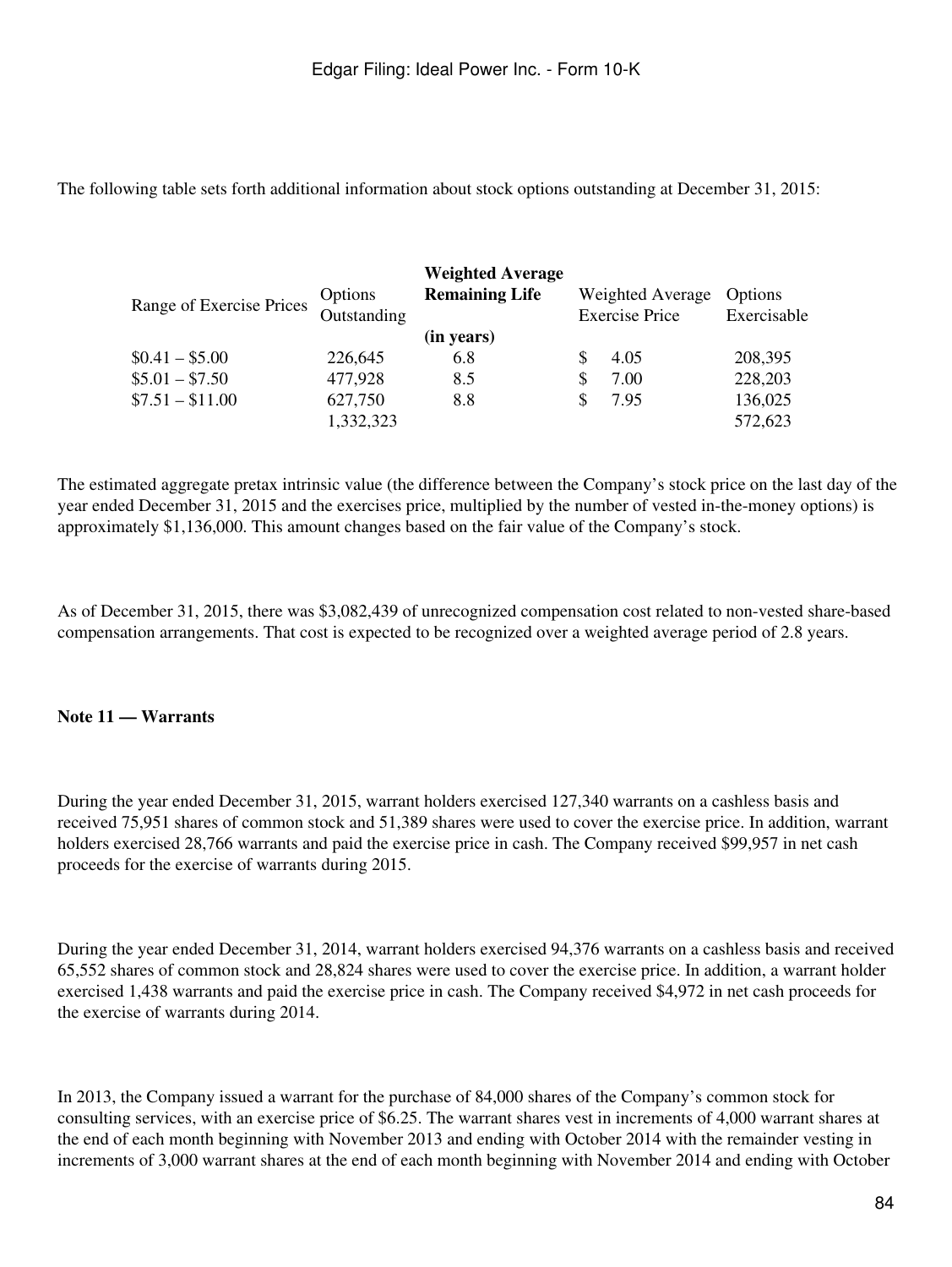2015. The warrant was valued at \$237,719 using the Black-Scholes option pricing model. For the years ended December 31, 2015 and 2014, the Company recorded \$84,900 and \$130,179, respectively, in expense related to vested warrant shares.

The shares underlying the warrants have not been registered.

A summary of the Company's warrant activity and related information is as follows:

|                            | 2015                                              |  |          | 2014                                |                |      |
|----------------------------|---------------------------------------------------|--|----------|-------------------------------------|----------------|------|
|                            | Weighted<br>Average Exercise<br>Warrants<br>Price |  | Warrants | Weighted<br><b>Average Exercise</b> |                |      |
|                            |                                                   |  |          |                                     | <b>Price</b>   |      |
| Outstanding at January 1   | 1,564,108 \$                                      |  | 4.48     | 1,659,922                           | \$             | 4.36 |
| Granted                    |                                                   |  |          |                                     |                |      |
| Exercised                  | $(156, 106)$ \$                                   |  | 3.72     | (95, 814)                           | 5 <sup>°</sup> | 2.27 |
| Forfeited/Expired          |                                                   |  |          |                                     |                |      |
| Outstanding at December 31 | 1,408,002 \$                                      |  | 4.57     | 1,564,108                           |                | 4.48 |

No warrants were unvested at December 31, 2015.

# **Note 12 — Income Taxes**

Income taxes are disproportionate to income due to net operating loss carryforwards, which are fully reserved. As of December 31, 2015, the Company has federal net operating loss carryforwards of approximately \$23 million which will begin to expire in 2031. Management has concluded that it is more likely than not that the Company will not have sufficient foreseeable taxable income within the carryforward period permitted by current law to allow for the utilization of certain of the deductible amounts generating the deferred tax assets; therefore, a full valuation allowance has been established to reduce the net deferred tax assets to zero at December 31, 2015 and 2014.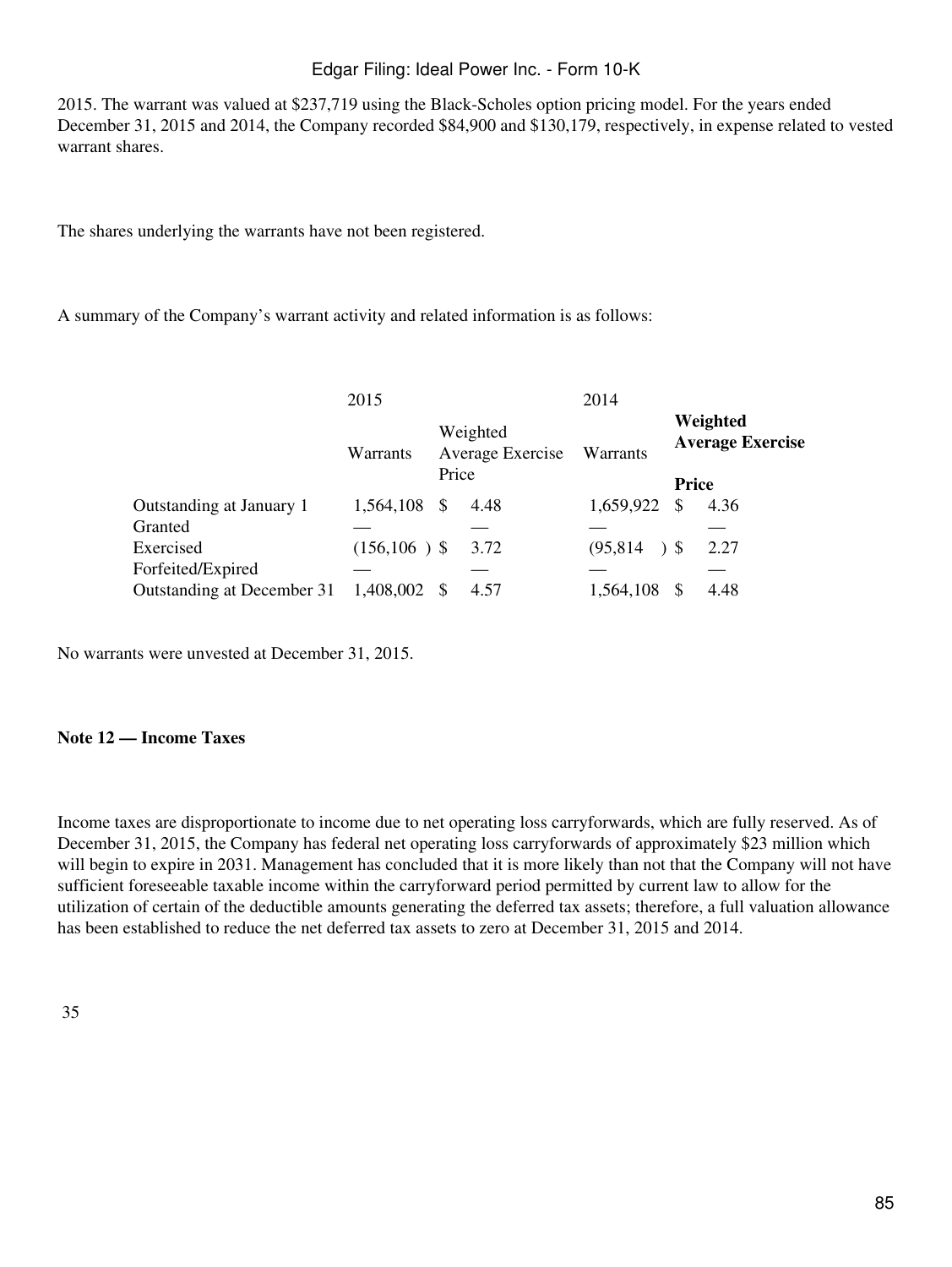The following is a summary of the significant components of the Company's net deferred income tax assets and liabilities as of December 31, 2015 and 2014:

|                                                           | Year ended December 31, |             |  |
|-----------------------------------------------------------|-------------------------|-------------|--|
|                                                           | 2015                    | 2014        |  |
| Current deferred income tax assets:                       |                         |             |  |
| Inventory – uniform capitalization                        | \$75,000                | \$13,000    |  |
| Accrued compensation and other                            | 199,000                 | 151,000     |  |
| Less: valuation allowance                                 | (274,000)               | (164,000)   |  |
|                                                           | S                       |             |  |
| Non-current deferred income tax assets and (liabilities): |                         |             |  |
| Net operating loss                                        | \$8,029,000             | \$4,886,000 |  |
| Research and development credit                           | 18,000                  | 18,000      |  |
| Warranty reserve                                          | 122,000                 | 49,000      |  |
| Warrants issued for services                              | 73,000                  | 44,000      |  |
| Depreciation and amortization                             | (12,000)                | (54,000)    |  |
| Exercise of options and warrants                          | (46,000)                |             |  |
| Stock based compensation                                  | 511,000                 | 191,000     |  |
| Intangibles                                               | (548,000)               | (330,000)   |  |
| Less: valuation allowance                                 | (8,147,000)             | (4,804,000) |  |
| Net non-current deferred tax assets                       |                         |             |  |

The Company has applied the provisions of FASB ASC 740, "Income Tax" which clarifies the accounting for uncertainty in tax positions. FASB ASC 740 requires the recognition of the impact of a tax position in the financial statements if that position is more likely than not of being sustained on a tax return upon examination by the relevant taxing authority, based on the technical merits of the position. At December 31, 2015 and 2014, the Company had no unrecognized tax benefits.

The Company recognizes interest and penalties related to income tax matters in interest expense and operating expenses, respectively. As of December 31, 2015 and 2014, the Company has no accrued interest and penalties related to uncertain tax positions.

The Company is subject to tax in the United States ("U.S.") and files tax returns in the U.S. federal and state jurisdictions. The Company is no longer subject to U.S. federal, state and local income tax examinations by tax authorities for years before 2011. The Company currently is not under examination by any tax authority.

The reconciliation between the statutory income tax rate and the effective tax rate is as follows: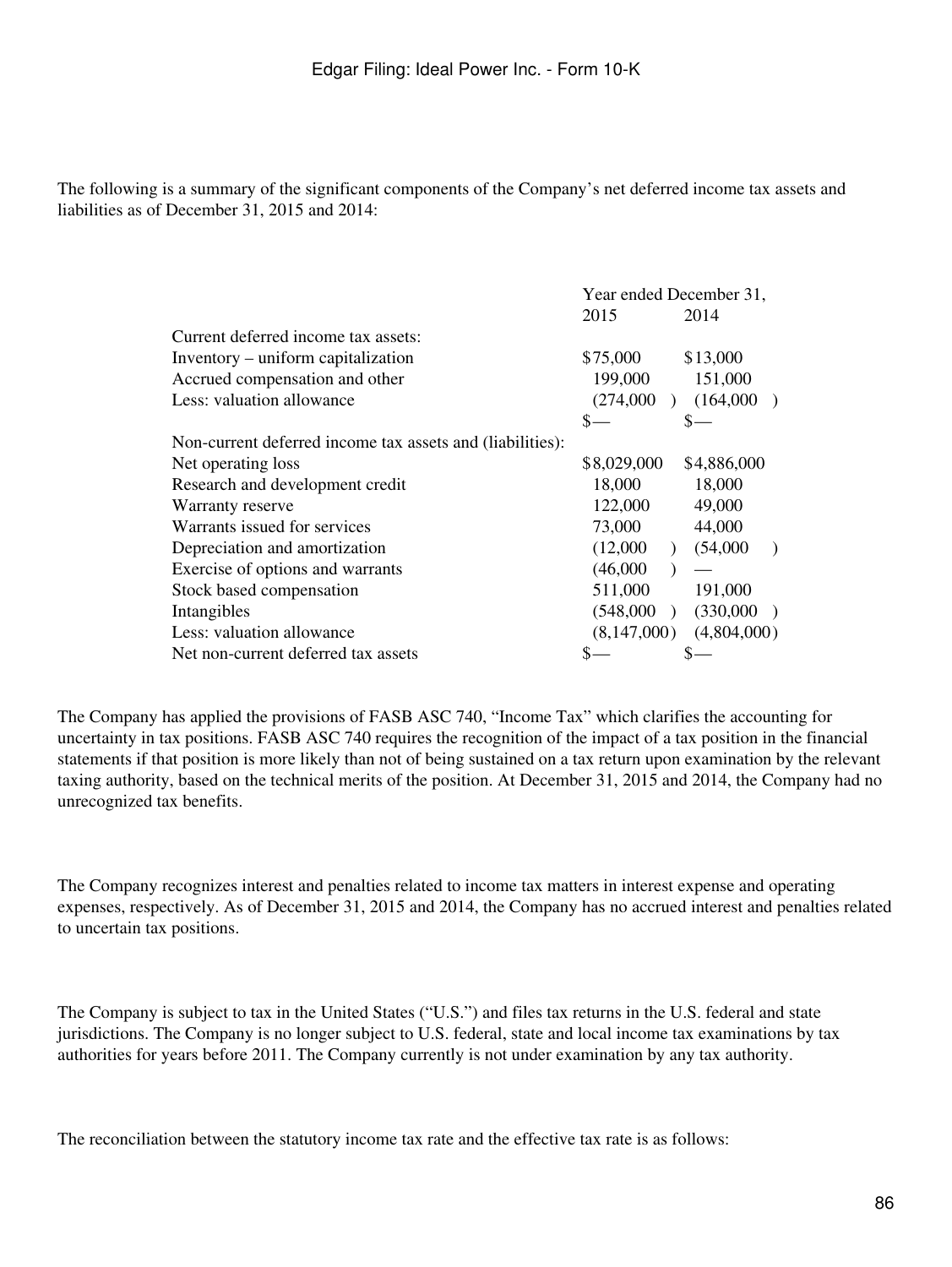|                                   | For the year ended December 31, |      |      |    |
|-----------------------------------|---------------------------------|------|------|----|
|                                   | 2015                            |      | 2014 |    |
| Statutory federal income tax rate | (34                             | $\%$ | (34  | 1% |
| Stock based compensation          |                                 |      |      |    |
| Other                             |                                 |      |      |    |
| Valuation allowance               | 33                              |      | 29   |    |
|                                   |                                 | $\%$ |      |    |

#### **Note 13 — Commitments and Contingencies**

Lease

The Company has entered into a lease for 14,782 square feet of office and laboratory space located in Austin, Texas. The triple net lease has a term of 48 months and commenced on June 1, 2014. The annual base rent in the first year of the lease was \$154,324 and increases by \$3,548 in each succeeding year of the lease. In addition, the Company is required to pay its proportionate share of operating costs for the building. The Company has a one-time option to terminate the lease on May 31, 2017 with a termination payment of approximately \$99,000 if it elects to exercise this option.

At December 31, 2015, the remaining annual base rent commitments under the lease, assuming no early termination, are as follows:

| For the year ended December 31, Amount |           |
|----------------------------------------|-----------|
| 2016                                   | \$159,941 |
| 2017                                   | 163,489   |
| 2018                                   | 68,736    |
| Total                                  | \$392,166 |

Rent expense incurred for the years ended December 31, 2015 and 2014 amounted to \$212,397 and \$137,559, respectively.

#### License Agreement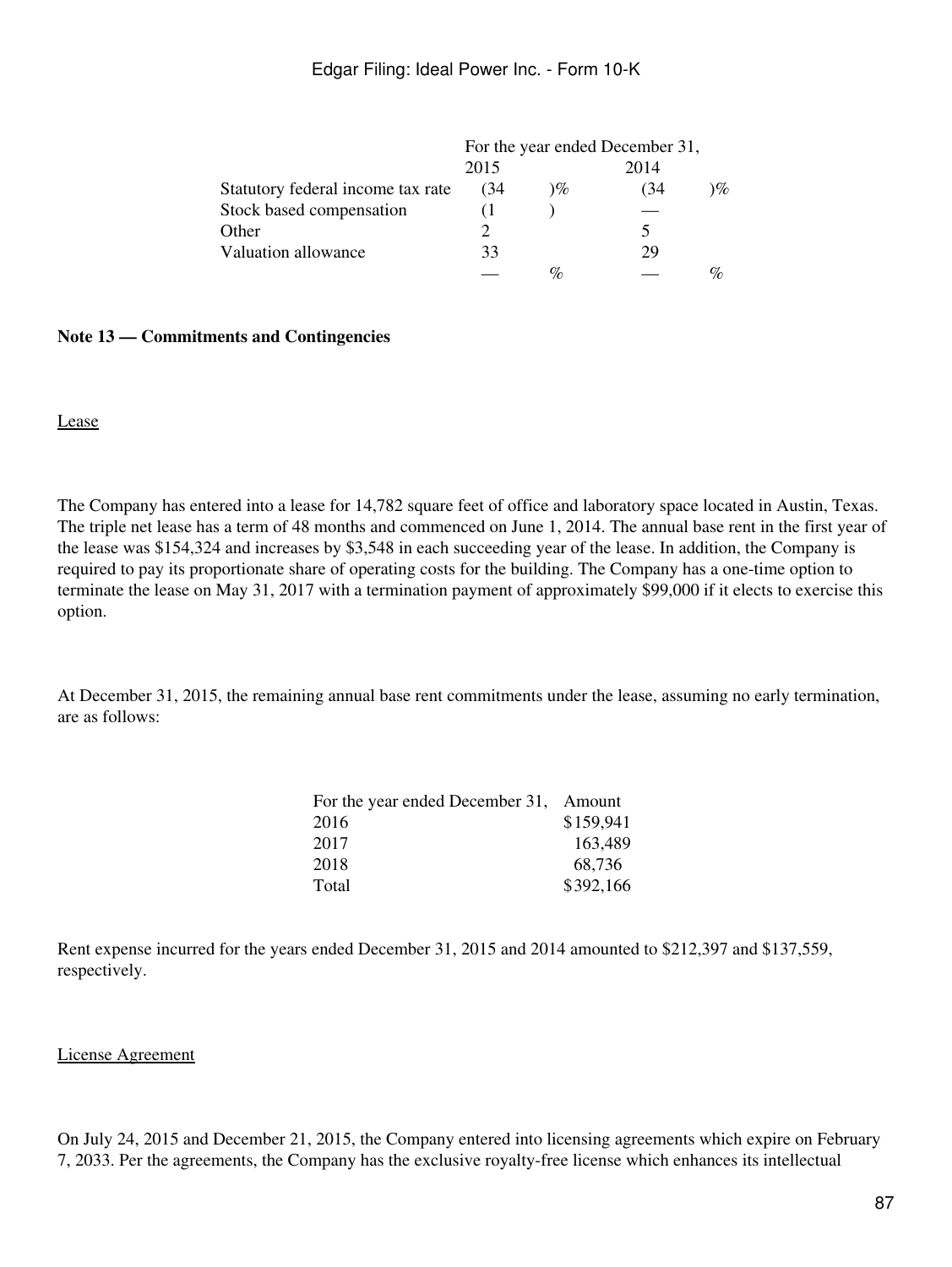property portfolio related to semiconductor power switches. The agreements include both fixed and variable payments. The Company capitalized the \$211,394 of fixed payments as an intangible asset and will amortize the asset over the life of the licensing agreements. The variable payments are a function of the number of associated patent filings pending and patents issued under the agreements. The Company will pay \$10,000 for each patent filing pending and \$20,000 for each patent issued within 20 days of December 21, 2017 and each subsequent year of the agreement, up to a maximum of \$100,000 per year (i.e. five issued patents). At December 31, 2015, no patents associated with the agreements had been issued.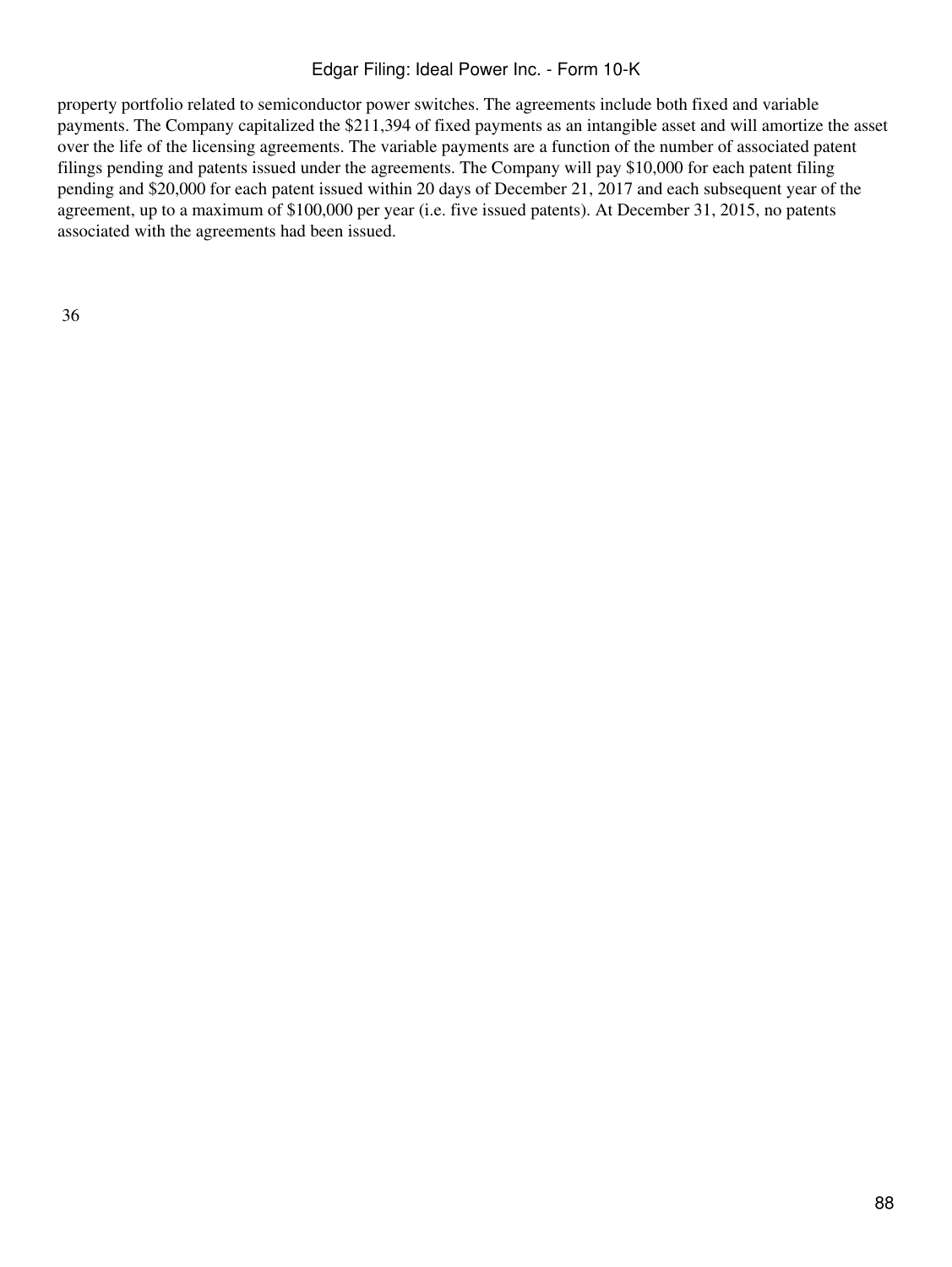#### **Note 14 — Retirement Plan**

The Company has a defined contribution retirement plan covering all of its employees. Under the plan, the Company contributions are discretionary. No discretionary contributions were made by the Company in the years ended December 31, 2015 and 2014.

# **Note 15 — Subsequent Events**

The Company has been notified by legal counsel that a patent was issued on March 2, 2016 under the licensing agreement discussed within Footnote 7 – Intangible Assets and Footnote 13 – Commitment and Contingencies. As per the agreement, if the counterparty does not breach the agreement, the Company will be required to make a payment within 20 days of December 21, 2017 and each subsequent year, through the term of the agreement, in the amount of \$20,000.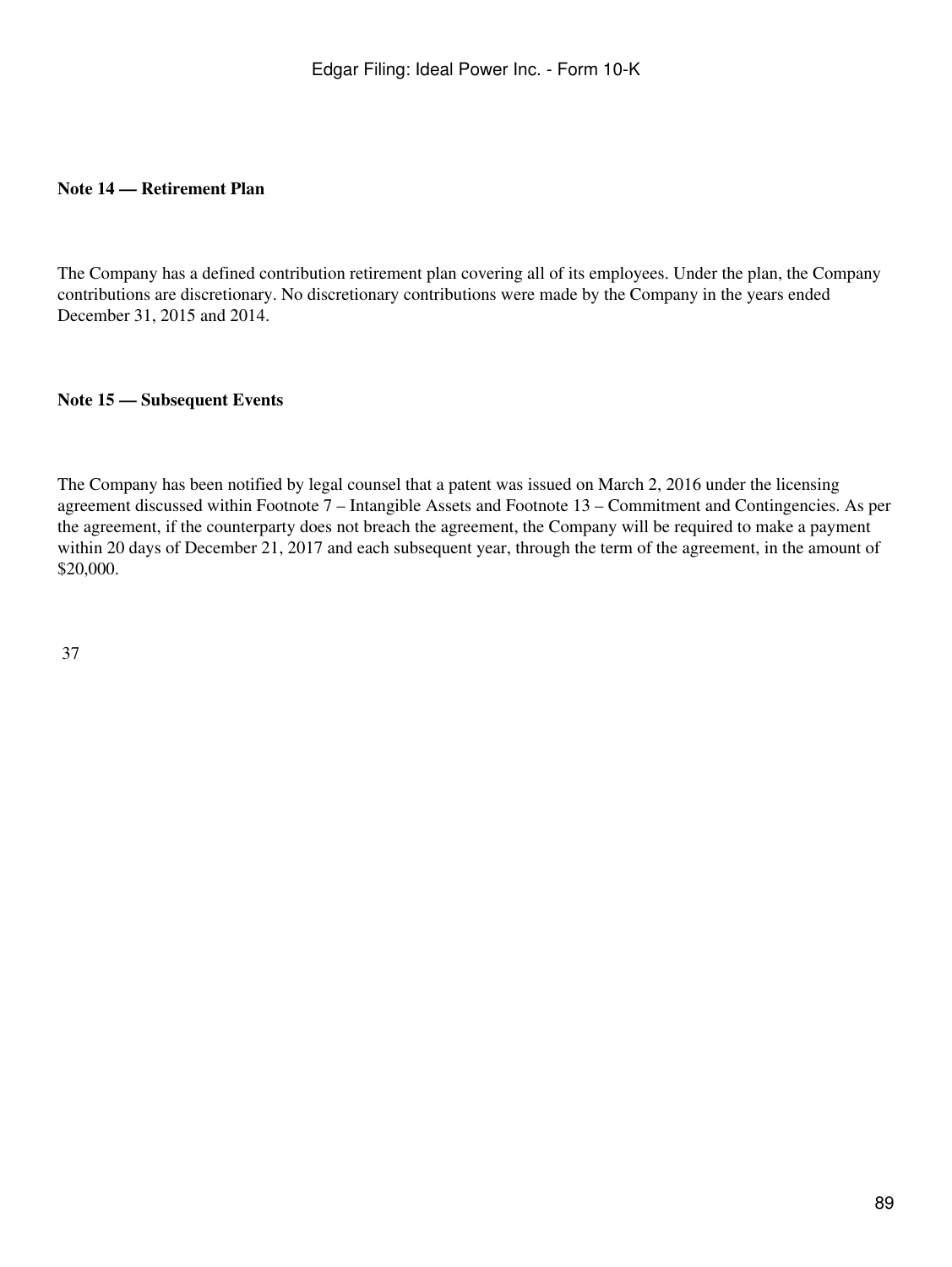#### **ITEM CHANGES IN AND DISAGREEMENTS WITH ACCOUNTANTS ON ACCOUNTING AND 9: FINANCIAL DISCLOSURE**

Not applicable.

#### **ITEM 9A: CONTROLS AND PROCEDURES**

Disclosure controls and procedures include, without limitation, controls and procedures designed to ensure that information required to be disclosed by an issuer in the reports that it files or submits under the Securities Exchange Act of 1934, as amended (the "Act") is accumulated and communicated to the issuer's management, including its principal executive and principal financial officers, or persons performing similar functions, as appropriate to allow timely decisions regarding required disclosure.

We carried out an evaluation, under the supervision and with the participation of our management, including our Chief Executive Officer ("CEO"), our principal executive officer, and our Chief Financial Officer ("CFO"), our principal financial and accounting officer, of the effectiveness of the design and operation of our disclosure controls and procedures as of the end of the period covered by this report. The evaluation was undertaken in consultation with our accounting personnel. Based on that evaluation, our CEO and our CFO concluded that our disclosure controls and procedures are effective to ensure that information required to be disclosed by us in the reports that we file or submit under the Securities Exchange Act of 1934 is recorded, processed, summarized and reported within the time periods specified in the Securities and Exchange Commission's rules and forms.

#### **Report on Internal Control over Financial Reporting**

Our management is responsible for establishing and maintaining adequate internal control over financial reporting, as defined in Rules 13a-15(f) and 15d-15(f) under the Exchange Act. Internal control over financial reporting is a process designed by, or under the supervision of, our CEO and CFO and effected by our board of directors, management and other personnel, to provide reasonable assurance regarding the reliability of financial reporting and the preparation of financial statements for external purposes in accordance with generally accepted accounting principles. Our management, under the supervision and with the participation of our CEO and CFO, conducted an evaluation of the effectiveness of our internal control over financial reporting based on the framework in Internal Control — Integrated Framework (2013) issued by the Committee of Sponsoring Organizations (COSO). Based on such evaluation, management concluded that our internal control over financial reporting was effective as of December 31, 2015.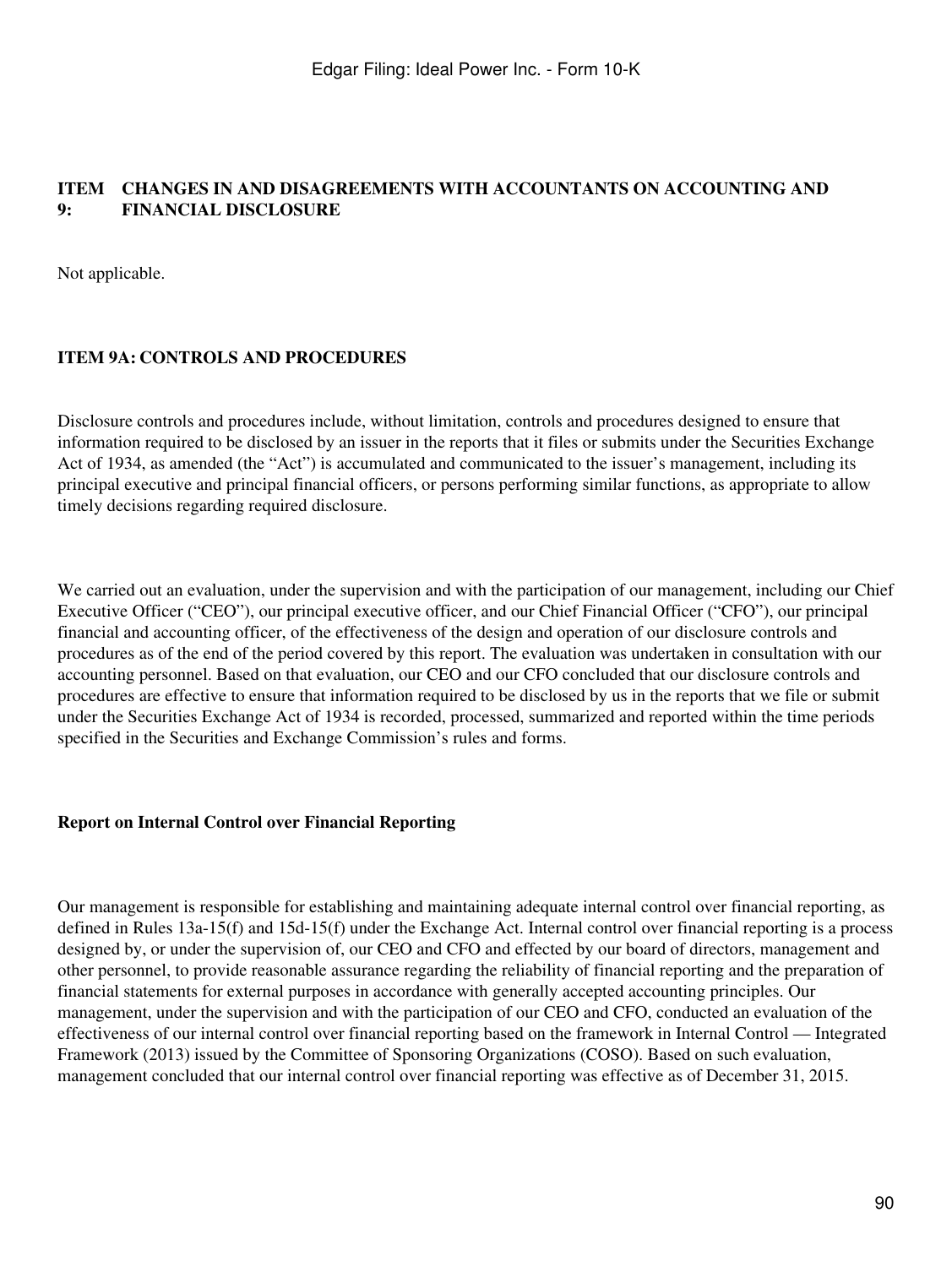This Annual Report does not include an attestation report of our independent registered public accounting firm regarding internal control over financial reporting. Management's report was not subject to attestation requirements by our independent registered public accounting firm pursuant to rules of the Securities and Exchange Commission that permit us to provide only management's report in this Annual Report.

#### **Changes in Internal Control over Financial Reporting**

There were no changes in our internal control over financial reporting identified in management's evaluation pursuant to Rule 13a-15(d) or 15d-15(d) of the Act during the period covered by this Annual Report on Form 10-K that materially affected, or are reasonably likely to materially affect, our internal control over financial reporting.

#### **Inherent Limitations on Effectiveness of Controls**

Our management, including our CEO and CFO, do not expect that our disclosure controls or our internal control over financial reporting will prevent or detect all error and all fraud. A control system, no matter how well designed and operated, can provide only reasonable, not absolute, assurance that the control system's objectives will be met. The design of a control system must reflect the fact that there are resource constraints, and the benefits of controls must be considered relative to their costs. Further, because of the inherent limitations in all control systems, no evaluation of controls can provide absolute assurance that misstatements due to error or fraud will not occur or that all control issues and instances of fraud, if any, have been detected. These inherent limitations include the realities that judgments in decision-making can be faulty and that breakdowns can occur because of simple error or mistake. Controls can also be circumvented by the individual acts of some persons, by collusion of two or more people, or by management override of the controls. The design of any system of controls is based in part on certain assumptions about the likelihood of future events, and there can be no assurance that any design will succeed in achieving its stated goals under all potential future conditions. Projections of any evaluation of controls effectiveness to future periods are subject to risks. Over time, controls may become inadequate because of changes in conditions or deterioration in the degree of compliance with policies or procedures.

#### **ITEM 9B: OTHER INFORMATION**

Not applicable.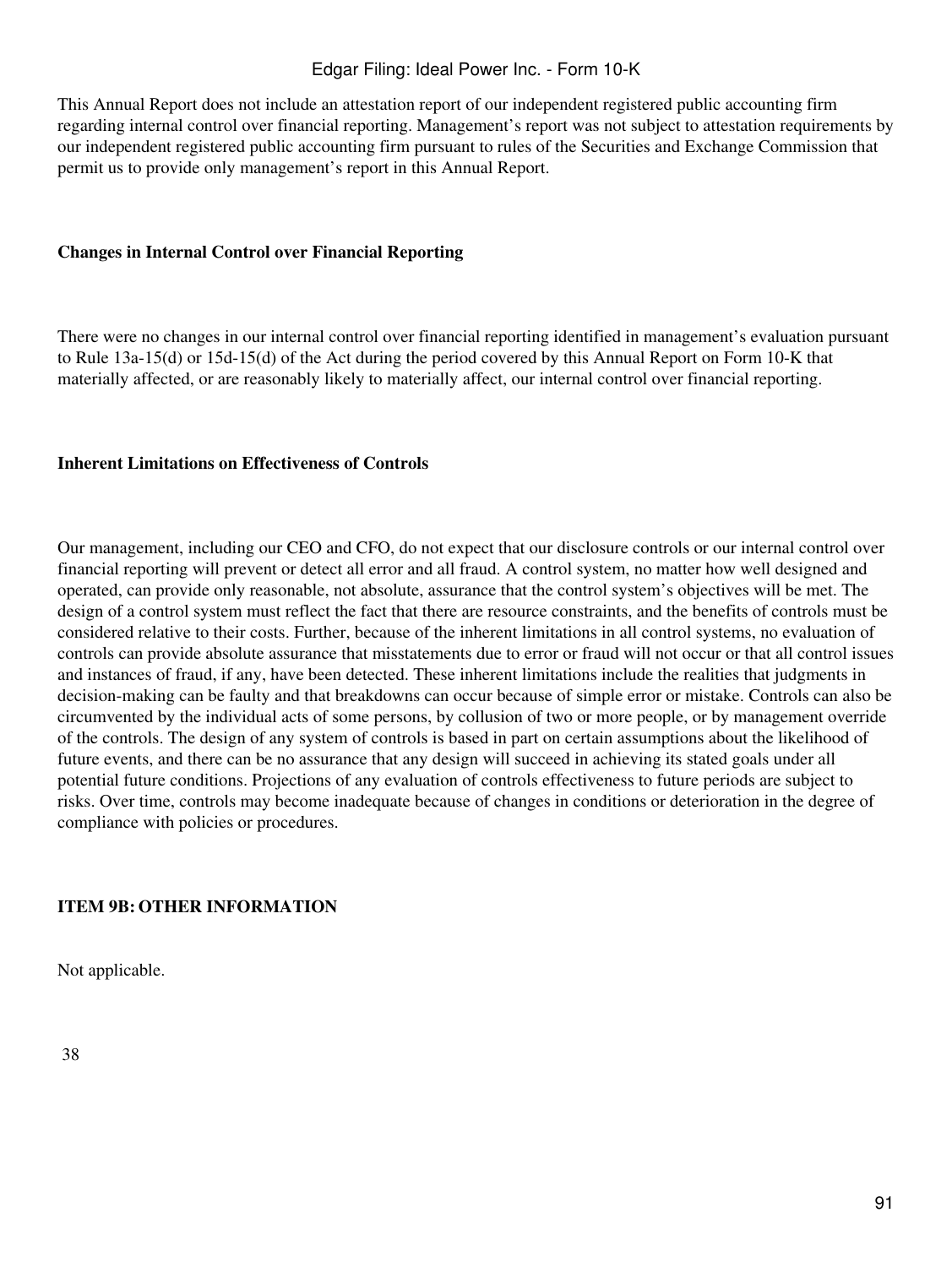#### **PART III**

#### **ITEM 10: DIRECTORS, EXECUTIVE OFFICERS AND CORPORATE GOVERNANCE**

The following table sets forth the names and ages of all of our directors and executive officers. Our officers are appointed by, and serve at the pleasure of, the board of directors.

| <b>Name</b>          |    | <b>Age Position</b>                                                       |
|----------------------|----|---------------------------------------------------------------------------|
| R. Daniel Brdar      |    | 56 Chief Executive Officer, President and Chairman of the Board           |
|                      |    | Timothy W. Burns, CPA 41 Chief Financial Officer, Secretary and Treasurer |
| William C. Alexander |    | 60 Chief Technology Officer and Director                                  |
| Ryan O'Keefe         | 48 | Senior Vice President, Business Development                               |
| Mark L. Baum, J.D.   |    | 43 Director                                                               |
| Lon E. Bell, Ph.D.   | 75 | Director                                                                  |
| David B. Eisenhaure  | 70 | Director                                                                  |

The remaining information required by this item is incorporated herein by reference from our Definitive Proxy Statement, involving the election of directors, to be filed pursuant to Regulation 14A with the SEC not later than 120 days after the end of the fiscal year covered by this Form 10-K (or Definitive Proxy Statement).

#### **ITEM 11: EXECUTIVE COMPENSATION**

The information required by this item is incorporated by reference from our Definitive Proxy Statement.

#### **ITEM 12: SECURITY OWNERSHIP OF CERTAIN BENEFICIAL OWNERS AND MANAGEMENT AND RELATED SHAREHOLDER MATTERS**

*Securities Authorized for Issuance under Equity Compensation Plans*

The table below provides information, as of December 31, 2015, regarding our 2013 Equity Incentive Plan (the "Plan") under which our equity securities are authorized for issuance to officers, directors, employees, consultants, independent contractors and advisors.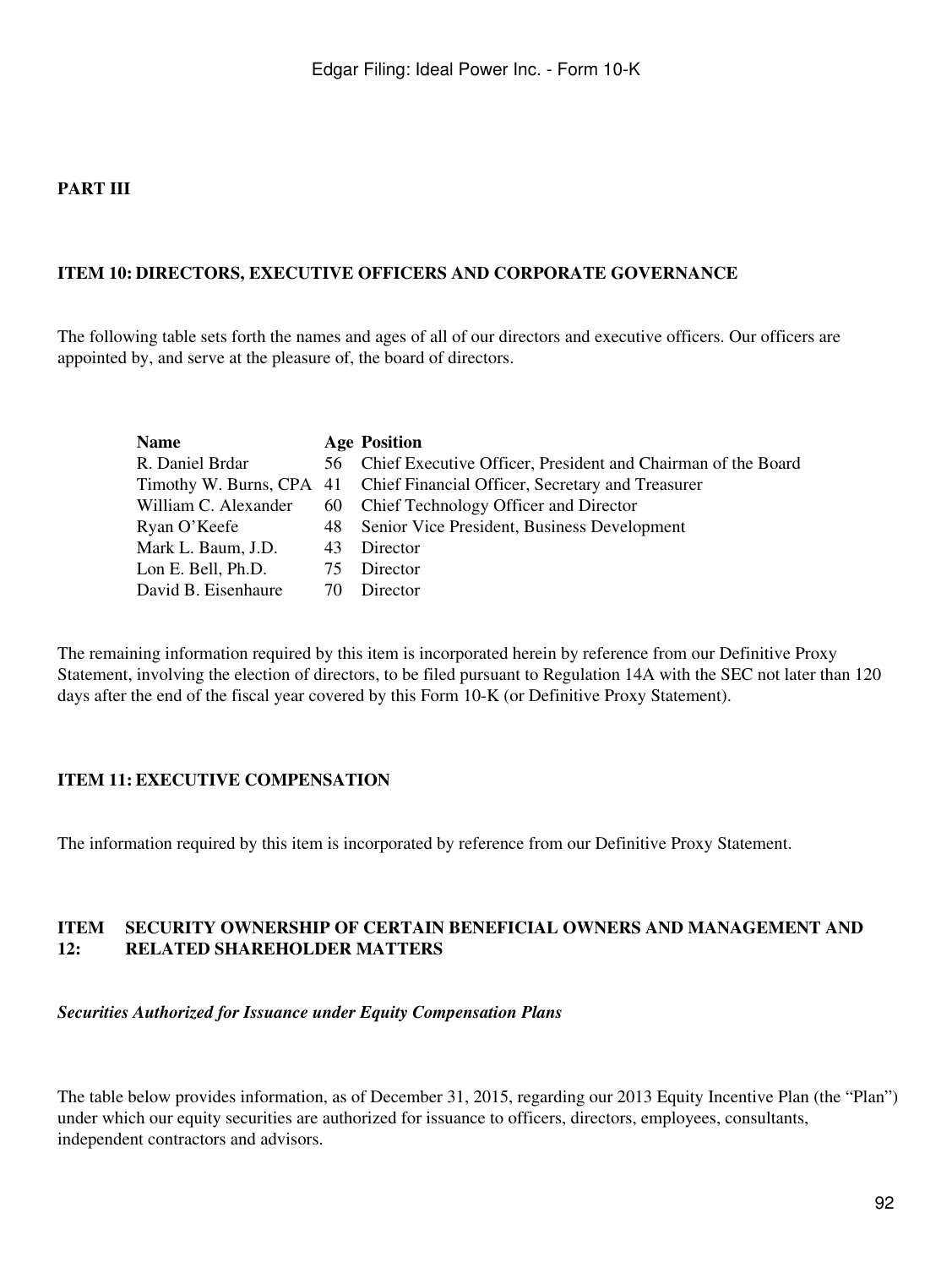| Plan category                                             | Number of<br>securities to<br>be issued upon<br>exercise<br>of outstanding<br>options,<br>warrants and<br>rights | Weighted-average<br>exercise<br>price of outstanding<br>options,<br>warrants and rights<br>( <b>b</b> ) | <b>Number of securities</b><br>remaining<br>available for future<br>issuance<br>under equity<br>compensation plans<br>(excluding securities)<br>reflected in<br>column (a)) |     |
|-----------------------------------------------------------|------------------------------------------------------------------------------------------------------------------|---------------------------------------------------------------------------------------------------------|-----------------------------------------------------------------------------------------------------------------------------------------------------------------------------|-----|
|                                                           | (a)                                                                                                              |                                                                                                         | (c)                                                                                                                                                                         |     |
| Equity compensation plans approved by<br>security holders | 428,323                                                                                                          | $(1)$ \$<br>6.94                                                                                        | 831,615                                                                                                                                                                     | (2) |

(1) This amount includes performance stock units ("PSU") granted to employees. (2)This amount will not be subject to future increases, absent shareholder approval of an increase in the securities authorized for issuance under the Plan.

The rest of the information required by this item is incorporated by reference from our Definitive Proxy Statement.

# **ITEM 13:CERTAIN RELATIONSHIPS AND RELATED TRANSACTIONS, AND DIRECTOR INDEPENDENCE**

The information required by this item is incorporated by reference from our Definitive Proxy Statement.

#### **ITEM 14: PRINCIPAL ACCOUNTANT FEES AND SERVICES**

The information required by this item is incorporated by reference from our Definitive Proxy Statement.

## **PART IV**

#### **ITEM 15. EXHIBITS AND FINANCIAL STATEMENT SCHEDULES**

# **Exhibits**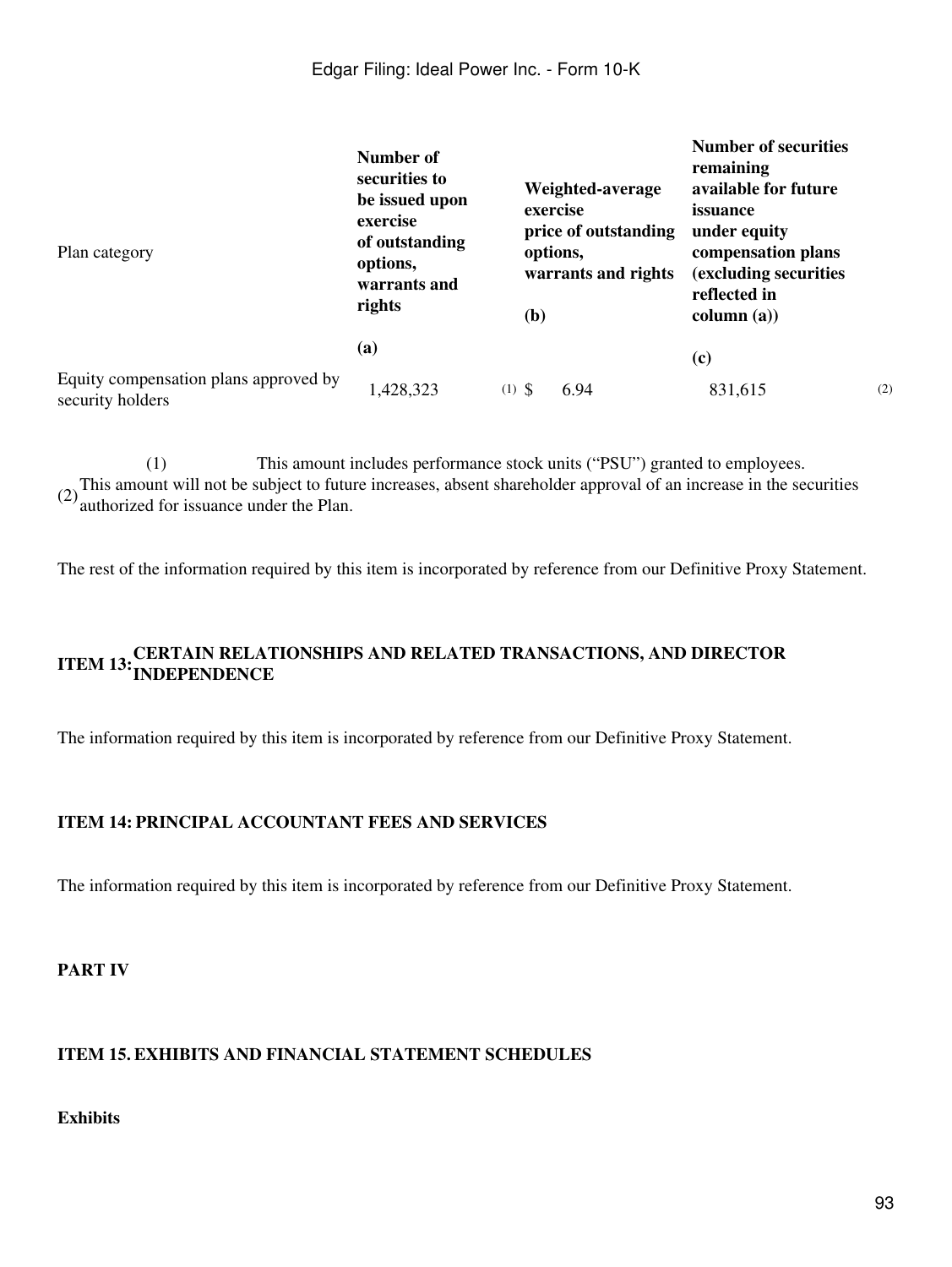The exhibits filed as part of this Annual Report on Form 10-K are listed in the Exhibit Index immediately preceding the exhibits. We have identified in the Exhibit Index each management contract and compensation plan filed as an exhibit to this Annual Report on Form 10-K in response to Item 15(a) (3) of Form 10-K.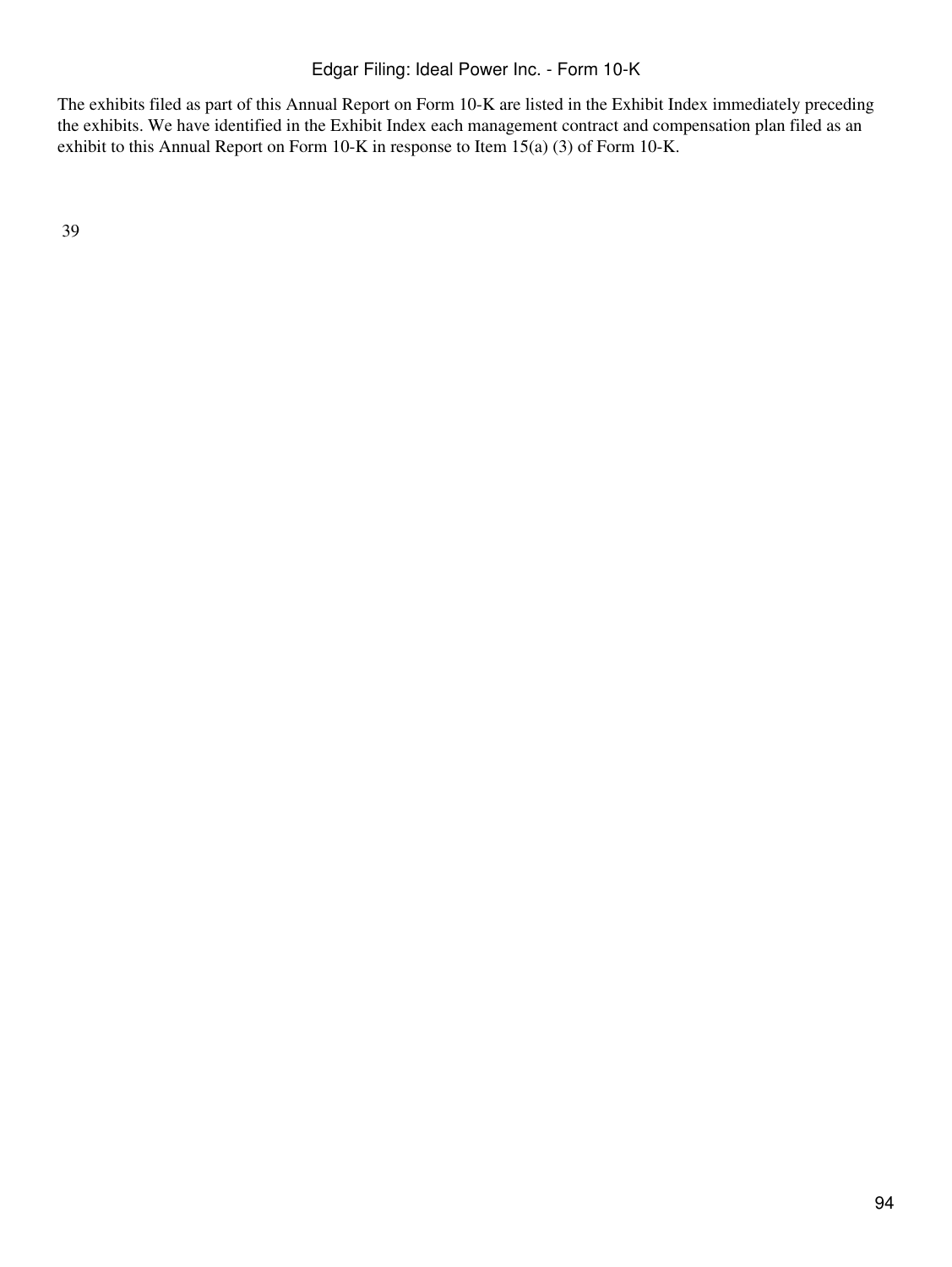#### **SIGNATURES**

Pursuant to the requirements of Section 13 or 15(d) of the Securities Exchange Act of 1934, the registrant has duly caused this report to be signed on its behalf by the undersigned, thereunto duly authorized, in the City of Austin, State of Texas, on this 30th day of March, 2016.

IDEAL POWER INC.

By:/s/ R. Daniel Brdar

R. Daniel Brdar, Chief Executive Officer

By:/s/ Timothy Burns

Timothy Burns, Chief Financial Officer

Pursuant to the requirements of the Securities Exchange Act of 1934, this report has been signed below by the following persons on behalf of the registrant and in the capacities and on the dates indicated.

Dated: March 30, 2016

/s/ R. Daniel Brdar

R. Daniel Brdar, Chief Executive Officer (principal executive officer) and Chairman

#### Dated: March 30, 2016

/s/ Timothy Burns

Timothy Burns, Chief Financial Officer (principal financial and accounting officer), Secretary and Treasurer

Dated: March 30, 2016

/s/ William C. Alexander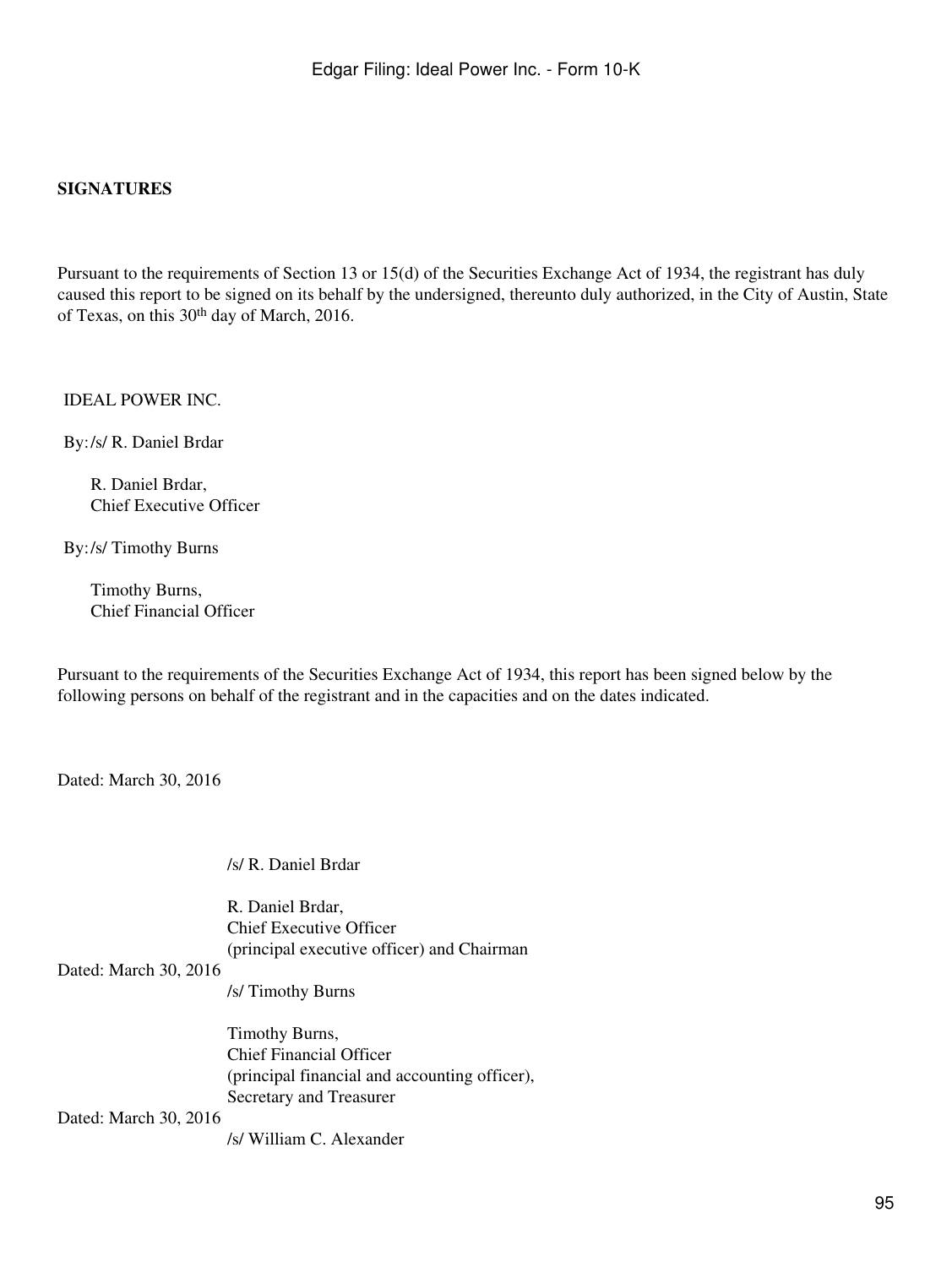William C. Alexander, Chief Technology Officer and director

Dated: March 30, 2016

/s/ Lon E. Bell

Lon E. Bell, Ph.D., director

Dated: March 30, 2016

/s/ Mark Baum

Mark Baum, director

Dated: March 30, 2016

/s/ David B. Eisenhaure

David B. Eisenhaure, director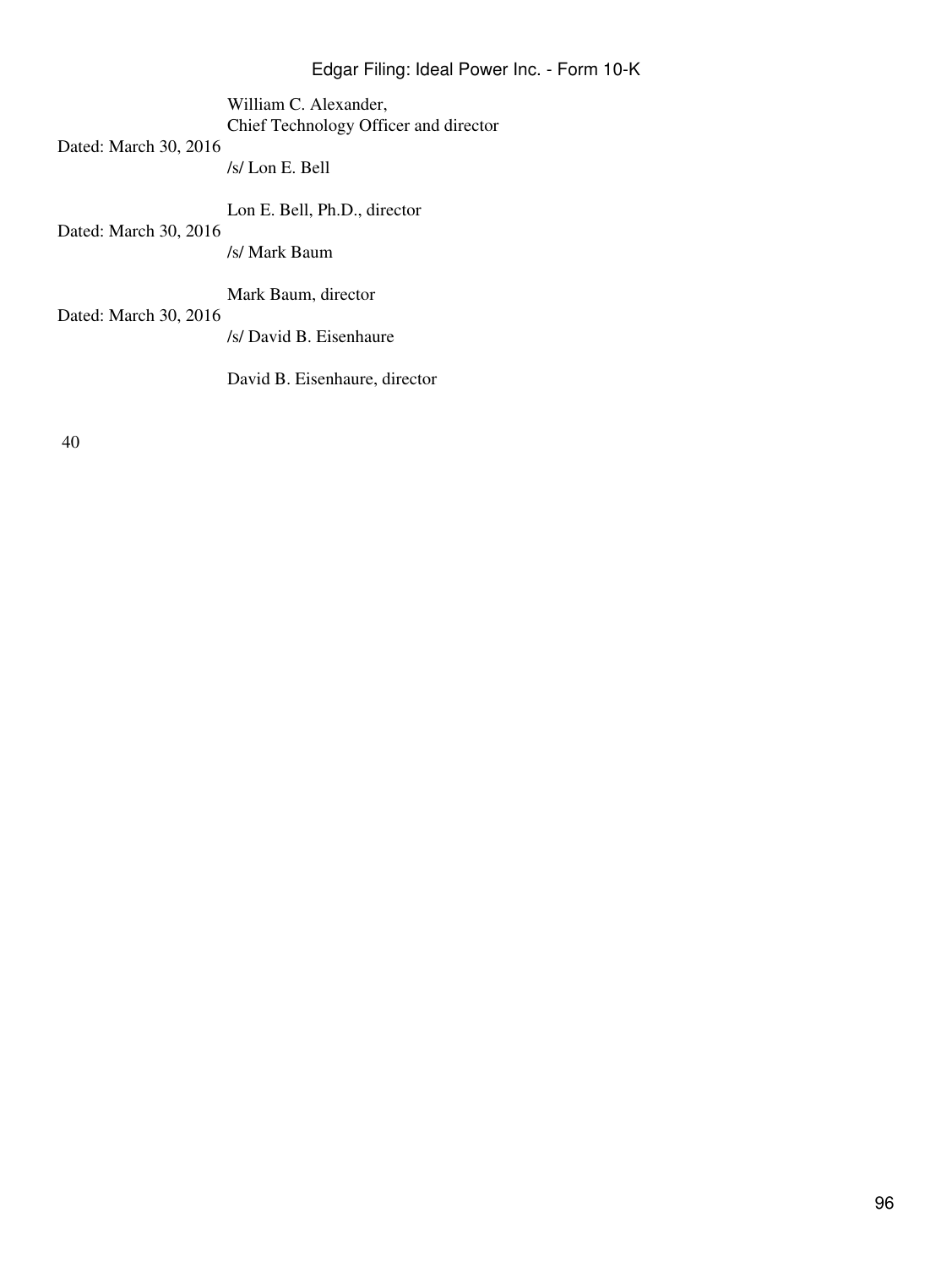## **EXHIBIT INDEX**

- **Exhibit No. Description of Document** 3.1 Delaware Certificate of Conversion including Certificate of Incorporation (1) 3.2 Bylaws of Ideal Power Inc. (1) 4.1 Underwriter's Warrant<sup>(1)</sup> 10.1 Form of Lock-Up Agreement <sup>(1)</sup> 10.2 Form of Warrant issued by the registrant to investors in the offering completed on July 17, 2012 <sup>(1)</sup> 10.3 Form of Warrant issued by the registrant to investors in the offering completed on August 31, 2012 (1) Form of Replacement Warrant issued by the registrant to investors in the offering completed on August 31, 2012 (1) 10.5 Form of Warrant issued by the registrant to investors in the offering completed on November 21, 2012 (1) 10.6 Warrant issued to MDB Capital Group, LLC (MDB-1) dated November 21, 2012 (1) 10.7 Warrant issued to MDB Capital Group, LLC (MDB-2) dated November 21, 2012 (1) 10.8 Form of Warrant issued by the registrant to investors in the offering completed on July 29, 2013 (1) 10.9 Ideal Power Inc. 2013 Amended and Restated Equity Incentive Plan <sup>(6)</sup> 10.10 Addendum to Warrant issued to MDB Capital Group, LLC (MDB-1) dated July 10, 2013 (1) 10.11 Addendum to Warrant issued to MDB Capital Group, LLC (MDB-2) dated July 10, 2013 (1) 10.12 Form of Addendum to Stock Purchase Warrant (Series A) <sup>(1)</sup> 10.13 Form of Addendum to Stock Purchase Warrant (Series B) (1) 10.14 Employment Agreement between the registrant and R. Daniel Brdar  $(2)$  + 10.14.1 Amendment No. 1 to Employment Agreement between the registrant and R. Daniel Brdar dated September 16,  $2014^{(4)}$  + 10.15 Non-Qualified Stock Option Award Agreement issued to R. Daniel Brdar  $(2)$  + 10.16 Lease Agreement between the Company and Agellan Commercial REIT U.S. L.P. dated March 24, 2014 (3) 10.17 Employment Agreement between the Company and William Alexander dated September 16, 2014 <sup>(4)</sup> + 10.18 Employment Agreement between the registrant and Timothy W. Burns dated September 16, 2014 <sup>(4)</sup> + 10.19\* Employment Agreement between the registrant and Ryan O'Keefe dated August 11, 2014
- 41